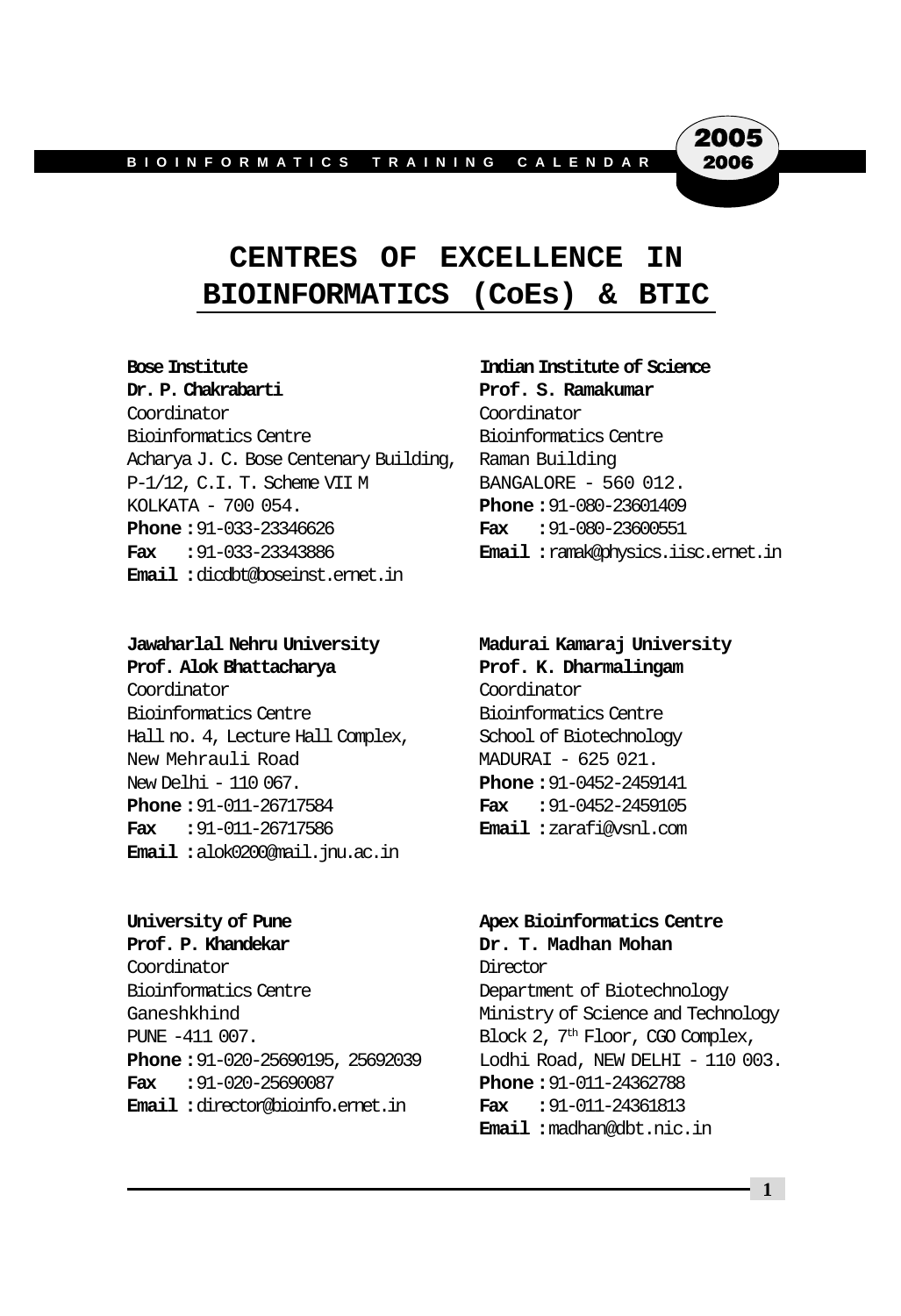## **LIST OF DISTRIBUTED INFORMATION CENTRES (DICS)**

**Dr. P. Gautam Biology** Coordinator **Dr. K. Guruprasad** Bioinformatics Centre Coordinator Sardar Patel Road, Guindy Bioinformatics Centre CHENNAI - 600 025. Uppal Road, **Phone: 91-044-22350772 HYDERABAD - 500 007. Fax :**91-044-22350299 **Phone :**91-40-27192779 **Email :**tkothai@annauniv.edu **Fax :**91-40-27160591

## **Institute Dr. G. P. S. Raghava**

**Dr. Naveen Kalra Coordinator** Coordinator Bioinformatics Centre Bioinformatics Centre Sector - 39-A, Pusa Campus, CHANDIGARH - 160 036. NEW DELHI - 110 012. **Phone :**91-172-2690557 **Phone :**91-011-25841255, 25842490 **Fax :**91-172-2690585 **Fax :**91-011-25843719 **Email :**raghava@imtech.res.in **Email :**nkalra@iari.res.in

#### **Kerala Agriculture University M. S. Univeristy of Baroda**

**Dr. R. Keshavachandran Dr. B. B. Chattoo** Coordinator Coordinator Bioinformatics Centre Bioinformatics Centre P.O. Vellanikkara BARODA - 390 002 THRISSUR - 680 656. **Phone :**91-0265-2794396 **Phone :**91-0487-2371994 **Fax :**91-0265-2792508 **Email :**kauhqr@hub.nic.in

## **Anna University Centre for Cellular & Molecular**

2005 2006

**Email :**guru@ccmb.res.in

#### **Indian Agricultural Research Institute of Microbial Technology**

**Fax :**91-0487-2370019 **Email :**chattoo@bcmsu.ac.in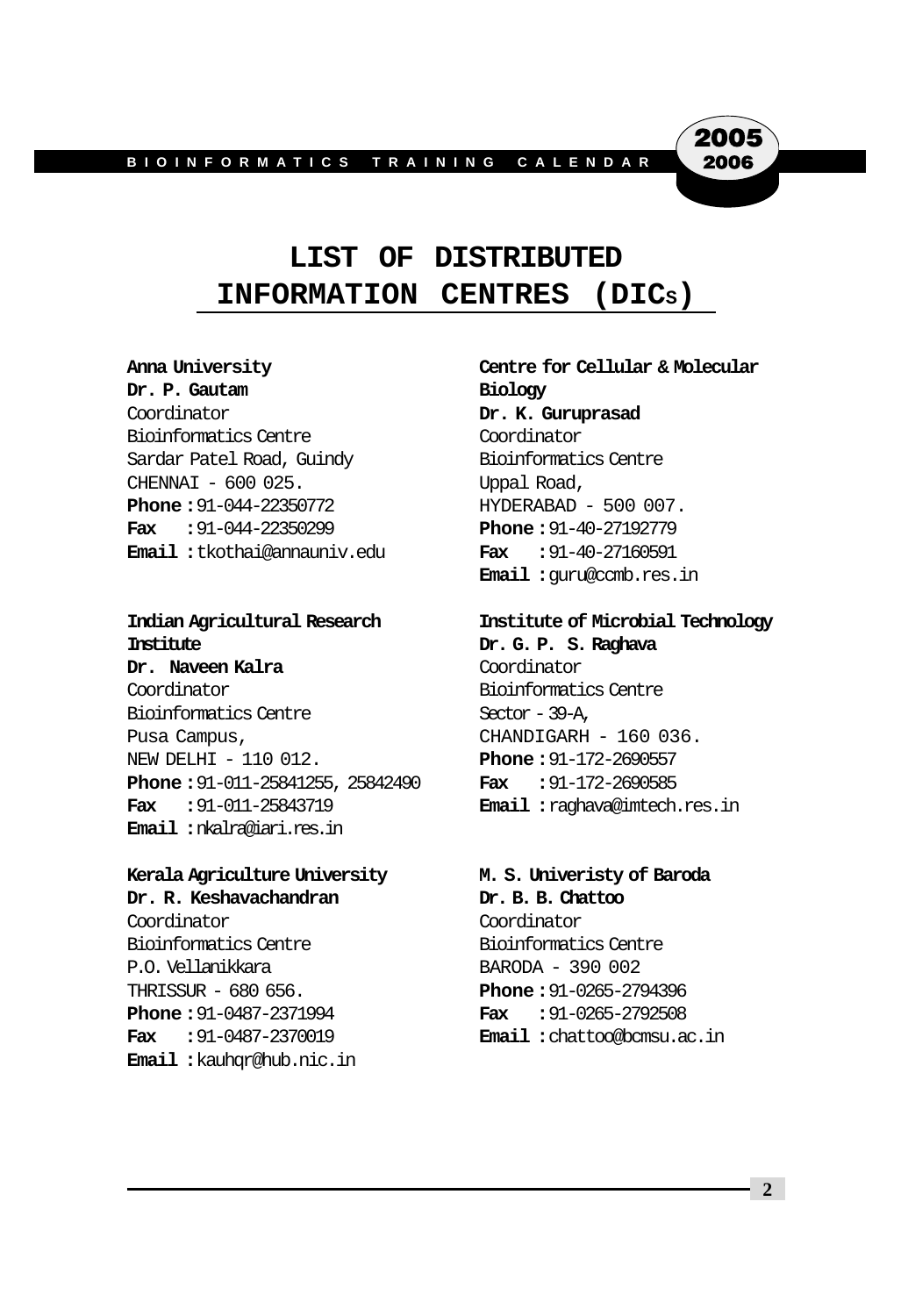2005 2006

Dr. Nandini C. Singh Dr. D. M. Salunke Coordinator Coordinator Bioinformatics Centre Bioinformatics Centre Near N.S.G. Campus, Shahid Jeet Singh Marg Ninewal Mode Road, Manesar NEW DELHI - 110 067. HARYANA - 122 050 **Phone :**91-011-26717121-45 **Phone :**91-0124-2338922-26 Ext. 45 **Fax :**91-011-26162125 **Fax :**91-0124-2338928 **Email :**dinakar@nii.res.in **Email :**nandini@nbrc.ac.in

#### **Pondicherry University University of Calcutta**

Coordinator Coordinator Bioinformatics Centre Bioinformatics Centre **Phone :** 91-413-2655212 CALCUTTA - 700 009. **Fax :**91-413-2655211 **Phone :**91-033-23510359 **Email :**bicpu2001@yahoo.co.in **Fax :**91-033-23510360

**National Brain Research Centre National Institute of Immunology**

**Dr. P. P. Mathur Dr. Subhasis Mukherjee**

PONDICHERRY - 605 011. 92, Acharya Prafulla Chandra Road **Email :**smbmbq@caluniv.ac.in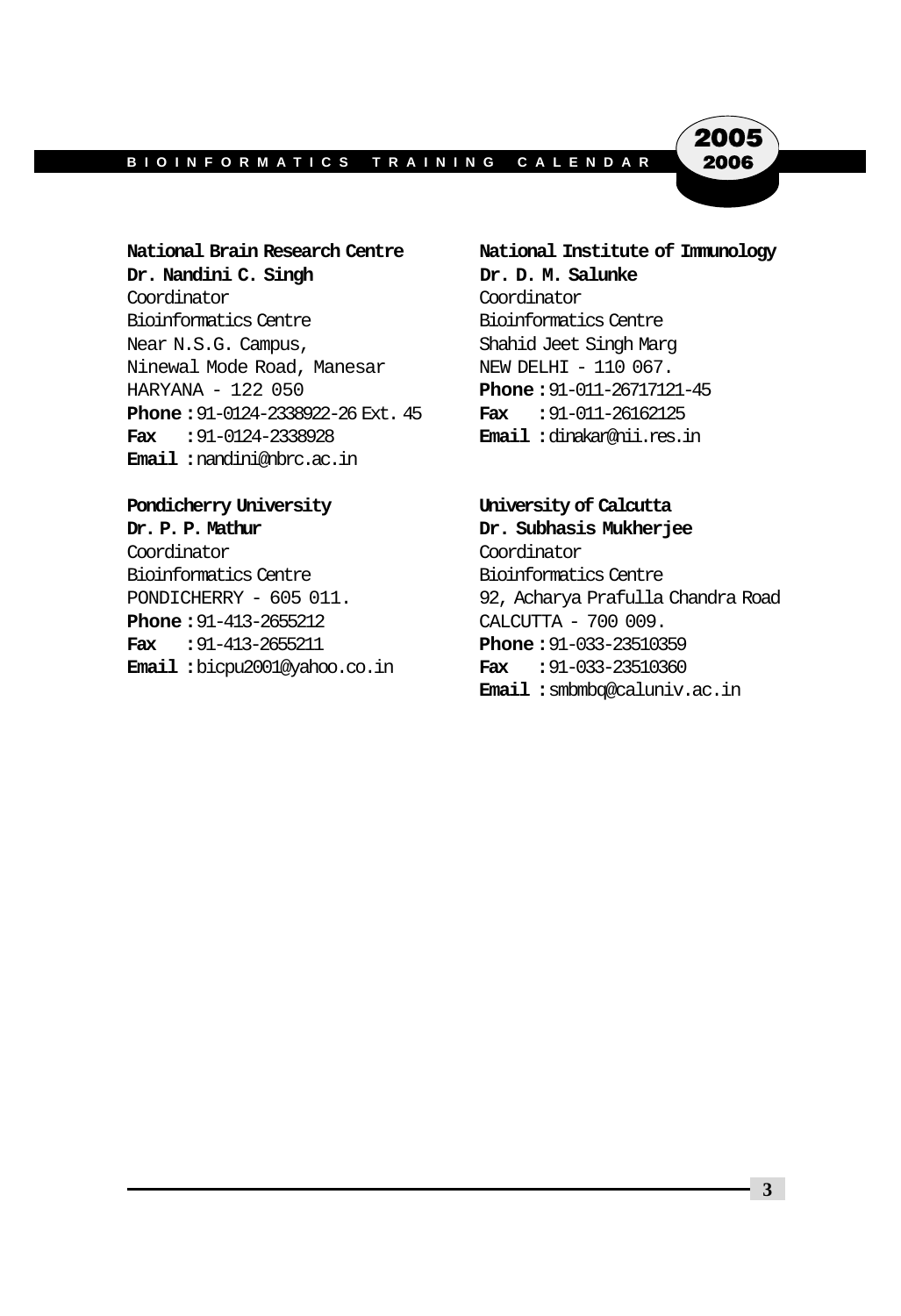## **LIST OF DISTRIBUTED INFORMATION SUB CENTRES (DISCS)**

**Dr. Robin Mukhopadhyaya Dr. M. Saleemuddin** Coordinator Coordinator Bioinformatics Centre Bioinformatics Centre Advanced Centre for Treatment Research Biotechnology Building, and Education in Cancer (ACTREC) ALIGARH - 202 002. Kharghar, MUMBAI - 410 208. **Phone :**91-0571-2720388 **Phone :**91-022-27405000 **Fax :**91-0571-2721776 **Fax :**91-022-27412984 **Email :**alg\_btisamua@sancharnet.in **Email :**btis@actrec.res.in

#### **All India Institute of Medical Sciences Assam Agricultural University**

**Dr. Y. D. Sharma Dr. Mahendra Kumar Modi** Coordinator Coordinator Bioinformatics Centre Bioinformatics Centre Ansari Nagar,  $JORHAT - 785013$ . **Phone :**91-011-26594609 **Fax :**91-0376-2340101 **Fax :**91-011-26852286 **Email :**pcdeka@aau.nic.in **Email :**ydsharma@hotmail.com

#### **Banaras Hindu University Banasthali Vidyapith**

**Prof. Ashok Kumar Prof. Vinay Sharma** Coordinator Coordinator Bioinformatics Centre Bioinformatics Centre School of Biotechnology P.O. BANASTHALI - 304 022. VARANASI - 221 005. **Phone :**91-01438-228302, 228341 **Phone :**91-0542-2368364 **Fax :**91-01438-228365 **Fax :**91-0542-2368693 **Email :**vinaysharma30@yahoo.co.uk **Email :**brahmadsingh@epatra.com

## **ACTREC Aligarh Muslim University**

2005 2006

NEWDELHI - 110 029. **Phone :**91-0376-2340101, 2340095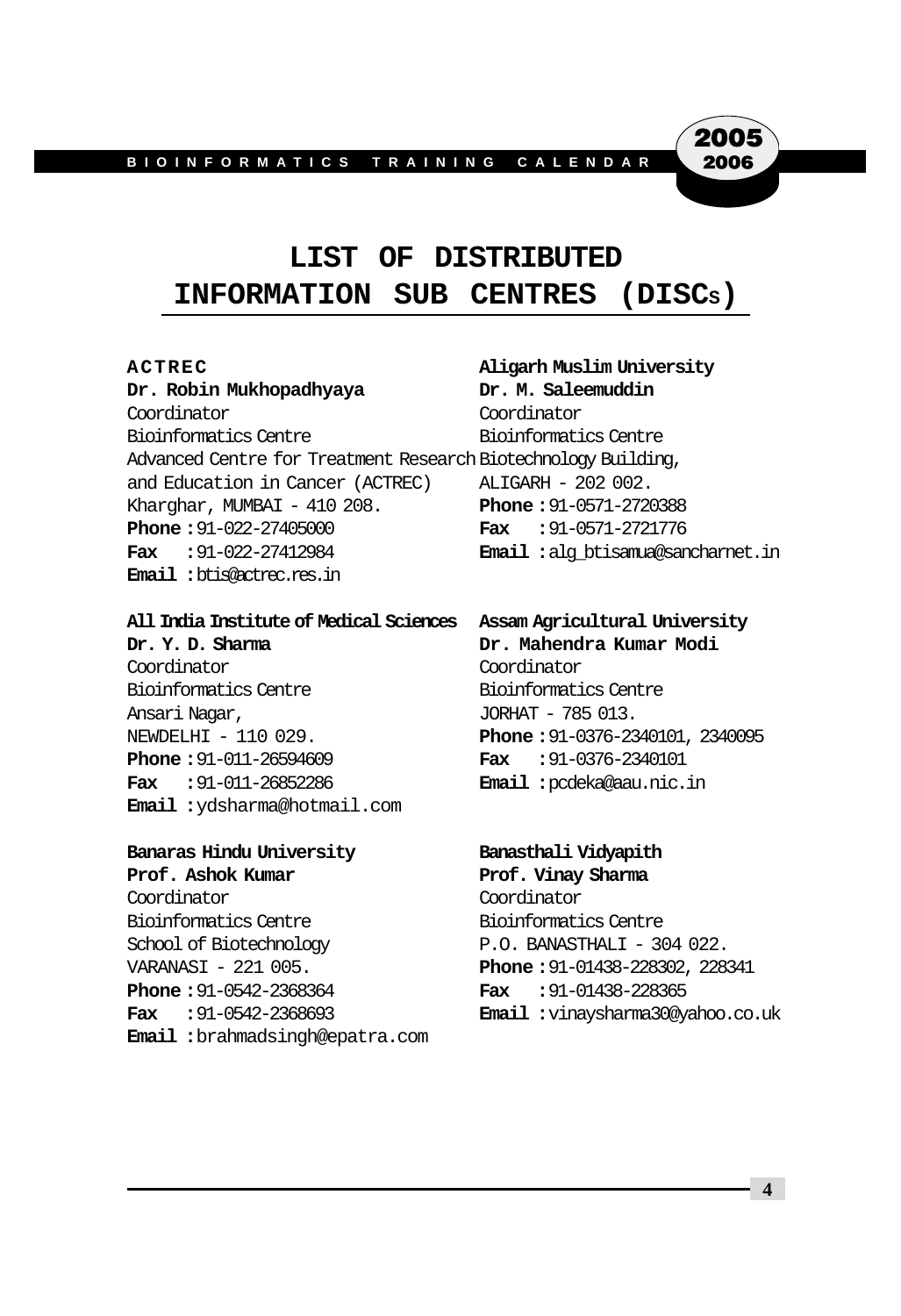2005 2006

**Dr. Anil Prakash Dr. L. Uma** Coordinator Coordinator Bioinformatics Centre Bioinformatics Centre BHOPAL - 462 026. TIRUCHIRAPALLI - 620 024. **Phone :**91-0755-2677748, 2677749 **Phone :**91-0431-2407082 **Fax :**91-0755-5287047 **Fax :**91-0431-2407084 **Email :**head\_biotechmp@mp.nic.in **Email :**director@nfmc.res.in

#### **Biotech Consortium India Limited Biotech Park in Biotechnology City**

**Dr. S. R. Nair Dr. S.P. Srivastava** Coordinator Coordinator Bioinformatics Centre Bioinformatics Centre 5<sup>th</sup> Floor, Anuvrat Bhawan, RSAC Campus, Sector 'G' 210, Deen Dayal Upadhyaya Marg, Jankipuram, Kursi Road, NEW DELHI - 110 002. LUCKNOW - 226 001. **Phone :**91-011-23219064-67 **Phone :**91-0522-2365050 **Fax :**91-011-23219063 **Fax :**91-0522-2365755

#### **Birla Institute of Scientific Research Birla Institute of Technology**

**Dr. P. Ghosh Dr. Kanchan Phadwal** Coordinator Coordinator Bioinformatics Centre Bioinformatics Centre Status Circle **Messa**  $JAIPUR - 302001.$  RANCHI - . **Phone :**91-0141-2385283 **Phone :**91- **Fax :**91-0141-2385121 **Fax :**91- **Email :**bioinfo@bisrjaipur.com **Email :**kphadwal@gmail.com

**Central Agricultural Research Institute Central Drug Research Institute**

**Dr. Asit B. Mandal Dr. P. K. Roy** Coordinator Coordinator Bioinformatics Centre Bioinformatics Centre Biotechnology Section Chattar Manzil, P.B. No. 173 PORTBLAIR - LUCKNOW - 226 001. **Phone :** Phone : 91-0522-2213812 **Fax : Fax :**91-0522-2223938 **Email :**amandal12@rediffmail.com **Email :**prodyutr@yahoo.com

**Barkatullah University Bharathidasan University**

**Email :**bcildelhi@vsnl.com **Email :**info@biotechcitylucknow.org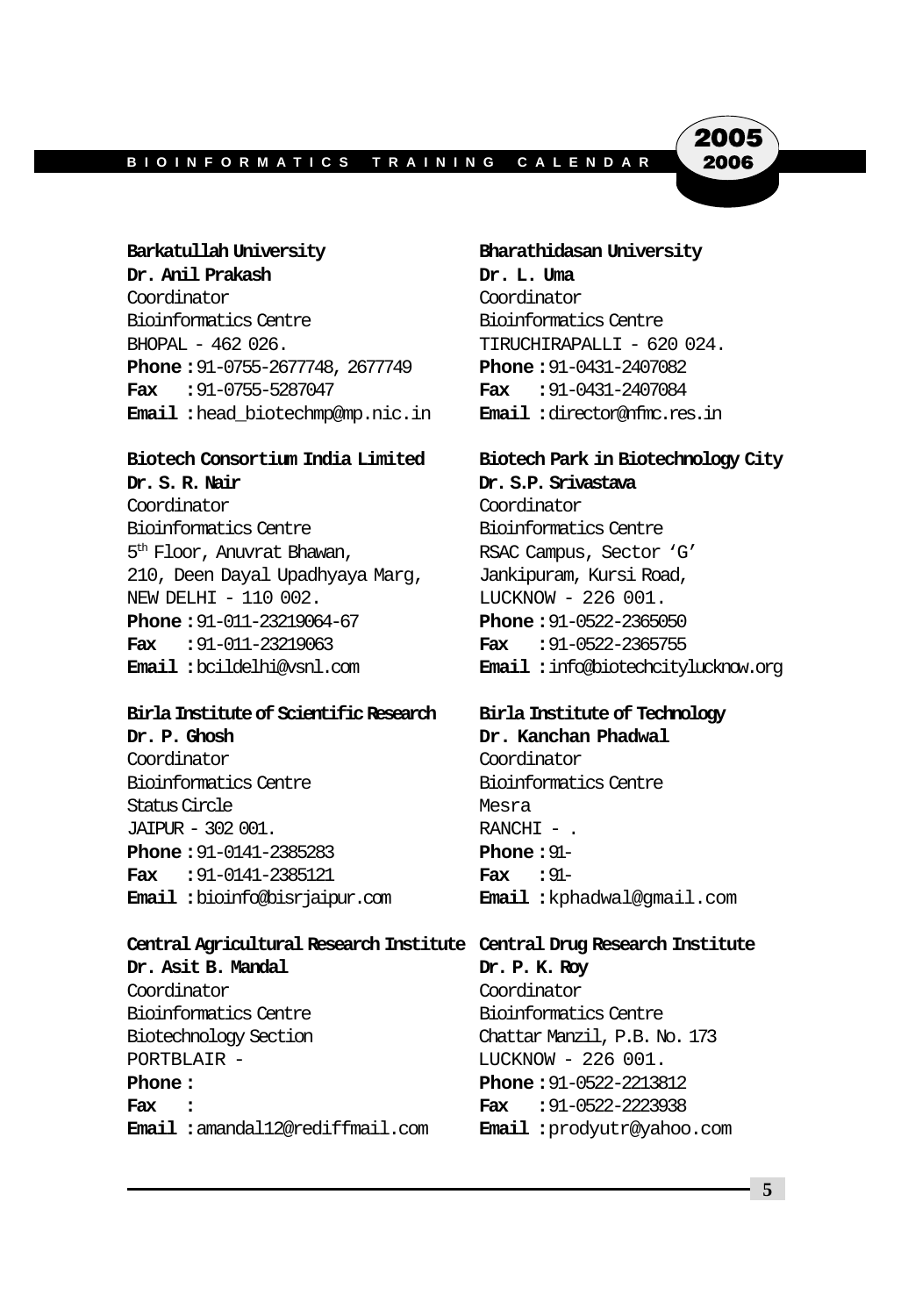2005 2006

**Aquaculture (CIFA) Aromatic Plants (CIMAP)** Dr. A. K. Roy **Dr. Askoh Sharma** Coordinator Coordinator Bioinformatics Centre Bioinformatics Centre BHUBANESWAR - 751 002. LUCKNOW - 226 015. **Phone :**91-0674-2465430 **Phone :**91-0522-2357133

## **Institute (CPCRI) Training Institute Dr. V. Rajagopal Dr. S. B. Dandin**

Coordinator Coordinator Bioinformatics Centre Bioinformatics Centre P.O. Kudlu, Manandavadi Road, KASARAGOD - 671 124. Srirampura, MYSORE - 570 008 **Phone :**91-04994-232974, 4332974 **Phone :**91-0821-2362547, 2362757 **Fax :**91-04994-232322 **Fax :**91-0821-2362845 **Email :**bioinfcpcri@yahoo.co.uk **Email :**btis\_csrti@yahoo.com

#### **CSK Himachal Pradesh Krishi Dr. Y. S. Parmar University of Vishvavidyalaya Horticulture and Forestry Dr. R.S. Chauhan Dr. S.V. Bhardwaj** Coordinator Coordinator Bioinformatics Centre Bioinformatics Centre PALAMPUR P.O. Nauni, SOLAN - 173 230. **Phone :**91-1894-230314 **Phone :**91-01792-252310 **Fax :**91-1894-230511 **Fax :**91-01792-252242

**Devi Ahilya Vishvavidyalaya Engineering College Prof. Anil Kumar Dr. Anupam Shukla** Coordinator Coordinator Bioinformatics Centre Bioinformatics Centre School of Biotechnology RAIPUR -Khandwa Road, INDORE - 452 017. **Phone : Phone :**91-0731-2470372, 2470373 **Fax : Email :**ak\_sbt@yahoo.com

**Central Institute of Fresh Water Central Institute of Medicinal and** P.O. Kausalyaganga P.O. CIMAP, Kukrail Picnic Spot Road **Fax :**91-0674-2465407 **Fax :**91-0522-2342666, 2357136 **Email :**cifa@ori.nic.in **Email :**ashoksharma@cimap.res.in

## **Central Plantation Crops Research Central Sericultural Research and**

# **Email :**rsc@hillagric.org **Email :**satbhardwaj@yahoo.com

**Fax :**91-0731-2470372 **Email :**anupamshukla2000@yahoo.com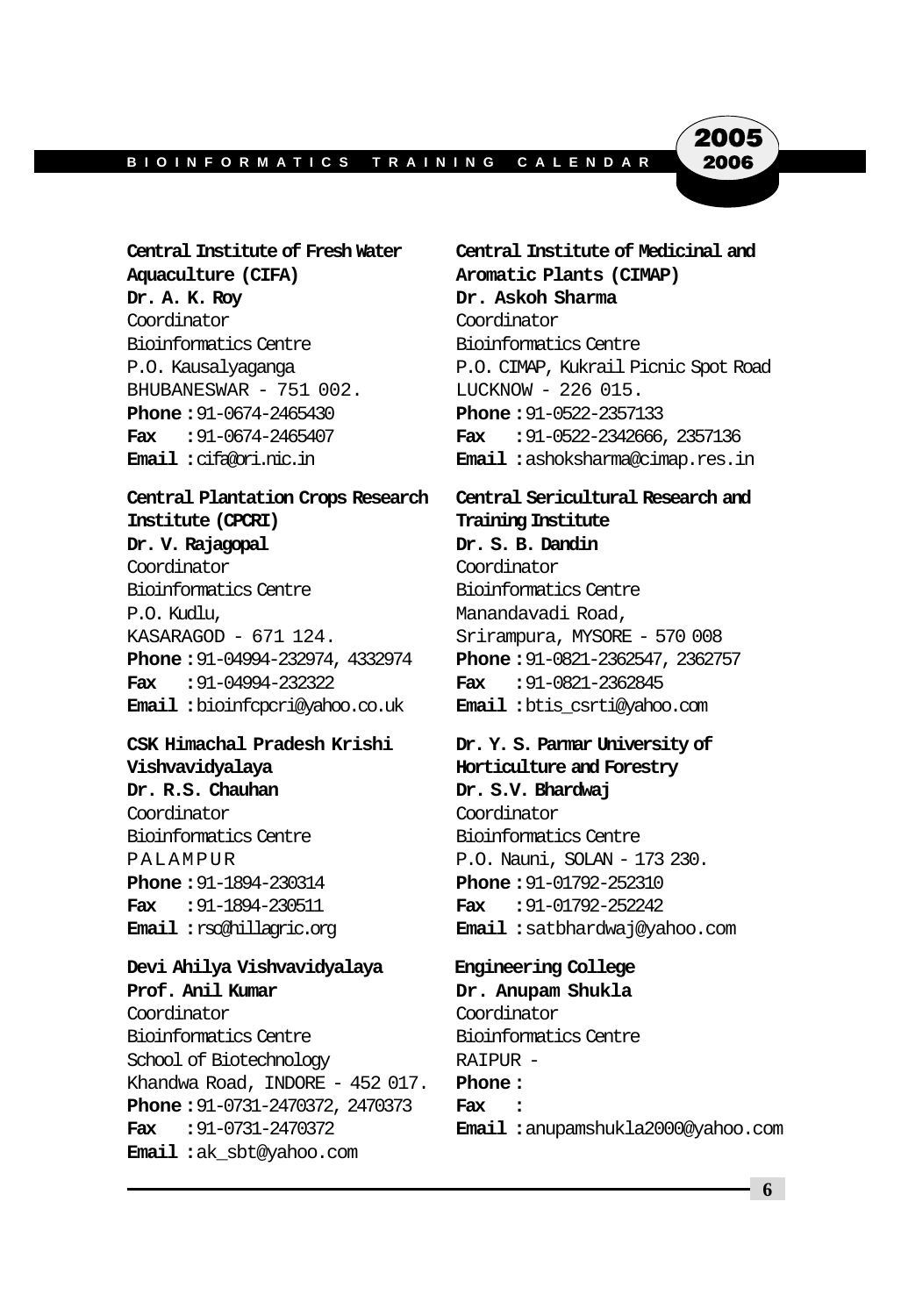2005 2006

**and Technology Dr. Prabhjeet Singh Dr. G. K. Garg** Coordinator Coordinator Bioinformatics Centre Bioinformatics Centre **AMRITSAR** - 143 005. PANT NAGAR - 263 145. **Phone :**91-0183-2258431 **Phone :**91-05944-233374 **Fax :**91-0183-2258272 **Fax :**91-05944-233473 **Email :**bicamritsar@yahoo.com **Email :**gkgarg45@rediffmail.com

Coordinator Coordinator Bioinformatics Centre Bioinformatics Centre SIMLA - 171 005. KOLKATA - 700 032. **Phone :**91-0177-2832153, 2831948 **Phone :**91-033-24733491 **Fax :**91-0177-2832154 **Fax :**91-033-24735197 **Email :**bhallatc@rediffmail.com **Email :**cdutta@iicb.res.in

#### **Indian Institute of Spices Research Indian Institute of Technology Delhi Dr. Santhosh J. Eapen Prof. Saroj Mishra**

Coordinator Coordinator Bioinformatics Centre Bioinformatics Centre P.B. No. 1701, The Contract Contract Contract Contract Contract Contract Contract Contract Contract Contract Contract Contract Contract Contract Contract Contract Contract Contract Contract Contract Contract Contract Contr CALICUT - 673 012 NEW DELHI - 110 016. **Phone :**91-0495-2732000 **Phone :**91-011-26596156 **Fax :**91-0495-2730294 **Fax :**91-011-26582282

**Dr. S. C. Kundu Dr. Rajendra Singh** Coordinator Coordinator Bioinformatics Centre Bioinformatics Centre KHARAGPUR - 721 302. NLVS **Phone :** 91-03222-283764 IZATNAGAR - 243 112 **Fax :**91-03222-278433 **Phone :**91-581-2302571 **Email :**kundu@hijli.iitkgp.ernet.in **Fax :**91-581-2303284

**G. B. Pant University of Agriculture Guru Nanak Dev University**

#### **Himachal Pradesh University Indian Institute of Chemical Biology Prof. T. C. Bhalla Dr. Chitra Dutta**

Summer Hill, 4, Raja S. C. Mullick Road, Jadavpur

**Email :**disc@iisr.org **Email :**saroj@dbeb.iitd.ernet.in

## **Indian Institute of Technology Indian Veterinary Research Institute**

**Email :**codisc@ivri.up.nic.in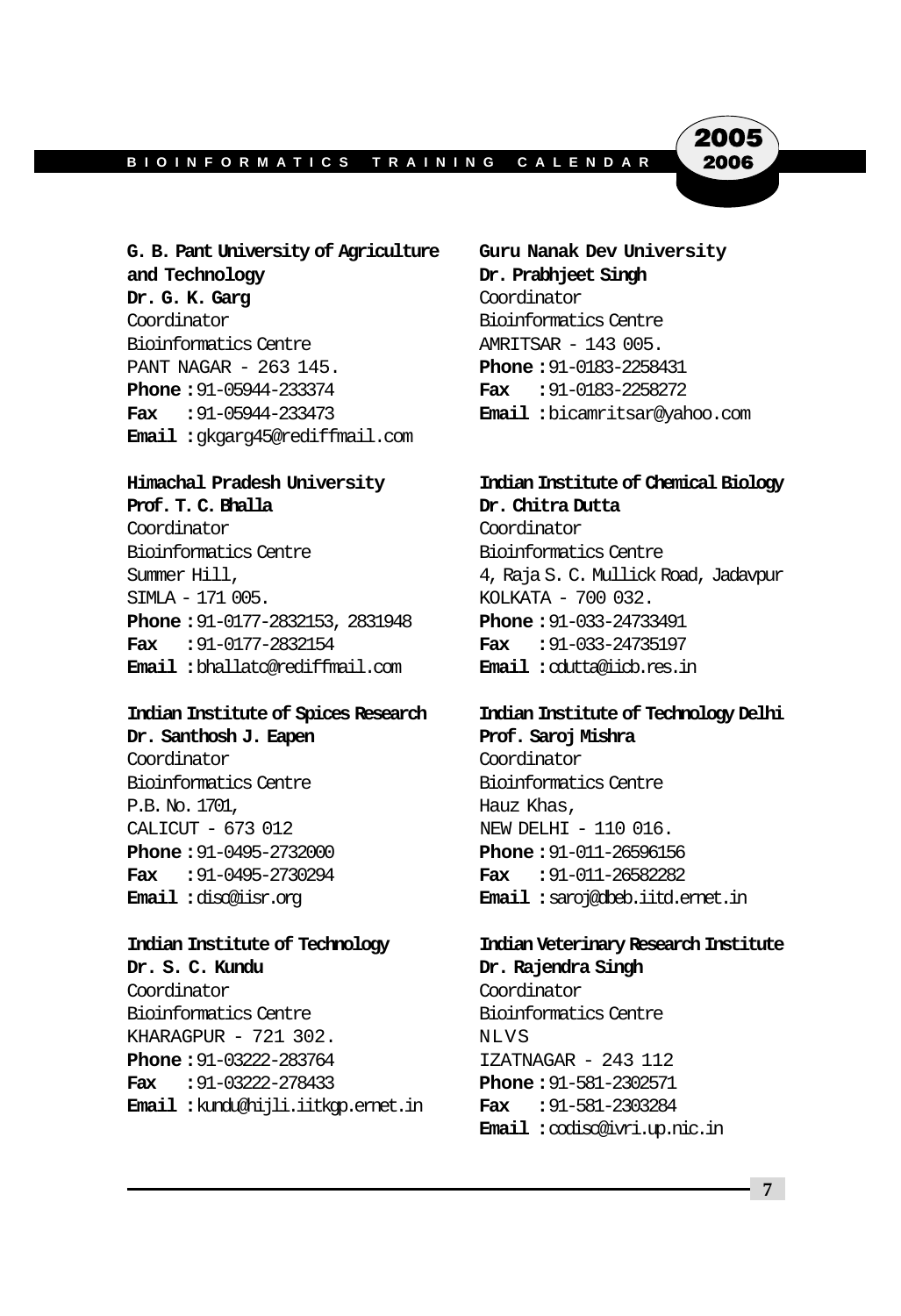2005 2006

Coordinator **Dr. B. C. Harinath** Bioinformatics Centre Coordinator Nalco Square, Near Kalinga Hospital Bioinformatics Centre Chandrasekharpur, J. B. Tropical Disease Research Centre BHUBANESWAR - 751 023. Sevagram, WARDHA - 442 102. **Phone :**91-0674-2301500 **Phone :**91-07152-284679 **Fax :**91-0674-2300728 **Fax :**91-07152-284038

## **Foundation Dr. Sudershan Kumar**

**Mr. S. Senthilkumaran** Coordinator Coordinator Bioinformatics Centre Bioinformatics Centre LUCKNOW - 226 001. 3<sup>rd</sup> Cross Street, Taramani Institutional SHILLONG - 793 022. Area, CHENNAI - 600 113. **Phone :**91-0522-2204025, 2204026 **Phone :**91-044-22542791 **Fax :**91-0522-2205673 **Fax :**91-044-22541319 **Email :**s.kumar@nbri.res.in **Email :**senthil@mssrf.res.in

**Dr. D. K. Jain Dr. C. T. Achuthankutty** Coordinator Coordinator Bioinformatics Centre **Bioinformatics** Centre **Phone :** 91-0184-2259014 Dona Paula, GOA - 403 004. **Fax :**91-0184-2250042 **Phone :**91-0832-2450219

#### **North Eastern Hill University Punjab Agricultural University**

**Prof. P. Tandon Dr. S.C. Sharma** Coordinator Coordinator Bioinformatics Centre Bioinformatics Centre Nehu Campus **LUDHIANA - 141 004.** SHILLONG - 793 022. **Phone :**91-161-2411774 **Phone :**91-0364-2550150 **Fax :**91-161-2401444 **Email :**bioinfo1@sancharnet.in

**Institute of Life Sciences Mahatma Gandhi Institute of** Dr. Subrata K. Das Medical Sciences **Email :**subratkdas@hotmail.com **Email :**jbtdrc\_wda@sancharnet.in

## **M. S. Swaminathan Research National Botanical Research Institute**

## **National Dairy Research Institute National Institute of Oceanography**

KARNAL - 132 001. Biological Oceanography Division **Email :**dkjn@rediffmail.com **Fax :**91-0832-2450781, 2450606 **Email :**mohan@darya.nio.org

**Fax :**91-0364-2550300 **Email :**scsharma\_13@yahoo.com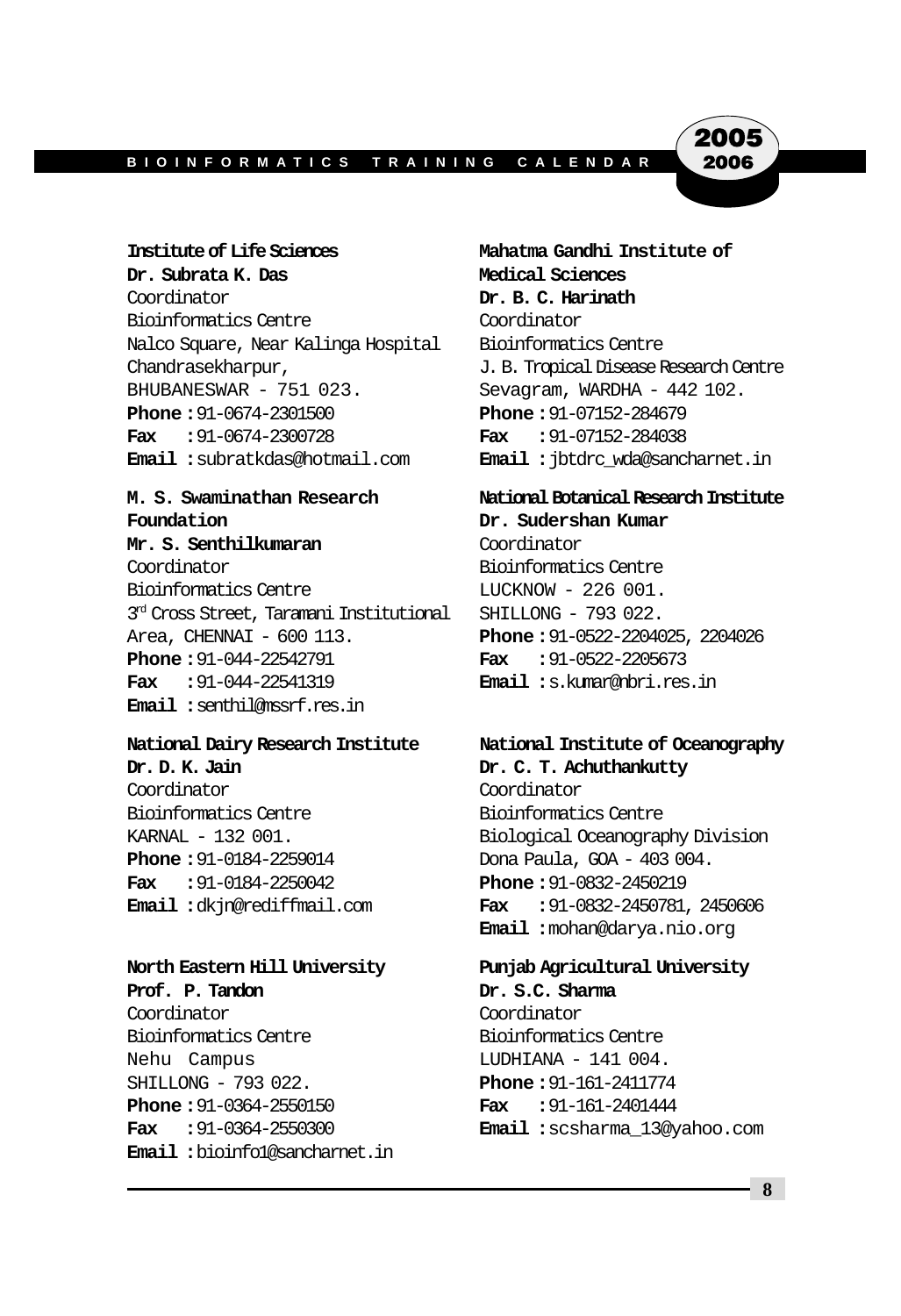2005 2006

#### **Rajiv Gandhi Centre for Biotechnology Regional Research Laboratory**

**Dr. D. Karunagaran Dr. G. N. Qazi** Coordinator Coordinator Bioinformatics Centre Bioinformatics Centre Thycaud, P.O. Poojappura CSIR, Canal Road THIRUVANANTHAPURAM - 695 014 JAMMU - TAWI - 180 001. **Phone :**91-0471-2347975, 2341716 **Phone :**91-0191-2570526 **Fax :**91-0471-2348096 **Fax :**91-0191-2546030 **Email :**disc@rgcb.res.in **Email :**abrl9787@yahoo.com

#### **State Council of Science & Technology T. M. Bhagalpur University for Sikkim Dr. A. K. Roy**

**Sh. B. C. Basistha** Coordinator Coordinator Bioinformatics Centre Bioinformatics Centre, P.O. Deorali BHAGALPUR - Gangtok, EAST SIKKIM - 737 102. **Phone: Phone :**91-9434109894 **Fax : Fax :**91-03592-228764 **Email :**botanyakr@yahoo.com **Email :**btis\_skm@yahoo.com

#### **Tamilnadu Agricultural University Tamilnadu Veterinary and Animal**

**Dr. P. Balasubramanian Science University** Coordinator **Dr. G. Thulasi** Bioinformatics Centre Coordinator COIMBATORE - 641 003. Bioinformatics Centre **Phone: 91-422-5511453** MADRAS - 600 007. **Email :**balasubrap@hotmail.com **Fax :**91-044-25360114

#### **Tropical Botanical Garden and University of Agricultural Sciences Research Institute Dr. I. Karunasagar**

**Dr. P. N. Krishnan** Coordinator Coordinator Bioinformatics Centre Bioinformatics Centre Palode, MANGALORE - 575 002. THIRUVANANTHAPURAM - 695 562. **Phone :**91-0824-2246384, 2243180 **Phone :**91-0472-2869622, 2753050 **Fax :**91-0824-2246384, 2248366 **Fax :**91-0472-2869646 **Email :**mircen@sancharnet.in **Email :**tbgri@sancharnet.in

**Fax :**91-422-2431672 **Phone :**91-044-25360106, 25365418 **Email :**btismvc@giasmd01.vsnl.net.in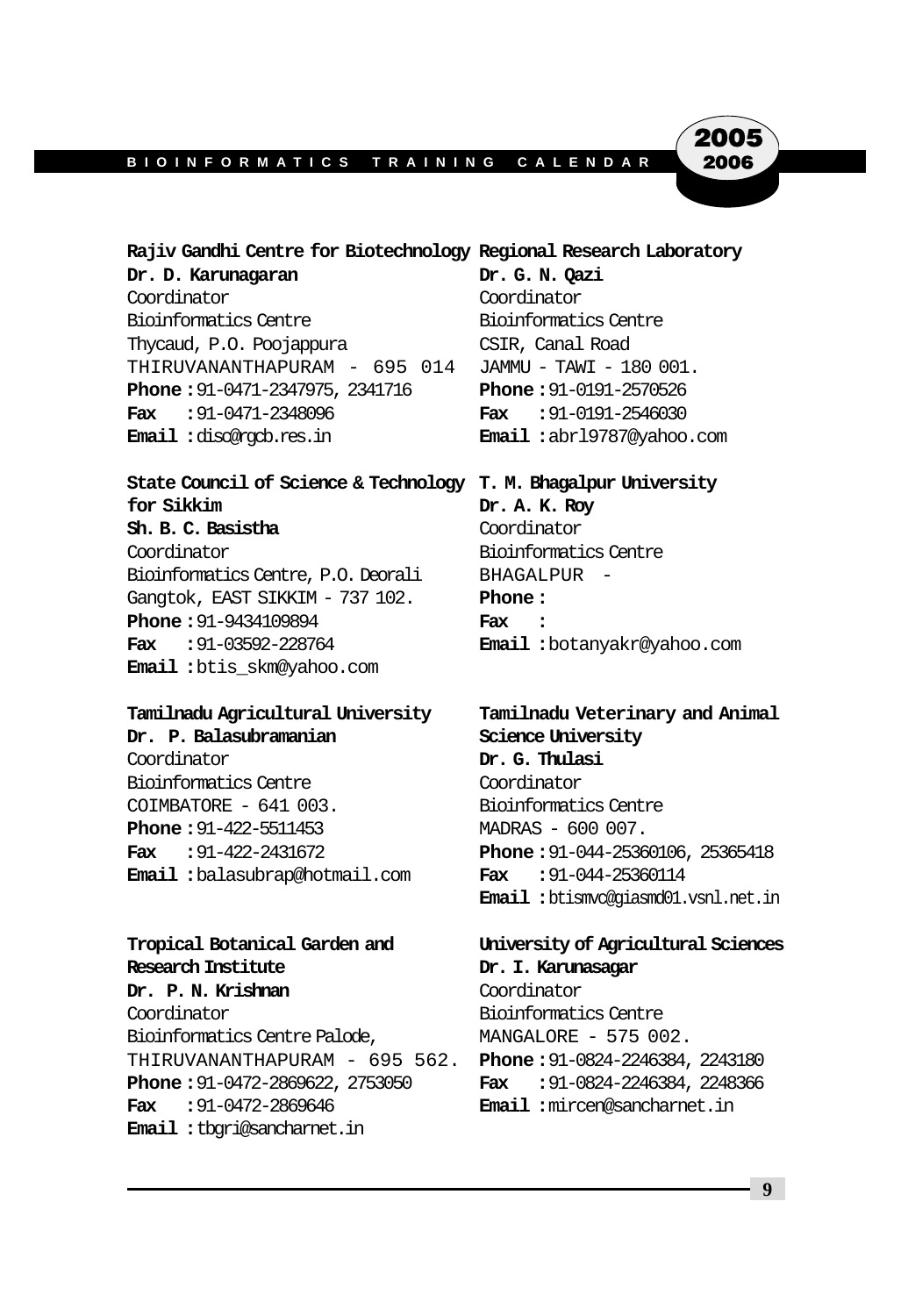$\hat{2}005$ 2006

**University of Delhi University of Kashmir Prof. Anil K. Tyagi Dr. Akbar Masood** Coordinator Coordinator Bioinformatics Centre Bioinformatics Centre NEW DELHI - 110 021. Hazratbal Srinagar **Phone :** 91-011-26888434 KASHMIR - 190 006. **Fax :**91-011-26885270 **Phone :**91-0194-2428723 **Email :**bioinfo@del2.vsnl.net.in **Fax :**91-0194-2428723

# **Email :**akbarmasood@kashmiruniversity.net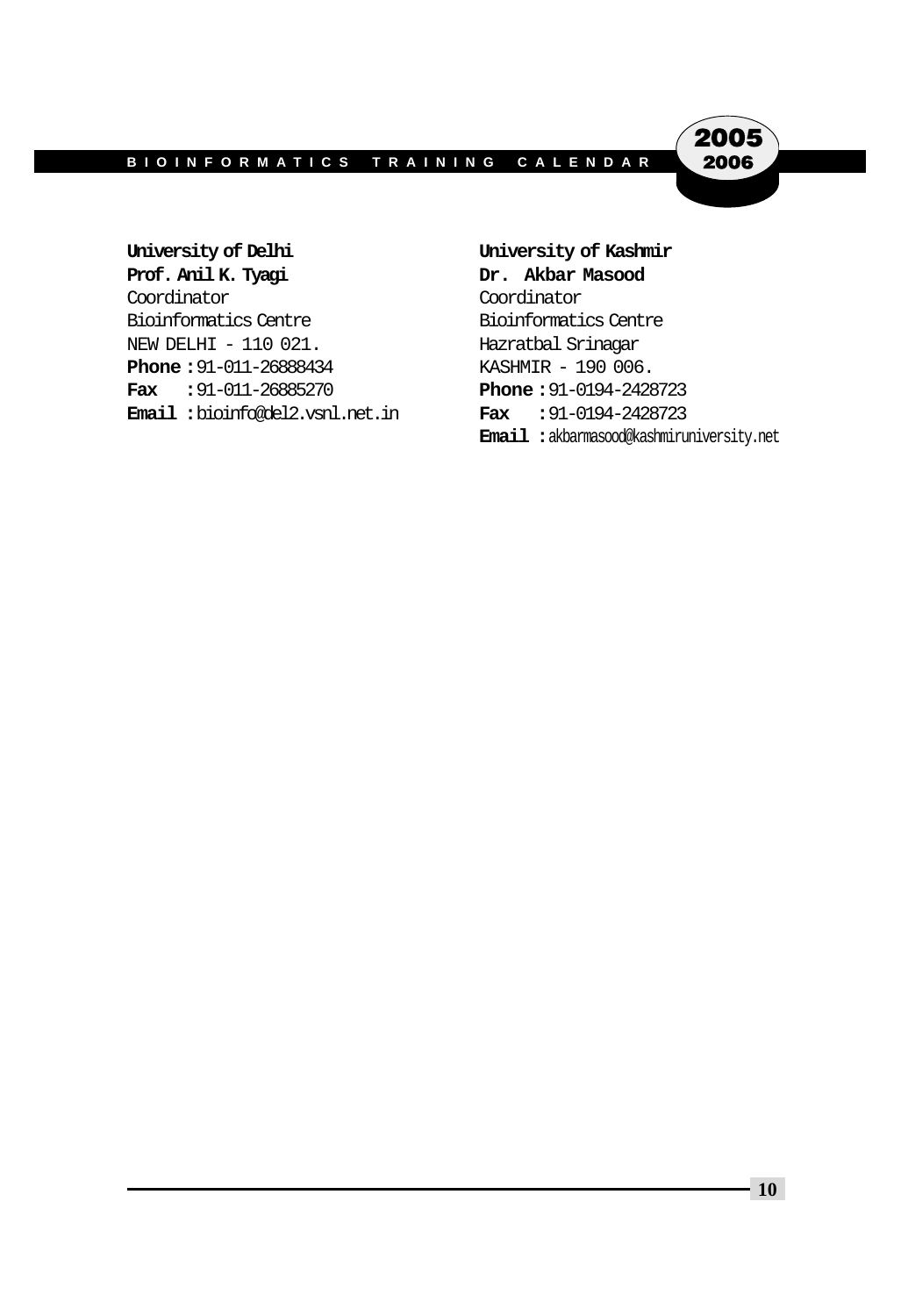**LIST OF TRAININGS/ SYMPOSIA/ WORKSHOPS**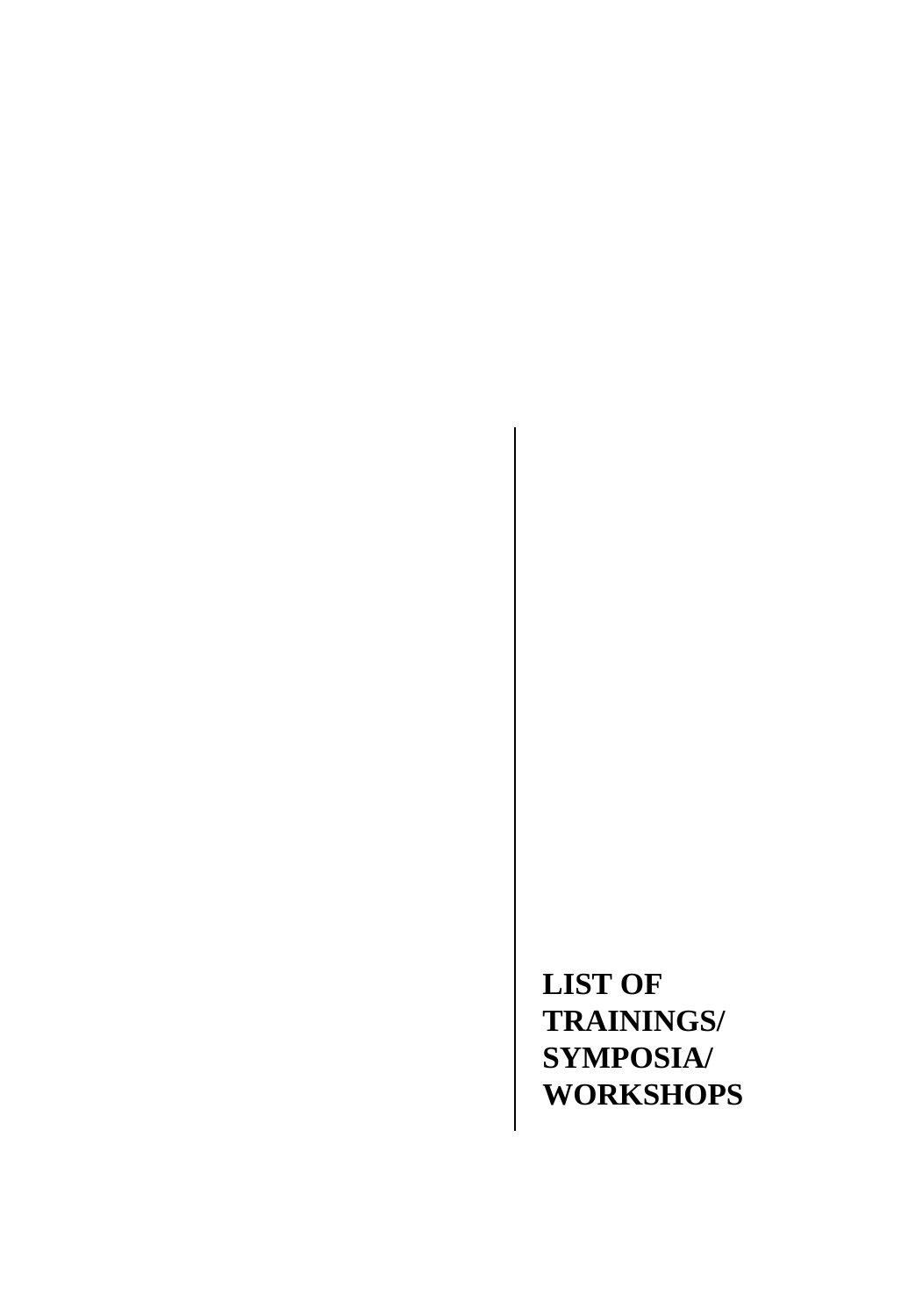#### **LIST OF TRAININGS/WORKSHOPS**

| s.<br>No. | Training/Workshop                                                         | Code<br>No.          | Page<br>No. |
|-----------|---------------------------------------------------------------------------|----------------------|-------------|
| I         | Bioinformatics and Applications                                           |                      |             |
| 1         | Retrieval of Bioinformatics Resources and<br>Databases                    | $BANV - 01$          |             |
| 2         | Granthalaya Library Automation                                            | $\text{BU} - 01$     |             |
| 3         | Bioinformatics and sequence analysis                                      | $\text{BU} - 02$     |             |
| 4         | Bioinformatics: Tools and applications                                    | $BP - 01$            |             |
| 5.        | Web management and Linux applications in<br><b>Bioinformatics</b>         | $BP - 04$            |             |
| 6         | Workshop on Commercialisation of<br>Biotechnology                         | $RTL - 01$           |             |
| 7.        | Biological Sequence Analysis                                              | $BIR - 01$           |             |
| 8         | Advances in Biotechnology and Bioinformatics                              | $CPCRI - 01$         |             |
| 9.        | Advances in Biotechnology and Bioinformatics                              | $CPCRI - 01$         |             |
| 10.       | Career planning in bioinformatics                                         | $C\!S\!R\!T\!I - 01$ |             |
| 11.       | Workshop on Bioinformatics                                                | $C\!S\!R\!T\!T - 02$ |             |
| 12.       | Fundamentals and role of computers in<br>Bioinformatics                   | $CSKKV - 02$         |             |
| 13.       | IPR Awareness Workshops                                                   | YSPUHF - 01          |             |
| 14.       | Bioinformatics Basics - Application in Biological YSPUHF - 03<br>Sciences |                      |             |
| 15.       | Bioinformatics and Information Technology                                 | $DAW - 01$           |             |
| 16.       | Bioinformatics and its applications                                       | $DAWV - 02$          |             |
| 17.       | Application of Linux in Bioinformatics and<br>Biocomputing                | $HPU - 02$           |             |
| 18.       | Internet and information on networks in<br>Bioinformatics                 | $IART - 04$          |             |

**13**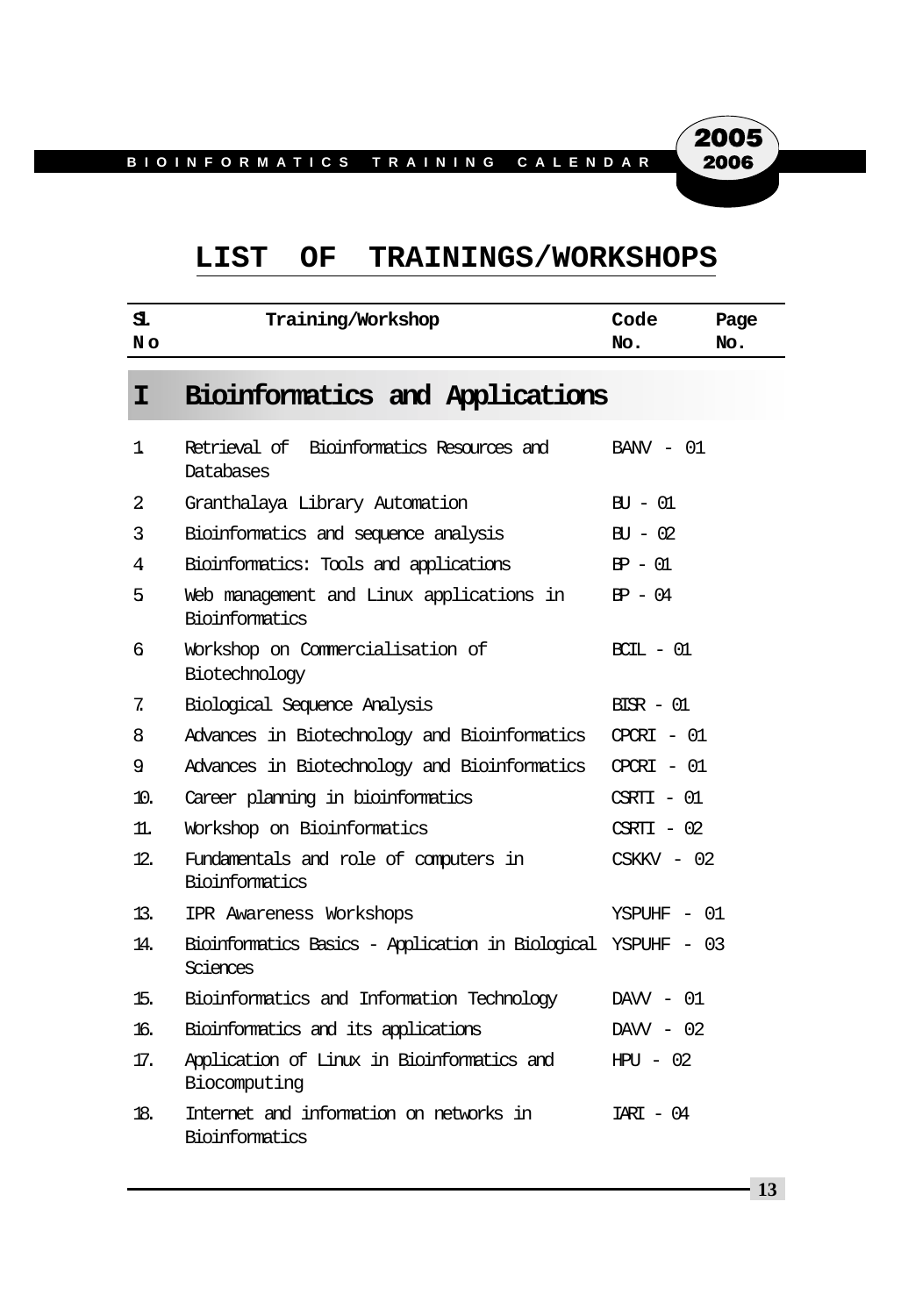**2005**<br>2006

| 19. | Bioinformatics Databases and Accession                                                     | $IRI - 01$  |
|-----|--------------------------------------------------------------------------------------------|-------------|
| 20. | Bioinformatics Databases and Accession                                                     | $IRI - 02$  |
| 21. | Application of Linux in bioinformatics                                                     | KAU - 01    |
| 22. | Emerging trends in bioinformatics                                                          | $KAI - 03$  |
| 23. | National Conference on Botanic Gardens of<br>Troia                                         | NBRT - 01   |
| 24. | Computer and Internet Applications in<br>Bioresource Development                           | NEHU $-02$  |
| 25. | Bioinformatics: Applications in Biotechnology                                              | $PAU - 01$  |
| 26. | Training programme on "Bioinformatics and<br>Information Technology                        | TNVASU - 01 |
| 27. | Workshop on Phylogenetic Analysis                                                          | $DISC - 01$ |
| 28. | Bioinformatics: Computer methods in Biology                                                | KU - 01     |
| 29. | Knowledge Discovery in Life Sciences: Structure PUNE – 01<br>based Bioinformatics Approach |             |

## **II. Applied Bioinformatics**

| 30. | Workshop on Bioinformatics for<br>Cyanobacteriologists - WOBIC                                                                        | $\text{HT} - 01$         |
|-----|---------------------------------------------------------------------------------------------------------------------------------------|--------------------------|
| 31. | Bioinformatics & Statistics in Aquaculture                                                                                            | CTFA - 01                |
| 32. | Workshop on Biotechnology and Bioinformatics CSRII - 03<br>in Serigulture                                                             |                          |
| 33. | Simulation tools for Agri & Bio-processes<br>understanding                                                                            | $TART - 02$              |
| 34. | Workshop on "Bio & Agri-informatics linkages IARI - 03<br>with the decision tools for resource management<br>and production estimates |                          |
| 35. | Bioinformatics: Impact on Biotechnology and<br>Medicine in India                                                                      | $\text{TR}$ - $\text{M}$ |
| 36. | Biotechnology and Bioinformatics: Applications ISR - 01<br>in agricultural research                                                   |                          |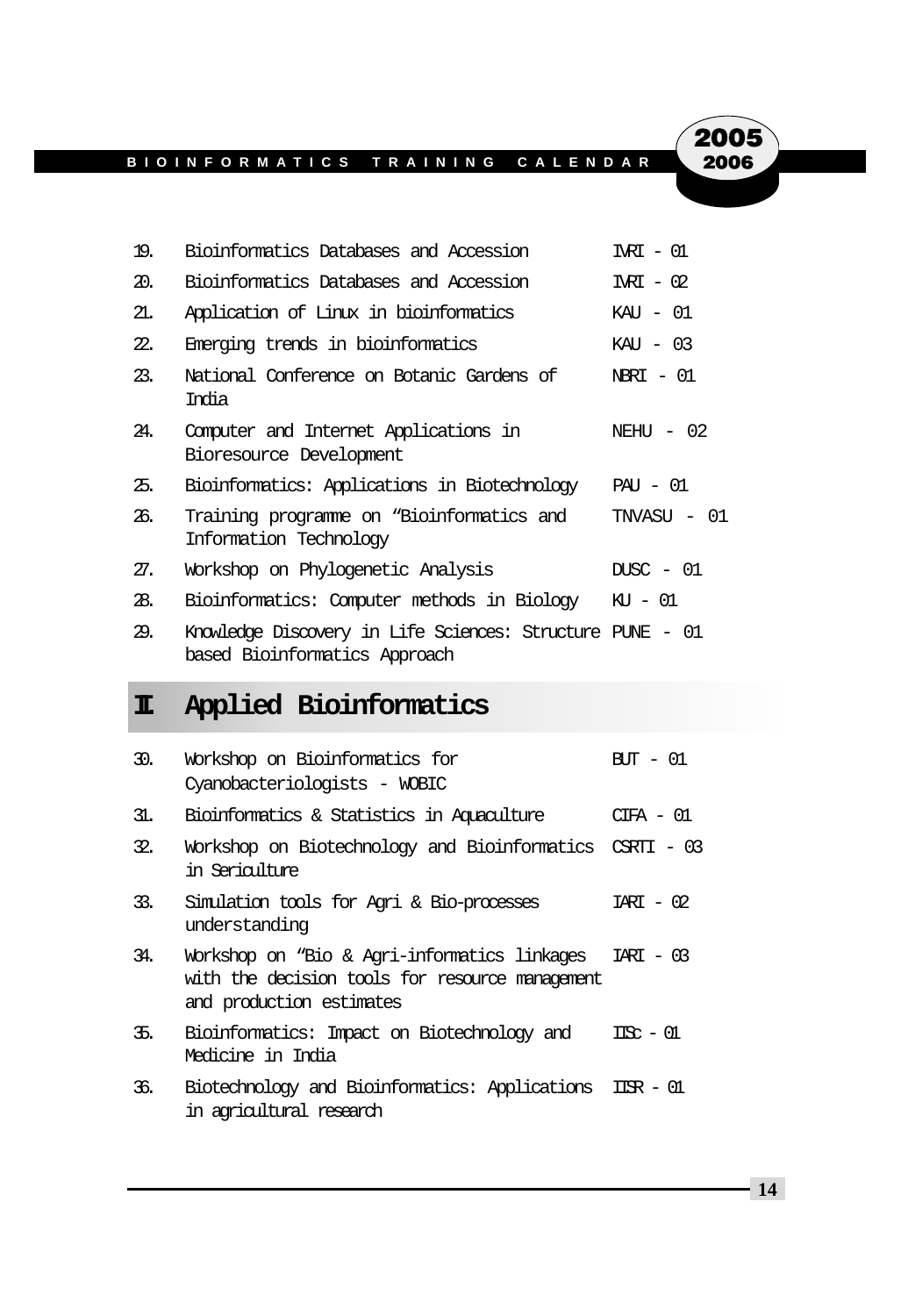2005 2006

| 37. | Applications of Bioinformatics in Agricultural<br>Research    | $KAI - 02$   |
|-----|---------------------------------------------------------------|--------------|
| 38. | Workshop on Medical Informatics                               | $MGIMS - 01$ |
| 39. | Computational Neuroscience Workshop                           | $NRRC - 01$  |
| 40. | Genetic Biodiversity Analysis tools and their<br>applications | $PAU - 02$   |
| 41. | Databases and its applications in Agriculture                 | $TAT - 01$   |
| 42. | Application of Bioinformatics in Aquatic<br>'i Ances          | $ITAS - 01$  |

## **III. Bioinformatics in Genomics and Proteomics**

| 43. | Applications in Bioinformatics with reference<br>to Genomics & Proteomics | $ACTREC - 01$             |
|-----|---------------------------------------------------------------------------|---------------------------|
| 44. | Workshop on molecular modeling                                            | $AY - 01$                 |
| 45. | Genomics & Proteomics approaches for Drug<br>development                  | $FP - 03$                 |
| 46. | Bioinformatics: Genomics and Proteomics<br>applications                   | $BIR - 02$                |
| 47. | Genomics & Molecular modeling in plantation<br>crops                      | $CPCRI - 02$              |
| 48. | Bioinformatics & plant genomics                                           | $CSKKV - 01$              |
| 49. | Tools & techniques for protein structure & drug HPU – 01<br>desioning     |                           |
| 50. | Bioinformatics, Genomics, Proteomics,<br>Computational Biology            | $TTID - 01$               |
| 51. | Workshop on "Bioinformatics in Genomics &<br>Proteomics                   | $\Pi$ K – 01              |
| 52. | Bioinformatics in post genomic era                                        | $TTR - M$                 |
| 53. | Functional genomics and proteomics research                               | $\text{II-S} - \text{OL}$ |
| 54. | Machine learning techniques in functional<br>proteomics                   | $m - 01$                  |
| 卐.  | Bioinformatics for funtional genomics studies                             | $MSTB - 01$               |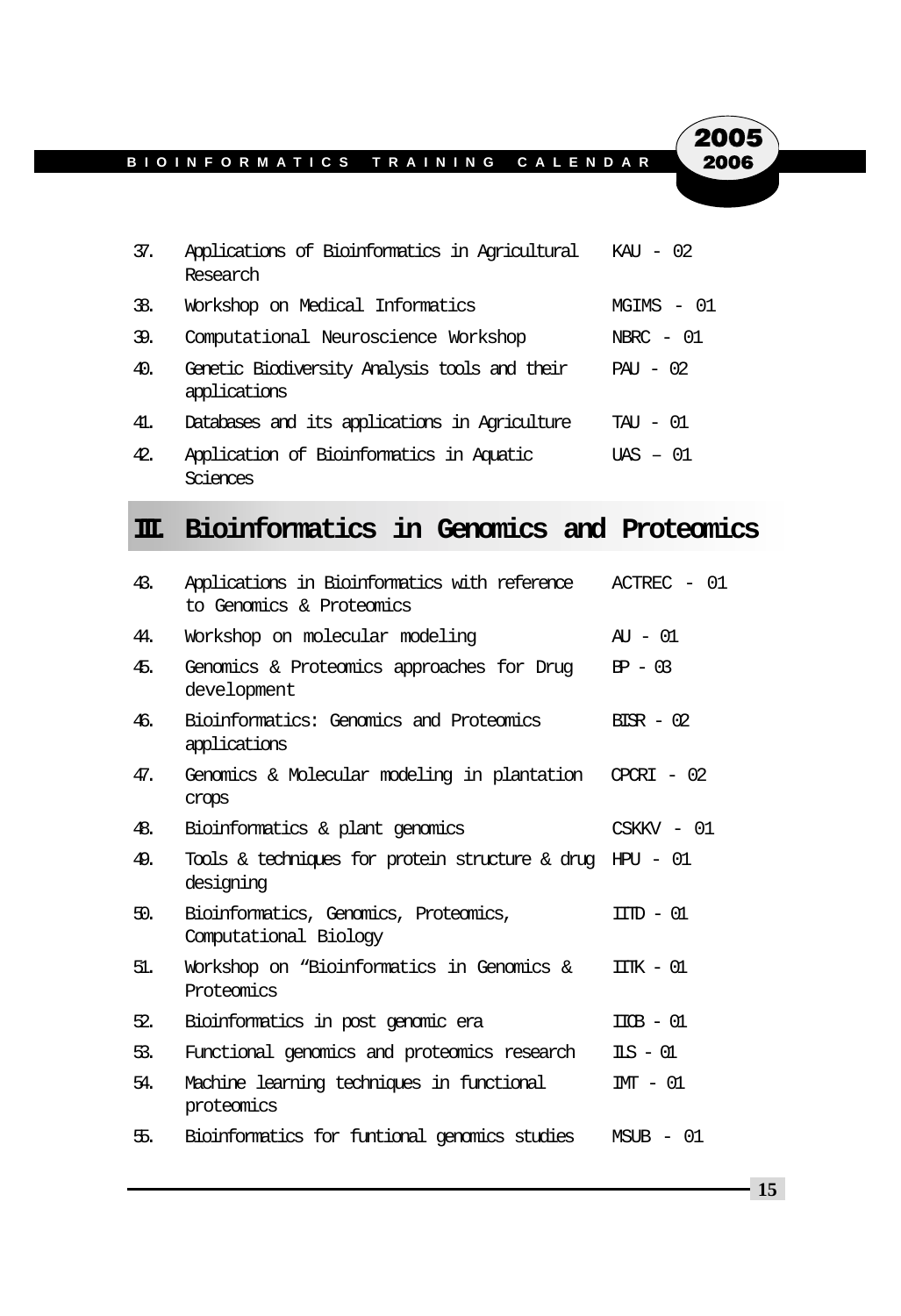| 56. | Bioinformatics and Functional Genomics | ਸਾ – 01   |
|-----|----------------------------------------|-----------|
|     | 57. Bioinformatics in Drug Discovery   | RRLJ - 01 |
|     | 58. Genomics and Genome Annotation     | TAU - 02  |

## **IV. Computational Biology**

| 59. | Application of bioinformatics in molecular<br>and structural biology          | $BT - M$             |
|-----|-------------------------------------------------------------------------------|----------------------|
| ඟ.  | In-Silico study of protein and protein structure                              | $\overline{H1} - 03$ |
| б1. | Short term training programme in<br>Computational Biology and Bioinformatics  | JNU - 01             |
| 62. | Training programme in Computational<br>Biology & Bioinformatics               | JNTI - 02            |
| 63. | Post Doctoral training programme in<br>Computational Biology & Bioinformatics | $JNI - 03$           |
| 64. | Algorithmic approaches in gene and genome<br>sequence analysis                | JNJ - 04             |
| ௧.  | Molecular Modeling                                                            | MKTI - 01            |
| 66. | Application of Molecular Graphics                                             | $MKT - 02$           |
| 67. | Trends in computational biology                                               | $N$ DRT – 01         |
| යි. | Workshop on Molecular Modeling                                                | $RCCB - 01$          |
| 69. | Computational biology & introduction in<br>biogrid                            | $SCSTS - 01$         |

## **V. Bioinformatics Developmental Activities**

| 70. | Building of Biological Databases                                      | $BP - 02$   |
|-----|-----------------------------------------------------------------------|-------------|
| 71. | Creation and Management of Databases                                  | YSPUHF - 02 |
| 72. | Creation & Management of Databases in Crops                           | GBPUAT - 01 |
| 73. | Training cum workshop on information<br>management in botanic gardens | NERT - 02   |
| 74. | Database creation & Internet in Biological<br>applications            | NEHIJ – 01  |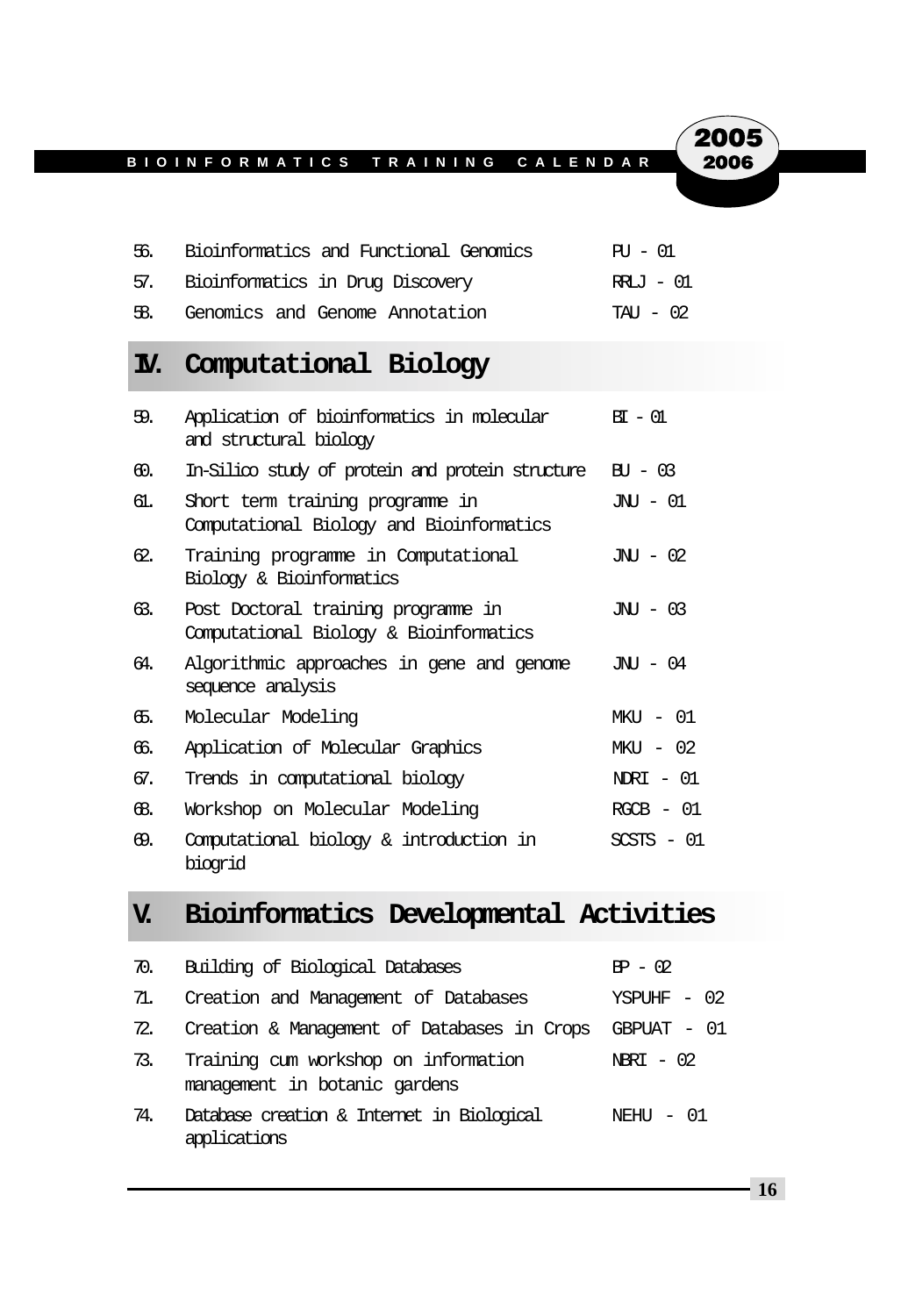|     | VI. International Workshop/Conference on<br>Bioinformatics         |              |
|-----|--------------------------------------------------------------------|--------------|
| 77. | Advance training on digitalization of plant<br>biodiversity data   | $TRART - 02$ |
| 76. | Workshop on interlinking of related<br>biodiversity databases      | $TRART - 01$ |
| 75. | Marine Biodiversity data management and<br>computer aided taxonomy | $NTO - 01$   |

78. International workshop on the establishment NBRI - 03 of GBIF - India Netowrk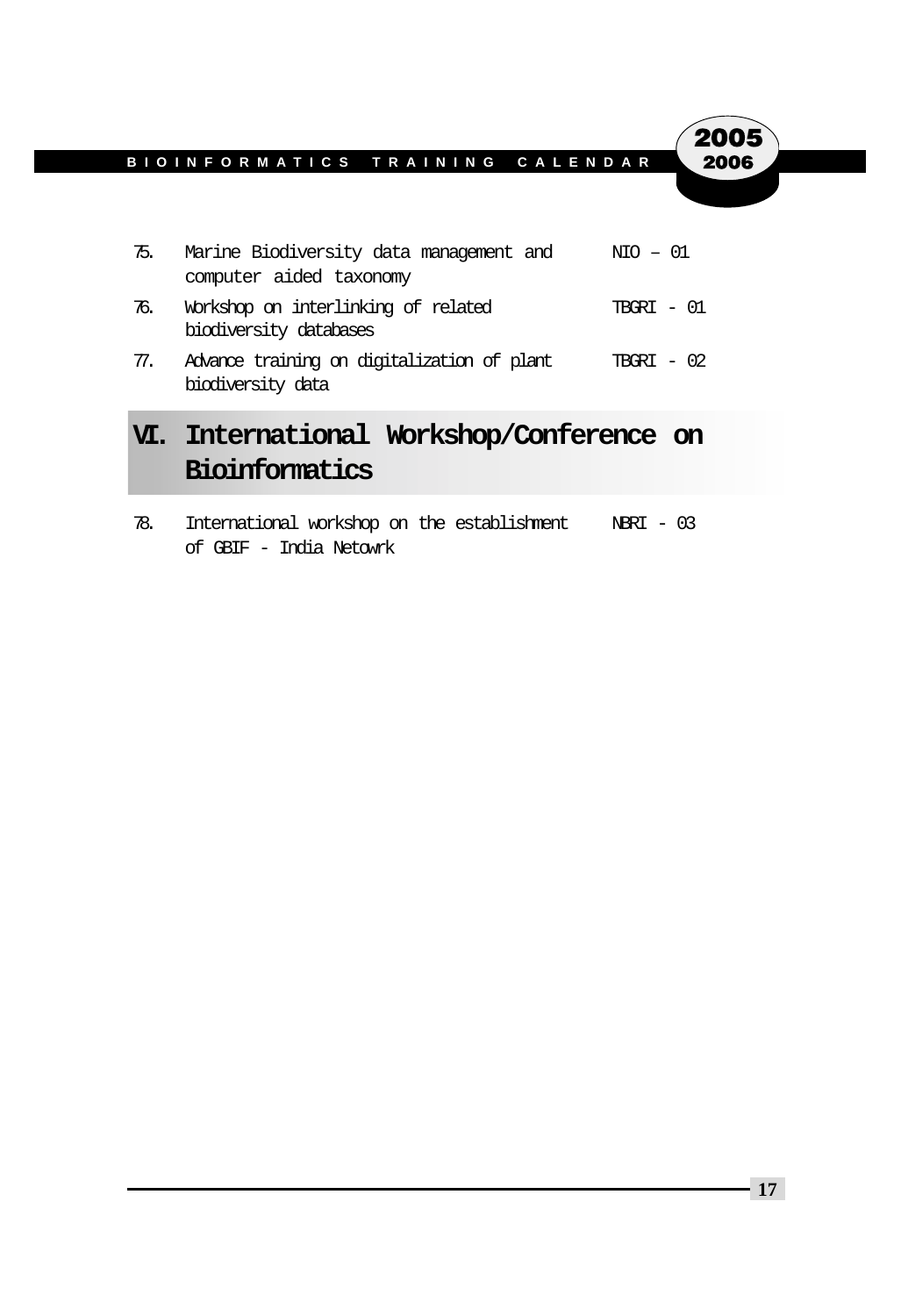

**TRAINING PROGRAMMES CENTRE WISE DETAILS OF COURSES**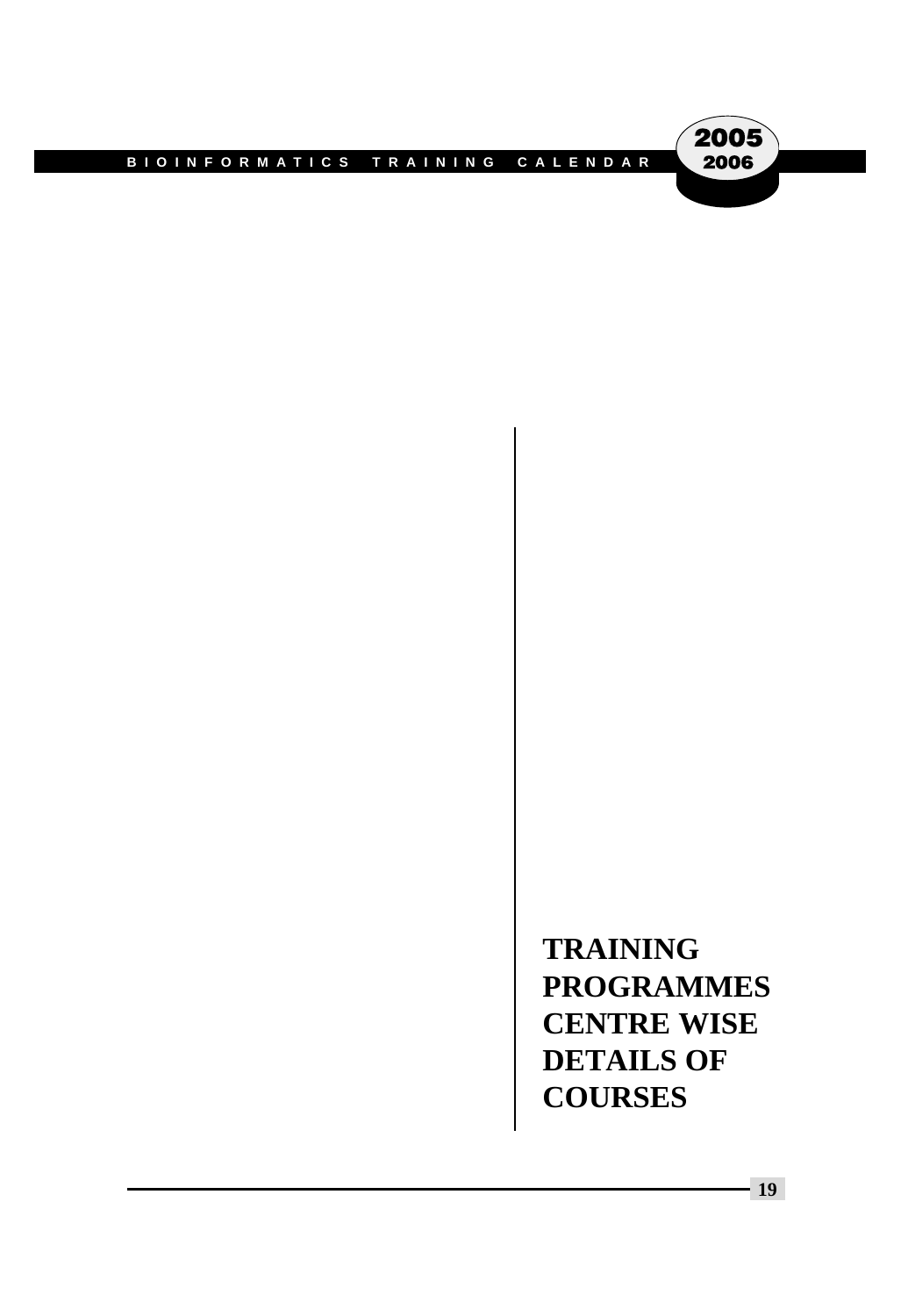## **ACTREC, Navi Mumbai**

| Title<br>$\ddot{\phantom{a}}$ |                                |                                                | Applications in Bioinformatics with reference to<br>Genomics & Proteomics       |  |
|-------------------------------|--------------------------------|------------------------------------------------|---------------------------------------------------------------------------------|--|
| Date                          | $\ddot{\cdot}$                 | $9^{\text{th}}$ – $10^{\text{th}}$ March, 2006 |                                                                                 |  |
| Duration                      | 2 days<br>$\ddot{\phantom{a}}$ |                                                |                                                                                 |  |
| Subject Area                  | : Genomics/Proteomics          |                                                |                                                                                 |  |
| <b>OBJECTIVES</b>             |                                | $\ddot{\phantom{a}}$                           | To train potential teaching faculties/<br>scientists in bioinformatics utility. |  |
| CONTENTS                      |                                | $\ddot{\phantom{a}}$                           | Basics of Bioinformatics/example based<br>applications                          |  |
| METHODOLOGY                   |                                | $\ddot{\phantom{a}}$                           | Lectures and Hands on session.                                                  |  |
| LEVEL OF PARTICIPANTS         |                                | $\ddot{\phantom{a}}$                           | Post M.Sc.                                                                      |  |
| <b>PRE-REQUISITES</b>         |                                | $\ddot{\phantom{a}}$                           | Familiarity to Computer.                                                        |  |
| NUMBER OF PARTICIPANTS        |                                |                                                | -20                                                                             |  |
| <b>REGISTRATION FEE</b>       |                                |                                                |                                                                                 |  |

| Training Code No.: ACTREC-01 |  |
|------------------------------|--|
|------------------------------|--|

|                                             | Course Fee               |                       |  |  |
|---------------------------------------------|--------------------------|-----------------------|--|--|
| Participants<br>from                        | Without<br>Accommodation | With<br>Accommodation |  |  |
| India<br>SAARC Countries<br>Other Countries | $Rs. 500/-$              |                       |  |  |

|             |            | DR. ROBIN MUKHOPADHYAYA, Coordinator |
|-------------|------------|--------------------------------------|
| Phone :     |            | 022-27405000                         |
|             | Fax :      | 022-27412894                         |
| Email :     |            | btis@ectrec.res.in                   |
| Web Address | $\sim$ 2.1 | http://www.actrec.res.in             |

**2005**<br>2006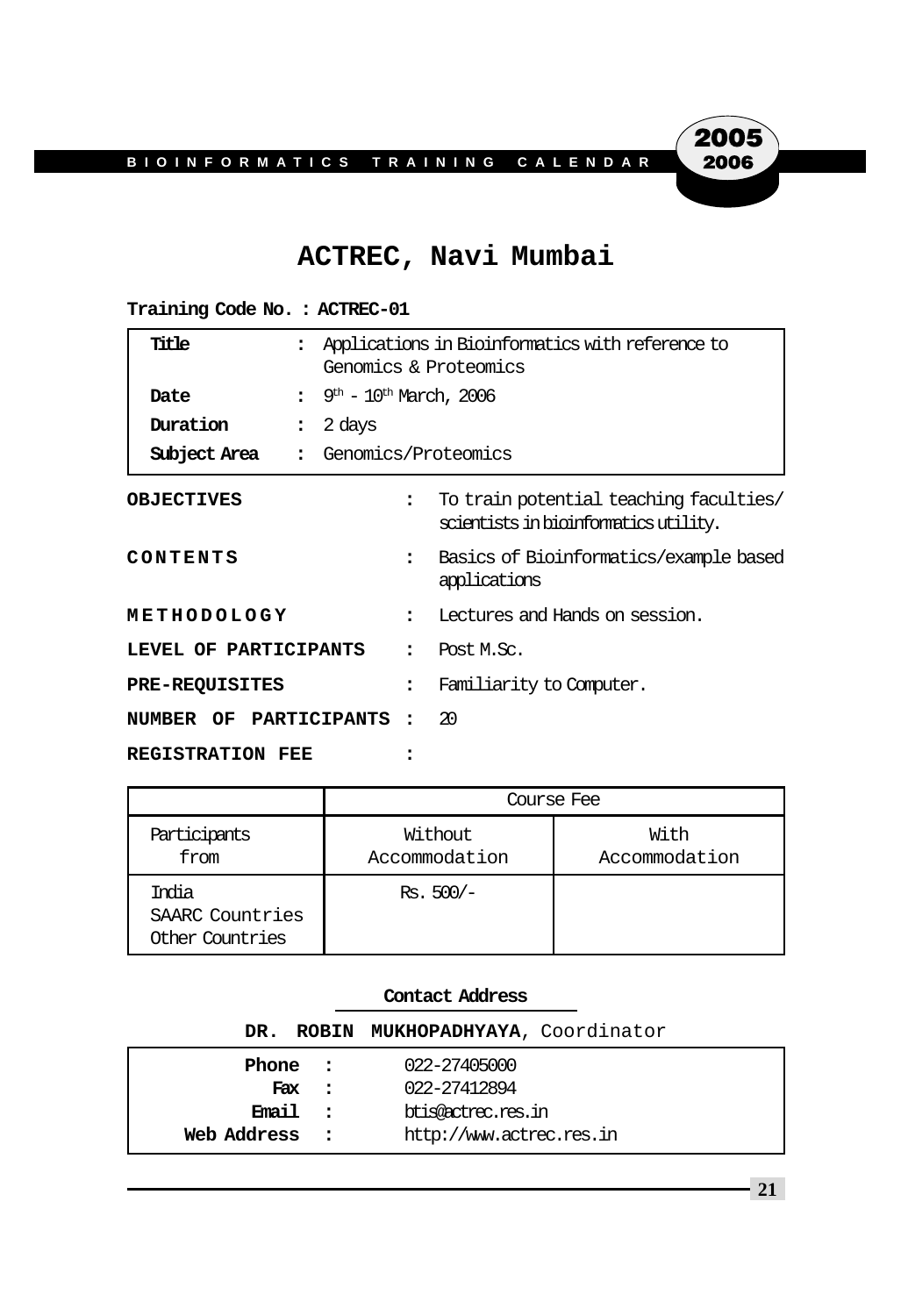#### **Anna University, Chennai**

| Title<br>$\ddot{\cdot}$<br>Date<br>Duration<br>$\ddot{\phantom{a}}$<br>Subject Area | 4 days               | Workshop on Molecular Modeling<br>$\div$ 01 <sup>st</sup> – 04 <sup>th</sup> December, 2005<br>: Retrieval of Bioinforamtics Resources/Databases<br>Bioinformatics - Driving Drug Discovery<br>Molecular Modeling |  |  |
|-------------------------------------------------------------------------------------|----------------------|-------------------------------------------------------------------------------------------------------------------------------------------------------------------------------------------------------------------|--|--|
| <b>OBJECTIVES</b>                                                                   | $\ddot{\phantom{a}}$ | To give training in Molecular Modeling<br>and Bioinforamtics tools.                                                                                                                                               |  |  |
| CONTENTS                                                                            | $\ddot{\phantom{a}}$ | Molecular modeling, Molecular<br>Dynamics, Docking, Quantum<br>Mechanical Procedures in Molecular<br>Modeling.                                                                                                    |  |  |
| METHODOLOGY                                                                         | $\ddot{\phantom{a}}$ | Lectures, Demos, Hands on Session &<br>Projects.                                                                                                                                                                  |  |  |
| LEVEL OF PARTICIPANTS                                                               |                      | Scientists, Research Scholars and<br>$\mathbf{r}$<br>Professionals.                                                                                                                                               |  |  |
| <b>PRE-REQUISITES</b>                                                               | $\ddot{\phantom{a}}$ | Ni 1                                                                                                                                                                                                              |  |  |
| NUMBER OF PARTICIPANTS                                                              |                      | 20                                                                                                                                                                                                                |  |  |
| <b>REGISTRATION FEE</b>                                                             |                      |                                                                                                                                                                                                                   |  |  |

**Training Code No. : AU-01**

|                      | Course Fee               |                       |  |
|----------------------|--------------------------|-----------------------|--|
| Participants<br>from | Without<br>Accommodation | With<br>Accommodation |  |
| Tmlia                | $Rs. 1500/-$             |                       |  |

#### **Contact Address**

|  |  | DR. P. GAUTAM, Coordinator |
|--|--|----------------------------|
|  |  |                            |

| Phone       | $\sim$ $\sim$ $\sim$ | 044-22350772                    |
|-------------|----------------------|---------------------------------|
| Fax :       |                      | 044-22350299                    |
| Email :     |                      | tkothai@annauniv.edu            |
| Web Address |                      | http://www.annauniv.edu/biotech |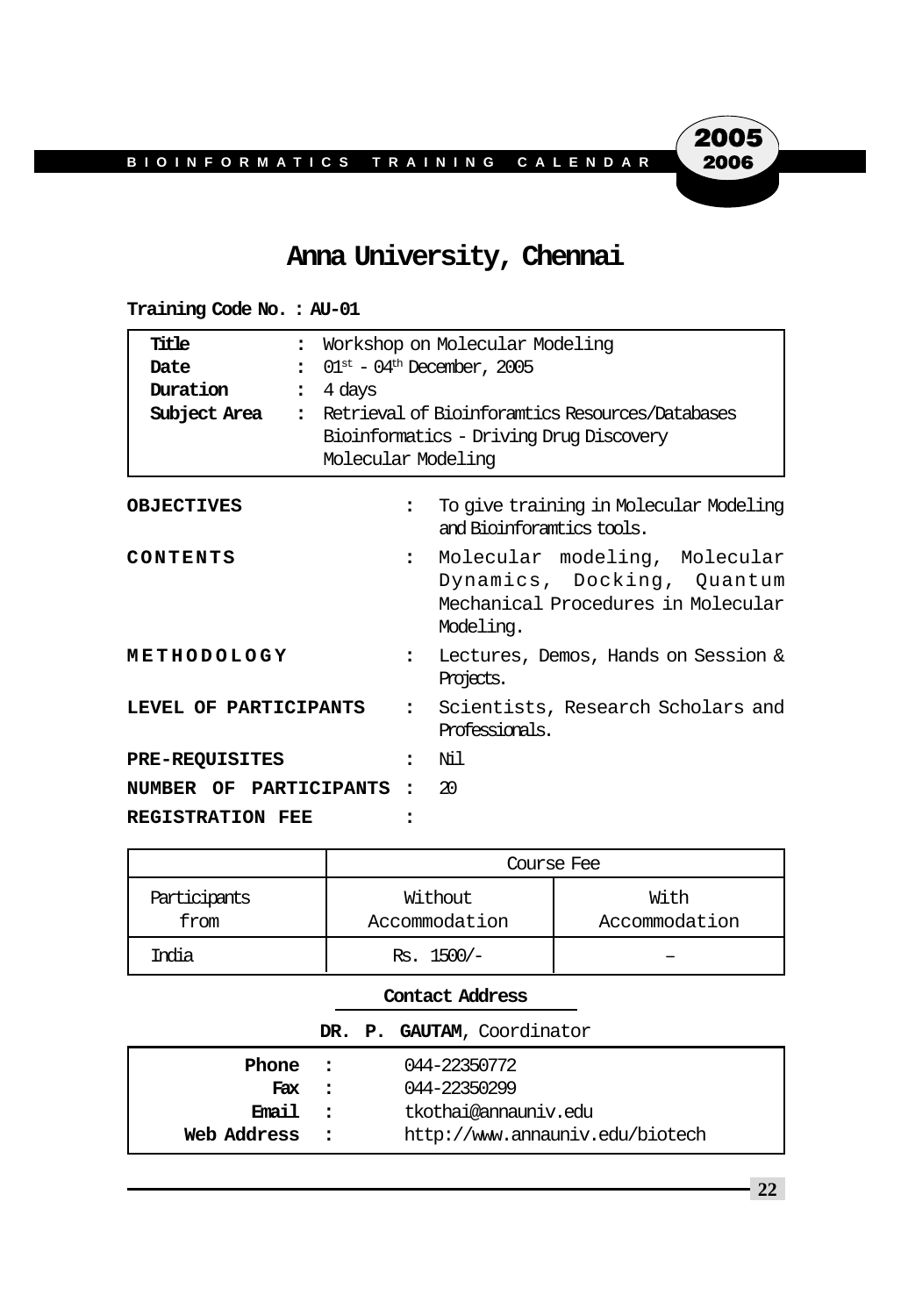#### **Banasthali Vidyapith, Banasthali**

| Title<br>$\ddot{\phantom{a}}$<br>Date<br>$\ddot{\phantom{a}}$<br>Duration<br>3 days<br>$\ddot{\phantom{a}}$<br>Subject Area<br>$\ddot{\phantom{a}}$ |                      | Retrieval of Bioinformatics Resources and Databases<br>$18th - 20th$ February, 2006<br>Networks & Applications in Bioinformatics<br>Retrieval of Bioinformatics Resources/Databases                                                                                                                                                                                                                           |
|-----------------------------------------------------------------------------------------------------------------------------------------------------|----------------------|---------------------------------------------------------------------------------------------------------------------------------------------------------------------------------------------------------------------------------------------------------------------------------------------------------------------------------------------------------------------------------------------------------------|
| <b>OBJECTIVES</b>                                                                                                                                   | $\ddot{\phantom{a}}$ | Introduction of Bioinformatics with<br>1.<br>respect to biological databases.<br>To promote awareness and skills,<br>2<br>using online and offline inforamtion<br>retrieval using internet and CD-ROMs<br>databases and scientific softwares and<br>their applications in teaching and<br>research in Biological sciences.<br>To promote training in the latest<br>3<br>developments in biological databases. |
| CONTENTS                                                                                                                                            | $\ddot{\cdot}$       | Theory lectures and practical<br>demonstration of three days workshop<br>will be based on the following themes:<br>Introduction to biological databases<br>1.<br>Biological resources in the cyber space<br>$\overline{2}$<br>3<br>Retrieval of data from biological<br>databases<br>Access to online journals<br>4                                                                                           |
| METHODOLOGY                                                                                                                                         | $\ddot{\phantom{a}}$ | The three day workshop will include<br>theory lectures and live practical<br>demonstrations on biological resources on<br>internet by the experts as well as handouts<br>on sessions.                                                                                                                                                                                                                         |
| LEVEL OF PARTICIPANTS                                                                                                                               | $\ddot{\cdot}$       | Ph.D. and Post Ph.D. Students, University<br>teachers and scientists.                                                                                                                                                                                                                                                                                                                                         |
| <b>PRE-REQUISITIES</b>                                                                                                                              | $\ddot{\phantom{a}}$ | Ni 1                                                                                                                                                                                                                                                                                                                                                                                                          |
| NUMBER OF<br>PARTICIPANTS                                                                                                                           | $\ddot{\phantom{a}}$ | 30                                                                                                                                                                                                                                                                                                                                                                                                            |

**Training Code No. : BANV-01**

**23**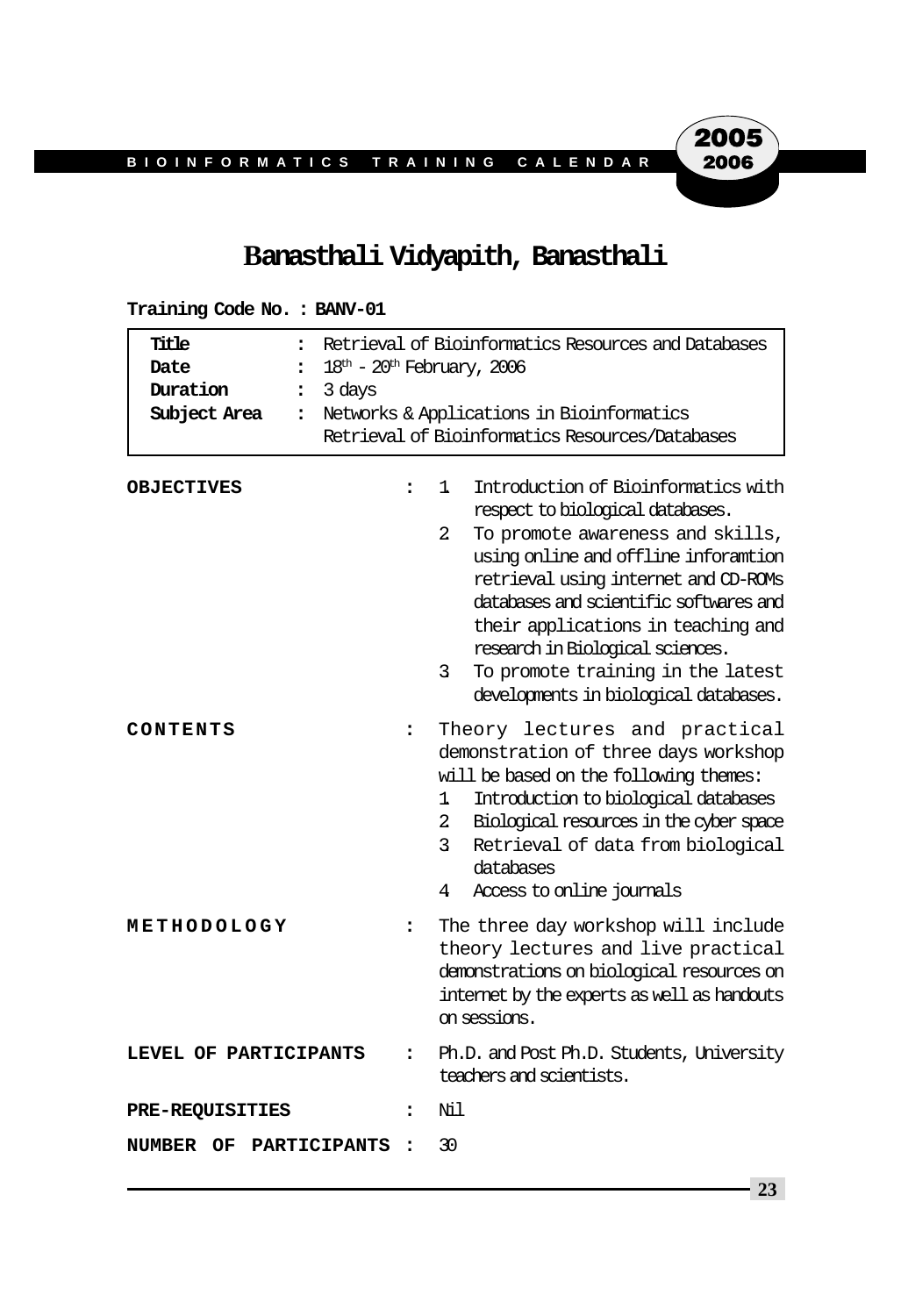

#### **REGISTRATION FEE :**

|                 | Course Fee    |               |  |
|-----------------|---------------|---------------|--|
| Participants    | Without       | With          |  |
| from            | Accommodation | Accommodation |  |
| Trolia          | $Rs. 500/-$   | $Rs.750/-$    |  |
| SAARC Countries | $Rs. 500/-$   | $Rs.750/-$    |  |
| Other Countries | $Rs. 1000/-$  | $Rs. 1500/-$  |  |

#### **Contact Address**

|             |         | PROFESSOR VINAY SHARMA, Coordinator      |
|-------------|---------|------------------------------------------|
| Phone :     |         | $01438 - 228302$ , $228341$ Ext. 380 (O) |
| Fax         | $\cdot$ | 01438-228365                             |
| Email :     |         | vinaysharma30@yahoo.co.uk                |
|             |         | ban_bioinfo@yahoo.com                    |
| Web Address |         | www.banasthali.ac.in                     |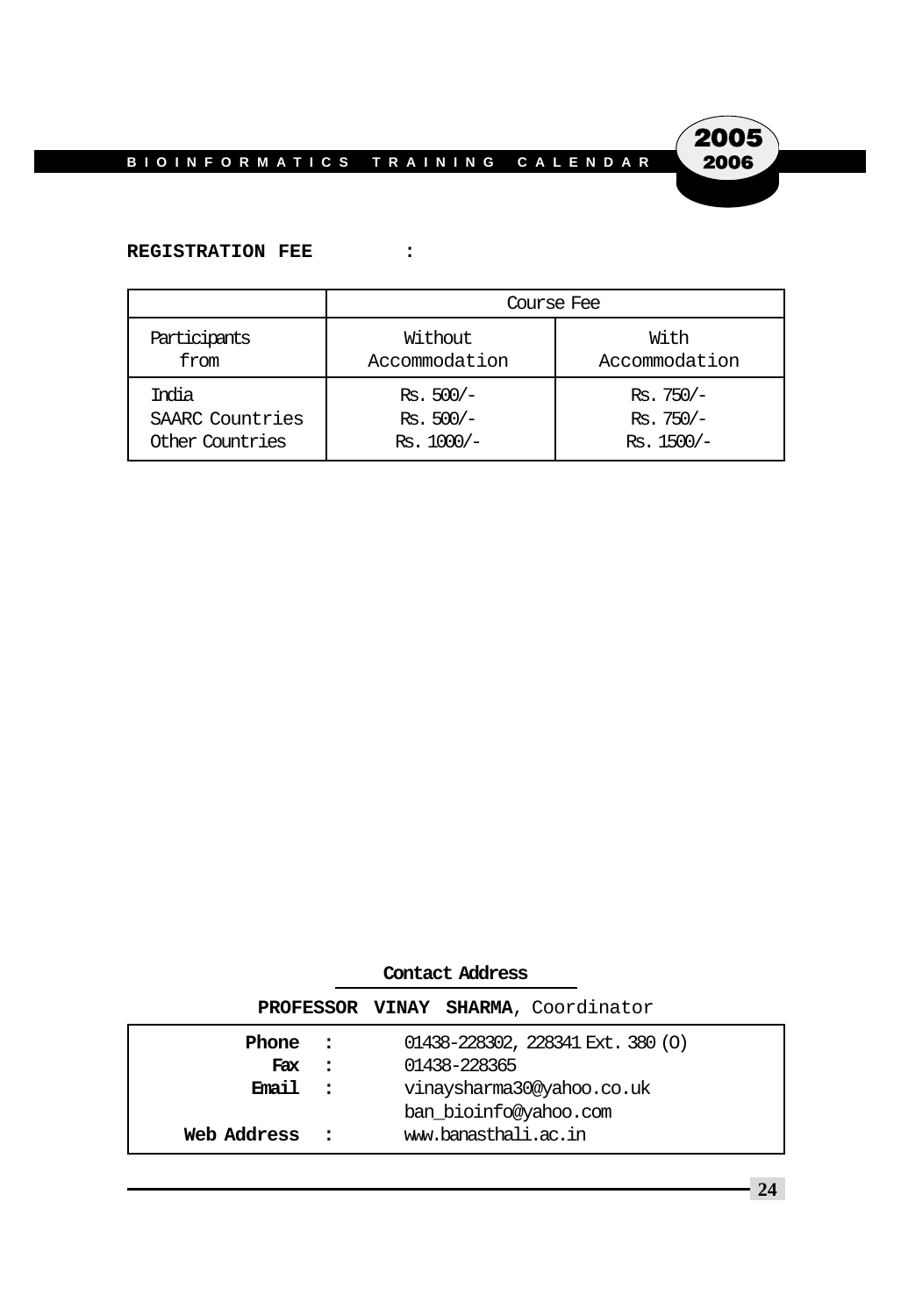### **Barkatullah University, Bhopal**

| Title<br>$\ddot{\phantom{a}}$        | Granthalaya Library Automation                                                                                                                                                     |  |  |
|--------------------------------------|------------------------------------------------------------------------------------------------------------------------------------------------------------------------------------|--|--|
| Date<br>$\ddot{\cdot}$               | $21st$ April, 2005                                                                                                                                                                 |  |  |
| Duration<br>$\ddot{\cdot}$           | 1 day                                                                                                                                                                              |  |  |
| Subject Area<br>$\ddot{\phantom{a}}$ | Computer Basics & Information Technology                                                                                                                                           |  |  |
| <b>OBJECTIVES</b>                    | To give the training to the library<br>$\ddot{\phantom{a}}$<br>personnel and information professionals<br>on library automations                                                   |  |  |
| CONTENTS                             | Introduction to E-granthalaya software,<br>$\ddot{\phantom{a}}$<br>using e-granthalaya software for library<br>resources, storage and retrieval accessing<br>the library resources |  |  |
| METHODOLOGY                          | Lectures, Demos and Hands on session.<br>$\ddot{\phantom{a}}$                                                                                                                      |  |  |
| LEVEL OF PARTICIPANTS                | Library personnel & Information<br>professionals.                                                                                                                                  |  |  |
| <b>PRE-REQUISITES</b>                | Introductory computer operation<br>$\ddot{\phantom{a}}$                                                                                                                            |  |  |
| <b>PARTICIPANTS</b><br>NUMBER<br>OF  | 20<br>$\ddot{\phantom{a}}$                                                                                                                                                         |  |  |
| <b>REGISTRATION FEE</b>              | Ni l                                                                                                                                                                               |  |  |

#### **Training Code No. : BU-01**

**25**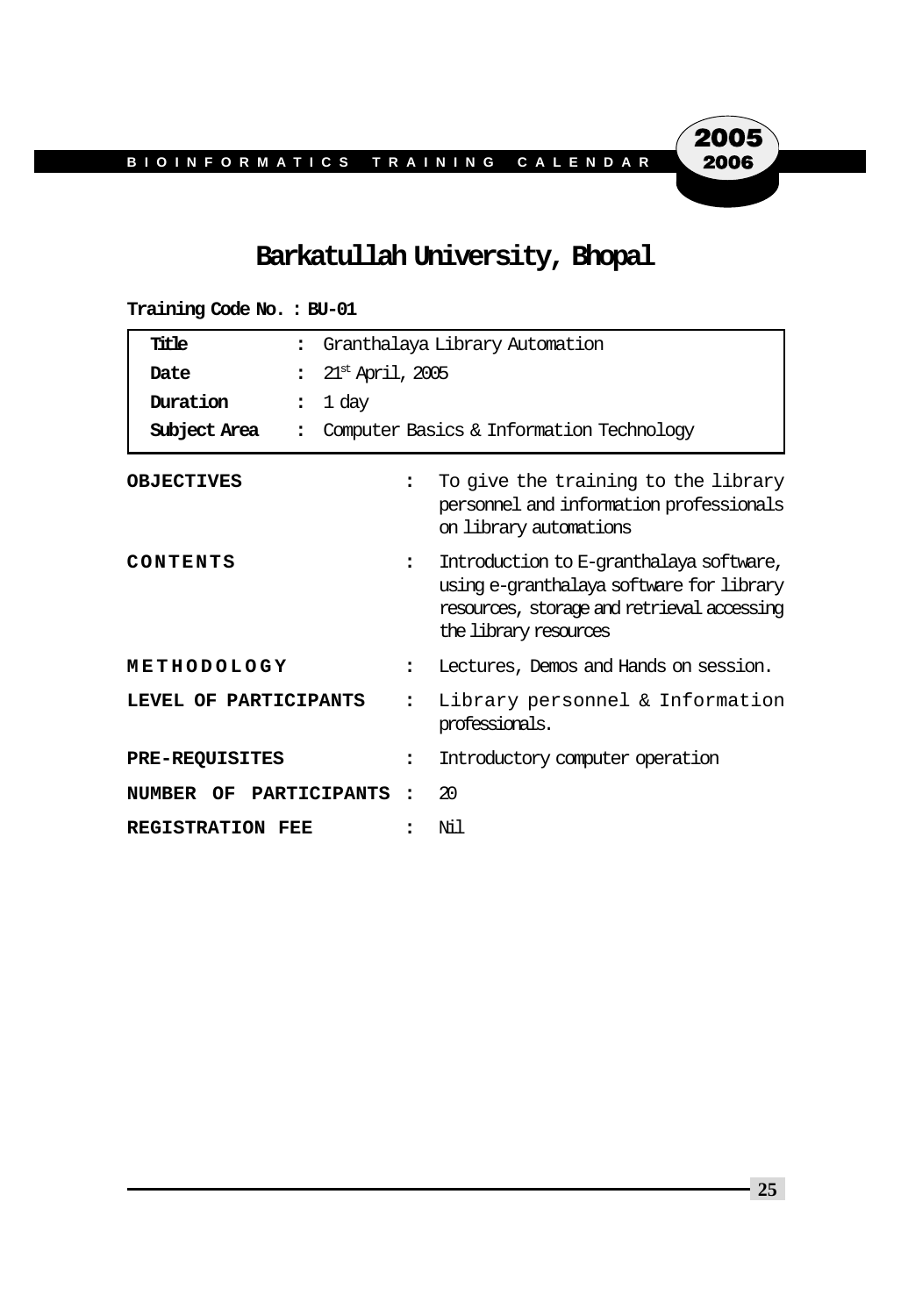## 2005 2006

#### **Training Code No. : BU-02**

| Title<br>$\ddot{\phantom{a}}$ |                      | Bioinformatics and Sequence Analysis                                                                     |  |  |
|-------------------------------|----------------------|----------------------------------------------------------------------------------------------------------|--|--|
| Date<br>$\ddot{\phantom{a}}$  |                      | $22nd$ – $23rd$ September, 2005                                                                          |  |  |
| Duration<br>$\ddot{\cdot}$    | 2 days               |                                                                                                          |  |  |
| Subject Area :                | Biocomputing         |                                                                                                          |  |  |
| <b>OBJECTIVES</b>             | $\ddot{\phantom{a}}$ | General awareness in Bioinformatios and<br>role of bioinformatics in sequence analysis                   |  |  |
| CONTENTS                      | $\ddot{\phantom{a}}$ | Introduction to Bioinformatics, Sequence<br>comparision, Sequence homology, search<br>tool BLAST & FASTA |  |  |
| METHODOLOGY                   | $\ddot{\phantom{a}}$ | Lecture and Hands on session.                                                                            |  |  |
| LEVEL OF PARTICIPANTS         |                      | Students, Research scholars, Faculties and<br>Scientists                                                 |  |  |
| <b>PRE-REQUISITES</b>         | $\ddot{\phantom{a}}$ | Basic knowledge of computer operation<br>& Internet use                                                  |  |  |
| NUMBER OF PARTICIPANTS:       |                      | 20                                                                                                       |  |  |
| REGISTRATION FEE              | $\ddot{\phantom{a}}$ | $Rs.500/-$                                                                                               |  |  |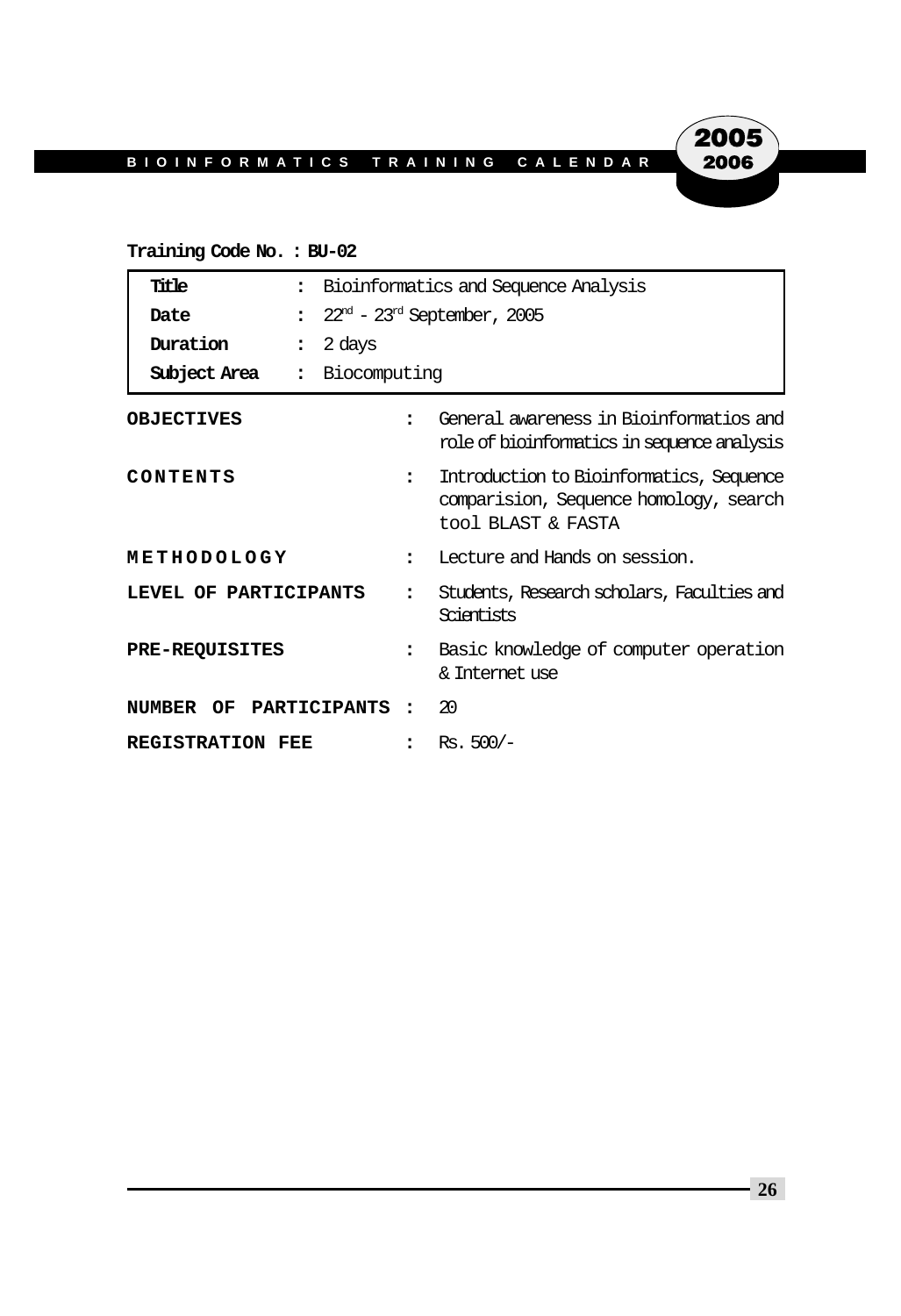## 2005 2006

#### **Training Code No. : BU-03**

| Title<br>$\ddot{\phantom{a}}$  | In-Silico Study of Protein and Protein Structure |                                                                                                                                                                                   |  |
|--------------------------------|--------------------------------------------------|-----------------------------------------------------------------------------------------------------------------------------------------------------------------------------------|--|
| $\ddot{\cdot}$<br>Date         | $15th$ – 17 <sup>th</sup> December, 2005         |                                                                                                                                                                                   |  |
| Duration<br>$\ddot{\cdot}$     | 3 days                                           |                                                                                                                                                                                   |  |
| Subject Area<br>$\ddot{\cdot}$ |                                                  | Bioinformatics and Biocomputing                                                                                                                                                   |  |
| <b>OBJECTIVES</b>              | $\ddot{\phantom{a}}$                             | Training on study of protein sequence and<br>structure using computer                                                                                                             |  |
| CONTENTS                       | $\ddot{\phantom{a}}$                             | Protein sequence analysis, Protein<br>structure study, Protein Structure<br>visualization, protein engineering,<br>Visualization software tool: freely<br>available and Hyperchem |  |
| METHODOLOGY                    | $\ddot{\phantom{a}}$                             | Lectures, Demonstration & Hands on<br>session.                                                                                                                                    |  |
| LEVEL OF PARTICIPANTS          |                                                  | PG Students, Research scholars, Faculties,<br>Scientists.                                                                                                                         |  |
| <b>PRE-REQUISITES</b>          | $\ddot{\phantom{a}}$                             | Basic knowledge of computer operation.                                                                                                                                            |  |
| PARTICIPANTS<br>NUMBER OF      | $\bullet$                                        | 20                                                                                                                                                                                |  |
| <b>REGISTRATION FEE</b>        |                                                  | $Rs. 500/-$                                                                                                                                                                       |  |

|         |          | DR. ANIL PRAKASH, Coordinator |
|---------|----------|-------------------------------|
| Phone : |          | 0755-2677748, 2677749         |
| Fax :   |          | 0755-5287040                  |
| Email   | $\sim$ 2 | head biotechmp@mp.nic.in      |

## **Contact Address**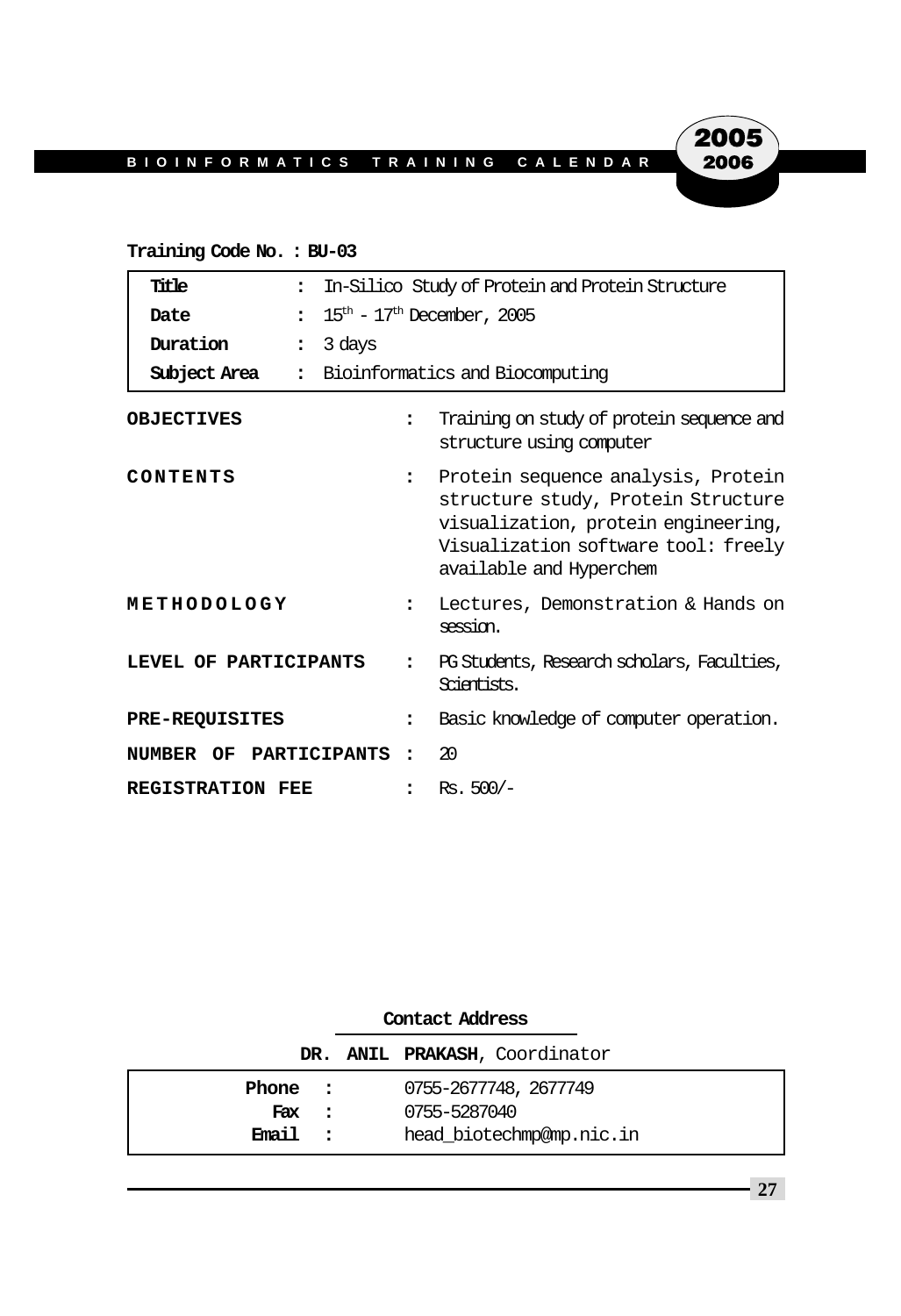#### **Bharathidasan University, Tiruchirappalli**

| Title                   |                                | Workshop on 'Bioinformatics for Cyanobacteriologists<br>- WOBIC'                                                   |                                                                             |  |
|-------------------------|--------------------------------|--------------------------------------------------------------------------------------------------------------------|-----------------------------------------------------------------------------|--|
| Date                    | $\ddot{\phantom{a}}$           |                                                                                                                    | $20th$ – $25th$ February, 2006                                              |  |
| Duration                | 6 days<br>$\ddot{\phantom{a}}$ |                                                                                                                    |                                                                             |  |
| Subject Area            | $\ddot{\phantom{a}}$           | Computer Basics & Applications in Bioinformatics<br>Bioinformatics & Biocomputing<br>Cyanobacterial Bioinformatics |                                                                             |  |
| <b>OBJECTIVES</b>       |                                | $\ddot{\phantom{a}}$                                                                                               | To develop human resource in the field of<br>cyandoacterial bioinformatics. |  |
| CONTENTS                |                                |                                                                                                                    |                                                                             |  |
| METHODOLOGY             |                                | $\ddot{\phantom{a}}$                                                                                               | Lectures and Hands on session -<br>Workshop                                 |  |
| LEVEL OF PARTICIPANTS   |                                | $\ddot{\cdot}$                                                                                                     | Scholars and Researchers                                                    |  |
| <b>PRE-REQUISITES</b>   |                                | $\ddot{\phantom{a}}$                                                                                               | Applicants should be working in<br>cyanobacteriology.                       |  |
| NUMBER OF PARTICIPANTS: |                                |                                                                                                                    | 10                                                                          |  |
| REGISTRATION FEE        |                                |                                                                                                                    | Ni 1                                                                        |  |

**Training Code No. : BUT-01**

|               | Contact Address         |  |
|---------------|-------------------------|--|
|               | DR. L. UMA, Coordinator |  |
| Phone :       | 0431-2407082            |  |
| Fax :         | 0431-2407084            |  |
| Email :       | office@nfmc.res.in      |  |
| Web Address : | www.nfmc.res.in         |  |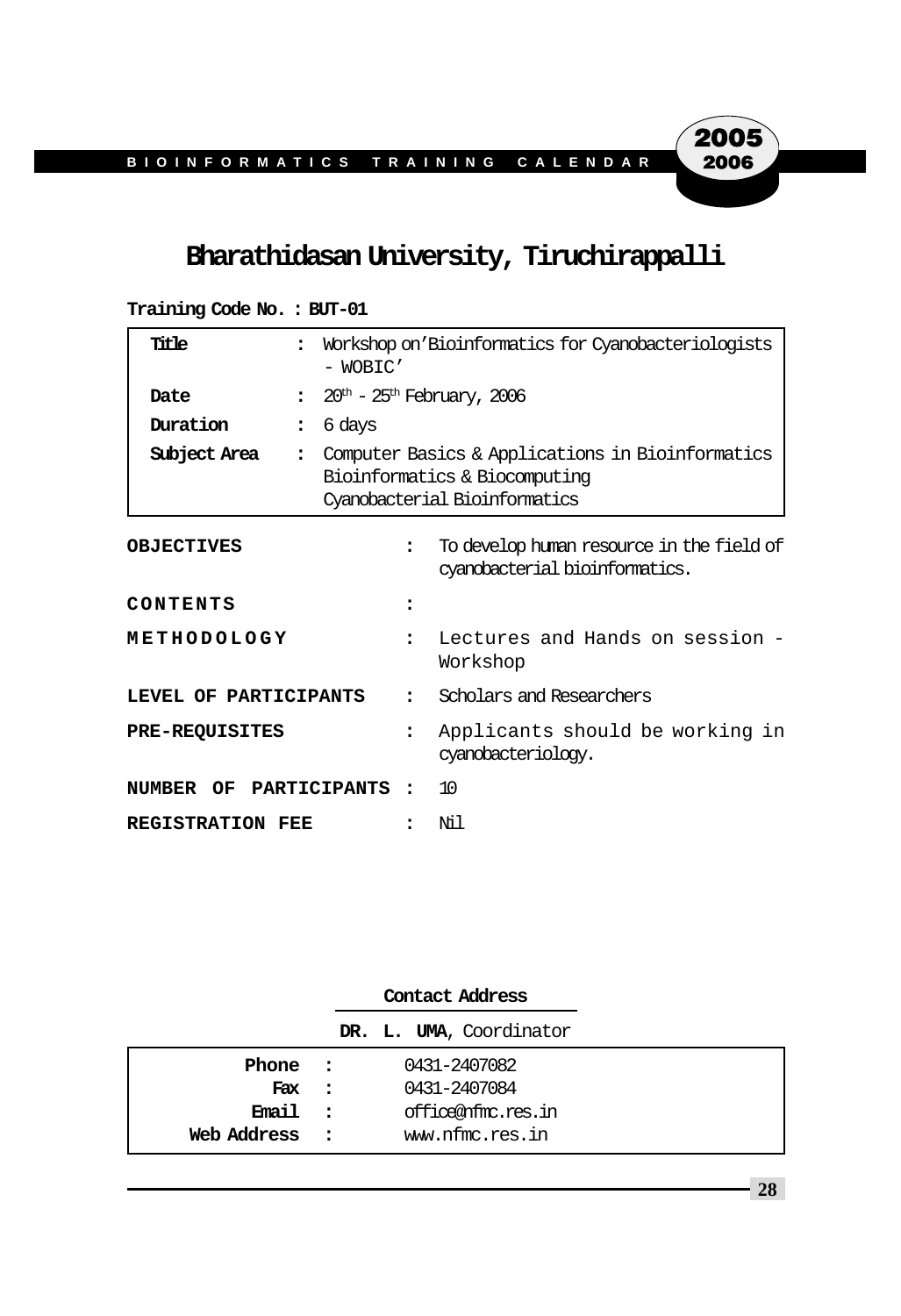#### **Biotech Consortium India Limited, New Delhi**

| Title<br>$\ddot{\phantom{a}}$        |                      | Workshop on commercialization of Biotechnology                                                                                                                                                                                                                                                                                                                                                                                                                                                                                                               |  |  |
|--------------------------------------|----------------------|--------------------------------------------------------------------------------------------------------------------------------------------------------------------------------------------------------------------------------------------------------------------------------------------------------------------------------------------------------------------------------------------------------------------------------------------------------------------------------------------------------------------------------------------------------------|--|--|
| Date<br>$\ddot{\phantom{a}}$         |                      | $24th$ February, 2006                                                                                                                                                                                                                                                                                                                                                                                                                                                                                                                                        |  |  |
| Duration<br>፡                        | 1 day                |                                                                                                                                                                                                                                                                                                                                                                                                                                                                                                                                                              |  |  |
| Subject Area<br>$\ddot{\phantom{a}}$ | Technology Transfer  |                                                                                                                                                                                                                                                                                                                                                                                                                                                                                                                                                              |  |  |
| <b>OBJECTIVES</b>                    | $\ddot{\phantom{a}}$ | Orienting representatives of industries,<br>academia, research institutions to<br>commercial aspects including various<br>issues involved in (i) technology and<br>know-how evaluation transfer, (ii)<br>highlighting critical components of<br>drafting comprehensive license<br>agreements and contracts, (iii) strategies<br>for maximizing intellectual assets through<br>well planned IPR strategies, (iv)<br>Compliance with the necessary licensing<br>and, (v) regulatory requirements and<br>financing options available would also be<br>addressed |  |  |
| CONTENTS                             | $\ddot{\cdot}$       | Business oportunities and key issues<br>concerning commercialization of<br>biotehnology including technology and<br>know-how evaluation, drawing up<br>contracts and licenses, maximising<br>intellectual assets through patenting<br>regulatory requirements and financing<br>options.                                                                                                                                                                                                                                                                      |  |  |
| METHODOLOGY                          | :                    | Presentations by experts followed by case<br>studies and panel discussions.                                                                                                                                                                                                                                                                                                                                                                                                                                                                                  |  |  |
| LEVEL OF PARTICIPANTS                | ፡                    | Senior representatives from industry,<br>research institutions, financial institutions<br>and government departments.                                                                                                                                                                                                                                                                                                                                                                                                                                        |  |  |

#### **Training Code No. : BCIL-01**

**29**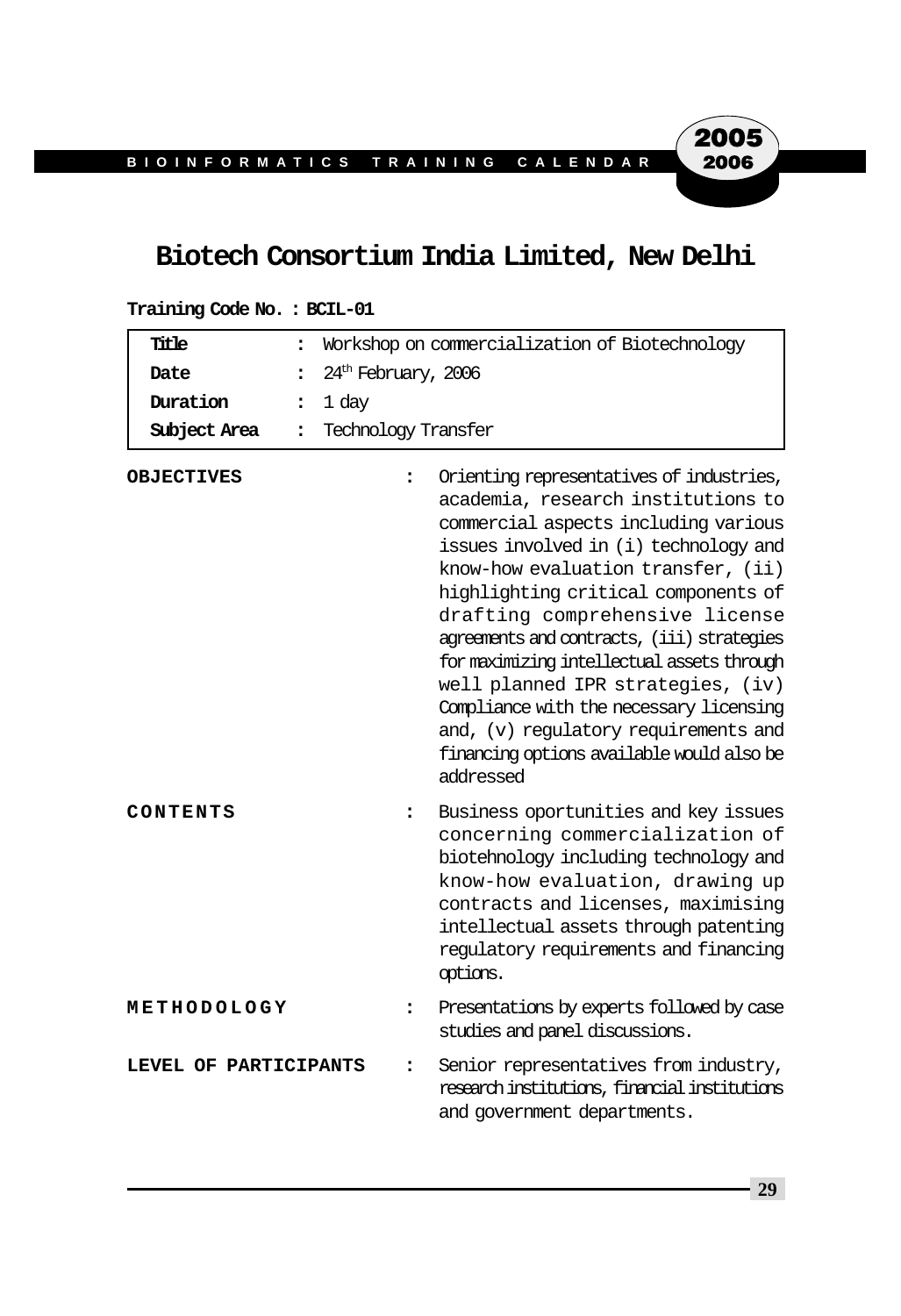

**PRE-REQUISITES :** Should be actively engaged in biotechnology research/development and commercialization.

**NUMBER OF PARTICIPANTS :** 70-100

#### **REGISTRATION FEE :**

|                 | Course Fee    |                |  |  |  |  |
|-----------------|---------------|----------------|--|--|--|--|
| Participants    | Without       | With           |  |  |  |  |
| from            | Accommodation | Accommodation  |  |  |  |  |
| Trolia          | $Rs. 6000/-$  | Not Applicable |  |  |  |  |
| SAARC Countries | $Rs. 6000/-$  | Not Applicable |  |  |  |  |
| Other Countries | $Rs. 6000/-$  | Not Applicable |  |  |  |  |

|               | Contact Address |                            |
|---------------|-----------------|----------------------------|
|               |                 | DR. S.R. NAIR, Coordinator |
| Phone :       |                 | 011-23219064-67            |
| Fix:          |                 | 011-23219063               |
| Email :       |                 | bcildelhi@vsnl.com         |
| Web Address : |                 | http://www.biotech.co.in   |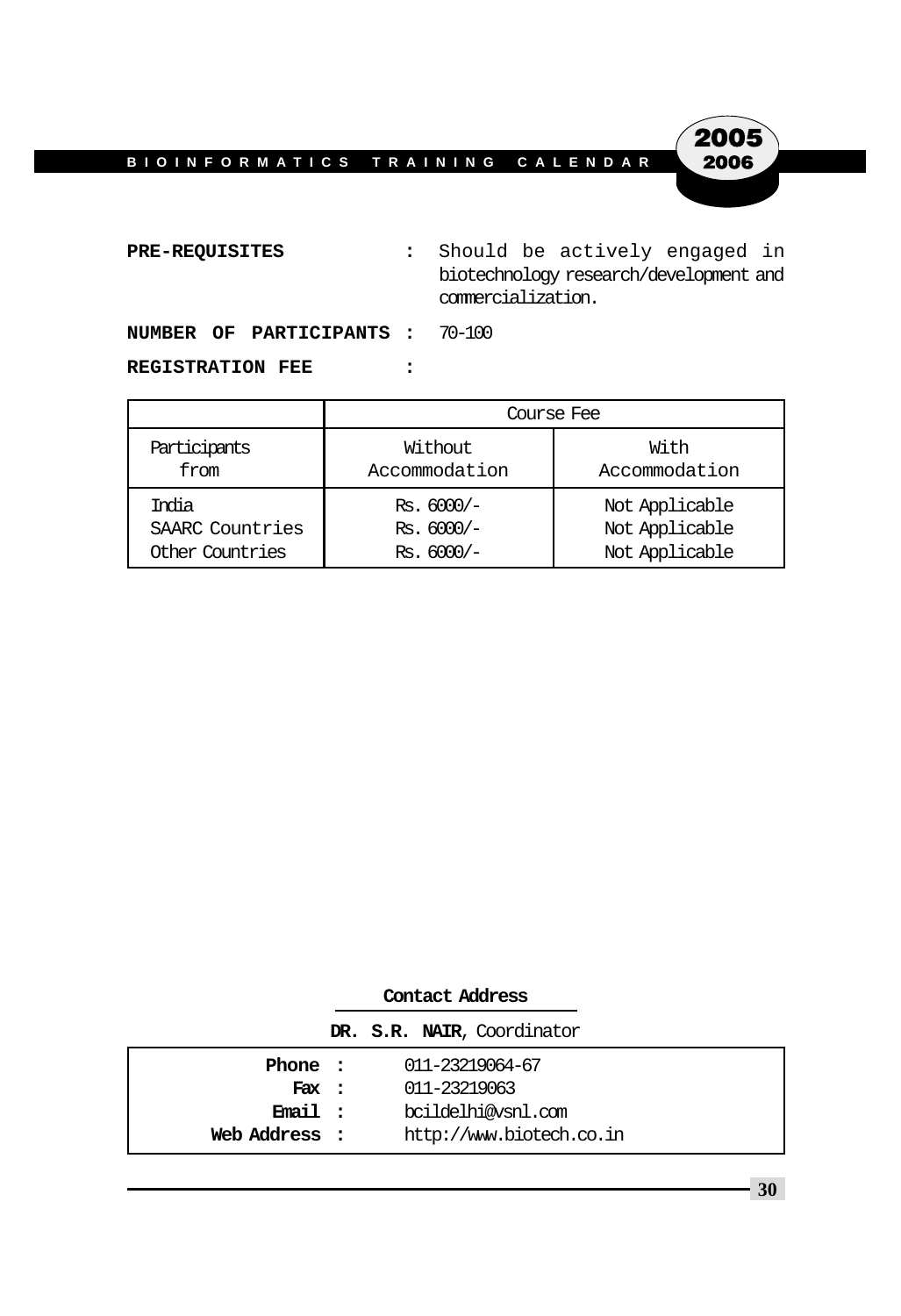### **Biotech Park in Biotechnology City, Lucknow**

#### **Training Code No. : BP-01**

| Title                   | $\ddot{\phantom{a}}$     |                                                                                                                                                                                  | Bioinformatics: Tools and applications                                                                                                                             |  |
|-------------------------|--------------------------|----------------------------------------------------------------------------------------------------------------------------------------------------------------------------------|--------------------------------------------------------------------------------------------------------------------------------------------------------------------|--|
| Date                    | $\ddot{\phantom{a}}$     | $18^{\text{th}} - 20^{\text{th}}$ May, 2005                                                                                                                                      |                                                                                                                                                                    |  |
| Duration                | 3 days<br>$\ddot{\cdot}$ |                                                                                                                                                                                  |                                                                                                                                                                    |  |
| Subject Area            | $\ddot{\phantom{a}}$     | Computer Basics & Applications in Bioinformatics<br>Retrieval of Bioinformatics Resources/Databases<br>Network & Applications in Bioinformatics<br>Bioinformatics & Biocomputing |                                                                                                                                                                    |  |
| <b>OBJECTIVES</b>       |                          | $\ddot{\phantom{a}}$                                                                                                                                                             | To update communication and<br>information retrieval skills of<br>biotechnology professional by exposing<br>them to internet based bioinformatics and<br>services. |  |
| CONTENTS                |                          | $\ddot{\phantom{a}}$                                                                                                                                                             | Internet tools, search engines,<br>bioinformatics resources - offline and<br>online tools, sequence and pattern<br>matching.                                       |  |
| METHODOLOGY             |                          | $\ddot{\phantom{a}}$                                                                                                                                                             | Lectures, Demos, Hands on session                                                                                                                                  |  |
| LEVEL OF PARTICIPANTS   |                          | $\ddot{\phantom{a}}$                                                                                                                                                             | Scientists, Research scholars, Post-<br>qraduate students in biological/<br>chemical/medical/engineering discipline                                                |  |
| <b>PRE-REQUISITES</b>   |                          | $\ddot{\phantom{a}}$                                                                                                                                                             | Minimum science graduate                                                                                                                                           |  |
| NUMBER OF PARTICIPANTS  |                          | $\ddot{\phantom{a}}$                                                                                                                                                             | 20                                                                                                                                                                 |  |
| <b>REGISTRATION FEE</b> |                          |                                                                                                                                                                                  |                                                                                                                                                                    |  |

|                      | Course Fee               |                       |  |  |  |
|----------------------|--------------------------|-----------------------|--|--|--|
| Participants<br>from | Without<br>Accommodation | With<br>Accommodation |  |  |  |
| India                | $Rs. 2000/-$             |                       |  |  |  |

**31**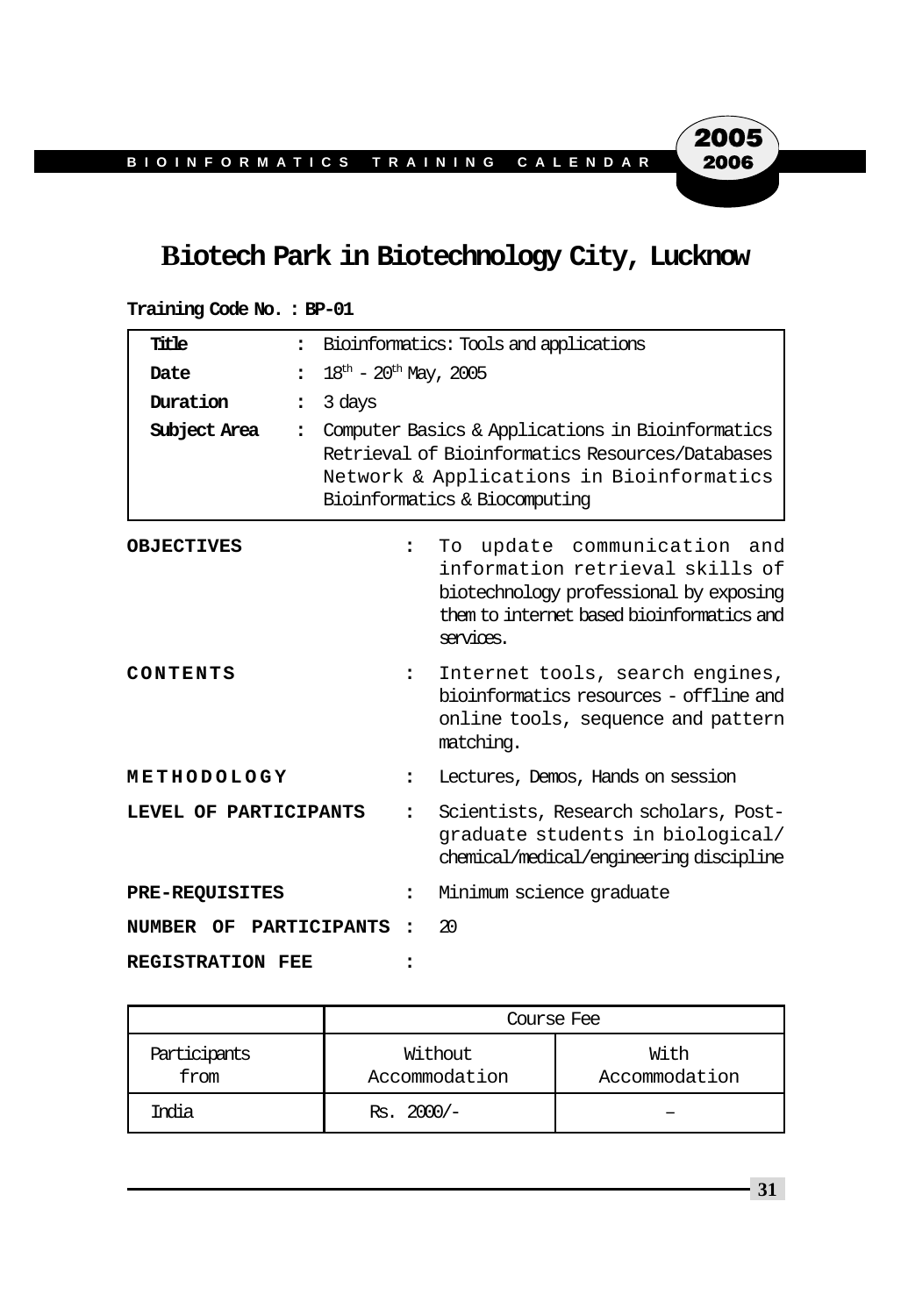#### **Training Code No. : BP-02**

| Title                   | $\ddot{\phantom{a}}$           |                                                                                                                                                      | Building of biological databases                                                                                                                       |  |
|-------------------------|--------------------------------|------------------------------------------------------------------------------------------------------------------------------------------------------|--------------------------------------------------------------------------------------------------------------------------------------------------------|--|
|                         |                                | $17^{\text{th}} - 19^{\text{th}}$ August, 2005                                                                                                       |                                                                                                                                                        |  |
| Date                    |                                |                                                                                                                                                      |                                                                                                                                                        |  |
| Duration                | 3 days<br>$\ddot{\phantom{a}}$ |                                                                                                                                                      |                                                                                                                                                        |  |
| Subject Area            | $\ddot{\phantom{a}}$           | Retrieval of Bioinformatics Resources/Databases<br>Bioinformatics & Biocomputing<br>Databases/Software developmental activities in<br>Bioinformatics |                                                                                                                                                        |  |
| <b>OBJECTIVES</b>       |                                |                                                                                                                                                      | To generate awareness among research<br>and academic personnel about the<br>database management system with<br>special reference to biological science |  |
| CONTENTS                |                                | $\ddot{\phantom{a}}$                                                                                                                                 | Introduction to database management<br>system, Offline & Online biological<br>databases, retrieval of information, search<br>tmls                      |  |
| METHODOLOGY             |                                |                                                                                                                                                      | Lectures, Demos, Hands on session                                                                                                                      |  |
| LEVEL OF PARTICIPANTS   |                                |                                                                                                                                                      | Scientists, Researchers, Professionals,<br>Post graduate students in biological/<br>chemical/medical/engineering discipline                            |  |
| PRE-REQUISITES          |                                | $\ddot{\phantom{a}}$                                                                                                                                 | Νil                                                                                                                                                    |  |
| NUMBER OF PARTICIPANTS  |                                |                                                                                                                                                      | 20                                                                                                                                                     |  |
| <b>REGISTRATION FEE</b> |                                |                                                                                                                                                      |                                                                                                                                                        |  |

|                      | Course Fee               |                       |  |  |  |
|----------------------|--------------------------|-----------------------|--|--|--|
| Participants<br>from | Without<br>Accommodation | With<br>Accommodation |  |  |  |
| India                | $Rs. 2000/-$             |                       |  |  |  |

**32**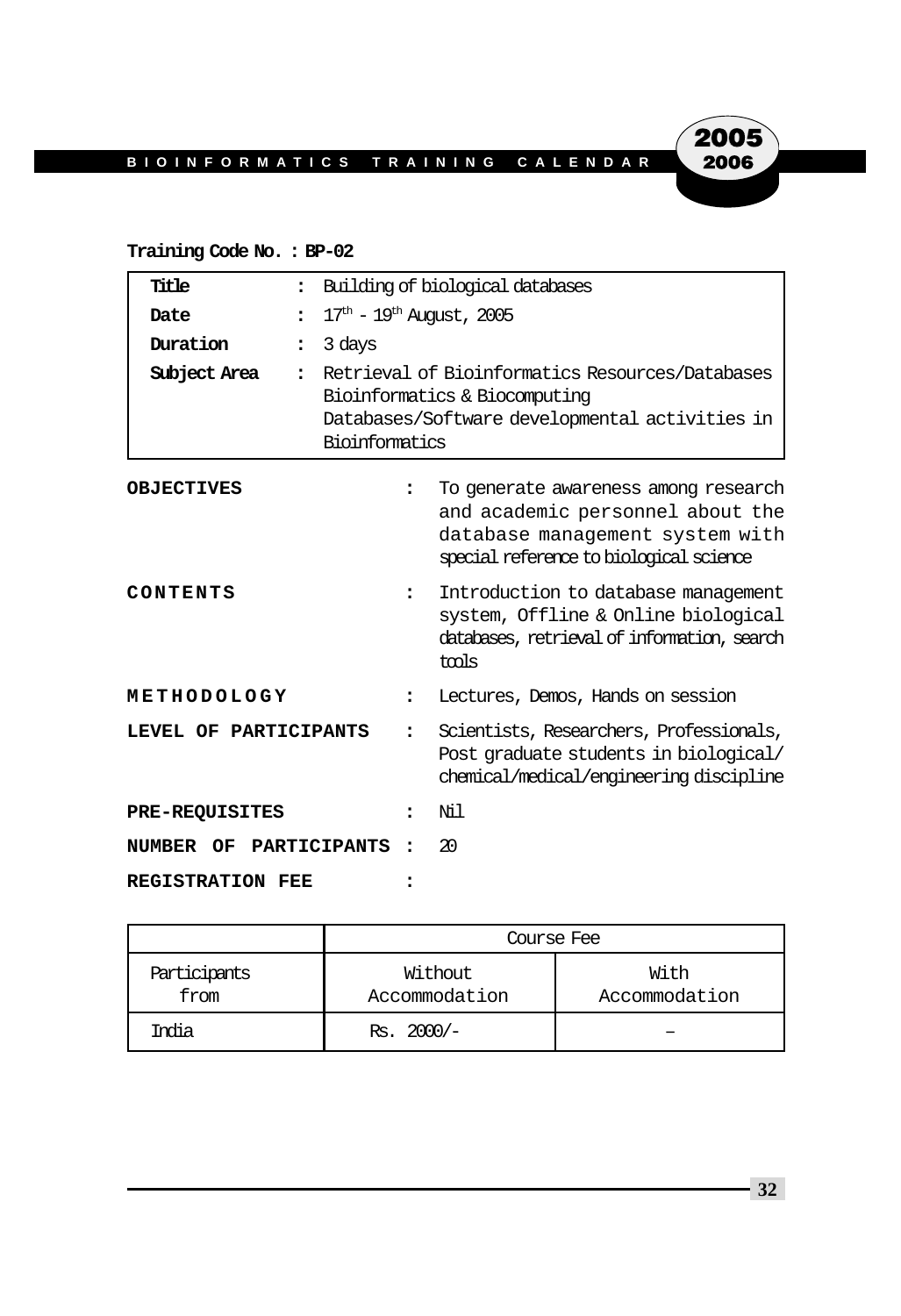#### **Training Code No. : BP-03**

| Title<br>$\ddot{\phantom{a}}$<br>Date<br>$\ddot{\cdot}$<br>Duration<br>$\ddot{\phantom{a}}$<br>Subject Area<br>$\ddot{\phantom{a}}$<br><b>OBJECTIVES</b> | development<br>$21^{\text{st}}$ - $25^{\text{th}}$ November, 2005<br>5 days<br>፡ | Genomics & Proteomics approaches for drug<br>Bioinformatics in Genomics & Proteomics<br>To impart high level training to<br>paricipants in niche areas like drug<br>development to meet the requirement of<br>drug & pharmaceutical industry.                                                                                                                                                                                                                                   |
|----------------------------------------------------------------------------------------------------------------------------------------------------------|----------------------------------------------------------------------------------|---------------------------------------------------------------------------------------------------------------------------------------------------------------------------------------------------------------------------------------------------------------------------------------------------------------------------------------------------------------------------------------------------------------------------------------------------------------------------------|
| CONTENTS                                                                                                                                                 | :                                                                                | Introduction to Bioinformatics with<br>1.<br>special reference to genomics &<br>proteomics, sequence databases and<br>search techniques for gene, protein<br>identification techniques.<br>Introduction to drug life cycle, stages<br>$\overline{2}$<br>to drug discovery, strategic issues to<br>drug discovery, identification of lead<br>molecules, preclinical and clinical<br>development of drugs, bioethics and<br>patent consideration, software for<br>drug designing. |
| METHODOLOGY                                                                                                                                              | ፡                                                                                | Lectures, Demos, Hands on session                                                                                                                                                                                                                                                                                                                                                                                                                                               |
| LEVEL OF PARTICIPANTS                                                                                                                                    | $\ddot{\phantom{a}}$                                                             | Scientists, Research fellows and<br>Graduate/Post graduate students in<br>Engineering/Medical/Biological/<br>Chemical sciences                                                                                                                                                                                                                                                                                                                                                  |
| <b>PRE-REQUISITES</b>                                                                                                                                    | ፡                                                                                | Minimum science graduate                                                                                                                                                                                                                                                                                                                                                                                                                                                        |
| PARTICIPANTS<br><b>NUMBER OF</b>                                                                                                                         | $\ddot{\phantom{a}}$                                                             | 20                                                                                                                                                                                                                                                                                                                                                                                                                                                                              |
| <b>REGISTRATION FEE</b>                                                                                                                                  |                                                                                  |                                                                                                                                                                                                                                                                                                                                                                                                                                                                                 |

|                      | Course Fee               |                       |  |  |  |
|----------------------|--------------------------|-----------------------|--|--|--|
| Participants<br>from | Without<br>Accommodation | With<br>Accommodation |  |  |  |
| India                | $Rs. 5000/-$             |                       |  |  |  |

**33**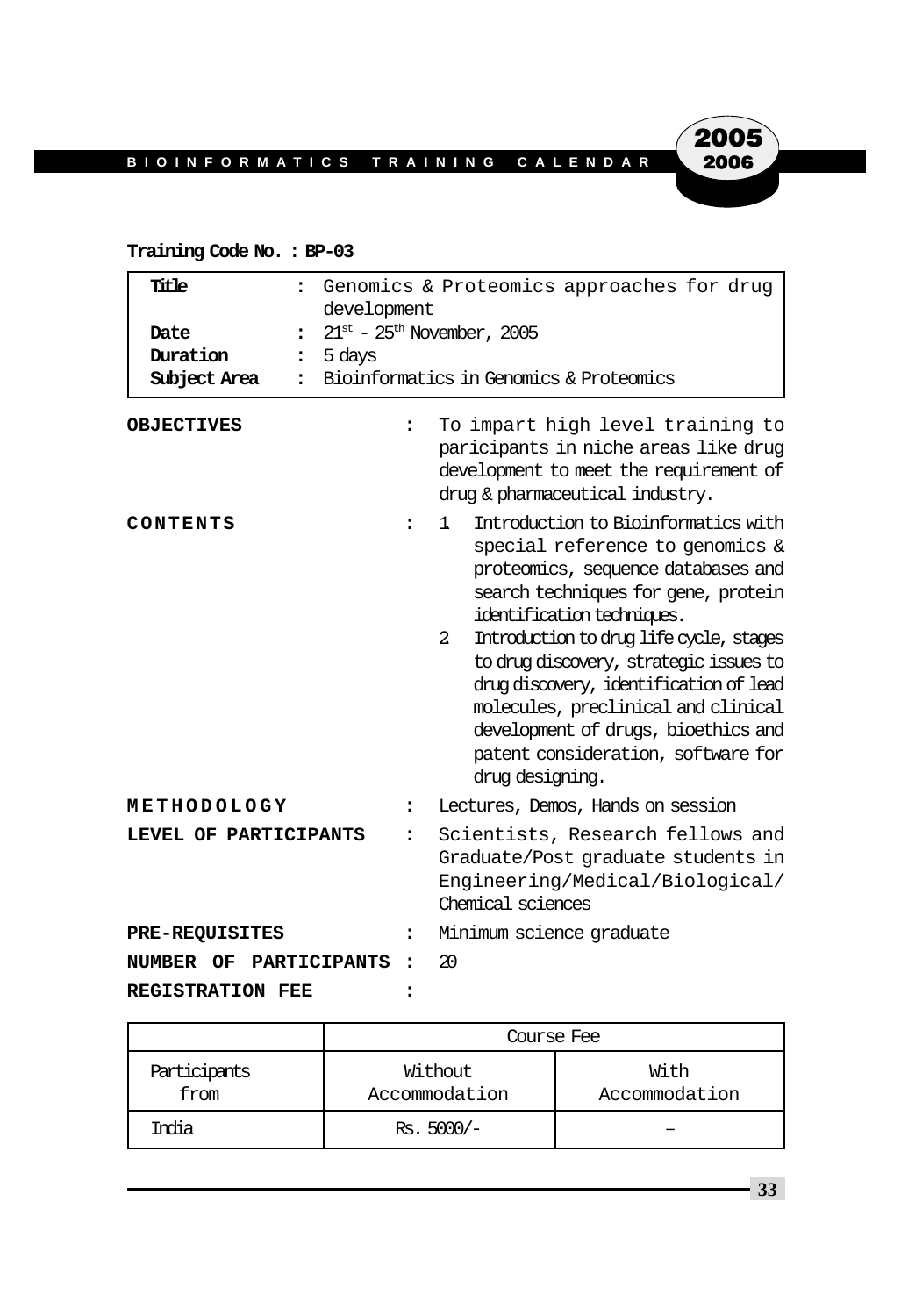#### **Training Code No. : BP-04**

| Title                   | $\ddot{\phantom{a}}$                                 | Web management and Linux applications in<br>Bioinformatics                                                                                                                     |                                                                                                                                                                   |
|-------------------------|------------------------------------------------------|--------------------------------------------------------------------------------------------------------------------------------------------------------------------------------|-------------------------------------------------------------------------------------------------------------------------------------------------------------------|
| Date                    | $08th - 09th$ February, 2006<br>$\ddot{\phantom{a}}$ |                                                                                                                                                                                |                                                                                                                                                                   |
| Duration                | 2 days<br>$\ddot{\cdot}$                             |                                                                                                                                                                                |                                                                                                                                                                   |
| Subject Area            | $\ddot{\phantom{a}}$                                 | Computer Basics & Applications in Bioinformatics<br>Networks & Applications in Bioinformatics<br>Retrieval of Bioinformatics Resources/Databases<br>Bioinformatics & Computing |                                                                                                                                                                   |
| <b>OBJECTIVES</b>       | $\ddot{\phantom{a}}$                                 |                                                                                                                                                                                | To provide hands on training on basics of<br>website development and to familiarize<br>the researchers with Linux applications in<br>bioinformatics.              |
| CONTENTS                | $\ddot{\phantom{a}}$                                 |                                                                                                                                                                                | Website development and management,<br>Intro duction to dream weaver, Flash,<br>Linux introduc tion, networking,<br>bioinformatics software resources in<br>Limx. |
| METHODOLOGY             | :                                                    |                                                                                                                                                                                | Lectures, Demos, Hands on session                                                                                                                                 |
| LEVEL OF PARTICIPANTS   | $\ddot{\phantom{a}}$                                 |                                                                                                                                                                                | Scientists, Research scholars, Post<br>graduate students in biological/<br>chemical/medical/engineering<br>discipline.                                            |
| <b>PRE-REQUISITES</b>   | $\ddot{\phantom{a}}$                                 |                                                                                                                                                                                | Νil                                                                                                                                                               |
| NUMBER OF               | PARTICIPANTS                                         |                                                                                                                                                                                | 20                                                                                                                                                                |
| <b>REGISTRATION FEE</b> |                                                      |                                                                                                                                                                                |                                                                                                                                                                   |

|                      | Course Fee               |                       |  |
|----------------------|--------------------------|-----------------------|--|
| Participants<br>from | Without<br>Accommodation | With<br>Accommodation |  |
| India                | $Rs. 1000/-$             |                       |  |

**34**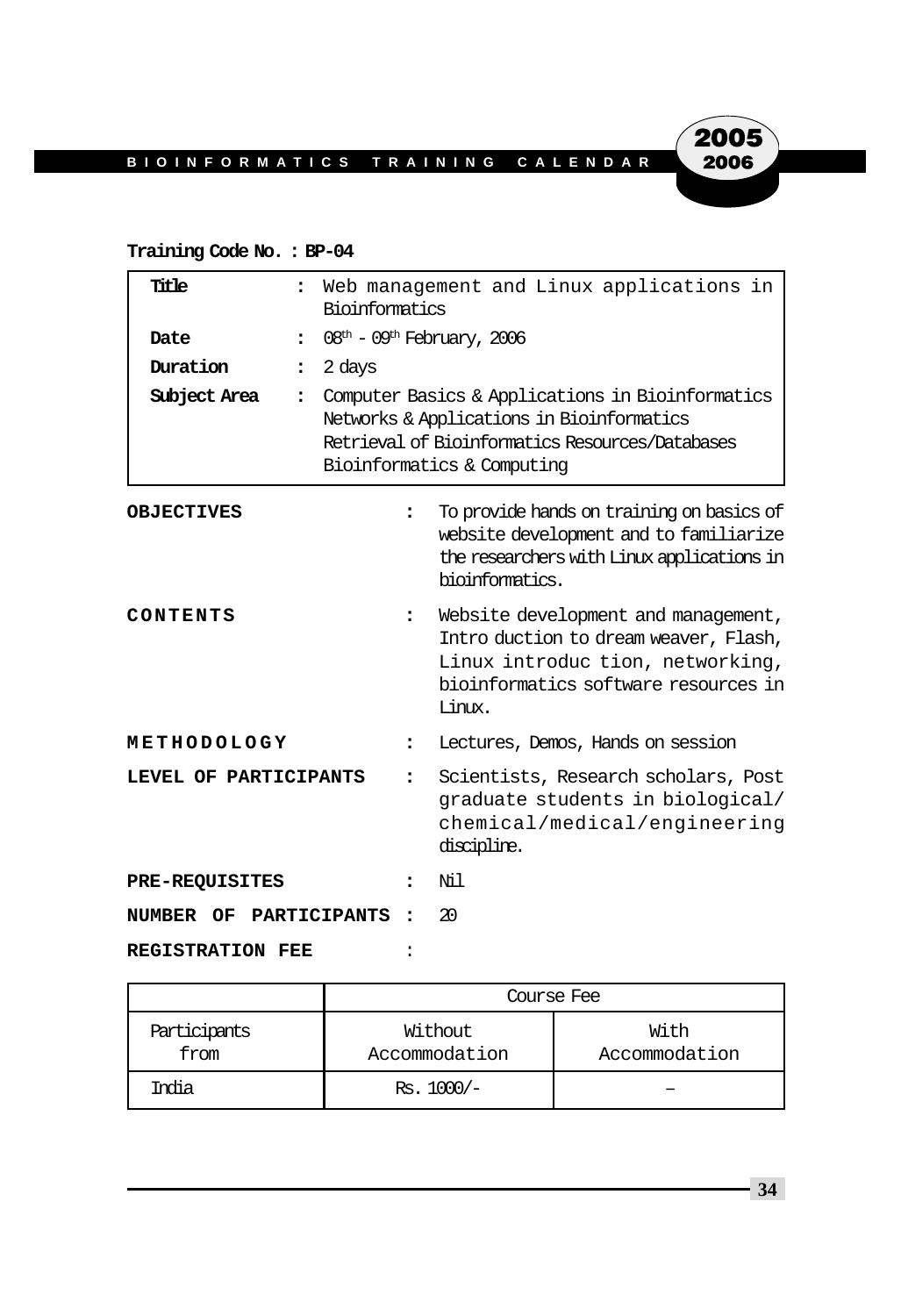2005 2006

| CONCOC AUGUSTO              |  |                             |  |  |
|-----------------------------|--|-----------------------------|--|--|
| DR. P. K. SETH, Coordinator |  |                             |  |  |
| Phone                       |  | 0522-2365050                |  |  |
| Fax                         |  | 0522-2365755                |  |  |
| Email                       |  | info@biotechcitylucknow.org |  |  |
| Web Address                 |  | www.biotechcitylucknow.org  |  |  |

#### Contact Address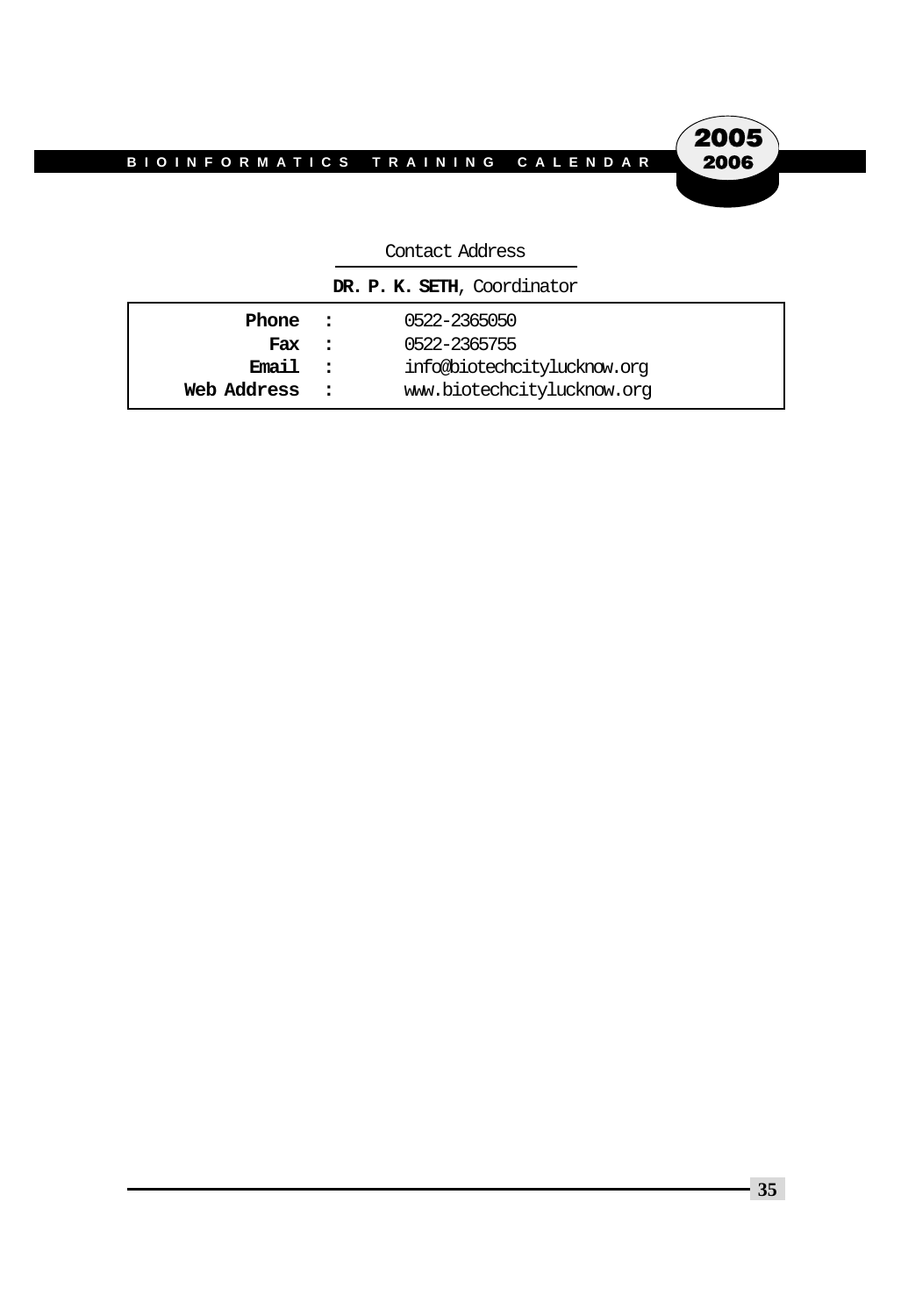#### **Birla Institute of Scientific Research, Jaipur**

#### **Training Code No. : BISR-01**

| Title<br>$\ddot{\phantom{a}}$        | Biological Sequence Analysis |                                                                                                                                                                                                                                                                                                                                                 |
|--------------------------------------|------------------------------|-------------------------------------------------------------------------------------------------------------------------------------------------------------------------------------------------------------------------------------------------------------------------------------------------------------------------------------------------|
| Date<br>$\ddot{\phantom{a}}$         |                              | $14th - 16th$ September, 2005                                                                                                                                                                                                                                                                                                                   |
| Duration<br>$\ddot{\phantom{a}}$     | 3 days                       |                                                                                                                                                                                                                                                                                                                                                 |
| Subject Area<br>$\ddot{\phantom{a}}$ |                              | Bioinformatics and Biocomputing                                                                                                                                                                                                                                                                                                                 |
| <b>OBJECTIVES</b>                    | $\ddot{\phantom{a}}$         | Providing exposure to the tools and<br>techniques used for analyzing DNA and<br>protein tools.                                                                                                                                                                                                                                                  |
| CONTENTS                             | $\ddot{\phantom{a}}$         | Introduction to bioinformatics, Biological<br>databases: Primary & Secondary,<br>Biological Database Searching Techniques,<br>Sequence Alignment: pairwise and<br>multiple, BLAST & FASTA methods,<br>protein structure prediction, Biomolecular<br>Structure Visualization, Phylogenetics.<br>Both free and commercial tool will be<br>taudnt. |
| METHODOLOGY                          | $\ddot{\phantom{a}}$         | Lectures, Demonstrations and Hands on<br>session.                                                                                                                                                                                                                                                                                               |
| LEVEL OF PARTICIPANTS                | 2                            | M.Sc. and above.                                                                                                                                                                                                                                                                                                                                |
| <b>PRE-REQUISITES</b>                | $\ddot{\phantom{a}}$         | Prior knowledge of computer operation                                                                                                                                                                                                                                                                                                           |
| PARTICIPANTS<br>NUMBER OF            | $\ddot{\phantom{a}}$         | 40                                                                                                                                                                                                                                                                                                                                              |
| <b>REGISTRATION FEE</b>              | $\ddot{\phantom{a}}$         | $Rs. 1200/-$                                                                                                                                                                                                                                                                                                                                    |

**36**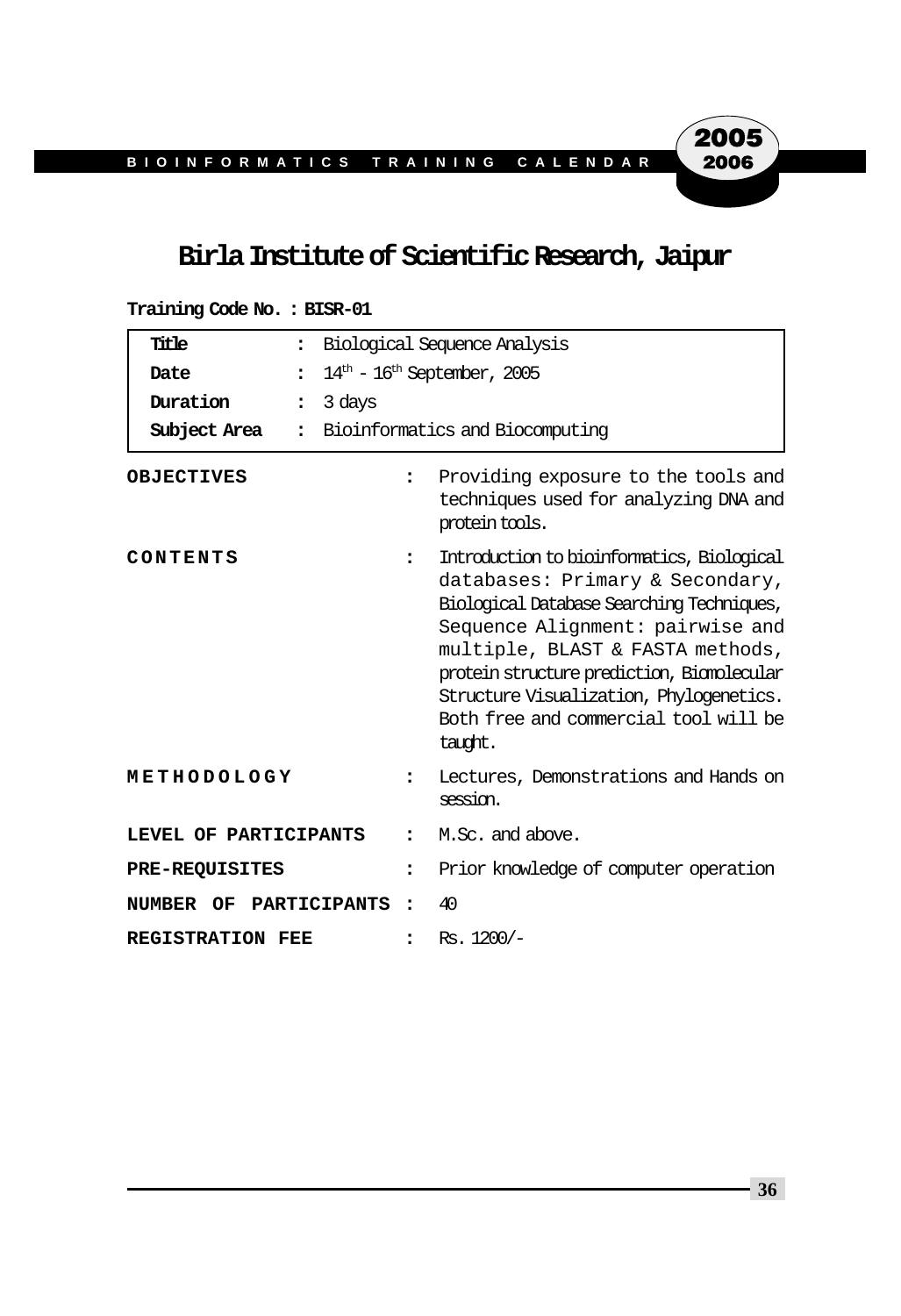#### **Training Code No. : BISR-02**

| Title<br>$\ddot{\phantom{a}}$        | Bioinformatics: Genomics and Proteomics Application |                                                                                                                                                                                                                                                                                                                                                                                                                    |
|--------------------------------------|-----------------------------------------------------|--------------------------------------------------------------------------------------------------------------------------------------------------------------------------------------------------------------------------------------------------------------------------------------------------------------------------------------------------------------------------------------------------------------------|
| Date<br>$\ddot{\cdot}$               | $11th$ – $13th$ January, 2006                       |                                                                                                                                                                                                                                                                                                                                                                                                                    |
| Duration<br>$\ddot{\phantom{a}}$     | 3 days                                              |                                                                                                                                                                                                                                                                                                                                                                                                                    |
| Subject Area<br>$\ddot{\phantom{a}}$ | Genomics/Proteomics                                 |                                                                                                                                                                                                                                                                                                                                                                                                                    |
| <b>OBJECTIVES</b>                    | $\ddot{\phantom{a}}$                                | Providing exposure to the tools and<br>techniques used in the area of Genomics<br>and Proteomics.                                                                                                                                                                                                                                                                                                                  |
| CONTENTS                             | $\ddot{\phantom{a}}$                                | Introduction to bioinformatics, molecular<br>genetics, information resources and<br>databases, computational genomics, gene<br>identification methods, strategies of<br>genome sequencing, genomics application<br>in drug discovery, proteomics<br>introduction, analysing proteome using<br>image master, protein structure predic<br>tion, mass spectroscopy. Both free and<br>commer cial tool will be taught. |
| METHODOLOGY                          | $\ddot{\phantom{a}}$                                | Lectures, Demonstrations and Hands on<br>session.                                                                                                                                                                                                                                                                                                                                                                  |
| LEVEL OF PARTICIPANTS                | 2                                                   | M.Sc. and above.                                                                                                                                                                                                                                                                                                                                                                                                   |
| <b>PRE-REQUISITES</b>                | $\ddot{\phantom{a}}$                                | Prior knowledge of computer operation                                                                                                                                                                                                                                                                                                                                                                              |
| NUMBER OF PARTICIPANTS               | $\ddot{\phantom{a}}$                                | 40                                                                                                                                                                                                                                                                                                                                                                                                                 |
| <b>REGISTRATION FEE</b>              |                                                     | $Rs. 1200/-$                                                                                                                                                                                                                                                                                                                                                                                                       |

| Contact Address           |              |                      |  |  |
|---------------------------|--------------|----------------------|--|--|
| DR. P. GHOSH, Coordinator |              |                      |  |  |
| Phone :                   |              | 0141-2385283         |  |  |
| Fax :                     |              | 0141-2385121         |  |  |
| Email                     |              | rahul@bisrjaipur.com |  |  |
| Web Address               | $\mathbf{r}$ | www.bisrjaipur.com   |  |  |

**37**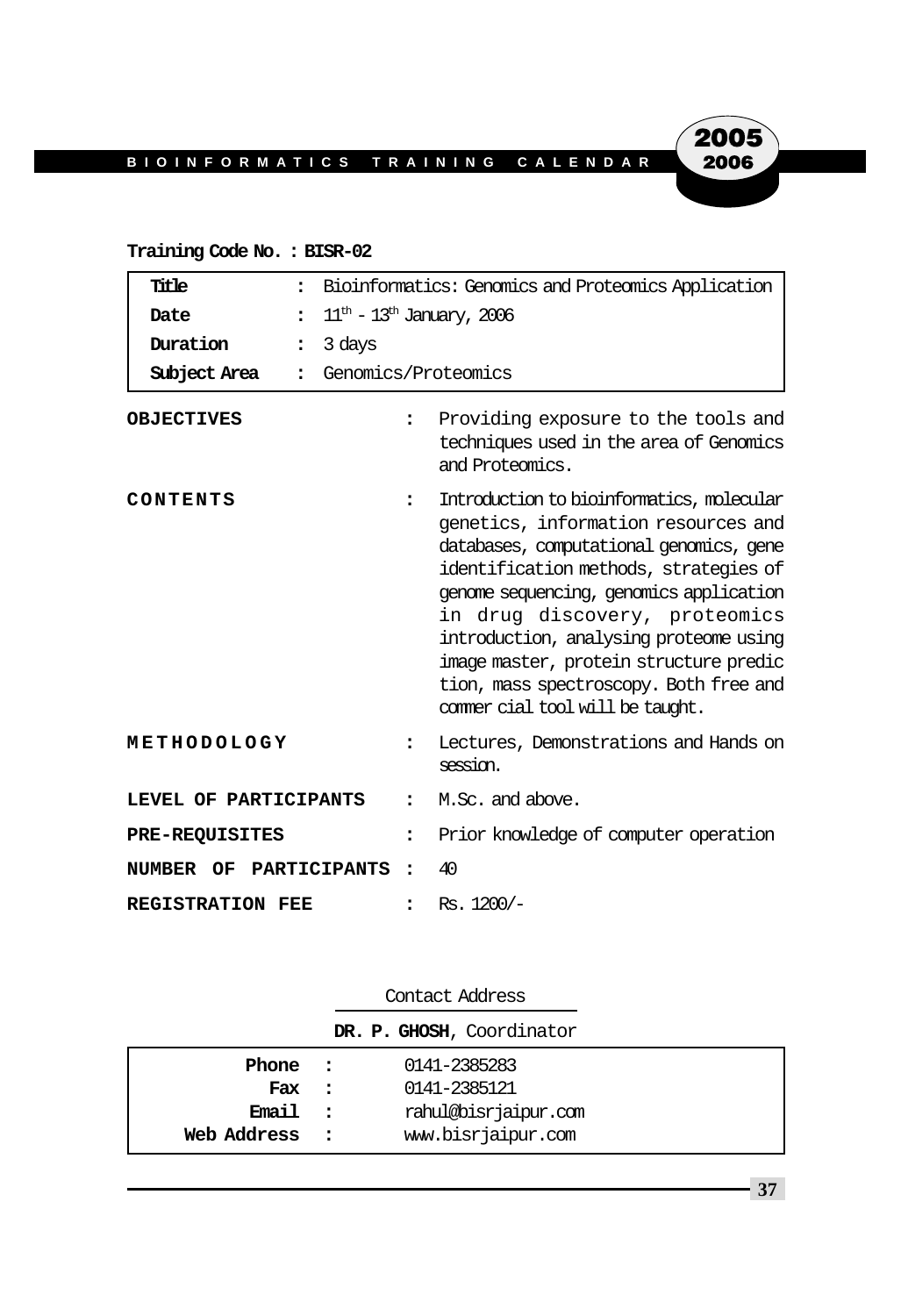#### **Bose Institute, Kolkata**

#### **Training Code No. : BI-01**

| Title                  |                      | Application of Bioinformatics in molecular and<br>structural biology                            |                                                                                                                    |  |
|------------------------|----------------------|-------------------------------------------------------------------------------------------------|--------------------------------------------------------------------------------------------------------------------|--|
| Date                   |                      |                                                                                                 | $08th$ – $09th$ January, 2006                                                                                      |  |
| Duration               | 2 days               |                                                                                                 |                                                                                                                    |  |
| Subject Area           | $\ddot{\phantom{a}}$ | Bioinformatics & Biocomputing<br>Genomics/Proteomics<br>Bioinformatics - Driving Drug Discovery |                                                                                                                    |  |
| <b>OBJECTIVES</b>      |                      | $\ddot{\phantom{a}}$                                                                            | To expose researchers on the different<br>bioinformatics tools in the area of<br>molecular and structural biology. |  |
| CONTENTS               |                      |                                                                                                 |                                                                                                                    |  |
| METHODOLOGY            |                      |                                                                                                 | Lectures, Demos and Hands on session.                                                                              |  |
| LEVEL OF PARTICIPANTS  |                      |                                                                                                 | Researchers and Academicians                                                                                       |  |
| <b>PRE-REQUISITES</b>  |                      | $\ddot{\phantom{a}}$                                                                            | Researchers and Academicians                                                                                       |  |
| NUMBER OF PARTICIPANTS |                      |                                                                                                 | 40                                                                                                                 |  |
| REGISTRATION FEE:      |                      |                                                                                                 |                                                                                                                    |  |

|                                             | Course Fee               |                       |  |
|---------------------------------------------|--------------------------|-----------------------|--|
| Participants<br>from                        | Without<br>Accommodation | With<br>Accommodation |  |
| India<br>SAARC Countries<br>Other Countries | $Rs. 1000/-$             | $Rs. 2000/-$          |  |

| CONCACL AULTOO                    |                                  |  |  |  |
|-----------------------------------|----------------------------------|--|--|--|
| Prof. P. CHAKRABARTI, Coordinator |                                  |  |  |  |
| Phone :                           | 033-23346626                     |  |  |  |
| Fax :                             | 033-23343886                     |  |  |  |
| Email<br>$\sim$ 2                 | digibt@boseinst.emet.in          |  |  |  |
| Web Address<br>$\sim$ $\sim$      | http://www.boseinst.ernet.in/bic |  |  |  |

Contact Address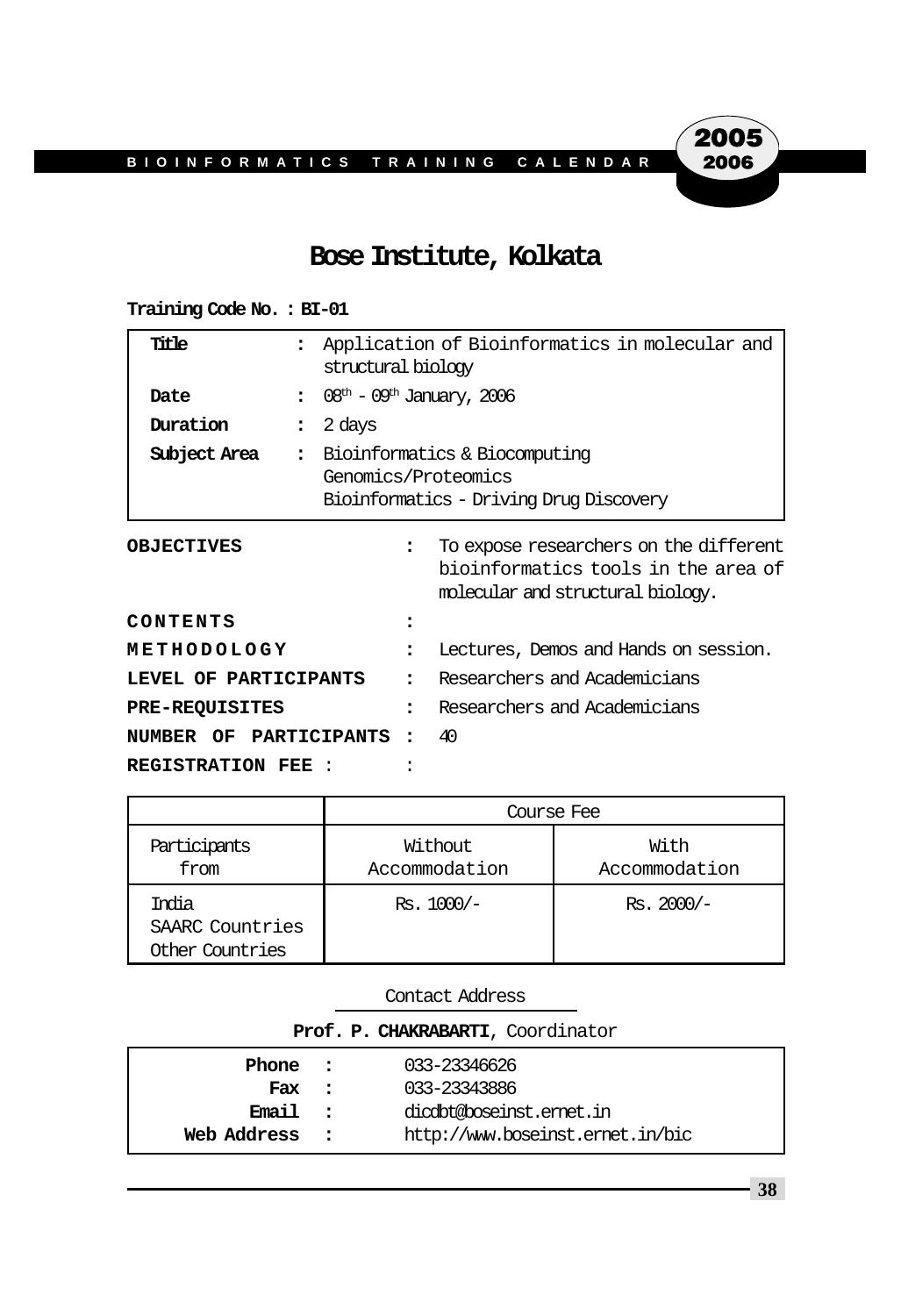## **Central Institute of Freshwater Aquaculture, Bhubaneswar**

#### **Training Code No. : CIFA-01**

| Title                          | Bioinformatics & Statistics in Aquaculture |                                                                                                |  |
|--------------------------------|--------------------------------------------|------------------------------------------------------------------------------------------------|--|
| Date<br>$\ddot{\phantom{a}}$   |                                            | $07th - 10th$ February, 2006                                                                   |  |
| Duration<br>$\ddot{\cdot}$     | 4 days                                     |                                                                                                |  |
| Subject Area<br>$\ddot{\cdot}$ |                                            | Bioinformatics & Statistics in Aquaculture                                                     |  |
| <b>OBJECTIVES</b>              |                                            | To familiarize the application of<br>bioinformatics and statistics in<br>aquaculture research. |  |
| CONTENTS                       | $\ddot{\phantom{a}}$                       | Bioinformatics and Statistics.                                                                 |  |
| METHODOLOGY                    | $\ddot{\phantom{a}}$                       | Workshop cum training through Lectures,<br>Demos and Hands on training.                        |  |
| LEVEL OF PARTICIPANTS          | $\ddot{\phantom{a}}$                       | Researcher and development workers in<br>Aquaculture/Life Sciences.                            |  |
| <b>PRE-REQUISITES</b>          | $\ddot{\cdot}$                             | M.Sc. Bioinformatics/Life Science/<br>Zoology/M.F.Sc.                                          |  |
| NUMBER OF PARTICIPANTS         |                                            | 25                                                                                             |  |
| REGISTRATION FEE               |                                            |                                                                                                |  |

|                      | Course Fee               |                        |  |
|----------------------|--------------------------|------------------------|--|
| Participants<br>from | Without<br>Accommodation | With<br>Accommodation  |  |
| India                | $Rs. 1500/-$             | Extra Rs. 12/- per day |  |

|                            | Contact Address |                         |  |  |
|----------------------------|-----------------|-------------------------|--|--|
| DR. A. K. ROY, Coordinator |                 |                         |  |  |
| Phone :                    |                 | 0674-2465430            |  |  |
| Fax :                      |                 | 0674-2465407            |  |  |
| Email :                    |                 | cifa@ori.nic.in         |  |  |
| Web Address                | $\sim$ 2        | www.stpbh.soft.net/cifa |  |  |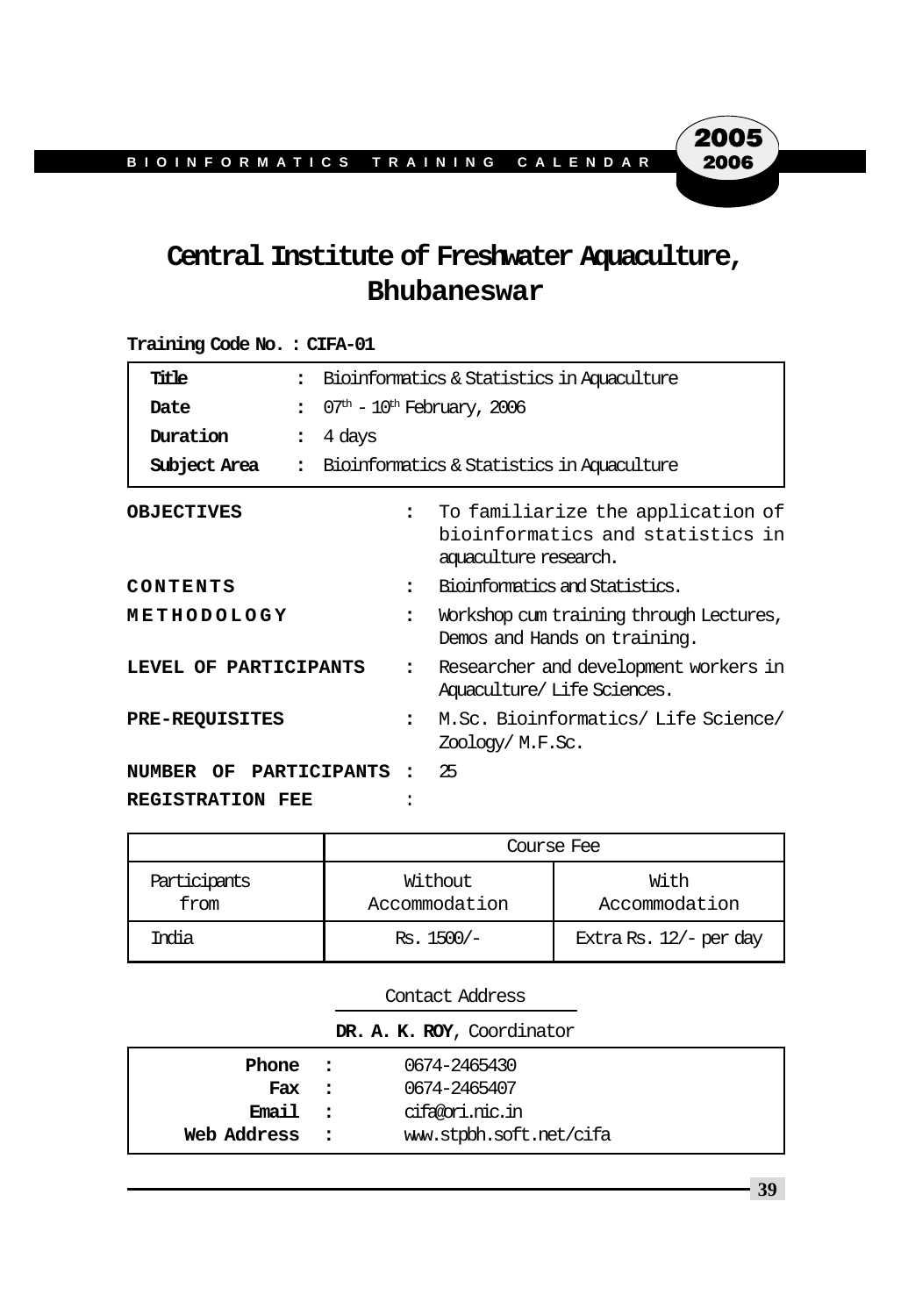# **Central Plantation Crops Research Institute, Kasaragod**

| Title<br>$\ddot{\phantom{a}}$  | Advances in Biotechnology & Bioinformatics   |                                                                                                                                                                                                                                                         |
|--------------------------------|----------------------------------------------|---------------------------------------------------------------------------------------------------------------------------------------------------------------------------------------------------------------------------------------------------------|
| Date<br>$\ddot{\cdot}$         | $05^{\text{th}} - 09^{\text{th}}$ July, 2005 |                                                                                                                                                                                                                                                         |
| Duration<br>$\ddot{\cdot}$     | 5 days                                       |                                                                                                                                                                                                                                                         |
| Subject Area<br>$\ddot{\cdot}$ | Biotechnology                                | Bioinformatics & Biocomputing                                                                                                                                                                                                                           |
| <b>OBJECTIVES</b>              | $\bullet$                                    | To familiarize the researchers in the<br>$\mathbf{1}$<br>field of biotechnology &<br>bioinformatics.<br>To provide hands on training on<br>$\mathcal{L}$<br>Molecular techniques.<br>3<br>To provide hands on experience on<br>QTL mapping & softwares. |
| CONTENTS                       | $\ddot{\phantom{a}}$                         | RAPD, SSR, ISSR - Molecular Markers<br>$\mathbf{1}$<br>Techniques<br>$\overline{2}$<br>QTL Mapping & QTL Mapping<br>Softwares<br>3<br>Tools for Genome Analysis                                                                                         |
| METHODOLOGY                    | $\ddot{\phantom{a}}$                         | Lectures, Demos and Hands on sessions.                                                                                                                                                                                                                  |
| LEVEL OF PARTICIPANTS          | $\ddot{\phantom{a}}$                         | Researcher and Students.                                                                                                                                                                                                                                |
| <b>PRE-REQUISITES</b>          | $\ddot{\phantom{a}}$                         | Ni 1                                                                                                                                                                                                                                                    |
| NUMBER OF PARTICIPANTS         | $\ddot{\cdot}$                               | $10 - 15$                                                                                                                                                                                                                                               |
| REGISTRATION FEE               |                                              |                                                                                                                                                                                                                                                         |

#### **Training Code No. : CPCRI-01**

|                      | Course Fee                                 |                                                                                              |  |
|----------------------|--------------------------------------------|----------------------------------------------------------------------------------------------|--|
| Participants<br>from | Without<br>Accommodation                   | With<br>Accommodation                                                                        |  |
| India                | $Rs. 500/-$<br>(For students Rs. $250/-$ ) | Accomodation charges<br>will be collected as per<br>ICAR norms in<br>addition to course fee. |  |

**40**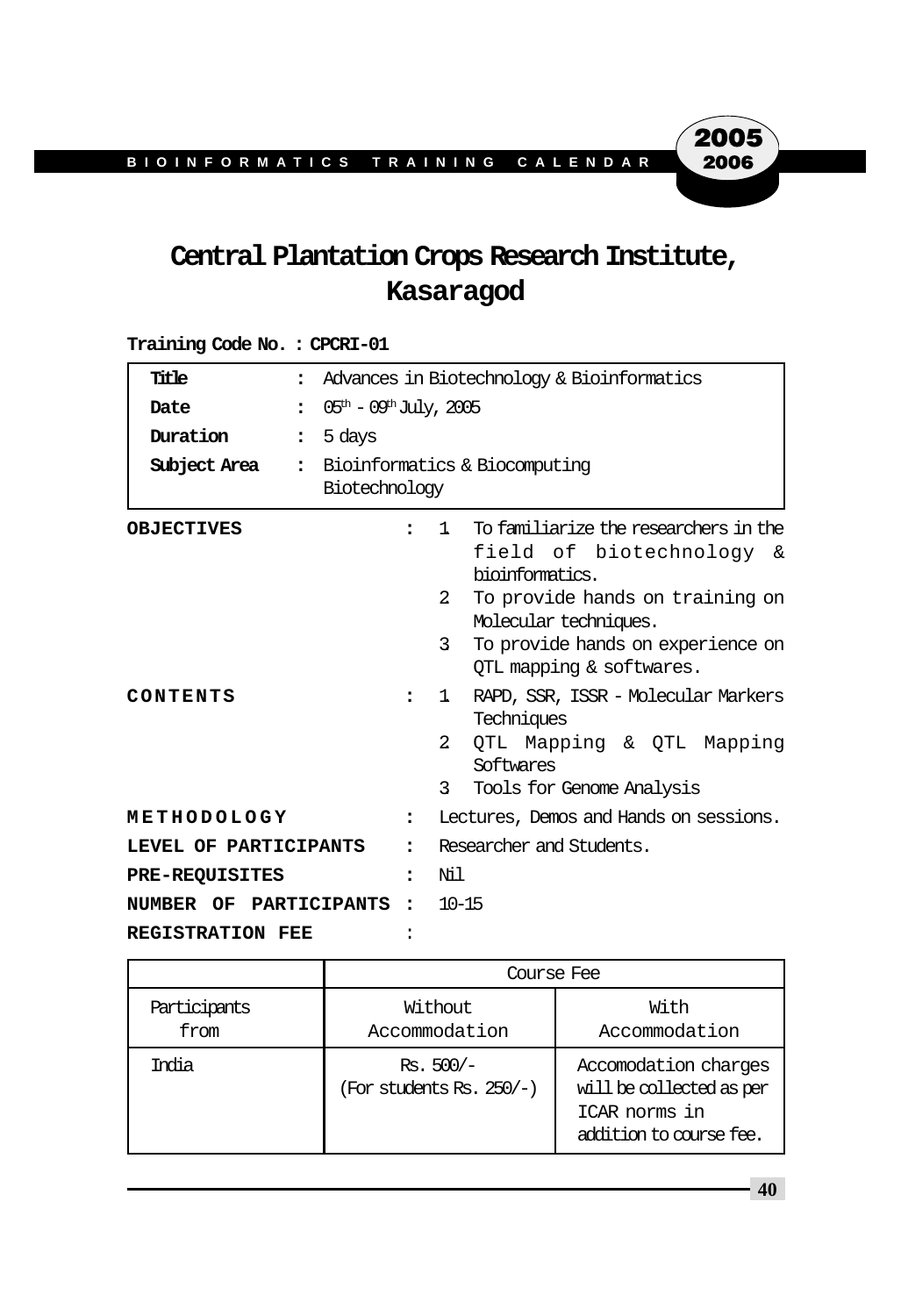### **Training Code No. : CPCRI-02**

| Title<br>$\ddot{\phantom{a}}$        | Genomics & Molecular Modeling in Plantation Crops  |                                                                                                                                                                                                                                                 |
|--------------------------------------|----------------------------------------------------|-------------------------------------------------------------------------------------------------------------------------------------------------------------------------------------------------------------------------------------------------|
| Date                                 | $15^{\text{th}}$ - $20^{\text{th}}$ November, 2005 |                                                                                                                                                                                                                                                 |
| Duration<br>$\ddot{\phantom{a}}$     | 6 days                                             |                                                                                                                                                                                                                                                 |
| Subject Area<br>$\ddot{\phantom{a}}$ | Genomics/Proteomics                                |                                                                                                                                                                                                                                                 |
| <b>OBJECTIVES</b>                    | $\ddot{\phantom{a}}$                               | To familiarize the researchers in the<br>1<br>field of microbial and fungal<br>genomics.<br>2<br>To provide hands on training on<br>computer aided pesticide designing.<br>To provide hands on experience on<br>3                               |
| CONTENTS                             | :                                                  | molecular modeling software.<br>Computer aided pesticide designing<br>ı.<br>Molecular Modeling (Protein<br>2<br>Modeling & Protein Structure<br>homology)<br>Comparative Genomics<br>3<br>Fungal Genomics<br>4<br>Microbial Bioinformatics<br>5 |
| METHODOLOGY                          | $\ddot{\phantom{a}}$                               | Lectures, Demos and Hands on sessions.                                                                                                                                                                                                          |
| LEVEL OF PARTICIPANTS                | $\ddot{\phantom{a}}$                               | Researchers and Students.                                                                                                                                                                                                                       |
| <b>PRE-REQUISITES</b>                | $\ddot{\phantom{a}}$                               | Nil                                                                                                                                                                                                                                             |
| NUMBER OF PARTICIPANTS               | $\ddot{\phantom{a}}$                               | $10 - 15$                                                                                                                                                                                                                                       |
| <b>REGISTRATION FEE</b>              |                                                    |                                                                                                                                                                                                                                                 |

|                      | Course Fee                              |                                                                                               |  |  |
|----------------------|-----------------------------------------|-----------------------------------------------------------------------------------------------|--|--|
| Participants<br>from | Without<br>Accommodation                | With<br>Accommodation                                                                         |  |  |
| India                | $Rs. 500/-$<br>(For students Rs. 250/-) | Accommodation charges<br>will be collected as per<br>ICAR norms in addition<br>to course fee. |  |  |

**41**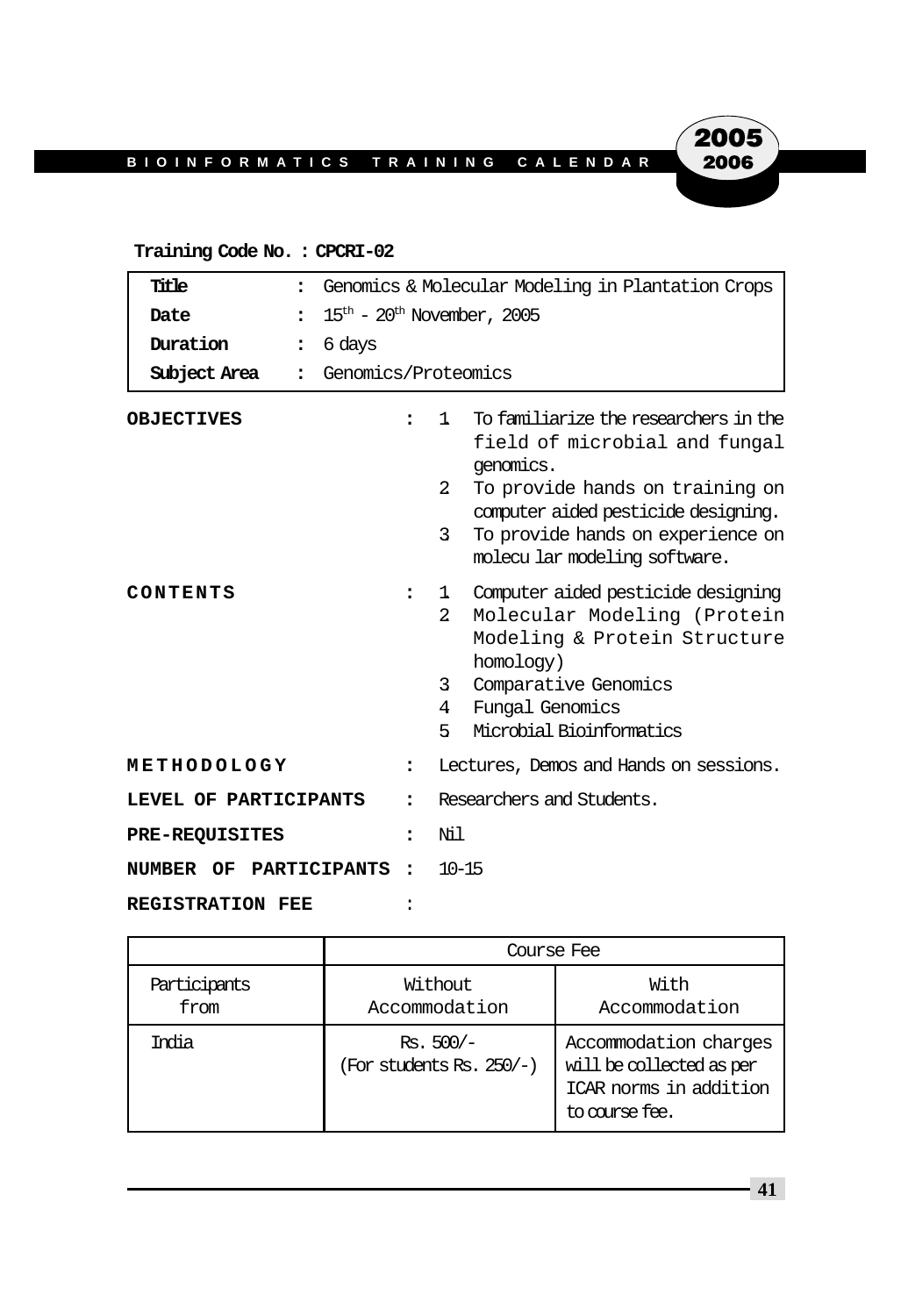

#### Contact Address

|             |            | DR. V. RAJAGOPAL, Coordinator |
|-------------|------------|-------------------------------|
| Phone :     |            | 04994-232974                  |
| Fax         | $\sim$ 2.1 | 04994-232322                  |
| Email :     |            | bioinfopori@yahoo.co.uk       |
| Web Address |            | www.bioinfopori.org           |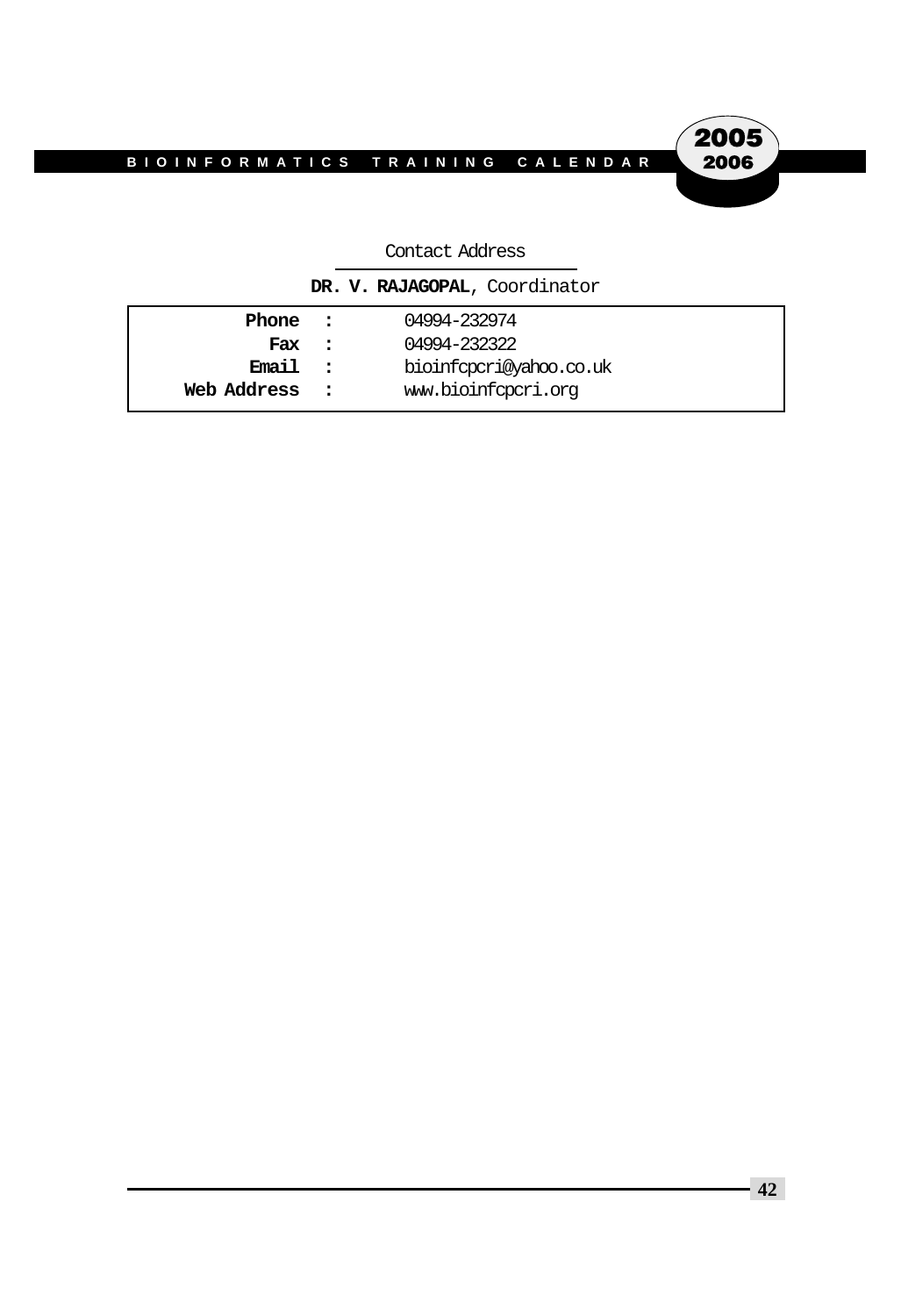# **Central Sericultural Research and Training Institute, Mysore**

#### **Training Code No. : CSRTI-01**

| Title<br>$\ddot{\phantom{a}}$    | Career Planning in Bioinformatics |                                                                                                                                                                                   |
|----------------------------------|-----------------------------------|-----------------------------------------------------------------------------------------------------------------------------------------------------------------------------------|
| Date<br>$\ddot{\phantom{a}}$     |                                   | May/June, 2005 (Dates are not yet finalized)                                                                                                                                      |
| Duration<br>$\ddot{\phantom{a}}$ | 2 days                            |                                                                                                                                                                                   |
| Subject Area                     |                                   | Computer Basics & Applications in Bioinformatics                                                                                                                                  |
| <b>OBJECTIVES</b>                | $\ddot{\phantom{a}}$              | To create awareness among 10+2 students<br>for shaping their career in Bioinformatics.                                                                                            |
| CONTENTS                         | $\ddot{\phantom{a}}$              | Career planning and decision making.<br>HRD skills and applications for learning<br>bioinformatics. Introduction to<br>biotechnology, Information technology &<br>bioinformatics. |
| METHODOLOGY                      | $\ddot{\phantom{a}}$              | Lectures, Demonstrations and Hands on<br>sessions.                                                                                                                                |
| LEVEL OF PARTICIPANTS            | $\ddot{\phantom{a}}$              | Students studying or completed PUC<br>$(10+2)$ Science.                                                                                                                           |
| <b>PRE-REQUISITES</b>            | $\overline{\phantom{a}}$          | Nil                                                                                                                                                                               |
| NUMBER OF PARTICIPANTS           |                                   | 30                                                                                                                                                                                |
| <b>REGISTRATION FEE</b>          |                                   |                                                                                                                                                                                   |

|                      | Course Fee               |                       |  |  |  |
|----------------------|--------------------------|-----------------------|--|--|--|
| Participants<br>from | Without<br>Accommodation | With<br>Accommodation |  |  |  |
| India                | $Rs.250/-$               |                       |  |  |  |

**43**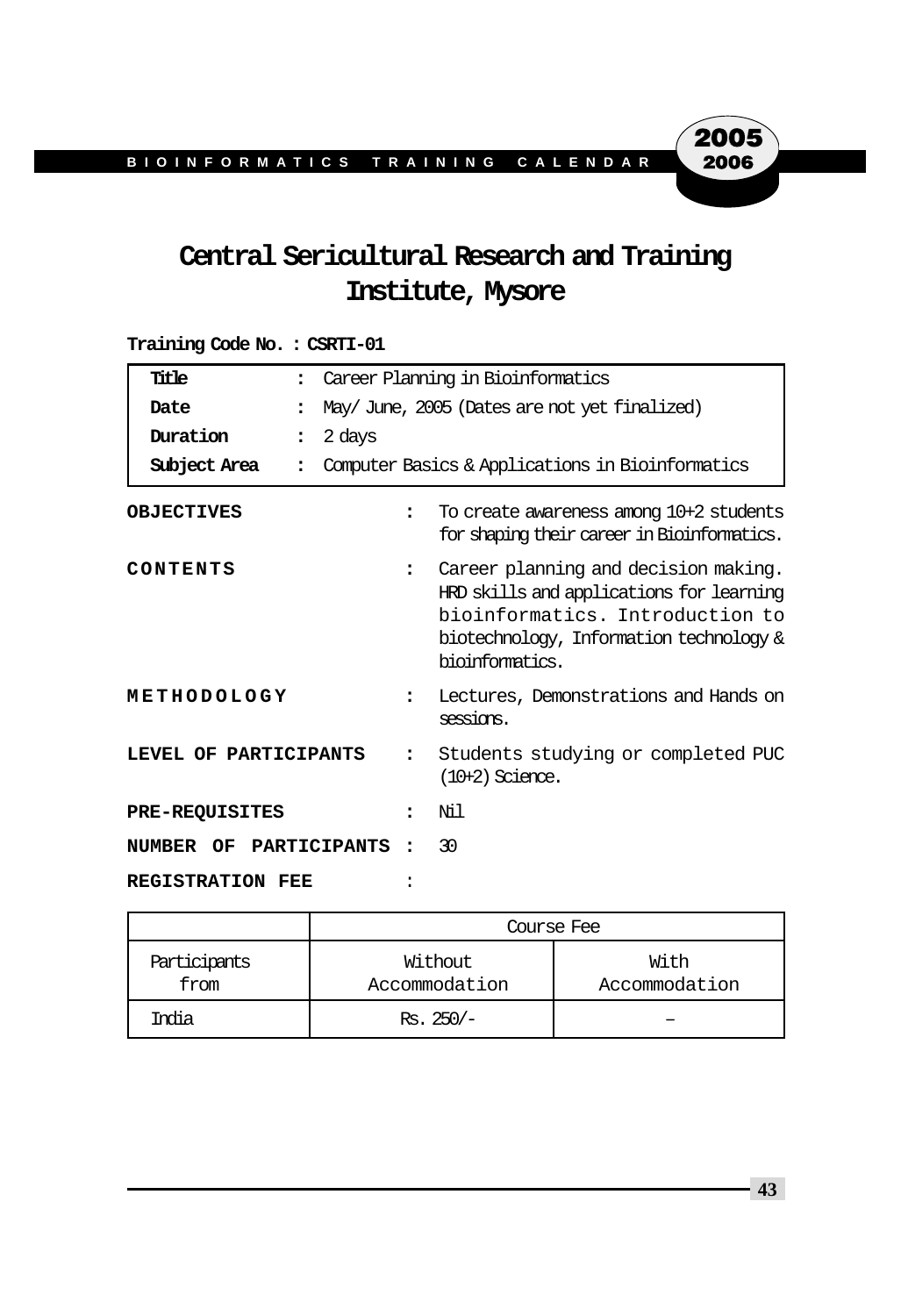### **Training Code No. : CSRTI-02**

| Title                    | $\ddot{\phantom{a}}$     | Workshop on Bioinformatics                                                                                                             |                                                            |
|--------------------------|--------------------------|----------------------------------------------------------------------------------------------------------------------------------------|------------------------------------------------------------|
| Date                     | $\ddot{\phantom{a}}$     |                                                                                                                                        | August, 2005 (Dates are not yet finalized)                 |
| Duration                 | 2 days<br>$\ddot{\cdot}$ |                                                                                                                                        |                                                            |
| Subject Area             | $\ddot{\phantom{a}}$     |                                                                                                                                        | Bioinformatics & Biocomputing                              |
| <b>OBJECTIVES</b>        |                          |                                                                                                                                        | To create awareness among B.Sc. and<br>B. Tech. graduates. |
| CONTENTS                 |                          | Computer applications, biotechnology,<br>$\ddot{\phantom{a}}$<br>bioinformatics tools and techniques,<br>Advances in Seribiotechnology |                                                            |
| METHODOLOGY              |                          | $\ddot{\phantom{a}}$                                                                                                                   | Lectures and Demonstrations                                |
| LEVEL OF PARTICIPANTS    |                          | ٠                                                                                                                                      | Students, Scientists, Research scholars                    |
| <b>PRE-REQUISITES</b>    |                          |                                                                                                                                        | Nil                                                        |
| NUMBER OF PARTICIPANTS : |                          |                                                                                                                                        | 30                                                         |
| <b>REGISTRATION FEE</b>  |                          |                                                                                                                                        |                                                            |

|                      | Course Fee                                           |                       |  |  |
|----------------------|------------------------------------------------------|-----------------------|--|--|
| Participants<br>from | Without<br>Accommodation                             | With<br>Accommodation |  |  |
| Tmia                 | Rs. 250/- (For Students)<br>$Rs. 600/- (For others)$ |                       |  |  |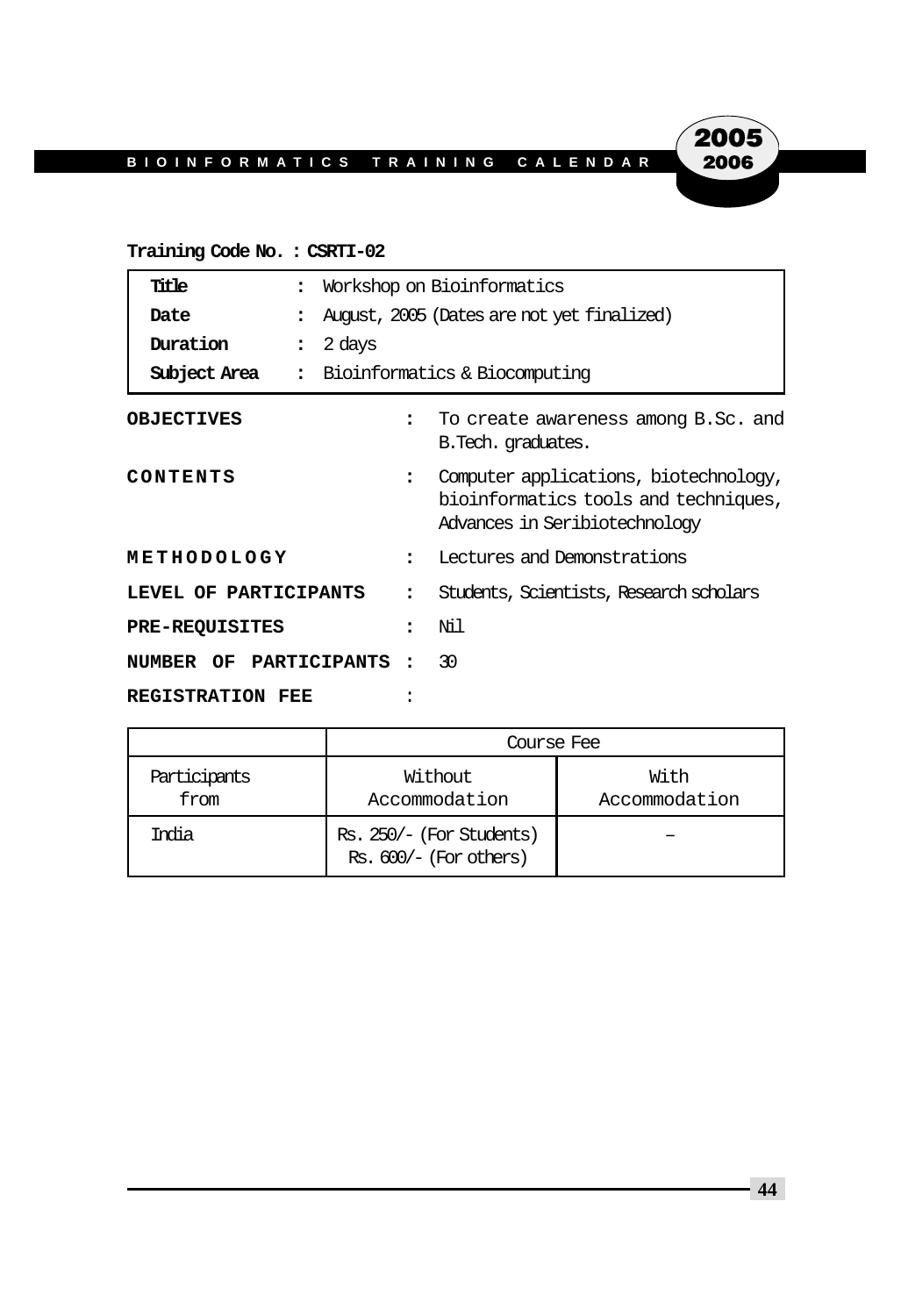#### **Training Code No. : CSRTI-03**

| Title<br>$\ddot{\phantom{a}}$        |        | Workshop on Biotechnology and Bioinformatics in<br>Sericulture |                                                                                     |  |
|--------------------------------------|--------|----------------------------------------------------------------|-------------------------------------------------------------------------------------|--|
| Date<br>$\ddot{\phantom{a}}$         |        |                                                                | December, 2005 (Dates are not yet finalized)                                        |  |
| Duration<br>$\ddot{\phantom{a}}$     | 2 days |                                                                |                                                                                     |  |
| Subject Area<br>$\ddot{\phantom{a}}$ |        |                                                                | Bioinformatics & Biocomputing                                                       |  |
| <b>OBJECTIVES</b>                    |        | $\ddot{\phantom{a}}$                                           | To create awareness among Sericulture<br>Scien-tists about Seribioinformatics       |  |
| CONTENTS                             |        | $\ddot{\phantom{a}}$                                           | Biotechnology, Bioinformatics tools and<br>tech-niques                              |  |
| METHODOLOGY                          |        | $\ddot{\phantom{a}}$                                           | Lectures and Demonstrations.                                                        |  |
| LEVEL OF PARTICIPANTS                |        | $\mathbf{r}$                                                   | Scientists working in the field of<br>Sericulture Biotechnoogy and<br>applications. |  |
| <b>PRE-REQUISITES</b>                |        | $\ddot{\phantom{a}}$                                           | Scientists working in the field of<br>Sericulture Biotechnoogy and<br>applications. |  |
| NUMBER OF PARTICIPANTS               |        |                                                                | -30                                                                                 |  |
| <b>REGISTRATION FEE</b>              |        |                                                                |                                                                                     |  |

|                      | Course Fee               |                       |  |  |  |
|----------------------|--------------------------|-----------------------|--|--|--|
| Participants<br>from | Without<br>Accommodation | With<br>Accommodation |  |  |  |
| India                | $Rs. 600/-$              |                       |  |  |  |

| Contact Address |                          |                               |
|-----------------|--------------------------|-------------------------------|
|                 |                          | DR. S. B. DANDIN, Coordinator |
| Phone :         |                          | 0821-2362547, 2362757         |
| Fax             | $\sim$ 2                 | 0821-2362845                  |
| Email           | $\overline{\phantom{a}}$ | btis csrti@yahoo.com          |
| Web Address     |                          | www.csrtimys.res.in           |

**45**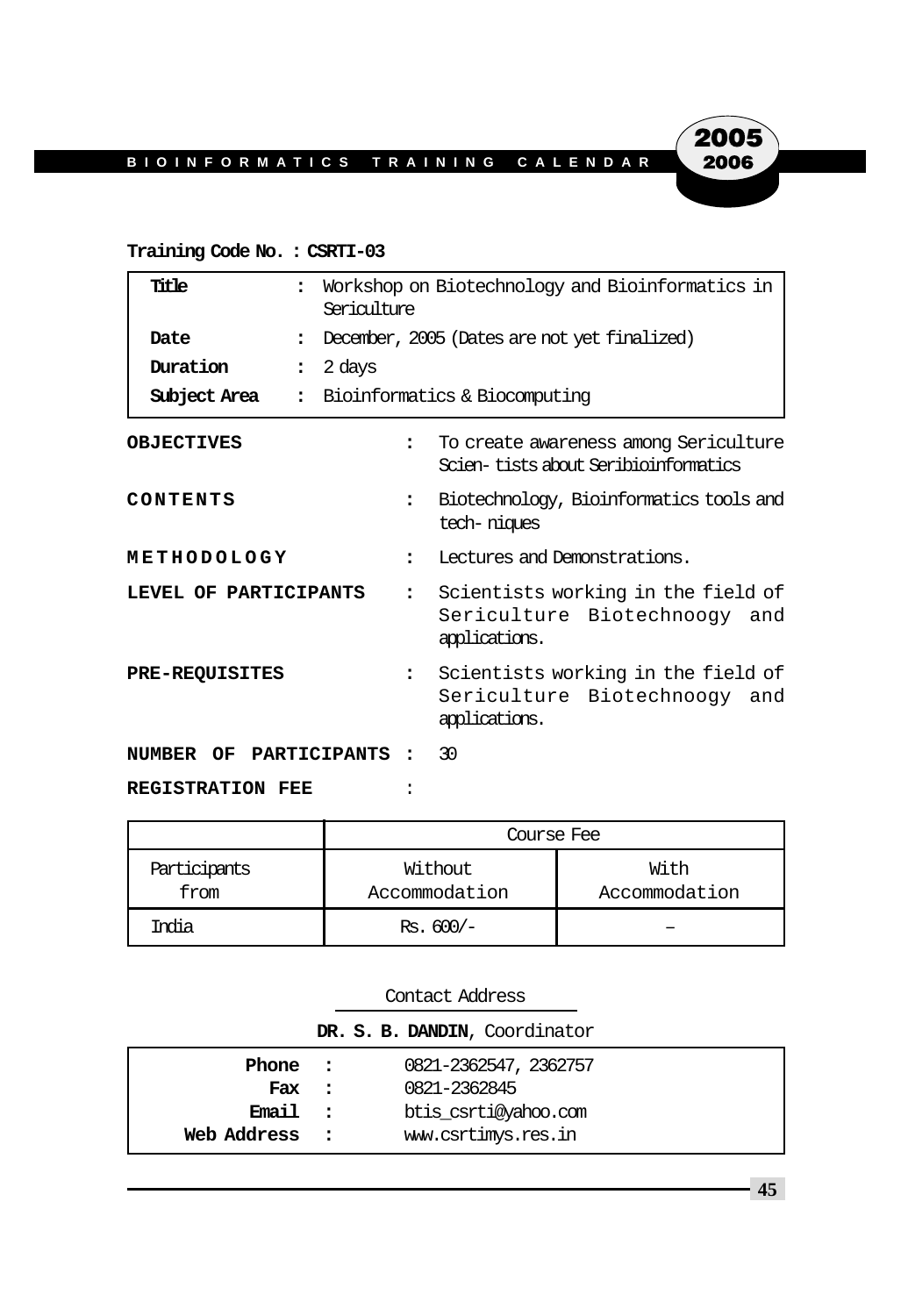# **CSK Himachal Pradesh Krishi Vishwavidyalaya, Palampur**

| Title                            |                          | Bioinformatics & Plant Genomics                                                                                                                                                                                    |  |  |
|----------------------------------|--------------------------|--------------------------------------------------------------------------------------------------------------------------------------------------------------------------------------------------------------------|--|--|
| Date<br>$\ddot{\phantom{a}}$     |                          | May or June 2005 (Dates to be announced)                                                                                                                                                                           |  |  |
| Duration<br>$\ddot{\phantom{a}}$ | 3 days                   |                                                                                                                                                                                                                    |  |  |
| Subject Area<br>$\ddot{\cdot}$   |                          | Genomics and Proteomics                                                                                                                                                                                            |  |  |
| <b>OBJECTIVES</b>                | $\ddot{\phantom{a}}$     | To educate teachers, scientists, students<br>and research scholars about the use and<br>potential of bioinformatics in Genomics.                                                                                   |  |  |
| CONTENTS                         | $\ddot{\phantom{a}}$     | Use of bioinformatics tools in genome<br>analysis such as DNA sequence assembly,<br>Genome annotation, identification of<br>structural and regulatory elements of<br>biological importance in DNA sequence<br>etc. |  |  |
| METHODOLOGY                      |                          | Lectures, Demos and Hands on sessions.                                                                                                                                                                             |  |  |
| LEVEL OF PARTICIPANTS            |                          | Scientists/Students/Technical persons                                                                                                                                                                              |  |  |
| <b>PRE-REQUISITES</b>            | $\ddot{\phantom{a}}$     | Knowledge of genetics is required                                                                                                                                                                                  |  |  |
| NUMBER OF PARTICIPANTS           | $\overline{\phantom{a}}$ | 16                                                                                                                                                                                                                 |  |  |
| REGISTRATION FEE                 |                          |                                                                                                                                                                                                                    |  |  |

| Training Code No.: CSKKV-01 |  |  |  |  |
|-----------------------------|--|--|--|--|
|-----------------------------|--|--|--|--|

|                      | Course Fee               |                                                 |  |  |
|----------------------|--------------------------|-------------------------------------------------|--|--|
| Participants<br>from | Without<br>Accommodation | With<br>Accommodation                           |  |  |
| India                | $Rs. 500/-$              | $Rs. 500/- + actual$<br>charges at Guest House  |  |  |
| SAARC Countries      | $Rs. 1500/-$             | $Rs. 1500/- + actual$<br>charges at Guest House |  |  |
| Other Countries      | Rs. 1500/-               | $Rs. 1500/- + actual$<br>charges at Guest House |  |  |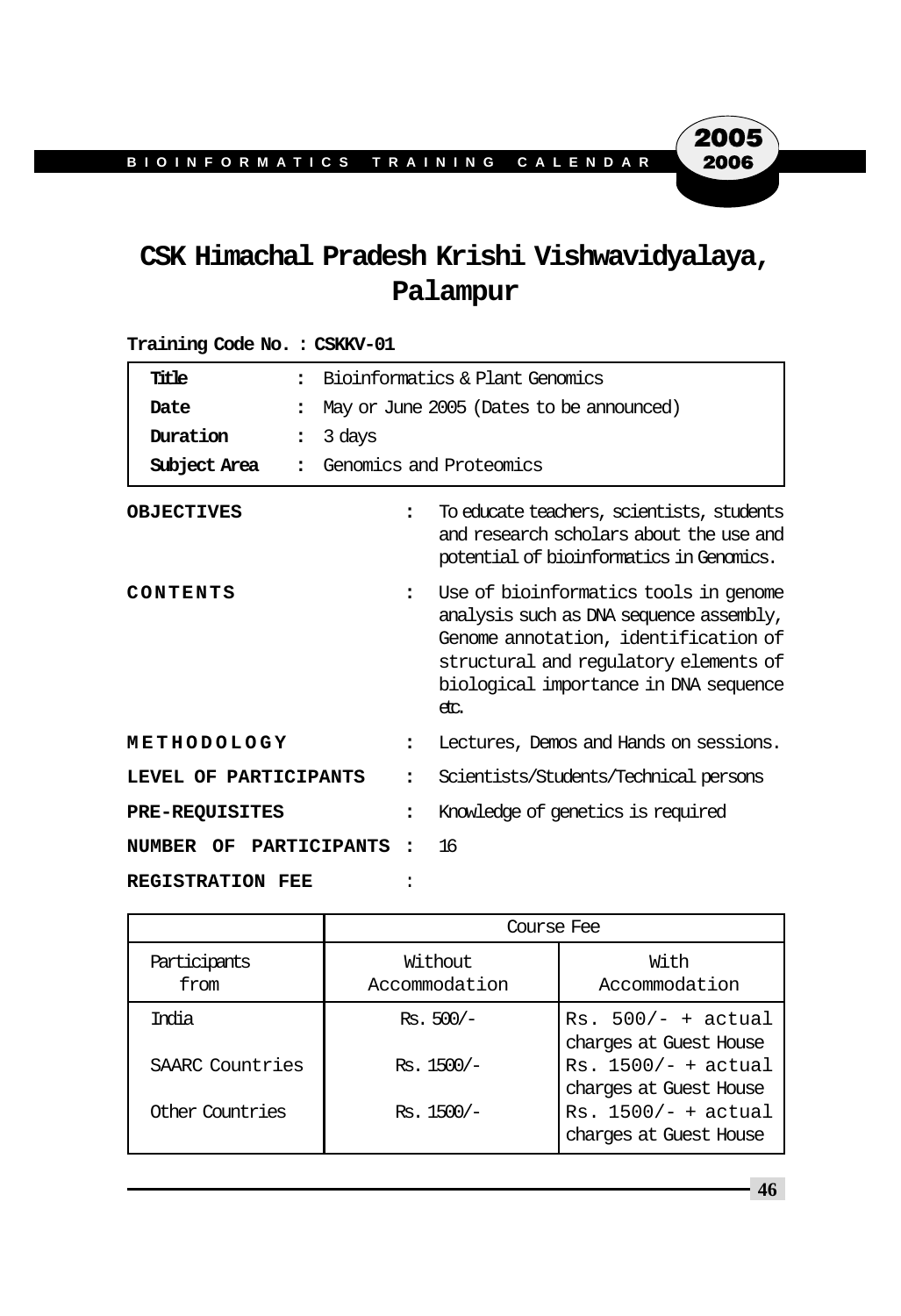#### **Training Code No. : CSKKV-02**

| Title                            | Fundamentals and role of computers in bioinformatics                                                                                   |  |  |
|----------------------------------|----------------------------------------------------------------------------------------------------------------------------------------|--|--|
| Date                             | September, 2005 (Dates to be announced)                                                                                                |  |  |
| Duration<br>$\ddot{\phantom{a}}$ | 3 days                                                                                                                                 |  |  |
| Subject Area                     | Computer Basics and Application in Bioinformatics                                                                                      |  |  |
| <b>OBJECTIVES</b>                | To familiarize and promote the<br>applications of computer and to create<br>awareness about the role of computers in<br>Bioinformatics |  |  |
| CONTENTS                         | Computer applications, creation of a<br>biological database, various biological<br>problems solved by computers.                       |  |  |
| METHODOLOGY                      | Lectures, Demonstrations and Hands on<br>sessions.                                                                                     |  |  |
| LEVEL OF PARTICIPANTS            | Scientists/Students/Technical persons                                                                                                  |  |  |
| <b>PRE-REQUISITES</b>            | Nil                                                                                                                                    |  |  |
| PARTICIPANTS<br>NUMBER OF        | 16<br>٠                                                                                                                                |  |  |
| <b>REGISTRATION FEE</b>          |                                                                                                                                        |  |  |

|                 | Course Fee    |                        |  |  |
|-----------------|---------------|------------------------|--|--|
| Participants    | Without       | With                   |  |  |
| from            | Accommodation | Accommodation          |  |  |
| Trolia          | $Rs. 500/-$   | $Rs. 500/- + actual$   |  |  |
|                 |               | charges at Guest House |  |  |
| SAARC Countries | $Rs. 1500/-$  | $Rs. 1500/- + actual$  |  |  |
|                 |               | charges at Guest House |  |  |
| Other Countries | $Rs.1500/-$   | $Rs. 1500/- + actual$  |  |  |
|                 |               | charges at Guest House |  |  |

Contact Address

#### **DR. R. S. CHAUHAN**, Coordinator

| Phone       | $\sim$ 2.1   | 01894-230314                  |
|-------------|--------------|-------------------------------|
| Fax         | $\mathbf{r}$ | 01894-230511                  |
| Email       | $\mathbf{r}$ | rsochillagric.org             |
| Web Address |              | www.hillagric.org/coa/biotech |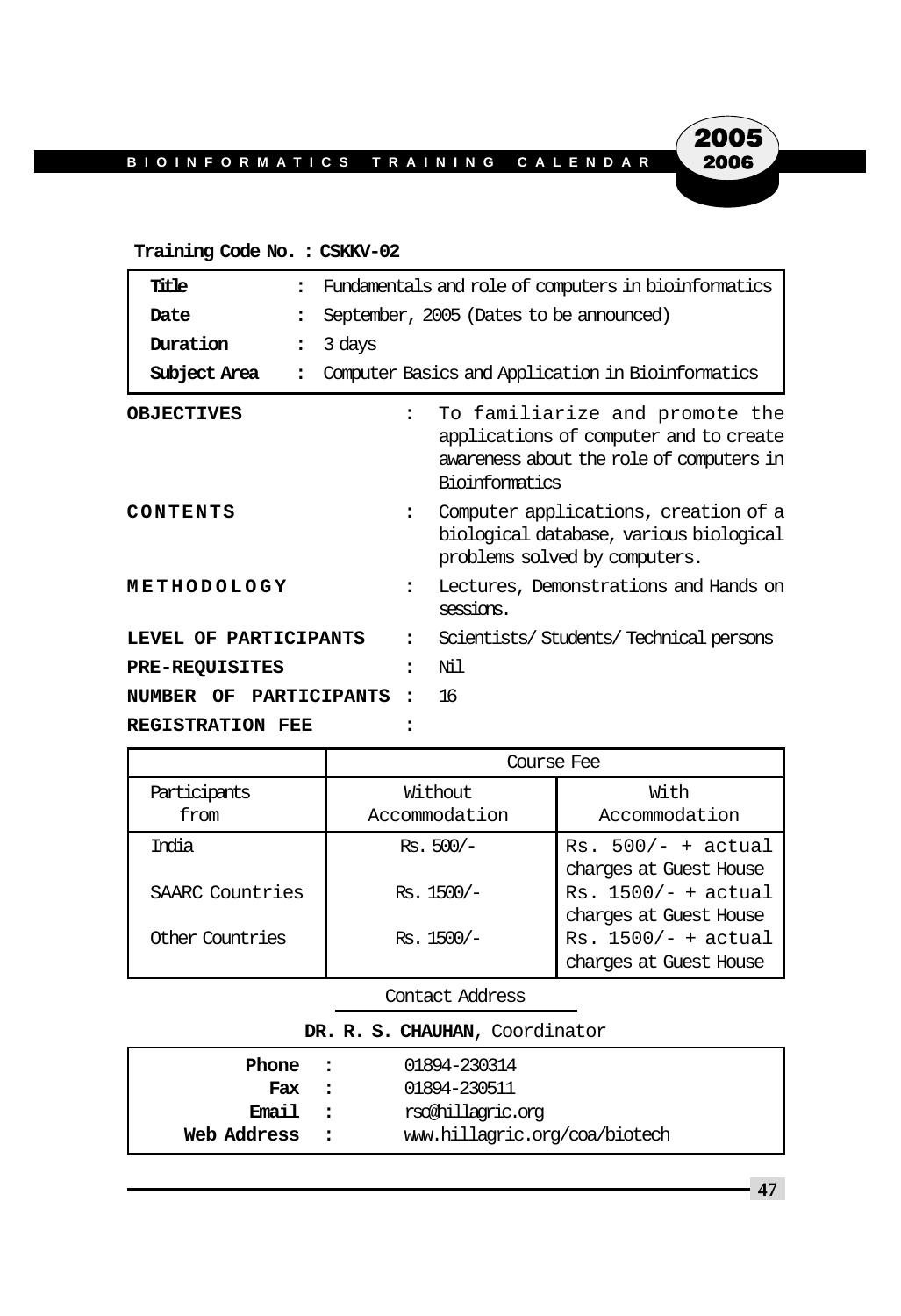# **Dr. Y. S. Parmar University of Horticulture And Forestry, Solan**

| Title<br>$\ddot{\phantom{a}}$  |                                               | IPR Awareness Workshops |                                                                                                                                                                           |  |  |
|--------------------------------|-----------------------------------------------|-------------------------|---------------------------------------------------------------------------------------------------------------------------------------------------------------------------|--|--|
| Date<br>$\ddot{\phantom{a}}$   | $19^{\text{th}} - 20^{\text{th}}$ April, 2005 |                         |                                                                                                                                                                           |  |  |
| Duration<br>$\ddot{\cdot}$     | 2 days                                        |                         |                                                                                                                                                                           |  |  |
| Subject Area<br>$\ddot{\cdot}$ | IPR                                           |                         |                                                                                                                                                                           |  |  |
| <b>OBJECTIVES</b>              |                                               | $\ddot{\phantom{a}}$    | To create awareness regarding IPR issues<br>and to provide basic knowledge about<br>drafting and filing of patents.                                                       |  |  |
| CONTENTS                       |                                               |                         | Introduction to IPR<br>1.<br>$2^{\circ}$<br>Research planning in relation to<br>patentability<br>3<br>Patent search through Internet<br>4<br>Drafting & filing of Patents |  |  |
| METHODOLOGY                    |                                               | $\ddot{\phantom{a}}$    | Deliberation and demonstration session<br>on patent search.                                                                                                               |  |  |
| LEVEL OF PARTICIPANTS          |                                               | $\ddot{\phantom{a}}$    | Scientists, Research Scholars and Students.                                                                                                                               |  |  |
| <b>PRE-REOUISITES</b>          |                                               | $\ddot{\phantom{a}}$    | Basic knowledge of computers                                                                                                                                              |  |  |
| NUMBER OF PARTICIPANTS :       |                                               |                         | 20                                                                                                                                                                        |  |  |
| <b>REGISTRATION FEE</b>        |                                               |                         | Νil                                                                                                                                                                       |  |  |

**Training Code No. : YSPUHF-01**

**48**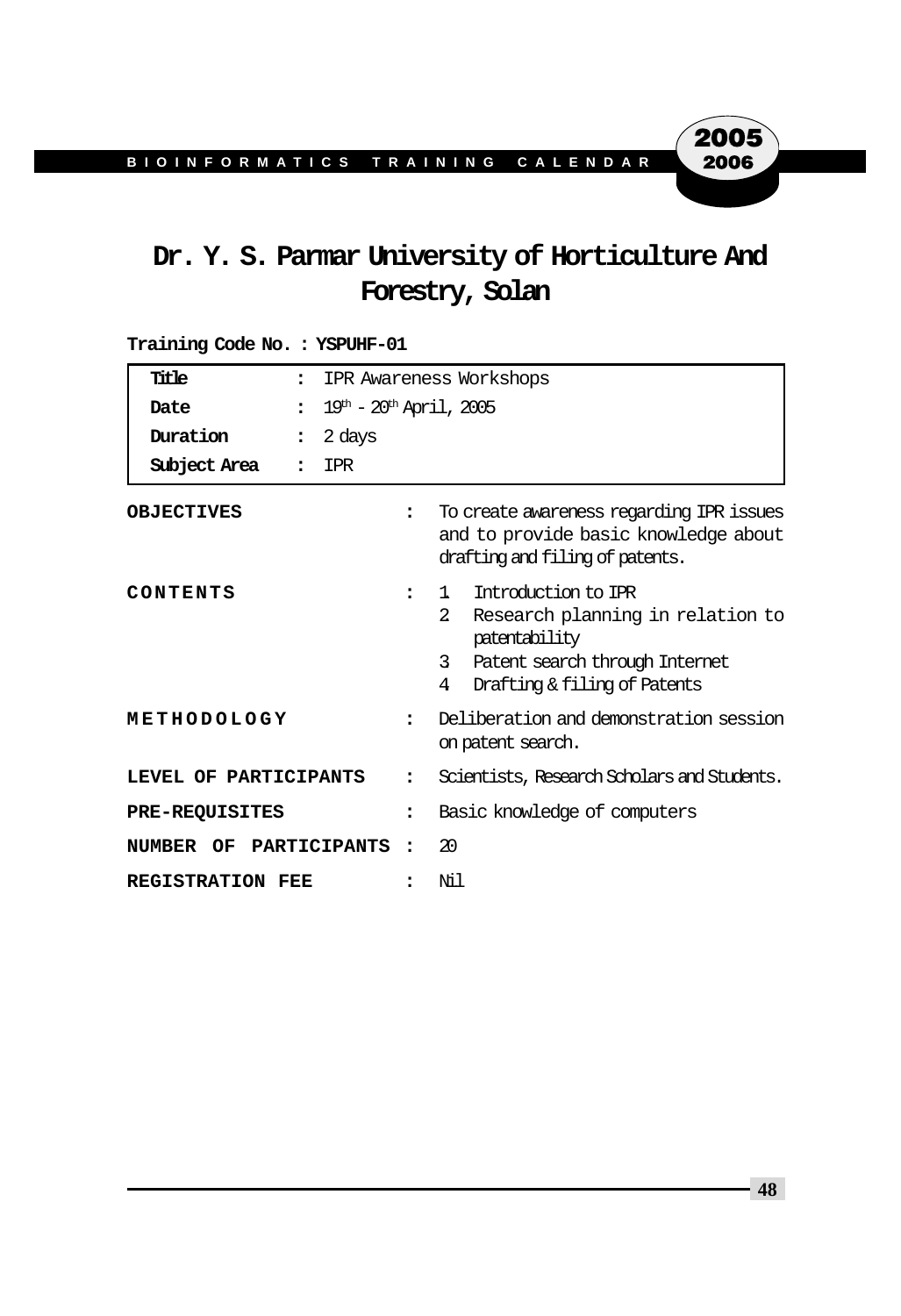## 2005 2006

#### **Training Code No. : YSPUHF-02**

| Title                                      | Creation and Management of Database                                                                          |  |  |
|--------------------------------------------|--------------------------------------------------------------------------------------------------------------|--|--|
| Date<br>$\ddot{\cdot}$                     | $14^{\text{th}}$ – $18^{\text{th}}$ June, 2005                                                               |  |  |
| Duration<br>5 days<br>$\ddot{\phantom{a}}$ |                                                                                                              |  |  |
| Subject Area<br>$\ddot{\cdot}$             | Computer Basics & Applications in Bioinformatics                                                             |  |  |
| <b>OBJECTIVES</b>                          | To give training of DBMS (Creation and<br>$\ddot{\phantom{a}}$<br>Management) to the participants.           |  |  |
| CONTENTS                                   | Creation & Management of Database<br>$\ddot{\phantom{a}}$<br>using Back End - My SQL and Front End -<br>PHP. |  |  |
| METHODOLOGY                                | Lectures, Demonstrations and Practical<br>$\ddot{\phantom{a}}$<br>session.                                   |  |  |
| LEVEL OF PARTICIPANTS                      | Scientists, Research Scholars and Students.<br>$\ddot{\phantom{a}}$                                          |  |  |
| <b>PRE-REQUISITES</b>                      | Basic knowledge of computers<br>$\overline{\phantom{a}}$                                                     |  |  |
| NUMBER OF PARTICIPANTS                     | 12<br>$\ddot{\cdot}$                                                                                         |  |  |
| <b>REGISTRATION FEE</b>                    | : Rs. $500/-$                                                                                                |  |  |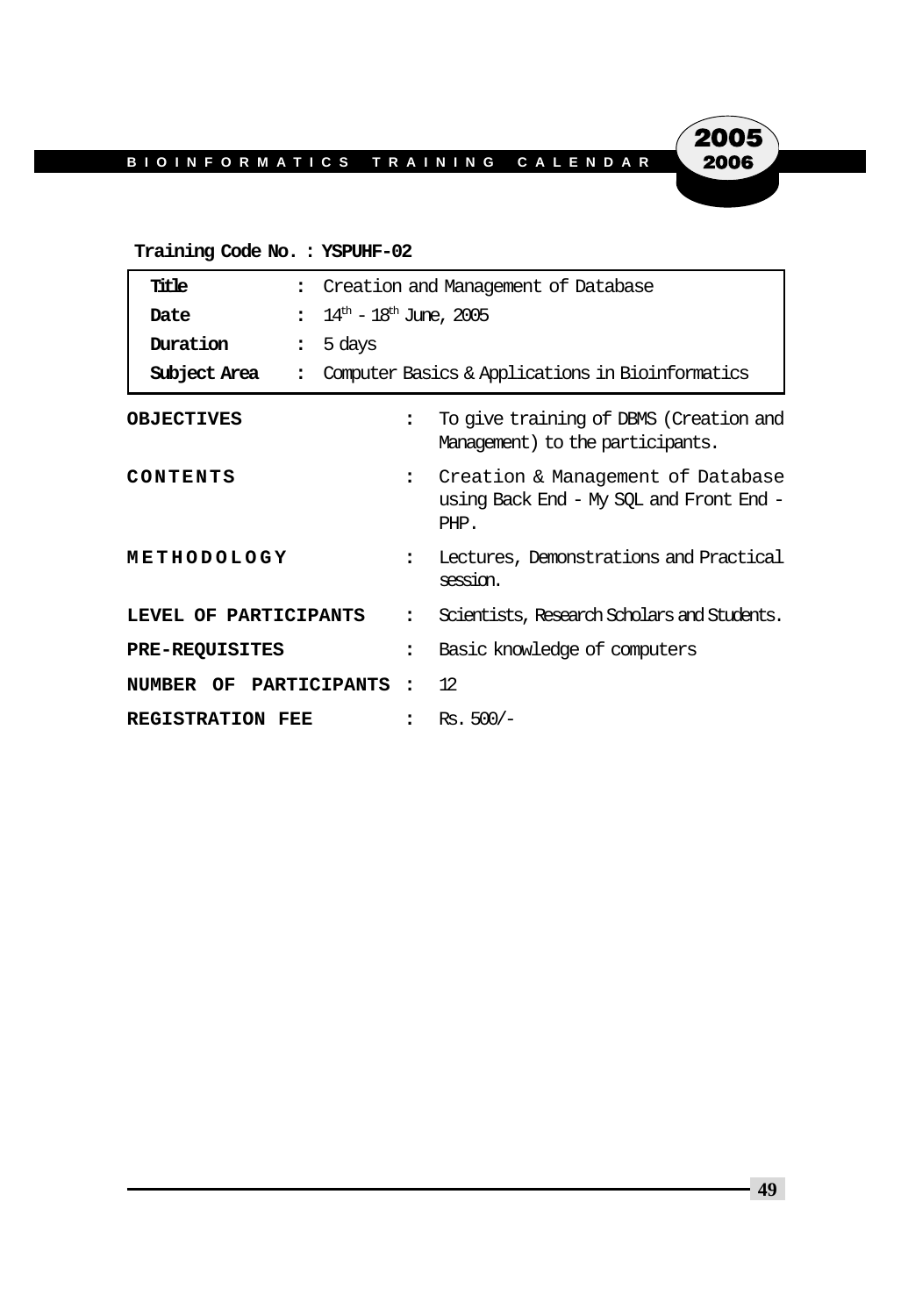**Training Code No. : YSPUHF-03**

| Title                                | Bioinformatics Basics - Application in Biological<br>Sciences |                                                                                                                                                                                             |  |  |
|--------------------------------------|---------------------------------------------------------------|---------------------------------------------------------------------------------------------------------------------------------------------------------------------------------------------|--|--|
| Date<br>$\ddot{\phantom{a}}$         |                                                               | $20th$ - $24th$ September, 2005                                                                                                                                                             |  |  |
| Duration<br>$\ddot{\cdot}$           | 5 days                                                        |                                                                                                                                                                                             |  |  |
| Subject Area<br>$\ddot{\phantom{a}}$ | Bioinformatics and Biocomputing                               |                                                                                                                                                                                             |  |  |
| <b>OBJECTIVES</b>                    | $\ddot{\phantom{a}}$                                          | To educate the participants on the basics<br>of Bioinformatics and to promote<br>awareness and skills using online/offline<br>information retrieval using internet and<br>CD ROM databases. |  |  |
| CONTENTS                             | $\ddot{\phantom{a}}$                                          | Information to internet, biological<br>resources on internet, litreture survey and<br>databases on internet.                                                                                |  |  |
| METHODOLOGY                          | $\ddot{\phantom{a}}$                                          | Lectures, Demonstrations and Practical<br>Session.                                                                                                                                          |  |  |
| LEVEL OF PARTICIPANTS                | $\ddot{\phantom{a}}$                                          | Scientists, Research Scholars and PG<br>Students.                                                                                                                                           |  |  |
| <b>PRE-REQUISITES</b>                | $\ddot{\phantom{a}}$                                          | Basic knowledge of computers                                                                                                                                                                |  |  |
| NUMBER OF PARTICIPANTS               | $\ddot{\phantom{a}}$                                          | 20                                                                                                                                                                                          |  |  |
| <b>REGISTRATION FEE</b>              | $\bullet$                                                     | $Rs. 500/-$                                                                                                                                                                                 |  |  |

|         | CONCACL AULTOR           |                                 |
|---------|--------------------------|---------------------------------|
|         |                          | DR. S. V. BHARDWAJ, Coordinator |
| Phone : |                          | 01792-252310                    |
| Fax     | $\overline{\phantom{a}}$ | 01792-252242                    |
| Email   |                          | satbhardwaj@yahoo.com           |

Contact Address

**50**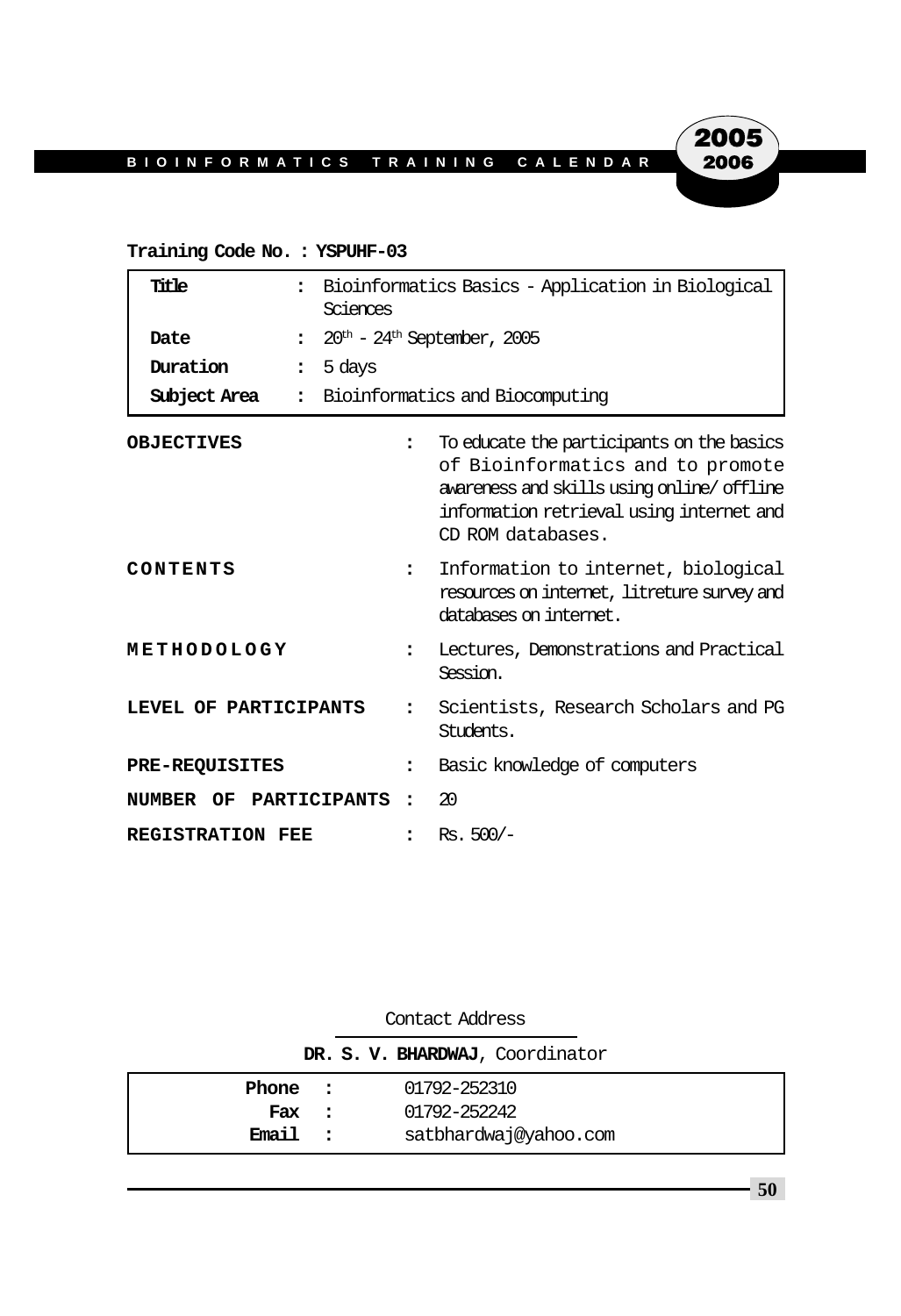## **Devi Ahilya Vishwavidyalaya, Indore**

| Title<br>$\ddot{\cdot}$          |        | Bioinformatics & Information Technology           |                                                                                                            |  |
|----------------------------------|--------|---------------------------------------------------|------------------------------------------------------------------------------------------------------------|--|
| Date<br>$\ddot{\cdot}$           |        | $20^{\text{th}}$ - $22^{\text{nd}}$ October, 2005 |                                                                                                            |  |
| Duration<br>$\ddot{\phantom{a}}$ | 3 days |                                                   |                                                                                                            |  |
| Subject Area<br>$\ddot{\cdot}$   |        |                                                   | Computer Basics & Applications in Bioinformatics                                                           |  |
| <b>OBJECTIVES</b>                |        | $\ddot{\phantom{a}}$                              | To educate the participants on the<br>fundamen-tals of computers and their<br>applications in Biosciences. |  |
| CONTENTS                         |        | $\ddot{\phantom{a}}$                              | To be given during the workshop.                                                                           |  |
| METHODOLOGY                      |        | $\ddot{\phantom{a}}$                              | Lectures and Demos.                                                                                        |  |
| LEVEL OF PARTICIPANTS            |        | $\ddot{\cdot}$                                    | P.G. and Research students, academicians<br>and researchers.                                               |  |
| <b>PRE-REQUISITES</b>            |        |                                                   | Nil                                                                                                        |  |
| NUMBER OF PARTICIPANTS           |        | $\cdot$                                           | 50                                                                                                         |  |
| <b>REGISTRATION FEE</b>          |        |                                                   |                                                                                                            |  |

**Training Code No. : DAVV-01**

|                      | Course Fee                                 |                        |
|----------------------|--------------------------------------------|------------------------|
| Participants<br>from | Without<br>Accommodation                   | With<br>Accommodation  |
| India                | $Rs. 300/-$<br>(Rs. 200/- for PG Students) | Actuals at Guest House |
| SAARC Countries      | $Rs. 1000/-$<br>(US \$ 20.00)              | Actuals at Guest House |
| Other Countries      | $Rs. 1000/-$<br>(US \$ 20.00)              | Actuals at Guest House |

**51**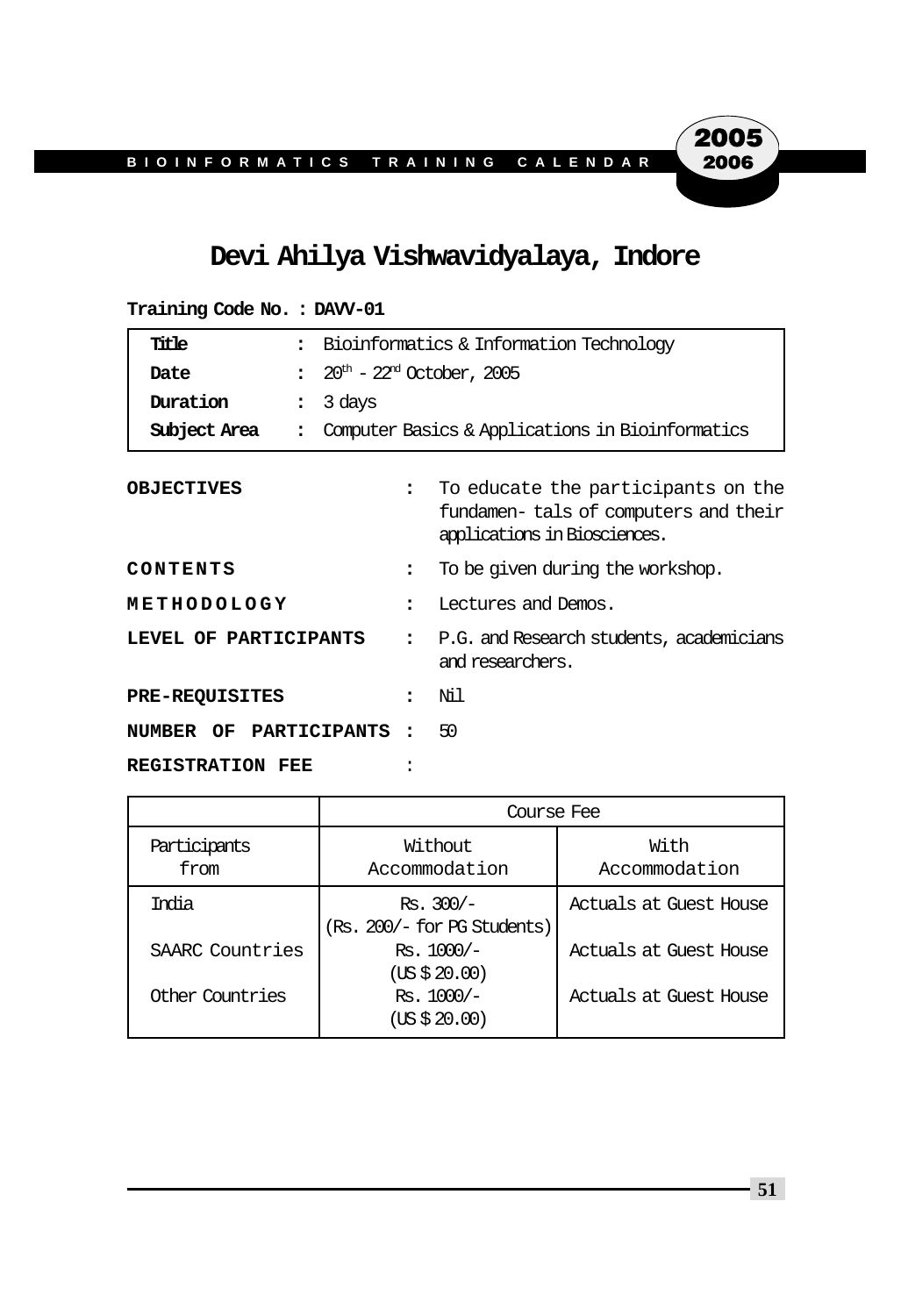#### **Training Code No. : DAVV-02**

|                            | Title                  | $\ddot{\phantom{a}}$ | Bioinformatics & its applications                                                                  |                      |                                  |  |
|----------------------------|------------------------|----------------------|----------------------------------------------------------------------------------------------------|----------------------|----------------------------------|--|
|                            | Date                   | $\ddot{\cdot}$       | $19^{\text{th}}$ – $20^{\text{th}}$ January, 2006                                                  |                      |                                  |  |
|                            | Duration               | $\ddot{\phantom{a}}$ | 2 days<br>Bioinformatics and Biocomputing                                                          |                      |                                  |  |
|                            | Subject Area           | $\ddot{\phantom{a}}$ |                                                                                                    |                      |                                  |  |
| <b>OBJECTIVES</b>          |                        | $\ddot{\phantom{a}}$ | To educate the participants on the<br>fundamentals of Bioinformatics tools &<br>their applications |                      |                                  |  |
| CONTENTS                   |                        |                      |                                                                                                    | $\ddot{\phantom{a}}$ | To be given during the workshop. |  |
| METHODOLOGY                |                        |                      |                                                                                                    | $\ddot{\phantom{a}}$ | Lectures/Demos                   |  |
| LEVEL OF PARTICIPANTS      |                        |                      | PG and research students, Academicians<br>& Researchers                                            |                      |                                  |  |
|                            | <b>PRE-REQUISITES</b>  |                      |                                                                                                    |                      | Νil                              |  |
|                            | NUMBER OF PARTICIPANTS |                      |                                                                                                    |                      | 25                               |  |
| <b>REGISTRATION</b><br>FEE |                        |                      |                                                                                                    |                      |                                  |  |

|                 | Course Fee                                 |                        |  |  |
|-----------------|--------------------------------------------|------------------------|--|--|
| Participants    | Without                                    | With                   |  |  |
| from            | Accommodation                              | Accommodation          |  |  |
| India           | $Rs. 300/-$<br>(Rs. 200/- for PG Students) | Actuals at Guest House |  |  |
| SAARC Countries | Rs. $1000/-$ (US \$ 20/-)                  | Actuals at Guest House |  |  |
| Other Countries | Rs. $1000/-$ (US \$ 40/-)                  | Actuals at Guest House |  |  |

|             | Contact Address |                             |
|-------------|-----------------|-----------------------------|
|             |                 | DR. ANIL KUMAR, Coordinator |
| Phone :     |                 | 731-2470372, 2470373        |
| Fax :       |                 | 731-2470372                 |
| Email :     |                 | ak sbt@yahoo.com            |
| Web Address | $\sim$ 2        | ww.biotech.dauniv.ac.in     |

**52**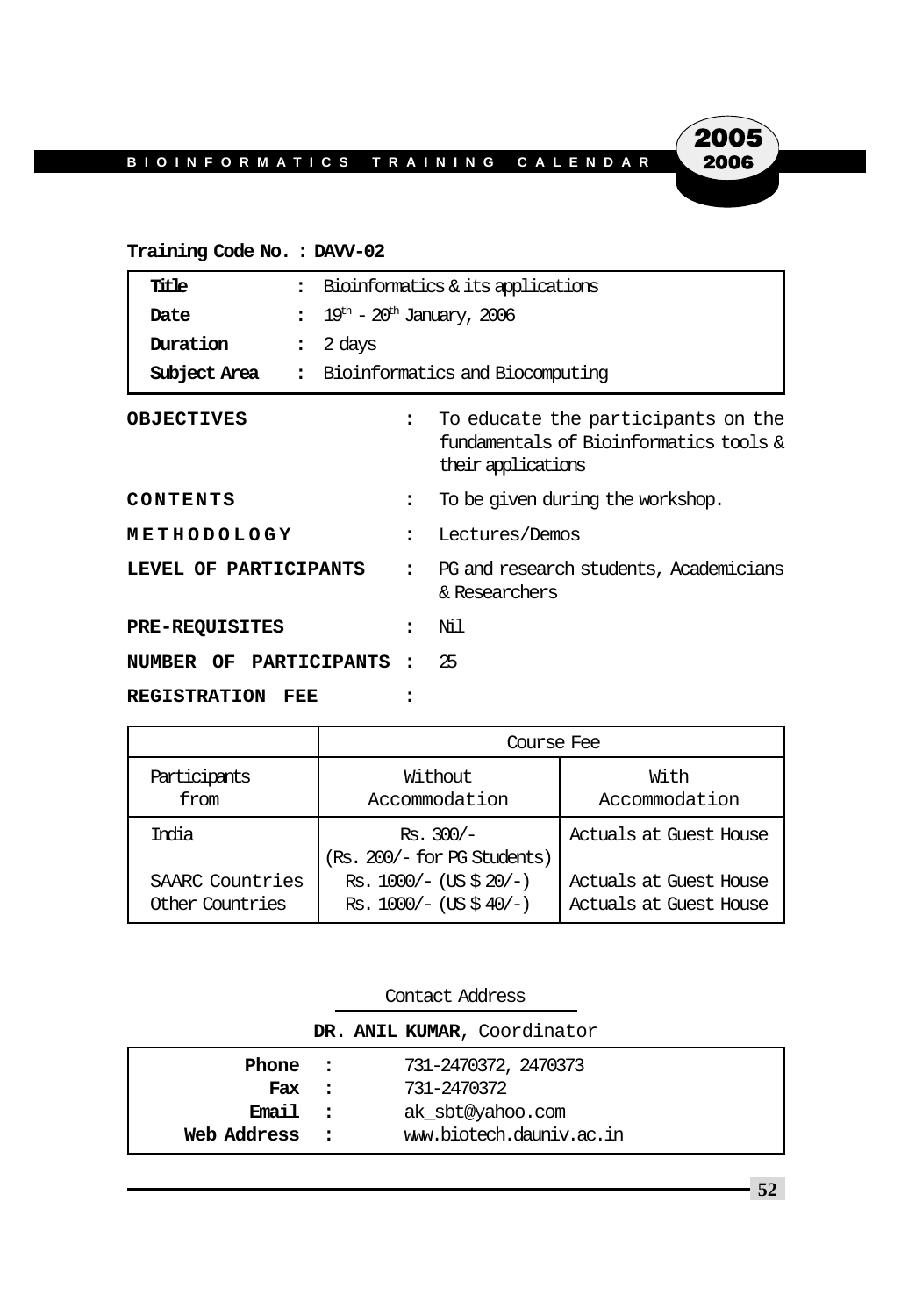# **G. B. Pant University of Agriculture & Technology, Pantnagar**

#### **Training Code No. : GBPUAT-01**

| Title<br>$\ddot{\phantom{a}}$        | Elements in computer assisted analysis of protein<br>structure and function |                                                                 |                                                                                                                                                                                                                                    |  |  |  |
|--------------------------------------|-----------------------------------------------------------------------------|-----------------------------------------------------------------|------------------------------------------------------------------------------------------------------------------------------------------------------------------------------------------------------------------------------------|--|--|--|
| Date<br>$\ddot{\phantom{a}}$         | $12^{\text{th}}$ - $14^{\text{th}}$ December, 2005                          |                                                                 |                                                                                                                                                                                                                                    |  |  |  |
| Duration<br>$\ddot{\cdot}$           | 3 days                                                                      |                                                                 |                                                                                                                                                                                                                                    |  |  |  |
| Subject Area<br>$\ddot{\phantom{a}}$ | Bioinformatics in Genomics and Proteomics                                   |                                                                 |                                                                                                                                                                                                                                    |  |  |  |
| <b>OBJECTIVES</b>                    | $\ddot{\phantom{a}}$                                                        | 1.<br>2                                                         | To train research scholars to use<br>database to understand proteomics<br>and genomics<br>To train participants for basic<br>homology modeling of proteins and<br>the predictive topology of proteins                              |  |  |  |
| CONTENTS                             | $\ddot{\phantom{a}}$                                                        | 1<br>2<br>3.<br>4                                               | Retrieval of Genomics and Proteomics<br>database<br>Use of Sotware related to genes,<br>structural modeling of proteins<br>Online basic homology modeling of<br>proteins<br>Use of different tools of NCBI and<br>other databases. |  |  |  |
| METHODOLOGY                          | $\ddot{\phantom{a}}$                                                        | 1<br>2.<br>3                                                    | Daily Lectures.<br>Demonstration of the use of biological<br>softwares and databases.<br>Hands on session on PC to solve.                                                                                                          |  |  |  |
| LEVEL OF PARTICIPANTS                | $\ddot{\phantom{a}}$                                                        |                                                                 | Master's students, Research scholars and<br>academician.                                                                                                                                                                           |  |  |  |
| <b>PRE-REQUISITES</b>                | $\ddot{\phantom{a}}$                                                        | Basic knowledge of computer operation<br>and Molecular Biology. |                                                                                                                                                                                                                                    |  |  |  |
| NUMBER<br>OF                         | <b>PARTICIPANTS</b><br>$\ddot{\phantom{a}}$                                 | $10 - 15$                                                       |                                                                                                                                                                                                                                    |  |  |  |
| <b>REGISTRATION FEE</b>              | $\ddot{\phantom{a}}$                                                        | $Rs. 500/-$                                                     |                                                                                                                                                                                                                                    |  |  |  |

**53**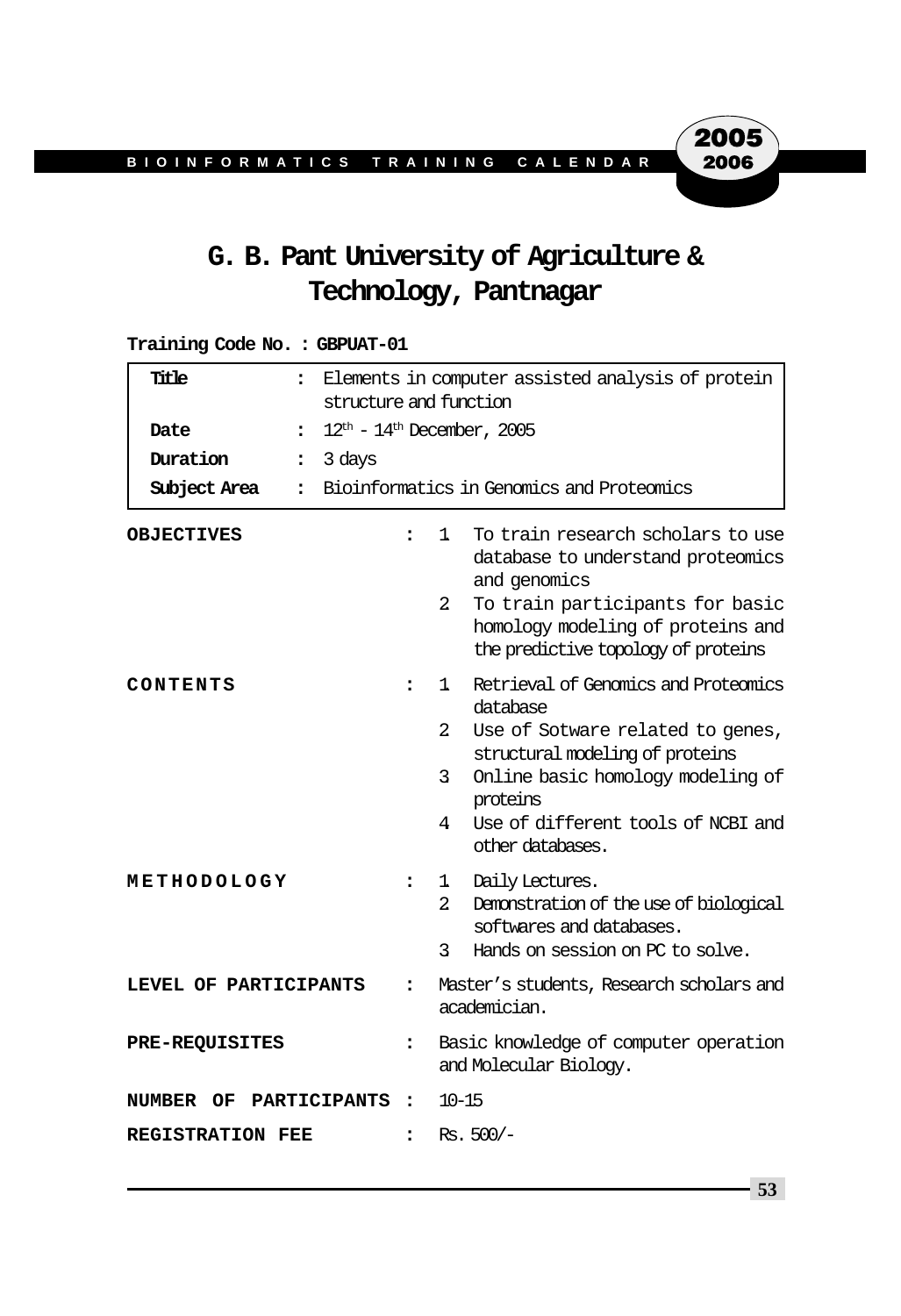

|                 | Course Fee    |                                                                                                               |  |  |  |
|-----------------|---------------|---------------------------------------------------------------------------------------------------------------|--|--|--|
| Participants    | Without       | With                                                                                                          |  |  |  |
| from            | Accommodation | Accommodation                                                                                                 |  |  |  |
| Trolia          | Not possible  | Registration fee + TA, TA<br>to be borne at his own,<br>accomodation will be<br>provided in the<br>university |  |  |  |
| SAARC Countries | Not possible  | As per university rule                                                                                        |  |  |  |
| Other Countries | Not possible  | As per university rule                                                                                        |  |  |  |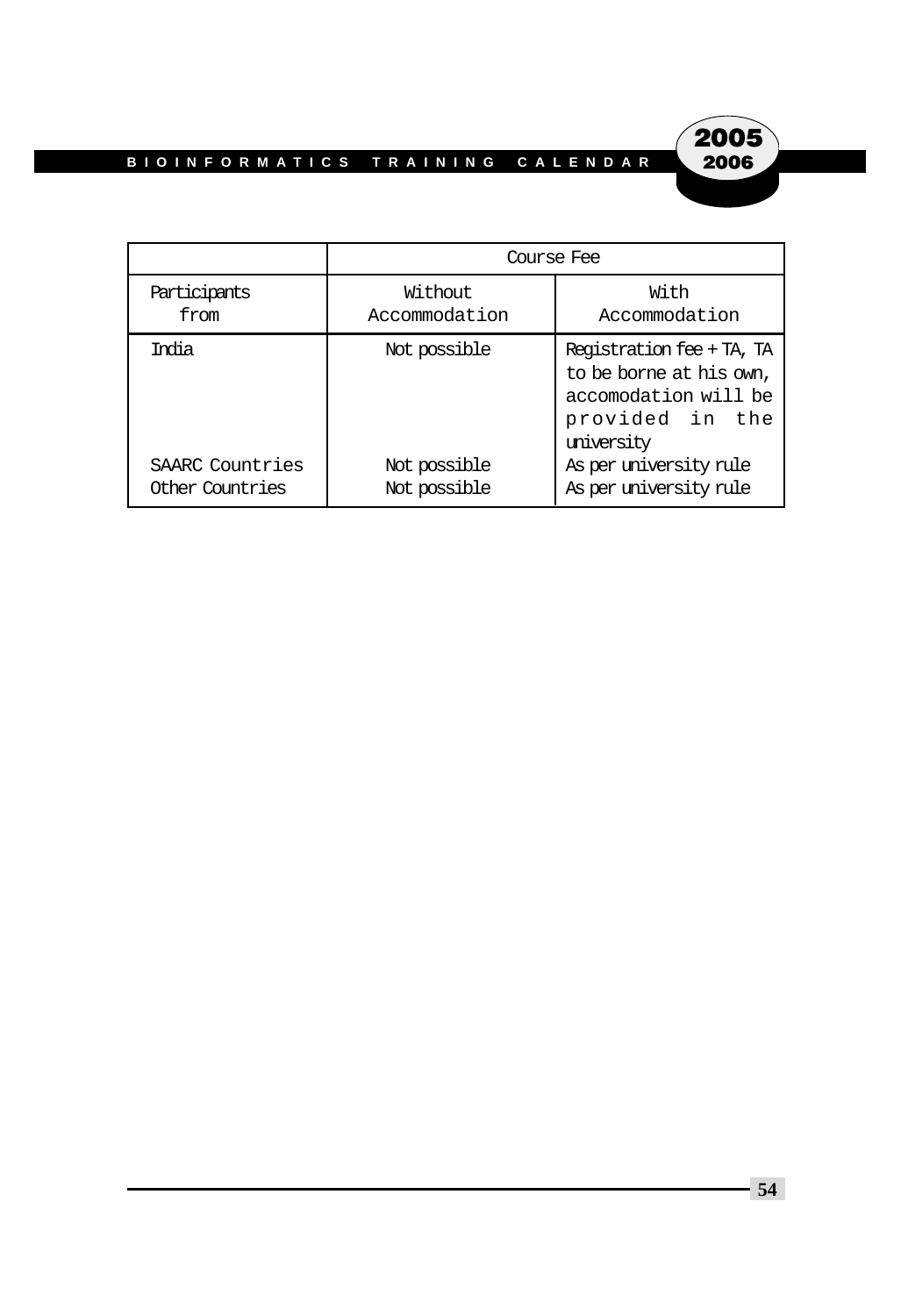#### **Training Code No. : GBPUAT-02**

| Title<br>$\ddot{\phantom{a}}$    | Creation and management of databases in crops      |                                                                                                                                                                                      |  |  |  |
|----------------------------------|----------------------------------------------------|--------------------------------------------------------------------------------------------------------------------------------------------------------------------------------------|--|--|--|
| Date<br>$\ddot{\cdot}$           | $16^{\text{th}}$ - $18^{\text{th}}$ February, 2006 |                                                                                                                                                                                      |  |  |  |
| Duration<br>$\ddot{\phantom{a}}$ | 3 days                                             |                                                                                                                                                                                      |  |  |  |
| Subject Area<br>$\ddot{\cdot}$   | Bioinformatics in Biodiversity Area                |                                                                                                                                                                                      |  |  |  |
| <b>OBJECTIVES</b>                | $\ddot{\phantom{a}}$                               | To train the human resource being trained<br>at various Indian Institutes in the field of<br>biotechnology including the PG students<br>and different faculties from the university. |  |  |  |
| CONTENTS                         | $\ddot{\phantom{a}}$                               | Retrieval of biological information<br>1.<br>through internet<br>$\mathfrak{D}$<br>Retrieval of plant resource database<br>through internet<br>3<br>Database hyperlinking            |  |  |  |
| METHODOLOGY                      | $\ddot{\phantom{a}}$                               | Daily Lectures.<br>1<br>$\overline{a}$<br>Demonstration of the use of biological<br>softwares and databases.<br>3<br>Hands on session on PC to solve.                                |  |  |  |
| LEVEL OF PARTICIPANTS            | $\ddot{\phantom{a}}$                               | Master's students, Research scholars and<br>academician.                                                                                                                             |  |  |  |
| <b>PRE-REQUISITES</b>            | $\ddot{\phantom{a}}$                               | Basic knowledge of computer operation.                                                                                                                                               |  |  |  |
| PARTICIPANTS<br>NUMBER OF        | $\ddot{\phantom{a}}$                               | $10 - 15$                                                                                                                                                                            |  |  |  |
| <b>REGISTRATION FEE</b>          | $\ddot{\phantom{a}}$                               | $Rs. 500/-$                                                                                                                                                                          |  |  |  |

**55**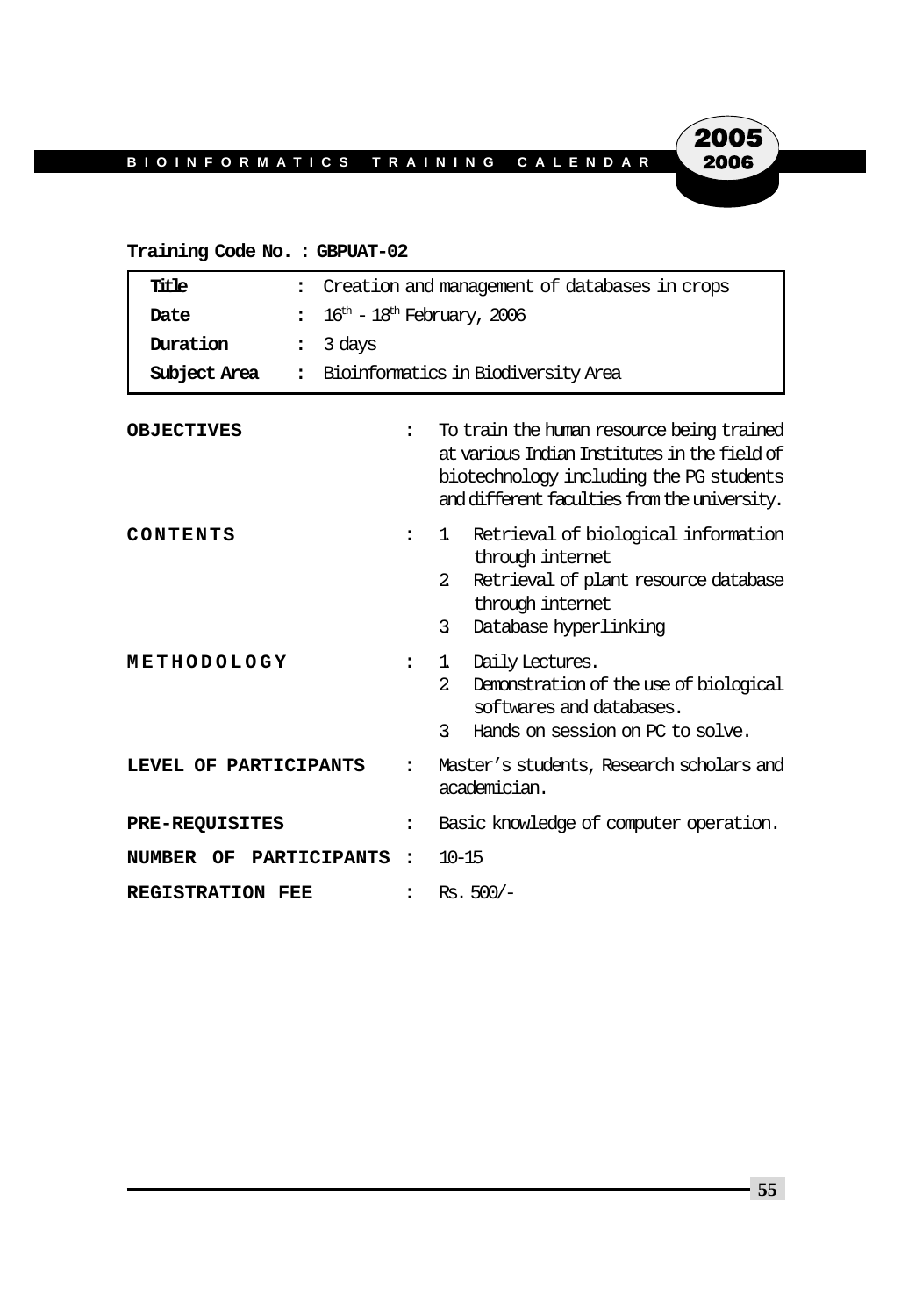

|                 | Course Fee    |                                                                                                               |  |  |  |
|-----------------|---------------|---------------------------------------------------------------------------------------------------------------|--|--|--|
| Participants    | Without       | With                                                                                                          |  |  |  |
| from            | Accommodation | Accommodation                                                                                                 |  |  |  |
| Trolia          | Not possible  | Registration fee + TA,<br>DA to be borne at his<br>own, accomodation will<br>be provided in the<br>university |  |  |  |
| SAARC Countries | Not possible  | As per university rule                                                                                        |  |  |  |
| Other Countries | Not possible  | As per university rule                                                                                        |  |  |  |

|         | Contact Address             |
|---------|-----------------------------|
|         | DR. G. K. GARG, Coordinator |
| Phone : | 05944-233374                |
| Fax :   | 05944-233473                |
| Email : | qkqarq45@rediffmail.com     |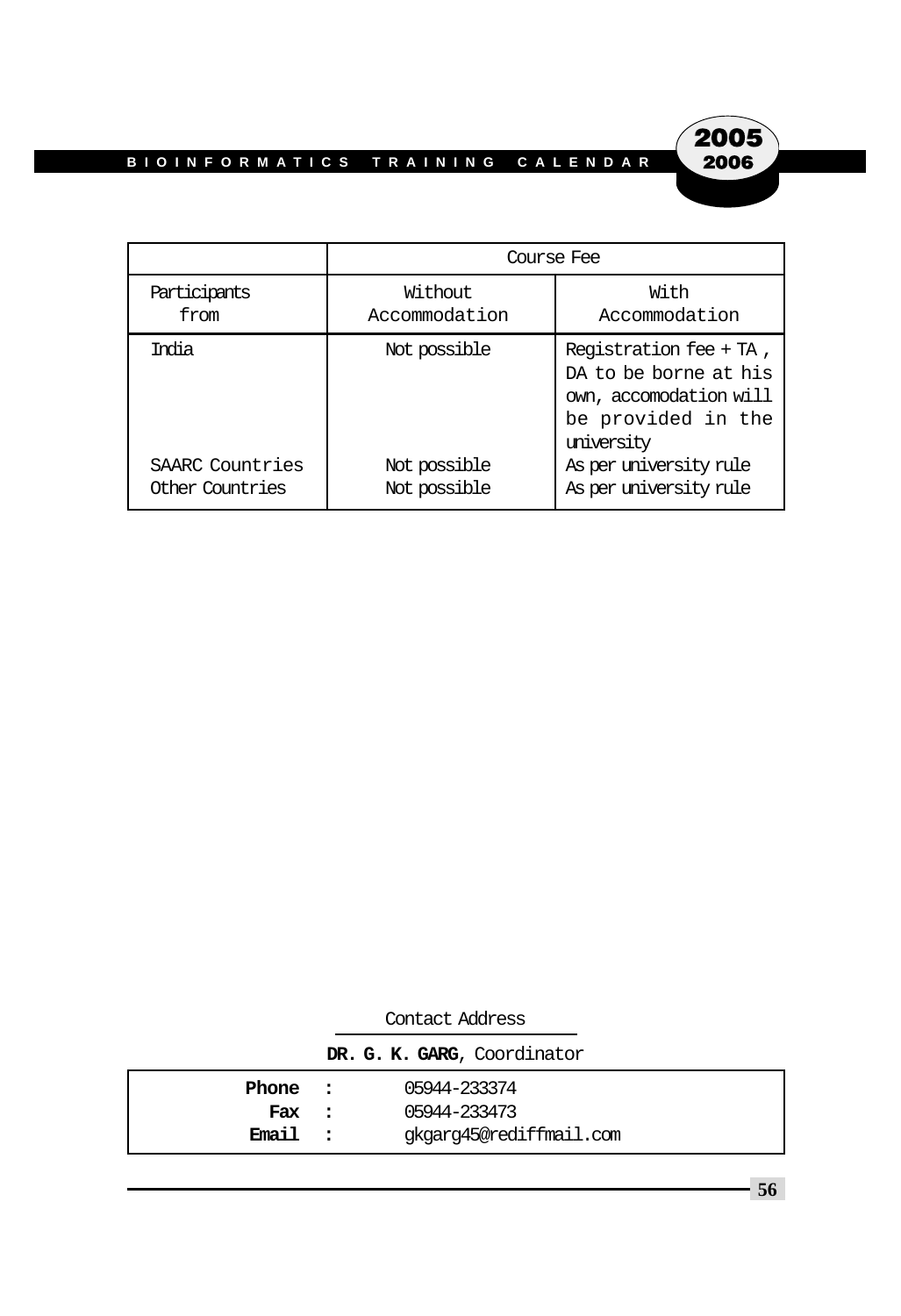## **Guru Nanak Dev University, Amritsar**

| Title<br>$\bullet$<br>Date<br>$\ddot{\phantom{a}}$<br>Duration<br>2 days<br>$\ddot{\cdot}$<br>Subject Area<br>$\ddot{\phantom{a}}$ | Advances in Bioinformatics<br>$02nd$ – $03nd$ March, 2006 (Tentative)<br>Bioinformatics & Biocomputing |                                                                                                          |  |  |
|------------------------------------------------------------------------------------------------------------------------------------|--------------------------------------------------------------------------------------------------------|----------------------------------------------------------------------------------------------------------|--|--|
| <b>OBJECTIVES</b>                                                                                                                  |                                                                                                        | To train Life Science students, research<br>fellows & faculty in Bioinformatics and its<br>applications. |  |  |
| CONTENTS                                                                                                                           | $\bullet$                                                                                              | Tools of Bioinformatics                                                                                  |  |  |
| METHODOLOGY                                                                                                                        | 2                                                                                                      | Lectures, Demos and Hands on session.                                                                    |  |  |
| LEVEL OF PARTICIPANTS                                                                                                              |                                                                                                        | Faculty memebrs/Research Fellows/<br>Students.                                                           |  |  |
| <b>PRE-REQUISITES</b>                                                                                                              |                                                                                                        | Νil                                                                                                      |  |  |
| NUMBER OF PARTICIPANTS:                                                                                                            |                                                                                                        | 14–16                                                                                                    |  |  |
| <b>REGISTRATION FEE</b>                                                                                                            |                                                                                                        | Ni 1                                                                                                     |  |  |

**Training Code No. : GNDU-01**

|                                  | Contact Address |                       |  |  |  |  |  |
|----------------------------------|-----------------|-----------------------|--|--|--|--|--|
| DR. PRABHJEET SINGH, Coordinator |                 |                       |  |  |  |  |  |
| 0183-2258431<br>Phone :          |                 |                       |  |  |  |  |  |
| Fax :                            |                 | 0183-2258272          |  |  |  |  |  |
| <b>Email</b>                     | $\sim$ $\sim$   | bicamritsar@yahoo.com |  |  |  |  |  |

**57**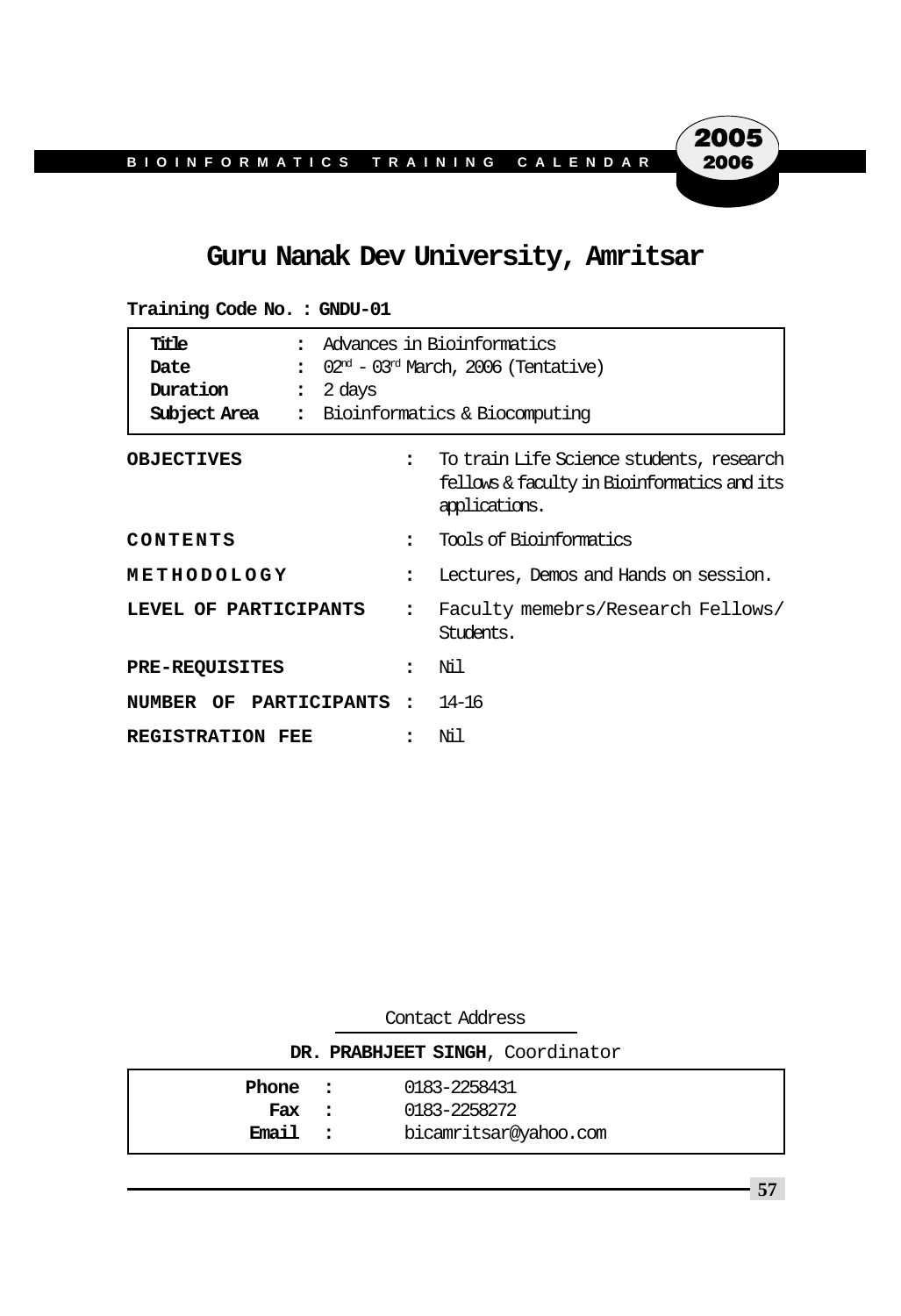## **Himachal Pradesh University, Shimla**

| Title                            | "Tools and Techniques for Protein Structure & Drug<br>Designing"<br>$16^{\text{th}} - 18^{\text{th}}$ May, 2005 |                                                                                                                                                    |  |  |  |
|----------------------------------|-----------------------------------------------------------------------------------------------------------------|----------------------------------------------------------------------------------------------------------------------------------------------------|--|--|--|
| Date<br>$\ddot{\phantom{a}}$     |                                                                                                                 |                                                                                                                                                    |  |  |  |
| Duration<br>$\ddot{\phantom{a}}$ | 3 days                                                                                                          |                                                                                                                                                    |  |  |  |
| Subject Area<br>$\ddot{\cdot}$   |                                                                                                                 | Bioinformatics - Driving Drug Discovery                                                                                                            |  |  |  |
| <b>OBJECTIVES</b>                | $\ddot{\phantom{a}}$                                                                                            | To familiarize the students, research<br>scholars and teachers with the recent<br>approaches in drug designing taking<br>protein as a target site. |  |  |  |
| CONTENTS                         | $\ddot{\phantom{a}}$                                                                                            | Structural aspects of Protein for Drug<br>Designing using Bioinformatics Softwares.                                                                |  |  |  |
| METHODOLOGY                      | $\ddot{\phantom{a}}$                                                                                            | Lectures, Demonstration, Hands on<br>experience.                                                                                                   |  |  |  |
| LEVEL OF PARTICIPANTS            |                                                                                                                 | Scientists, Technical persons and Ph.D.<br>Students.                                                                                               |  |  |  |
| <b>PRE-REQUISITES</b>            | $\overline{\phantom{a}}$                                                                                        | Ni 1                                                                                                                                               |  |  |  |
| NUMBER OF PARTICIPANTS           | $\bullet$                                                                                                       | $10 - 15$                                                                                                                                          |  |  |  |
| <b>REGISTRATION FEE</b>          |                                                                                                                 |                                                                                                                                                    |  |  |  |

|  | Training Code No.: HPU-01 |  |  |
|--|---------------------------|--|--|
|--|---------------------------|--|--|

|                 | Course Fee    |               |  |  |
|-----------------|---------------|---------------|--|--|
| Participants    | Without       | With          |  |  |
| from            | Accommodation | Accommodation |  |  |
| India           | $Rs. 500/-$   | $Rs. 800/-$   |  |  |
| SAARC Countries | $Rs. 1500/-$  | $Rs. 5000/-$  |  |  |
| Other Countries | $Rs. 5000/-$  | $Rs. 10000/-$ |  |  |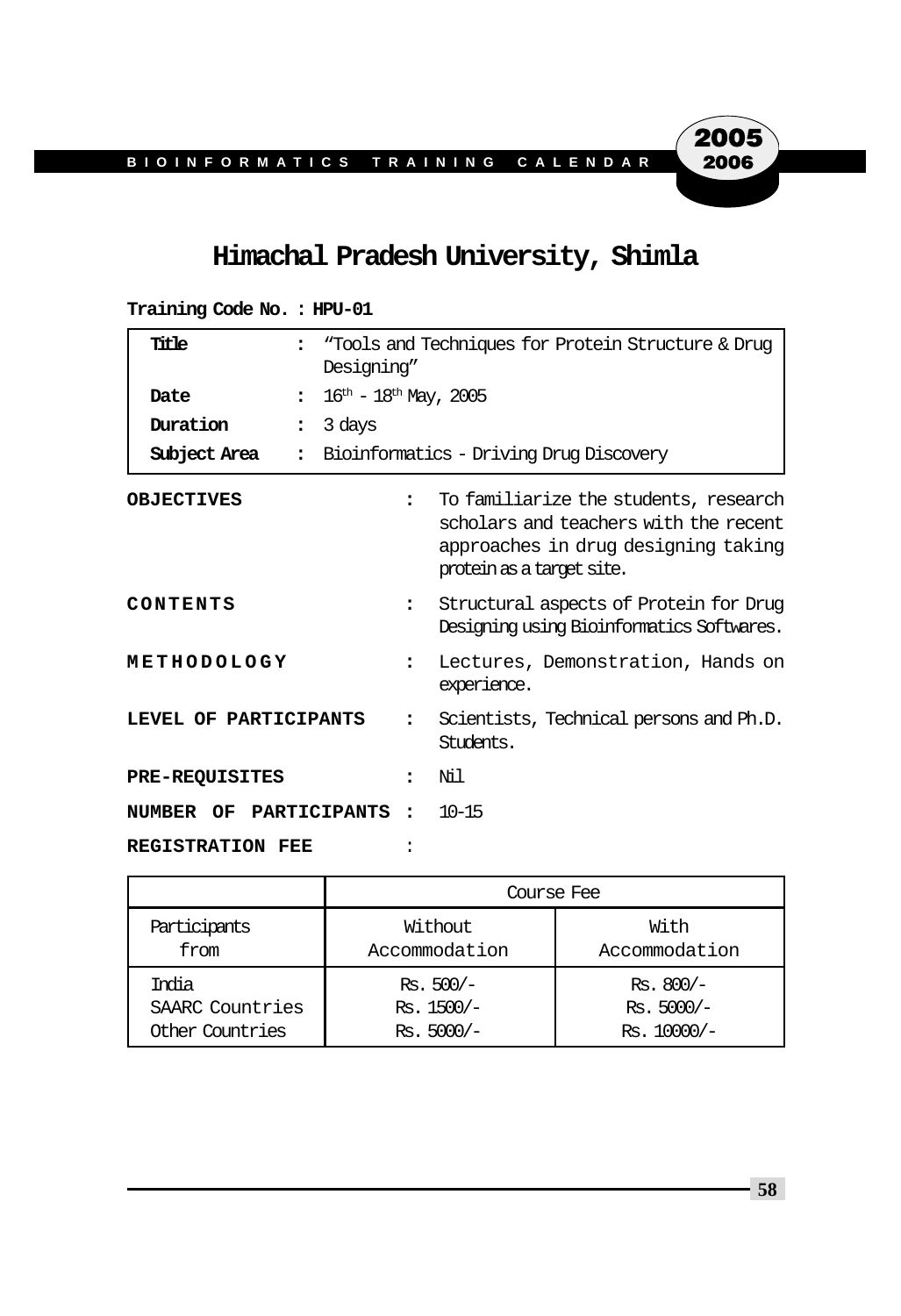#### **Training Code No. : HPU-02**

| Title                   |                          | Application of Linux in Bioinformatics &<br>Biocomputing |                                                                                                                                          |  |
|-------------------------|--------------------------|----------------------------------------------------------|------------------------------------------------------------------------------------------------------------------------------------------|--|
| Date                    | $\ddot{\phantom{a}}$     | $26th$ - $28th$ September, 2005                          |                                                                                                                                          |  |
| Duration                | 3 days<br>$\ddot{\cdot}$ |                                                          |                                                                                                                                          |  |
| Subject area            |                          |                                                          | : Bioinformatics & Biocomputing                                                                                                          |  |
| <b>OBJECTIVES</b>       |                          | $\ddot{\phantom{a}}$                                     | To familiarize students, research scholars<br>and teachers about the Linux operating<br>system and its application in<br>Bioinformatics. |  |
| CONTENTS                |                          | $\ddot{\phantom{a}}$                                     | Introduction to Linux, networking,<br>program ming in PERL and<br>Bioinformatics softwares running on<br>Timnx.                          |  |
| METHODOLOGY             |                          | $\ddot{\phantom{a}}$                                     | Lectures, Demonstration, Hands on<br>experience.                                                                                         |  |
| LEVEL OF PARTICIPANTS   |                          | $\mathbf{r}$                                             | Scientists, Technical persons and Ph.D.<br>Students.                                                                                     |  |
| <b>PRE-REQUISITES</b>   |                          | $\overline{\phantom{a}}$                                 | Ni 1                                                                                                                                     |  |
| NUMBER OF PARTICIPANTS  |                          | $\bullet$ .                                              | $10 - 15$                                                                                                                                |  |
| <b>REGISTRATION FEE</b> |                          |                                                          |                                                                                                                                          |  |

|                 | Course Fee    |               |  |  |  |
|-----------------|---------------|---------------|--|--|--|
| Participants    | Without       | With          |  |  |  |
| from            | Accommodation | Accommodation |  |  |  |
| India           | $Rs. 500/-$   | $Rs. 800/-$   |  |  |  |
| SAARC Countries | $Rs. 1500/-$  | $Rs. 5000/-$  |  |  |  |
| Other Countries | $Rs. 5000/-$  | $Rs. 10000/-$ |  |  |  |

| PROFESSOR T. C. BHALLA, Coordinator |  |                                |  |  |
|-------------------------------------|--|--------------------------------|--|--|
| Phone :                             |  | 0177-2832153, 2832154, 2831948 |  |  |
| Fax :                               |  | 0177-2832154                   |  |  |
| Email :                             |  | bhallato@rediffmail.com        |  |  |

**2005**<br>2006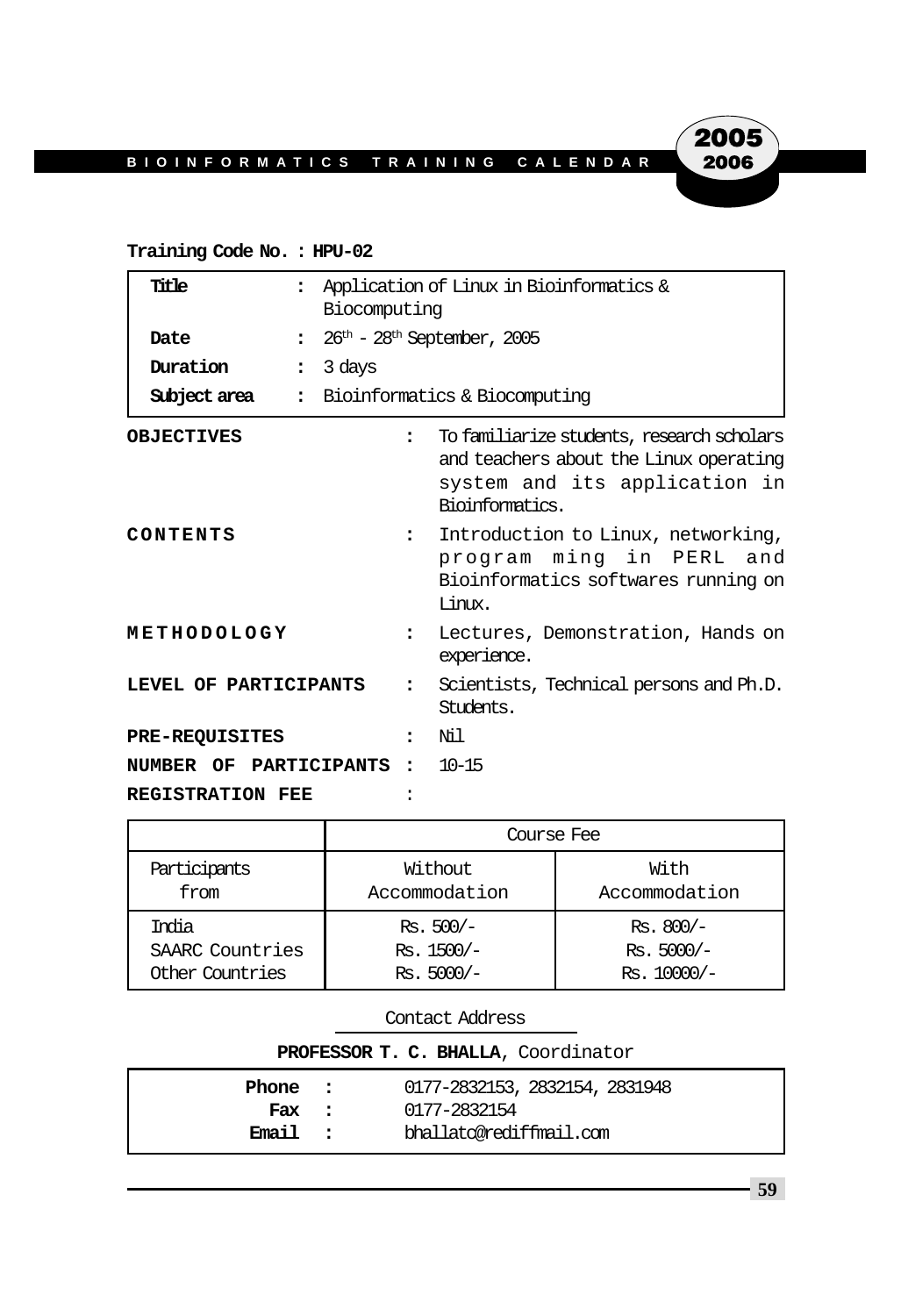## **Indian Agricultural Research Institute, New Delhi**

#### **Training Code No. : IARI-01**

| Title                                         | $\ddot{\phantom{a}}$                                                                                                                                                                                                                                            | Simulation tools for Agri & Bio-processes<br>understanding                                                                                                                                        |                                                                                                                                                                |  |  |  |
|-----------------------------------------------|-----------------------------------------------------------------------------------------------------------------------------------------------------------------------------------------------------------------------------------------------------------------|---------------------------------------------------------------------------------------------------------------------------------------------------------------------------------------------------|----------------------------------------------------------------------------------------------------------------------------------------------------------------|--|--|--|
| Date                                          | $\ddot{\phantom{a}}$                                                                                                                                                                                                                                            | $5th$ – 26 <sup>th</sup> December, 2005                                                                                                                                                           |                                                                                                                                                                |  |  |  |
| Duration                                      | 21 days<br>$\ddot{\phantom{a}}$                                                                                                                                                                                                                                 |                                                                                                                                                                                                   |                                                                                                                                                                |  |  |  |
| Subject Area                                  | $\ddot{\phantom{a}}$                                                                                                                                                                                                                                            | Networks & Applications in Bioinformatics<br>Bioinformatics & Biocomputing<br>Databases/Software developmental activities in<br>Bioinformatics & Agriinformatics<br>Crops & Soil Process Modeling |                                                                                                                                                                |  |  |  |
| <b>OBJECTIVES</b>                             |                                                                                                                                                                                                                                                                 | $\ddot{\phantom{a}}$                                                                                                                                                                              | Basics of simulation, its use for Agri. & Soil<br>processes understanding, prepration of<br>DSS for agro advisories & production<br>estimates, Bioinformatics. |  |  |  |
| CONTENTS                                      | Simulation techniques, soil & crop process<br>$\ddot{\phantom{a}}$<br>models, linkages with agri-databases, for<br>decision making application in the fields<br>of resource management, climate change,<br>sustainability aspects, genome sequence<br>analysis. |                                                                                                                                                                                                   |                                                                                                                                                                |  |  |  |
| METHODOLOGY                                   |                                                                                                                                                                                                                                                                 | $\ddot{\phantom{a}}$                                                                                                                                                                              | Lectures, Demos and Hands on sessions.                                                                                                                         |  |  |  |
| LEVEL OF PARTICIPANTS<br>$\ddot{\phantom{a}}$ |                                                                                                                                                                                                                                                                 |                                                                                                                                                                                                   | Scientists, Technical and students.                                                                                                                            |  |  |  |
| <b>PRE-REQUISITES</b>                         |                                                                                                                                                                                                                                                                 | $\ddot{\phantom{a}}$                                                                                                                                                                              | M.Sc./Ph.D. with knowledge<br>in<br>computers                                                                                                                  |  |  |  |
| NUMBER OF PARTICIPANTS                        |                                                                                                                                                                                                                                                                 |                                                                                                                                                                                                   | 15                                                                                                                                                             |  |  |  |
| <b>REGISTRATION FEE</b>                       |                                                                                                                                                                                                                                                                 | $\ddot{\phantom{a}}$                                                                                                                                                                              | Νil                                                                                                                                                            |  |  |  |

**60**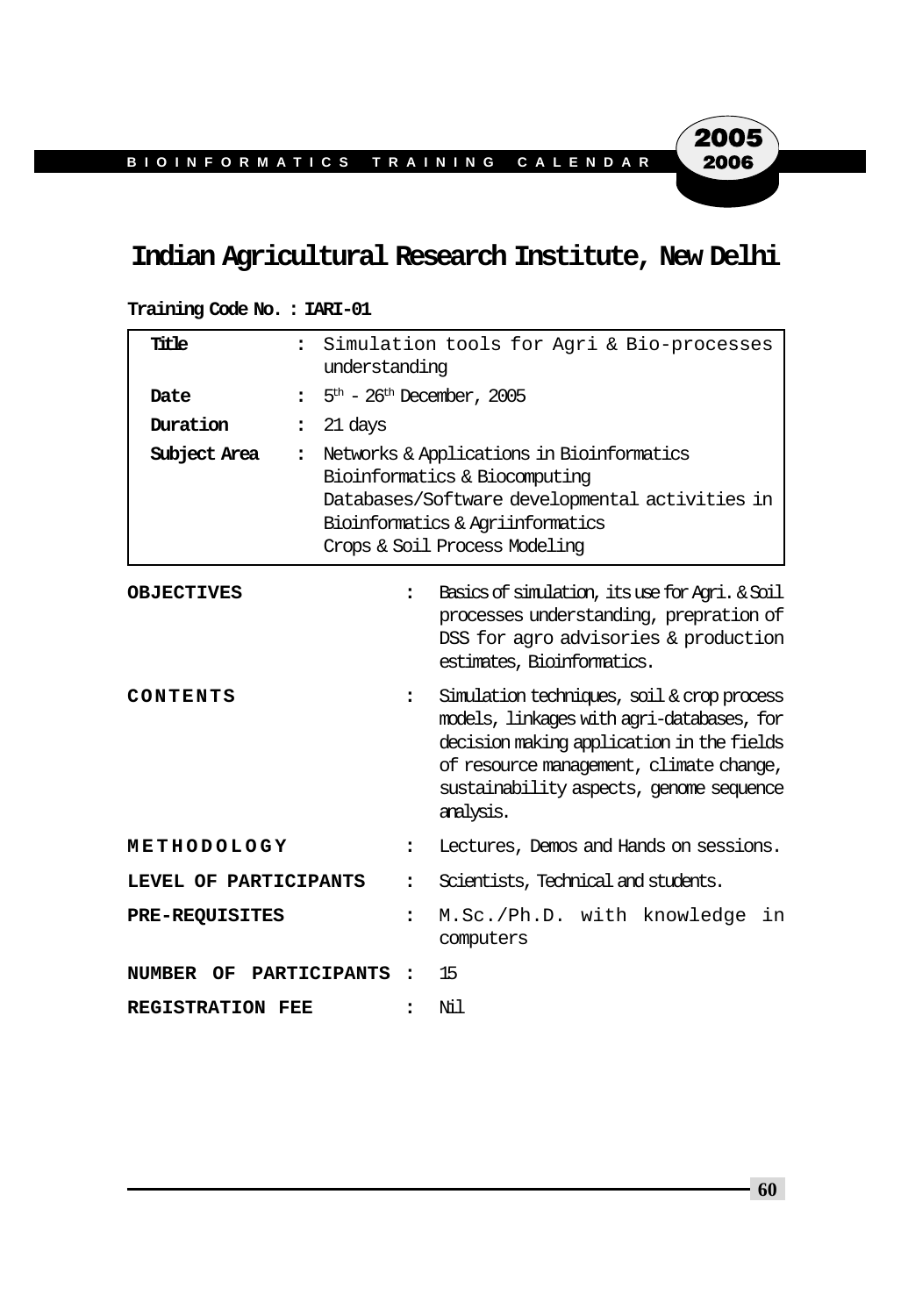#### **Training Code No. : IARI-02**

| Title                            |              | Workshop on "Bio & Agri-informatics linkages with<br>the decision tools for resource management & produc<br>tion estimates              |                                                                                                                     |  |
|----------------------------------|--------------|-----------------------------------------------------------------------------------------------------------------------------------------|---------------------------------------------------------------------------------------------------------------------|--|
| Date<br>$\ddot{\phantom{a}}$     |              |                                                                                                                                         | $5th - 6th$ September, 2005                                                                                         |  |
| Duration<br>$\ddot{\phantom{a}}$ | 2 days       |                                                                                                                                         |                                                                                                                     |  |
| Subject Area<br>$\ddot{\cdot}$   |              | Bioinforamtics & Biocomputing<br>Databases/Software developmental activities in<br>bioinformatics<br>Bioinformatics in Crop improvement |                                                                                                                     |  |
| <b>OBJECTIVES</b>                |              | $\ddot{\phantom{a}}$                                                                                                                    | To expose researchers & students to the<br>recent tools of bioinformatics simulation,<br>MRDMS.                     |  |
| CONTENTS                         |              | $\ddot{\phantom{a}}$                                                                                                                    | To devise a methedology to link the<br>relational database layers with decision<br>tools for produc-tion estimates. |  |
| METHODOLOGY                      |              |                                                                                                                                         | Lectures, Demos and Hands on sessions.                                                                              |  |
| LEVEL OF PARTICIPANTS            |              |                                                                                                                                         | Scientists, Technical staff, PG students.                                                                           |  |
| <b>PRE-REQUISITES</b>            |              | ፡                                                                                                                                       | M.Sc. with basic knowledge in computers                                                                             |  |
| NUMBER OF                        | PARTICIPANTS |                                                                                                                                         | 20                                                                                                                  |  |
| <b>REGISTRATION FEE</b>          |              |                                                                                                                                         | Ni1                                                                                                                 |  |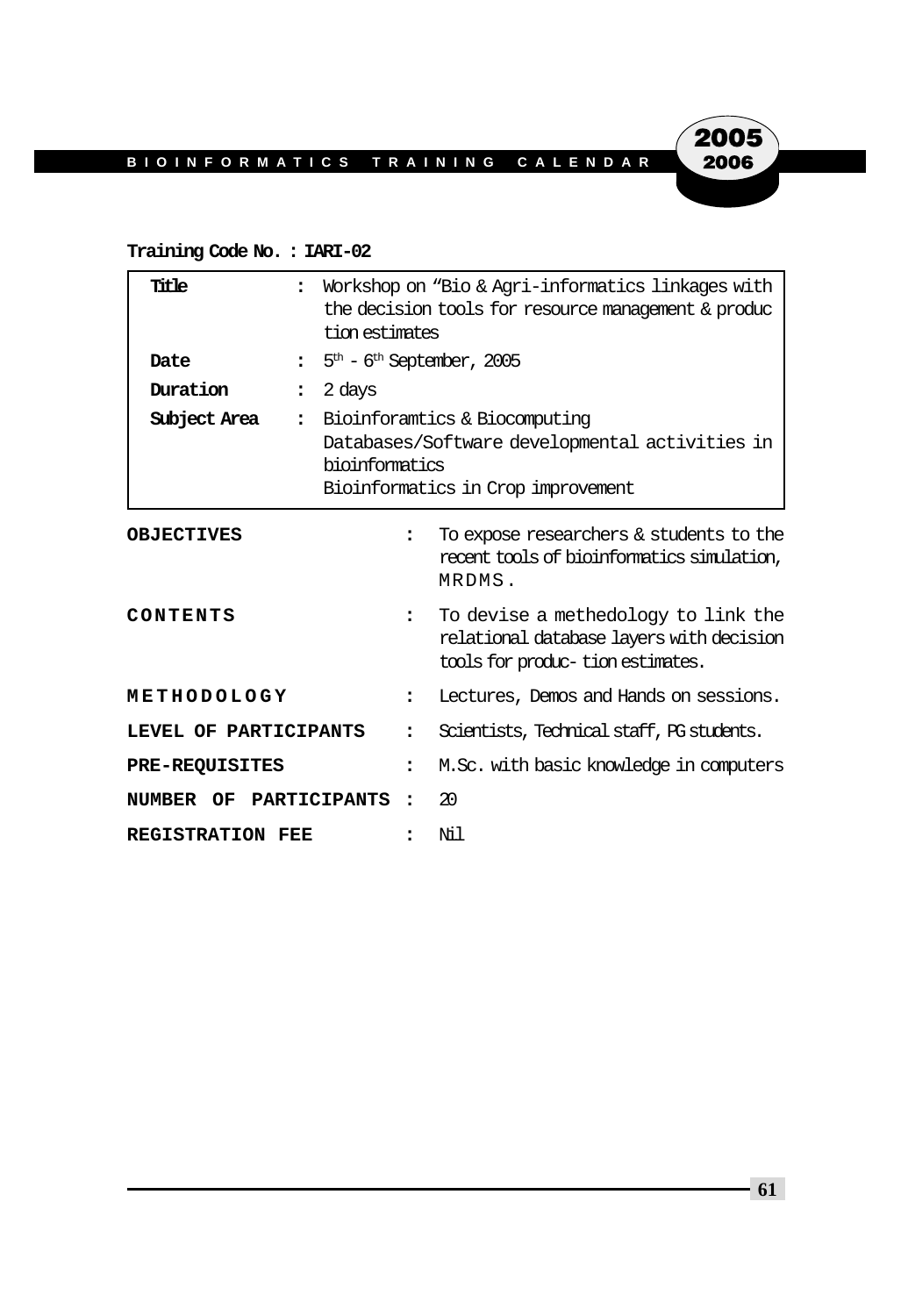#### **Training Code No. : IARI-03**

| Title                   |                          | Internet & Information networks in Bioinformatics                                                                   |                                                                                                                           |  |
|-------------------------|--------------------------|---------------------------------------------------------------------------------------------------------------------|---------------------------------------------------------------------------------------------------------------------------|--|
| Date                    | $\ddot{\phantom{a}}$     | $16^{\text{th}}$ - $17^{\text{th}}$ September, 2005                                                                 |                                                                                                                           |  |
| Duration                | 2 days<br>$\ddot{\cdot}$ |                                                                                                                     |                                                                                                                           |  |
| Subject Area            | $\ddot{\phantom{a}}$     | Computer Basics & Applications in Bioinformatics<br>Database/Software developmental activities in<br>Bioinformatics |                                                                                                                           |  |
| <b>OBJECTIVES</b>       |                          | $\ddot{\phantom{a}}$                                                                                                | To expose researchers & students to the<br>recent developments in network services,<br>tools & softwares.                 |  |
| CONTENTS                |                          | $\ddot{\phantom{a}}$                                                                                                | Internet tools, search engines,<br>Bioinformatics sources, online database<br>management system, early warning<br>system. |  |
| METHODOLOGY             |                          | $\ddot{\phantom{a}}$                                                                                                | Lectures, Demos and Hands on sessions.                                                                                    |  |
| LEVEL OF PARTICIPANTS   |                          |                                                                                                                     | Scientists, Technical staff, PG students.                                                                                 |  |
| <b>PRE-REQUISITES</b>   |                          | $\overline{\phantom{a}}$                                                                                            | M.Sc.                                                                                                                     |  |
| NUMBER OF PARTICIPANTS  |                          | $\ddot{\phantom{a}}$                                                                                                | 12                                                                                                                        |  |
| <b>REGISTRATION FEE</b> |                          |                                                                                                                     | Nil                                                                                                                       |  |

| Contact Address               |  |                        |  |  |  |
|-------------------------------|--|------------------------|--|--|--|
| DR. NAVEEN KALRA, Coordinator |  |                        |  |  |  |
| Phone :                       |  | 011-25841255, 25842490 |  |  |  |
| Fax :                         |  | 011-25843719           |  |  |  |
| Email :                       |  | nkalma@iari.res.in     |  |  |  |
| Web Address<br>$\mathbf{r}$   |  | ww.iari.res.in         |  |  |  |

**62**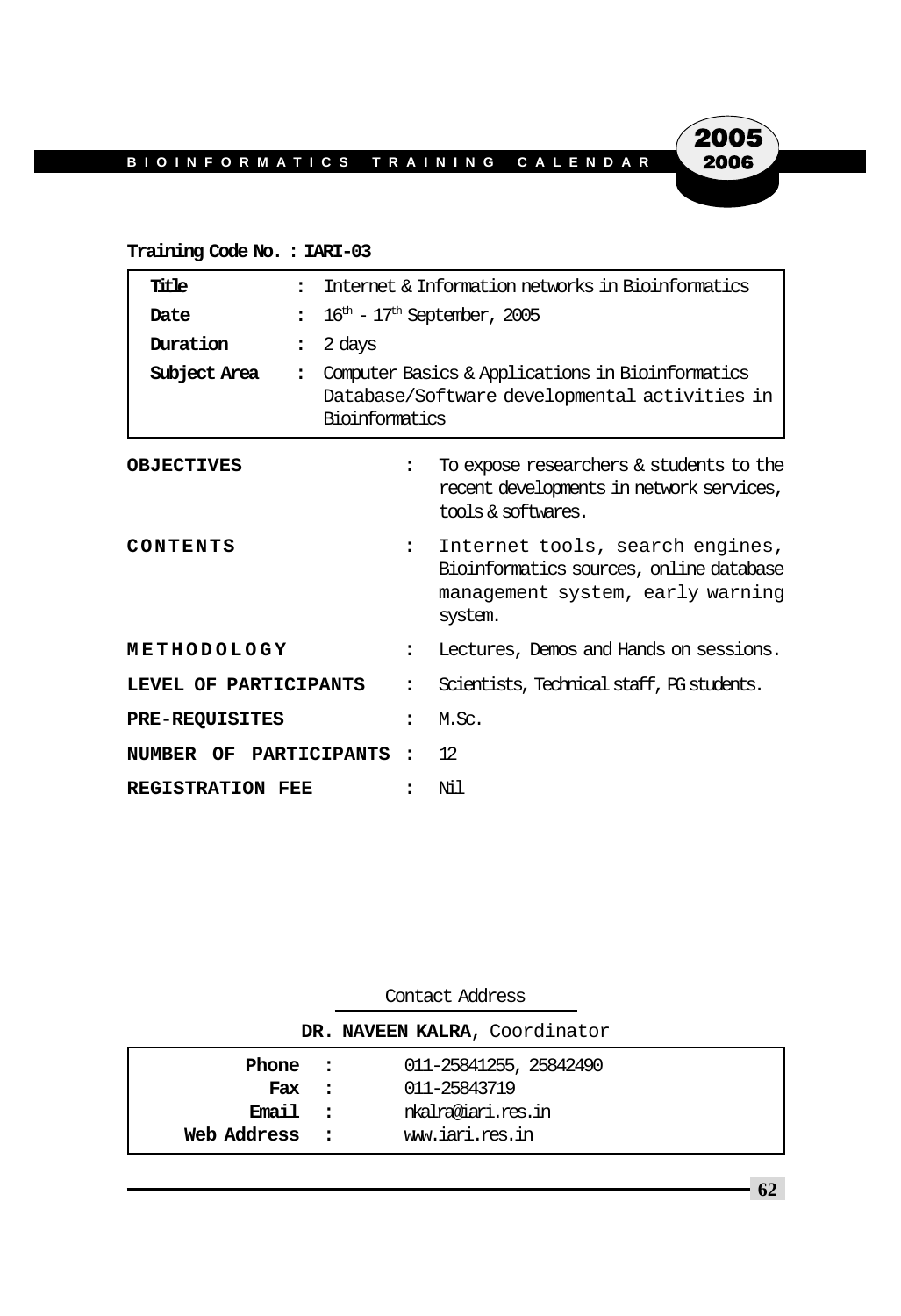## **Indian Institute of Chemical Biology, Kolkata**

| Title<br>$\ddot{\phantom{a}}$    |                                                                                                                                                      | Biocomputing in post genomic era                                                                                                                  |  |  |
|----------------------------------|------------------------------------------------------------------------------------------------------------------------------------------------------|---------------------------------------------------------------------------------------------------------------------------------------------------|--|--|
| Date<br>$\ddot{\phantom{a}}$     |                                                                                                                                                      | 3rd week of November, 2005                                                                                                                        |  |  |
| Duration<br>$\ddot{\phantom{a}}$ | 3 days                                                                                                                                               |                                                                                                                                                   |  |  |
| Subject Area<br>$\ddot{\cdot}$   | Bioinformatics and Biocomputing<br>Retrieval of Bioinformatics Resources/Databases<br>Genomics/Proteomics<br>Bioinformatics - Driving Drug Discovery |                                                                                                                                                   |  |  |
| <b>OBJECTIVES</b>                | $\overline{\phantom{a}}$                                                                                                                             | To provide an exposure to different<br>bioinformatics tools and techniques and<br>their applications in the area of genome &<br>proteome analysis |  |  |
| CONTENTS                         | $\ddot{\phantom{a}}$                                                                                                                                 | Bioinformatics resources, genome &<br>proteome analysis, molecular modeling<br>and drug design                                                    |  |  |
| METHODOLOGY                      | $\ddot{\phantom{a}}$                                                                                                                                 | Lectures, Demonstrations and Hands on<br>session.                                                                                                 |  |  |
| LEVEL OF PARTICIPANTS            | $\ddot{\phantom{a}}$                                                                                                                                 | Scientists, teachers, research scholars,<br>profes sionals and technical personnel.                                                               |  |  |
| <b>PRE-REQUISITES</b>            | ٠                                                                                                                                                    | Ni 1                                                                                                                                              |  |  |
| NUMBER OF PARTICIPANTS           |                                                                                                                                                      | 30                                                                                                                                                |  |  |
| <b>REGISTRATION FEE</b>          |                                                                                                                                                      |                                                                                                                                                   |  |  |

| Training Code No.: IICB-01 |  |  |  |  |
|----------------------------|--|--|--|--|
|----------------------------|--|--|--|--|

|                                              | Course Fee                                                                                |                       |  |  |  |
|----------------------------------------------|-------------------------------------------------------------------------------------------|-----------------------|--|--|--|
| Participants<br>from                         | Without<br>Accommodation                                                                  | With<br>Accommodation |  |  |  |
| Trolia<br>SAARC Countries<br>Other Countries | Rs. 1000/- (for Academic/<br>R&D institute)<br>Rs. 2000/- (for Industry<br>Enterpreneurs) |                       |  |  |  |

**63**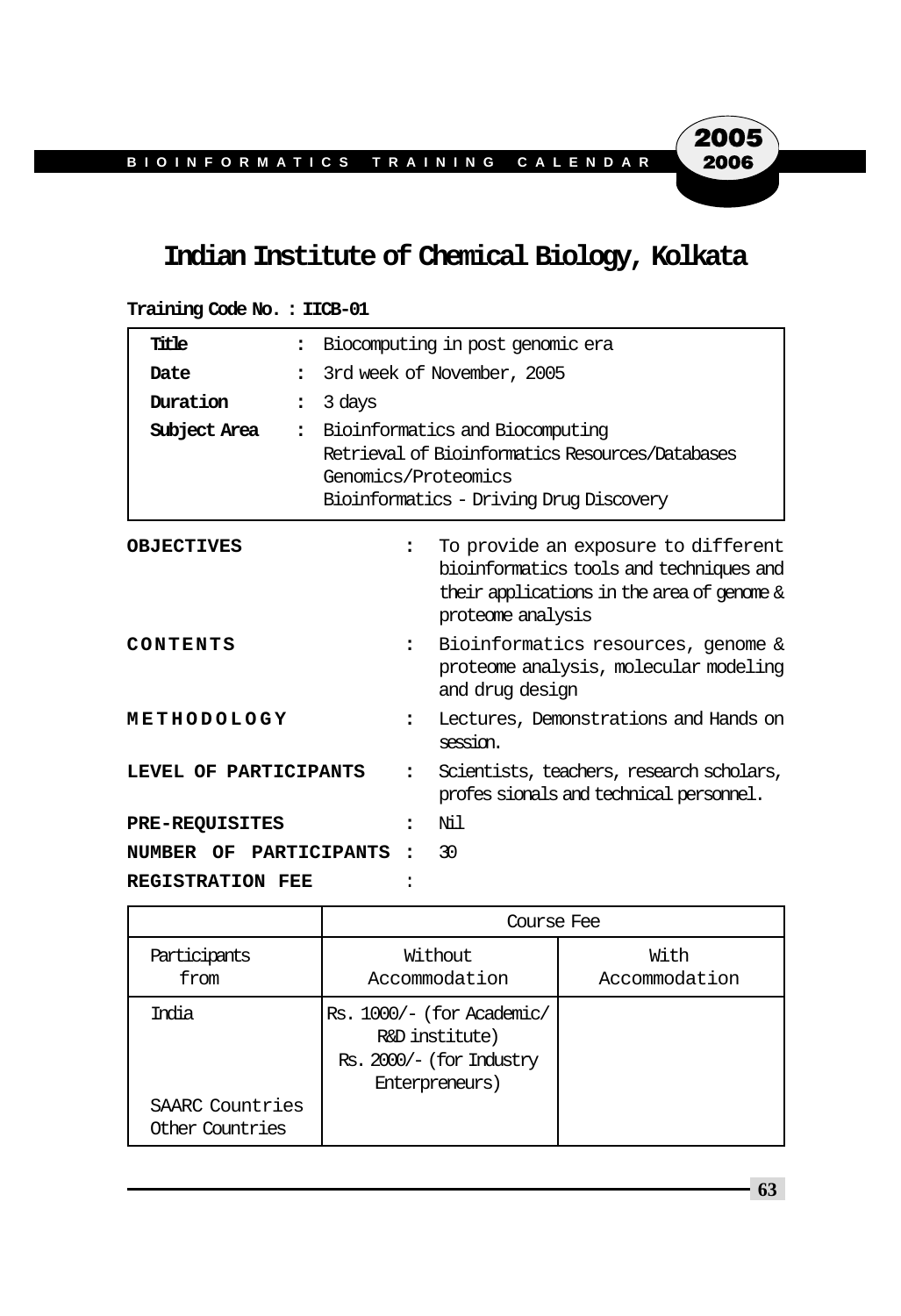# 2005 2006

#### Contact Address

**DR. CHITRA DUTTA**, Coordinator

| Phone : | 033-24733491                        |
|---------|-------------------------------------|
| Fax :   | 033-24735197                        |
| Email : | colutta@iicb.res.in/bio@iicb.res.in |
|         |                                     |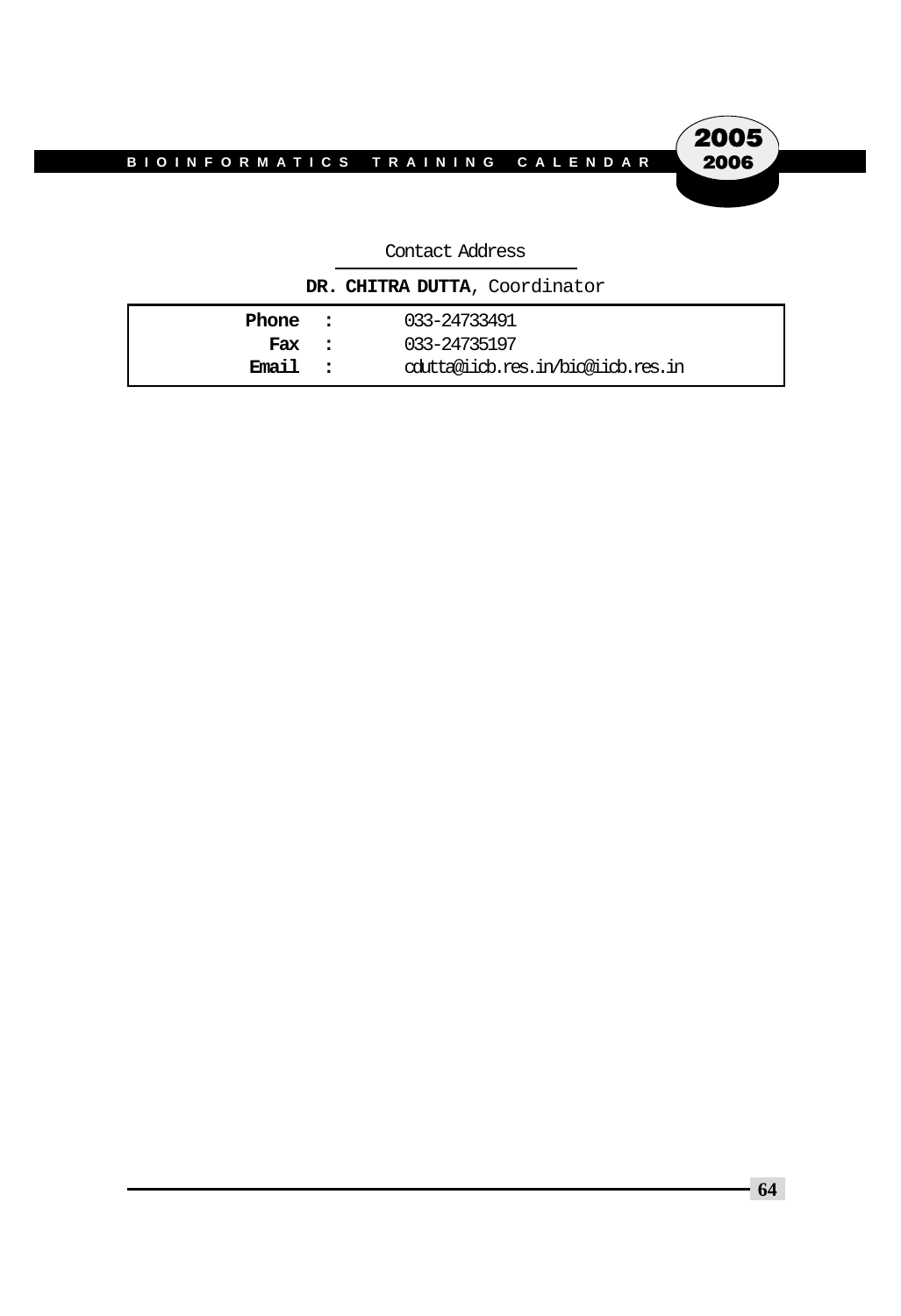## **Indian Institute of Science, Bangalore**

| Title                   | $\ddot{\phantom{a}}$<br>in India | Bioinformatics: Impact on biotechnology and medicine                       |                                    |  |
|-------------------------|----------------------------------|----------------------------------------------------------------------------|------------------------------------|--|
| Date                    | $\ddot{\phantom{a}}$             | $14^{\rm th}$ – $16^{\rm th}$ December, 2005                               |                                    |  |
| Duration                | 3 days<br>$\ddot{\phantom{a}}$   |                                                                            |                                    |  |
| Subject Area            | $\ddot{\cdot}$                   | Bioinformatics and Biocomputing<br>Bioinformatics - Driving Drug Discovery |                                    |  |
| <b>OBJECTIVES</b>       |                                  | $\ddot{\phantom{a}}$                                                       | Latest advances                    |  |
| CONTENTS                |                                  | $\ddot{\phantom{a}}$                                                       |                                    |  |
| METHODOLOGY             |                                  | $\ddot{\phantom{a}}$                                                       | Lectures and Hands on session.     |  |
| LEVEL OF PARTICIPANTS   |                                  | $\ddot{\phantom{a}}$                                                       | Master degree in the relevant area |  |
| <b>PRE-REQUISITES</b>   |                                  | $\ddot{\phantom{a}}$                                                       | Νil                                |  |
| NUMBER OF PARTICIPANTS: |                                  |                                                                            | 30                                 |  |
| <b>REGISTRATION FEE</b> |                                  |                                                                            |                                    |  |

| Training Code No.: IISc-01 |  |  |
|----------------------------|--|--|
|----------------------------|--|--|

|                                    | Course Fee                                              |                         |  |  |
|------------------------------------|---------------------------------------------------------|-------------------------|--|--|
| Participants<br>from               | Without<br>Accommodation                                | With<br>Accommodation   |  |  |
| Tmia                               | Rs. 500/- (for students)<br>$Rs. 2000/- (for industry)$ | Subject to availability |  |  |
| SAARC Countries<br>Other Countries |                                                         |                         |  |  |

| DR. S. RAMAKUMAR, Coordinator |              |                                        |  |  |  |
|-------------------------------|--------------|----------------------------------------|--|--|--|
| Phone                         | $\sim$ 2     | 080-23601409                           |  |  |  |
| Fax                           | $\sim$ 2     | 080-23600551                           |  |  |  |
| <b>Email</b>                  | $\mathbf{r}$ | ramak@ohysics.iisc.emet.in             |  |  |  |
| Web Address                   |              | http://physics.iisc.ernet.in/~dichame/ |  |  |  |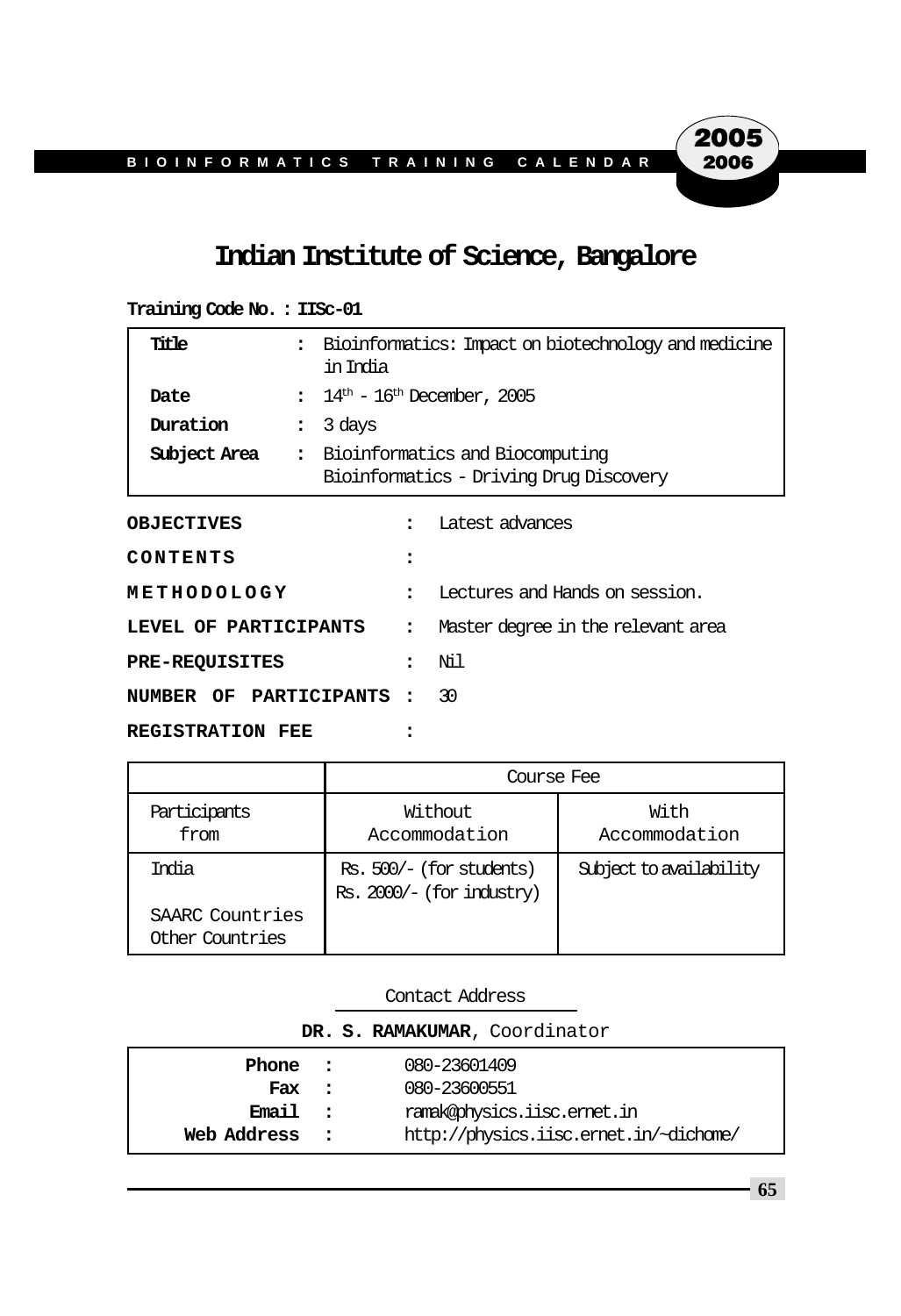## **Indian Institute of Spices Research, Calicut**

| Title<br>$\ddot{\phantom{a}}$<br>Date<br>$\ddot{\phantom{a}}$<br>Duration<br>21 days<br>$\ddot{\phantom{a}}$<br>Subject Area | Biotechnology and Bioinformatics: Applications in<br>Agriculture Research<br>$13th October - 02nd November, 2005$<br>Genomics/Proteomics |                                                                                                                                                                                                                                                                                                                                                                                                                                                                                                                   |  |
|------------------------------------------------------------------------------------------------------------------------------|------------------------------------------------------------------------------------------------------------------------------------------|-------------------------------------------------------------------------------------------------------------------------------------------------------------------------------------------------------------------------------------------------------------------------------------------------------------------------------------------------------------------------------------------------------------------------------------------------------------------------------------------------------------------|--|
| <b>OBJECTIVES</b><br>CONTENTS                                                                                                | $\ddot{\phantom{a}}$<br>$\ddot{\phantom{a}}$                                                                                             | To familiarize researchers on applications<br>of biotechnology and bioinformatics in<br>agriculture research and to provide hands<br>on training in various tools and techniques<br>of biotechnology and bioinformatics<br>Basics of Molecular biology, Biological<br>data bases, Data mining and sequence<br>analysis, Phylogenetics and biodiversity<br>informatics, RAPD, RFLP and PCR<br>techniques, Genomics & transcript<br>analysis, Primer designing, Molecular<br>Modeling, Proteomics and Genomics etc. |  |
| METHODOLOGY                                                                                                                  | ፡                                                                                                                                        | Lectures, Demos, Hands on session, Wet-<br>lab experiments.                                                                                                                                                                                                                                                                                                                                                                                                                                                       |  |
| LEVEL OF PARTICIPANTS                                                                                                        | $\ddot{\phantom{a}}$                                                                                                                     | Exclusively for ICAR scientists and<br>agcultural university teachers                                                                                                                                                                                                                                                                                                                                                                                                                                             |  |
| <b>PRE-REQUISITES</b>                                                                                                        | ፡                                                                                                                                        | To be sponsored by the parent department                                                                                                                                                                                                                                                                                                                                                                                                                                                                          |  |
| NUMBER OF PARTICIPANTS                                                                                                       | $\ddot{\phantom{a}}$                                                                                                                     | 10                                                                                                                                                                                                                                                                                                                                                                                                                                                                                                                |  |
| <b>REGISTRATION FEE</b>                                                                                                      | $\ddot{\phantom{a}}$                                                                                                                     | Νil                                                                                                                                                                                                                                                                                                                                                                                                                                                                                                               |  |
| <b>ANY</b><br>OTHER RELEVANT                                                                                                 |                                                                                                                                          | Accommodation and transport to be borne                                                                                                                                                                                                                                                                                                                                                                                                                                                                           |  |
| INFORMATION, IF ANY                                                                                                          |                                                                                                                                          | by the candidate                                                                                                                                                                                                                                                                                                                                                                                                                                                                                                  |  |

**Training Code No. : IISR-01**

| Contact Address                    |          |               |  |  |  |
|------------------------------------|----------|---------------|--|--|--|
| DR. SANTHOSH J. EAPEN, Coordinator |          |               |  |  |  |
| Phone :                            |          | 0495-2732000  |  |  |  |
| Fax :                              |          | 0495-2730294  |  |  |  |
| Email                              | $\sim$ 2 | disc@iisr.org |  |  |  |
| Web Address                        |          | www.iisr.org  |  |  |  |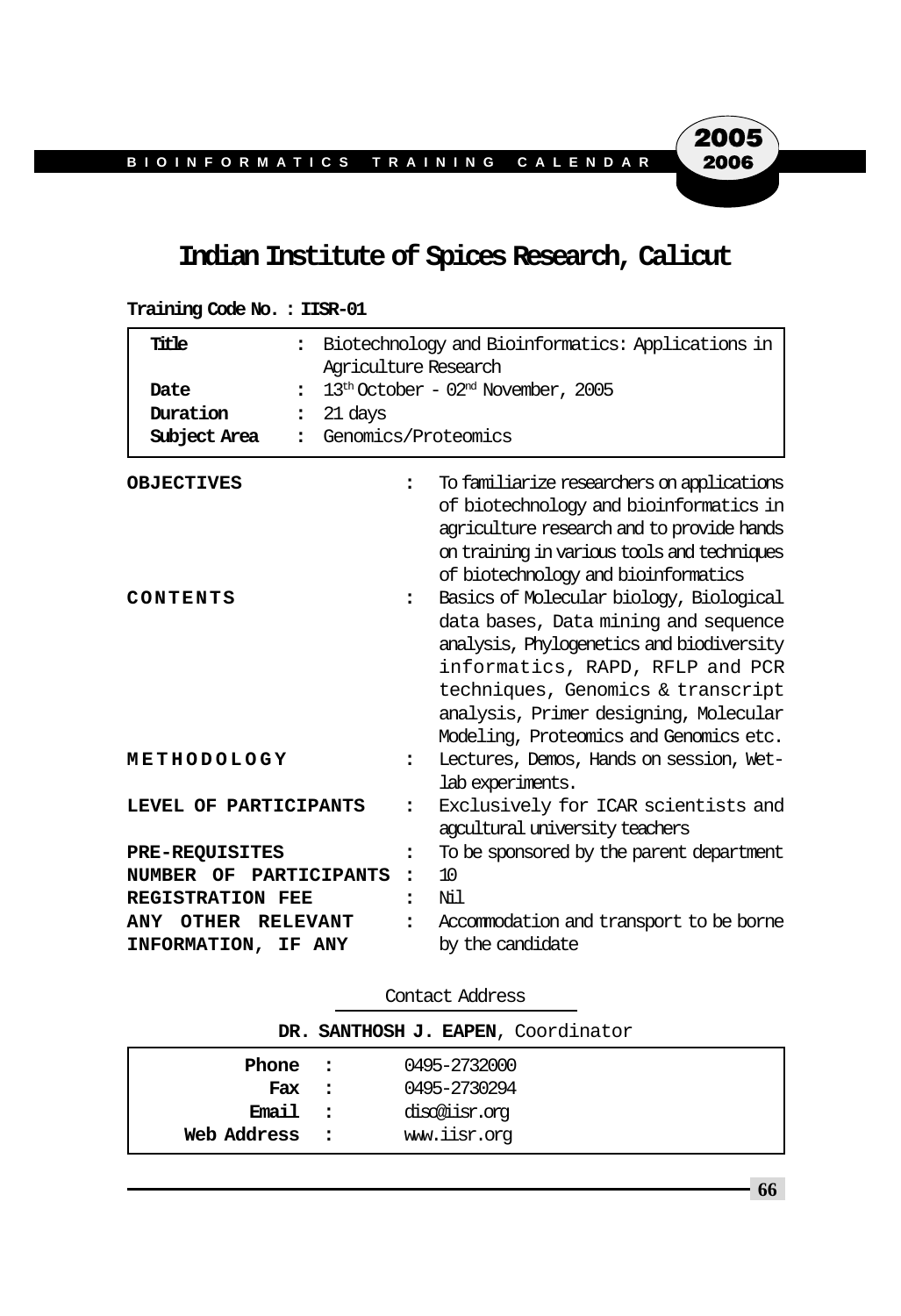## **Indian Institute of Technology, Delhi**

### **Training Code No. : IITD-01**

| Title                 | $\ddot{\phantom{a}}$<br>Biology | Bioinformatics, Genomics, Proteomics, Computational                                                       |                                                                                                                                                                                                                                                |  |
|-----------------------|---------------------------------|-----------------------------------------------------------------------------------------------------------|------------------------------------------------------------------------------------------------------------------------------------------------------------------------------------------------------------------------------------------------|--|
| Date                  | $\ddot{\phantom{a}}$            | First week of March, 2006                                                                                 |                                                                                                                                                                                                                                                |  |
| Duration              | 2 days<br>$\ddot{\cdot}$        |                                                                                                           |                                                                                                                                                                                                                                                |  |
| Subject Area          | $\ddot{\phantom{a}}$            | Bioinformatics and Biocomputing<br>Retrieval of Bioinformatics Resources/Databases<br>Genomics/Proteomics |                                                                                                                                                                                                                                                |  |
| <b>OBJECTIVES</b>     |                                 | $\ddot{\phantom{a}}$                                                                                      | To give lectures in the area of<br>Bioinformatics & Computational Biology                                                                                                                                                                      |  |
| CONTENTS              |                                 | $\ddot{\phantom{a}}$                                                                                      | Protein & Nucleic Acid Databases<br>1<br>$\overline{2}$<br>Sequence Alignments<br>3<br>Phylogenetic Predictions<br>Genomics<br>4<br>5 Proteomics<br>Transcriptomics<br>ნ.<br>7.<br>Application of Statistics in analysis of<br>Microarray data |  |
| METHODOLOGY           |                                 | $\ddot{\phantom{a}}$                                                                                      | Lectures as well as hands on training                                                                                                                                                                                                          |  |
| LEVEL OF PARTICIPANTS |                                 | $\ddot{\phantom{a}}$                                                                                      | B.Tech./M.Tech./M.Sc./Ph.D.                                                                                                                                                                                                                    |  |
| <b>PRE-REQUISITES</b> |                                 | $\ddot{\phantom{a}}$                                                                                      | Students from biological science<br>background preferred                                                                                                                                                                                       |  |
| NUMBER                | OF PARTICIPANTS                 | $\ddot{\phantom{a}}$                                                                                      | 60                                                                                                                                                                                                                                             |  |

**REGISTRATION FEE :**

|                                   | Course Fee               |                       |  |  |  |
|-----------------------------------|--------------------------|-----------------------|--|--|--|
| Participants<br>from              | Without<br>Accommodation | With<br>Accommodation |  |  |  |
| India<br>SAARC<br>Other Countries | $Rs. 1000/-$             | $Rs. 1000/-$          |  |  |  |

**67**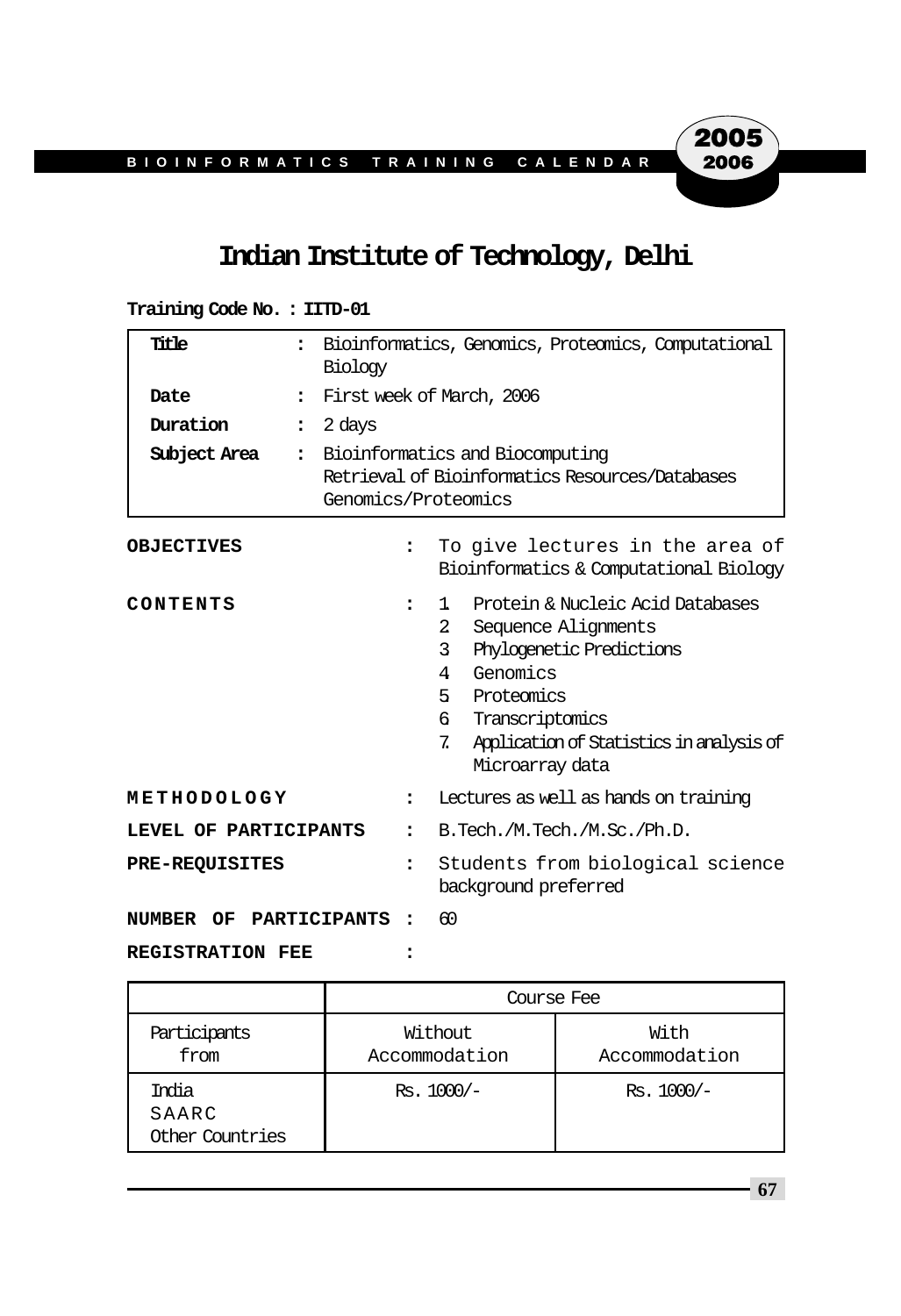2005<br>2006

#### Contact Address

|             |                      | PROFESSOR SAROJ MISHRA, Coordinator |
|-------------|----------------------|-------------------------------------|
| Phone :     |                      | 011-26596156                        |
| Fax :       |                      | 011-26582282                        |
| Email:      |                      | saroj@dbeb.iitd.emet.in             |
| Web Address | $\sim$ $\sim$ $\sim$ | ww.iitd.ac.in                       |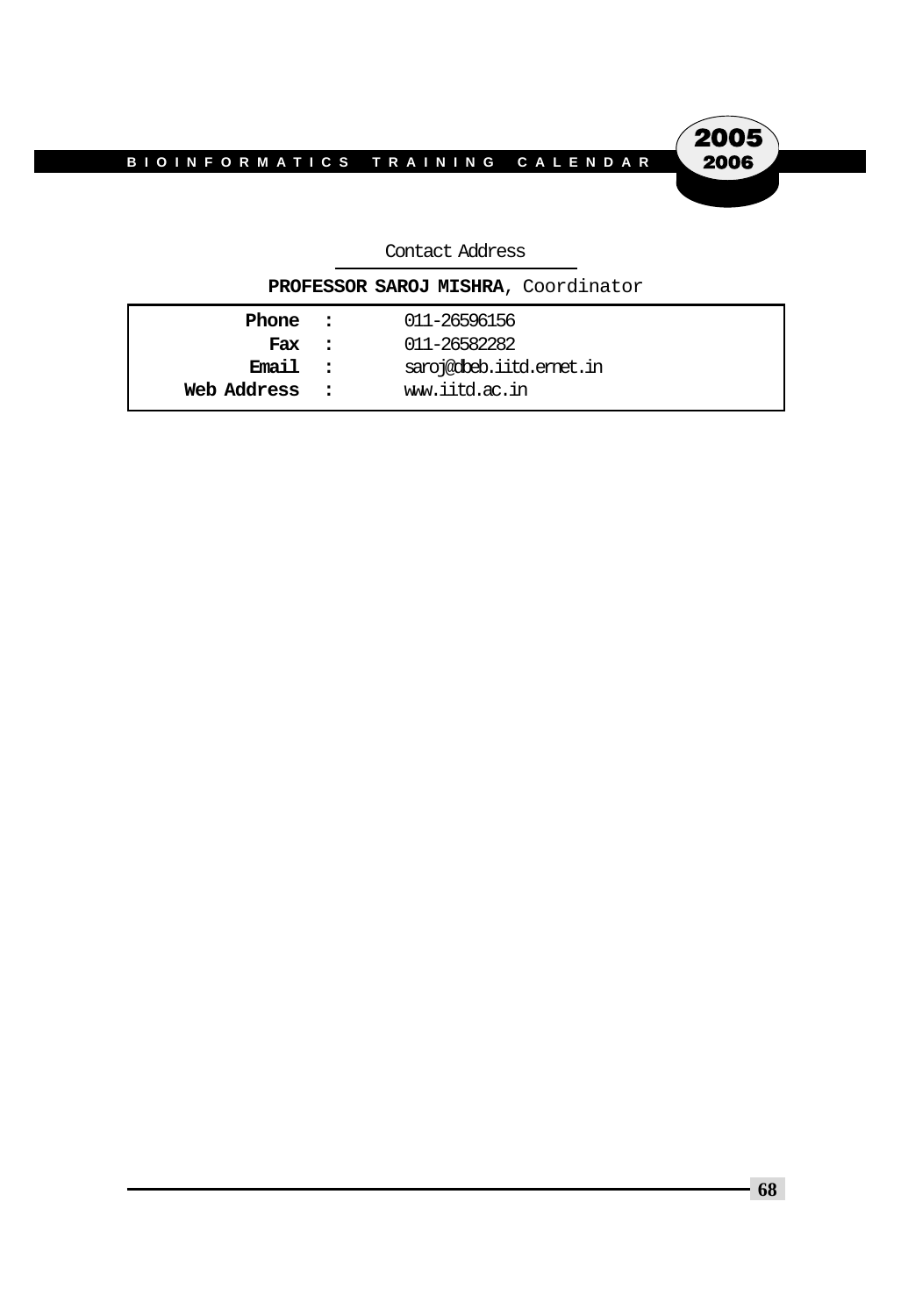## **Indian Institute of Technology, Kharagpur**

#### **Training Code No. : IITK-01**

| Title                   | $\ddot{\phantom{a}}$<br>Proteomics" |                                                                                                                                                      | Workshop on "Bioinformatics in Genomics and                                                                                                                 |  |  |
|-------------------------|-------------------------------------|------------------------------------------------------------------------------------------------------------------------------------------------------|-------------------------------------------------------------------------------------------------------------------------------------------------------------|--|--|
| Date                    | $\ddot{\phantom{a}}$                | $23rd$ - $24th$ September, 2005                                                                                                                      |                                                                                                                                                             |  |  |
| Duration                | 2 days<br>$\ddot{\cdot}$            |                                                                                                                                                      |                                                                                                                                                             |  |  |
| Subject Area            | $\ddot{\cdot}$                      | Networks & Applications in Bioinformatics<br>Bioinformatics & Biocomputing<br>Retrieval of Bioinformatics Resources/Databases<br>Genomics/Proteomics |                                                                                                                                                             |  |  |
| <b>OBJECTIVES</b>       |                                     | $\ddot{\phantom{a}}$                                                                                                                                 | To use Bioinformatics tools in Genomics<br>and Proteomics.                                                                                                  |  |  |
| CONTENTS                |                                     | $\ddot{\phantom{a}}$                                                                                                                                 | EST, Genome and Protein Databases,<br>Micro Arrays, Retrieval and analysis of<br>specific wet lab data, molecular modeling,<br>case studies using internet. |  |  |
| METHODOLOGY             |                                     | $\ddot{\phantom{a}}$                                                                                                                                 | Lectures, Demos, Hands on session                                                                                                                           |  |  |
| LEVEL OF PARTICIPANTS   |                                     | $\ddot{\phantom{a}}$                                                                                                                                 | M.Sc., Ph.D. Students and Teachers of<br>Colleges and Universities/Institutes                                                                               |  |  |
| <b>PRE-REQUISITES</b>   |                                     | $\ddot{\phantom{a}}$                                                                                                                                 | Nil                                                                                                                                                         |  |  |
| NUMBER OF PARTICIPANTS  |                                     |                                                                                                                                                      | 50                                                                                                                                                          |  |  |
| <b>REGISTRATION FEE</b> |                                     |                                                                                                                                                      |                                                                                                                                                             |  |  |

|                                   | Course Fee               |                                                            |  |  |  |
|-----------------------------------|--------------------------|------------------------------------------------------------|--|--|--|
| Participants<br>from              | Without<br>Accommodation | With<br>Accommodation                                      |  |  |  |
| India<br>SAARC<br>Other Countries | $Rs.800/-$               | Institute Guest House<br>with subsidized rate<br>available |  |  |  |

**69**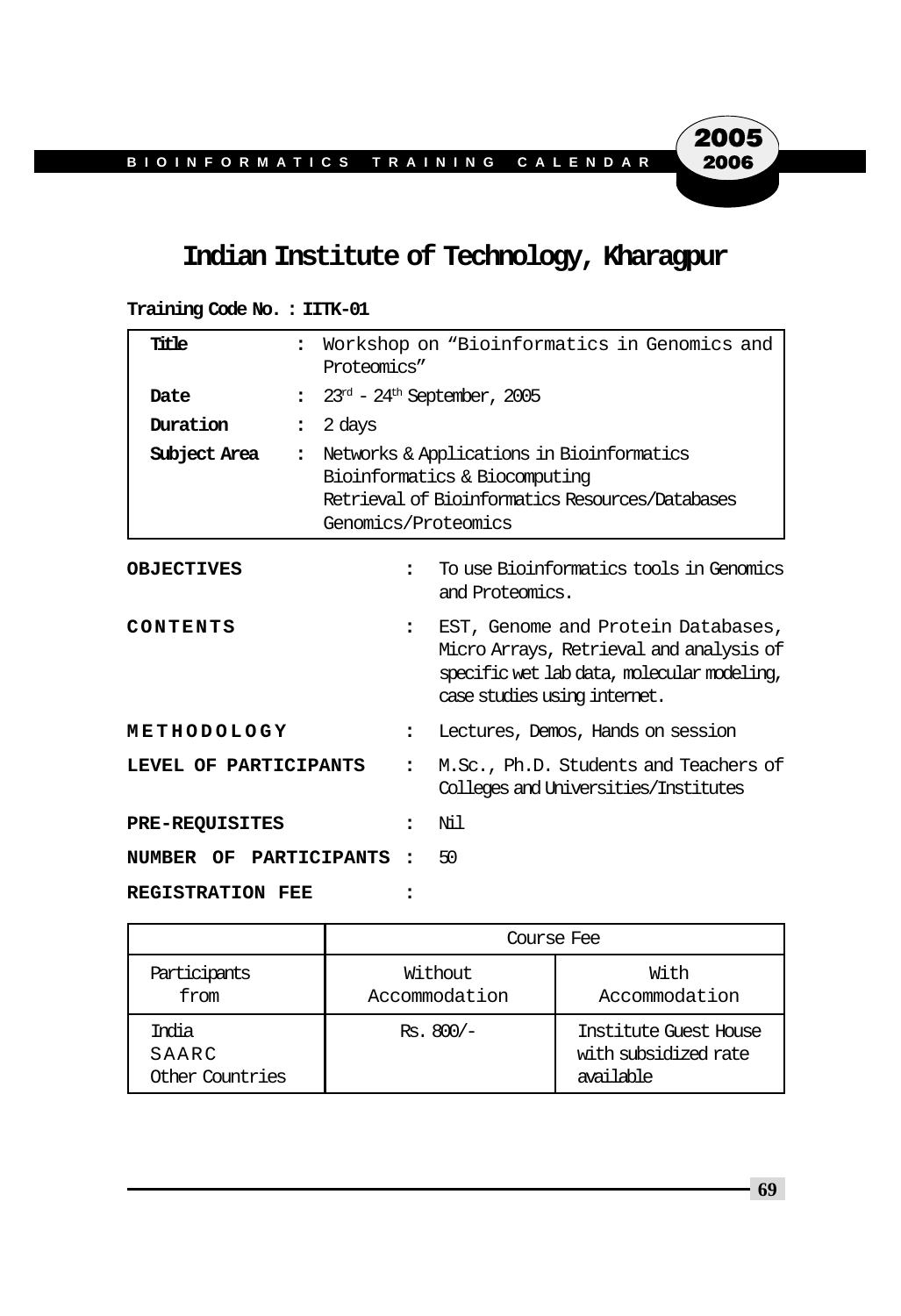2005 2006

#### Contact Address

| PROFESSOR S. C. KUNDU, Coordinator |            |                            |  |  |
|------------------------------------|------------|----------------------------|--|--|
| 03222-283764, 278433<br>Phone :    |            |                            |  |  |
| Fax                                | $\sim$ 2.1 | 03222-278433               |  |  |
| Email :                            |            | kındu@hijli.iitkqp.emet.in |  |  |
| Web Address                        |            | http://www.iitkqp.emet.in  |  |  |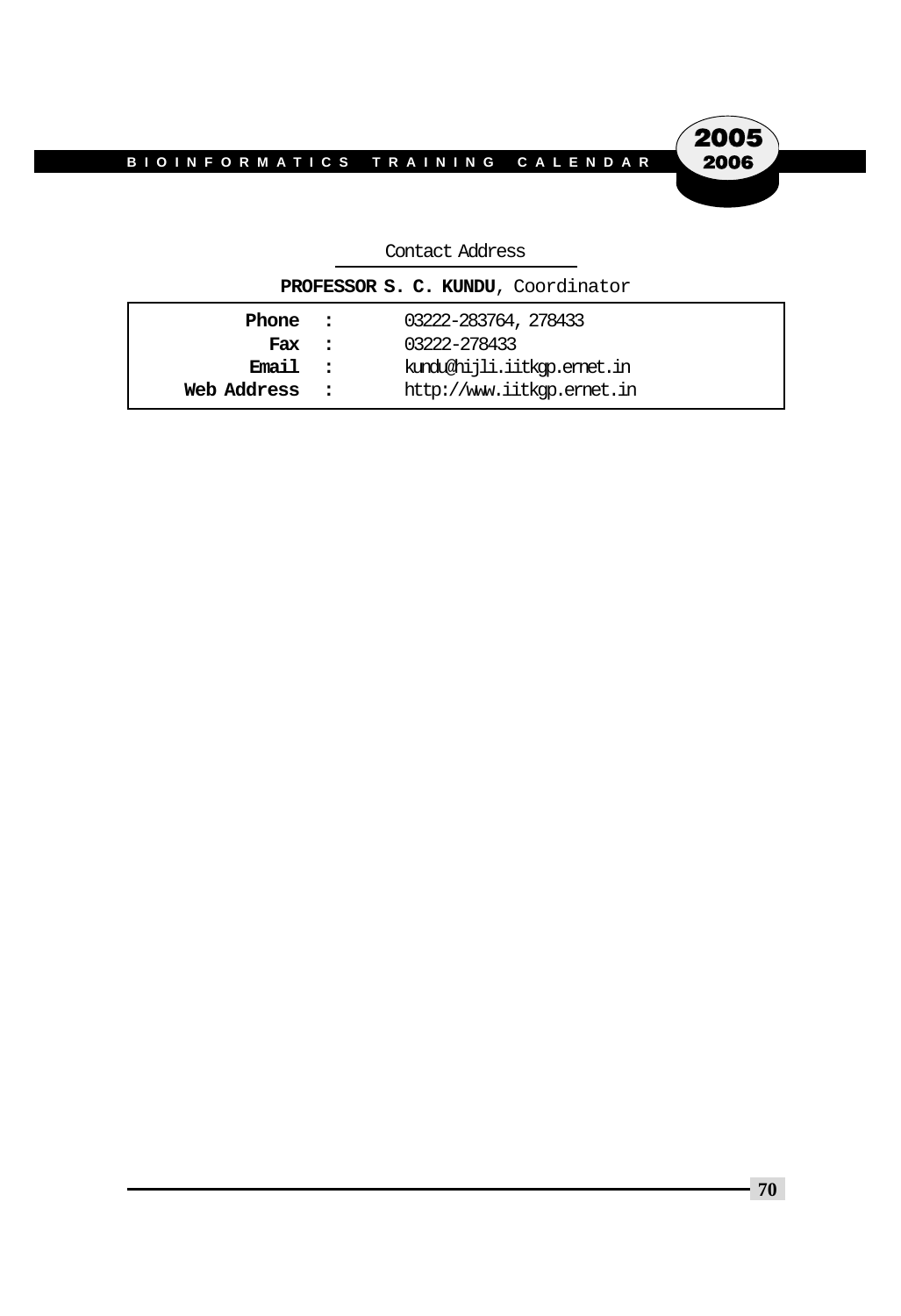## **Indian Veterinary Research Institute, Izatnagar**

| Title<br>$\ddot{\cdot}$                      | Bioinformatics Databases and Accession                                                                |                                                                                                                                                                                                |  |  |  |
|----------------------------------------------|-------------------------------------------------------------------------------------------------------|------------------------------------------------------------------------------------------------------------------------------------------------------------------------------------------------|--|--|--|
| Date<br>$\ddot{\phantom{a}}$                 | $22^{\text{nd}}$ - $25^{\text{th}}$ August, 2005 & $15^{\text{th}}$ - $18^{\text{th}}$ November, 2005 |                                                                                                                                                                                                |  |  |  |
| Duration<br>4 days<br>$\ddot{\phantom{a}}$   |                                                                                                       |                                                                                                                                                                                                |  |  |  |
| Subject Area<br>$\ddot{\cdot}$               |                                                                                                       | Bioinformatics & Computing                                                                                                                                                                     |  |  |  |
| <b>OBJECTIVES</b>                            | $\ddot{\phantom{a}}$                                                                                  | To make aware the participants in use<br>1.<br>of various bioinformatics softwares<br>and databases.<br>$\overline{a}$<br>To introduce the application of<br>bioinformatics in Animal Science. |  |  |  |
| CONTENTS                                     | $\ddot{\phantom{a}}$                                                                                  | Introduction to computer<br>ı.<br>Bioinformatics Software and<br>2.<br>Databases.                                                                                                              |  |  |  |
| METHODOLOGY                                  | $\ddot{\phantom{a}}$                                                                                  | Lectures, Demos, Hands on session                                                                                                                                                              |  |  |  |
| LEVEL OF PARTICIPANTS                        | $\ddot{\phantom{a}}$                                                                                  | Persons working in the field of<br>Veterinary/Agriculture/Medical<br>Sciences/                                                                                                                 |  |  |  |
| <b>PRE-REQUISITES</b>                        | $\ddot{\phantom{a}}$                                                                                  | Ni 1                                                                                                                                                                                           |  |  |  |
| NUMBER OF PARTICIPANTS                       | $\ddot{\phantom{a}}$                                                                                  | 10                                                                                                                                                                                             |  |  |  |
| <b>REGISTRATION FEE</b>                      | $\ddot{\phantom{a}}$                                                                                  | $Rs. 500/-$                                                                                                                                                                                    |  |  |  |
| ANY<br>OTHER RELEVANT<br>INFORMATION, IF ANY | $\ddot{\phantom{a}}$                                                                                  | Will be beard by participants                                                                                                                                                                  |  |  |  |

#### **Training Code No. : IVRI-01**

**71**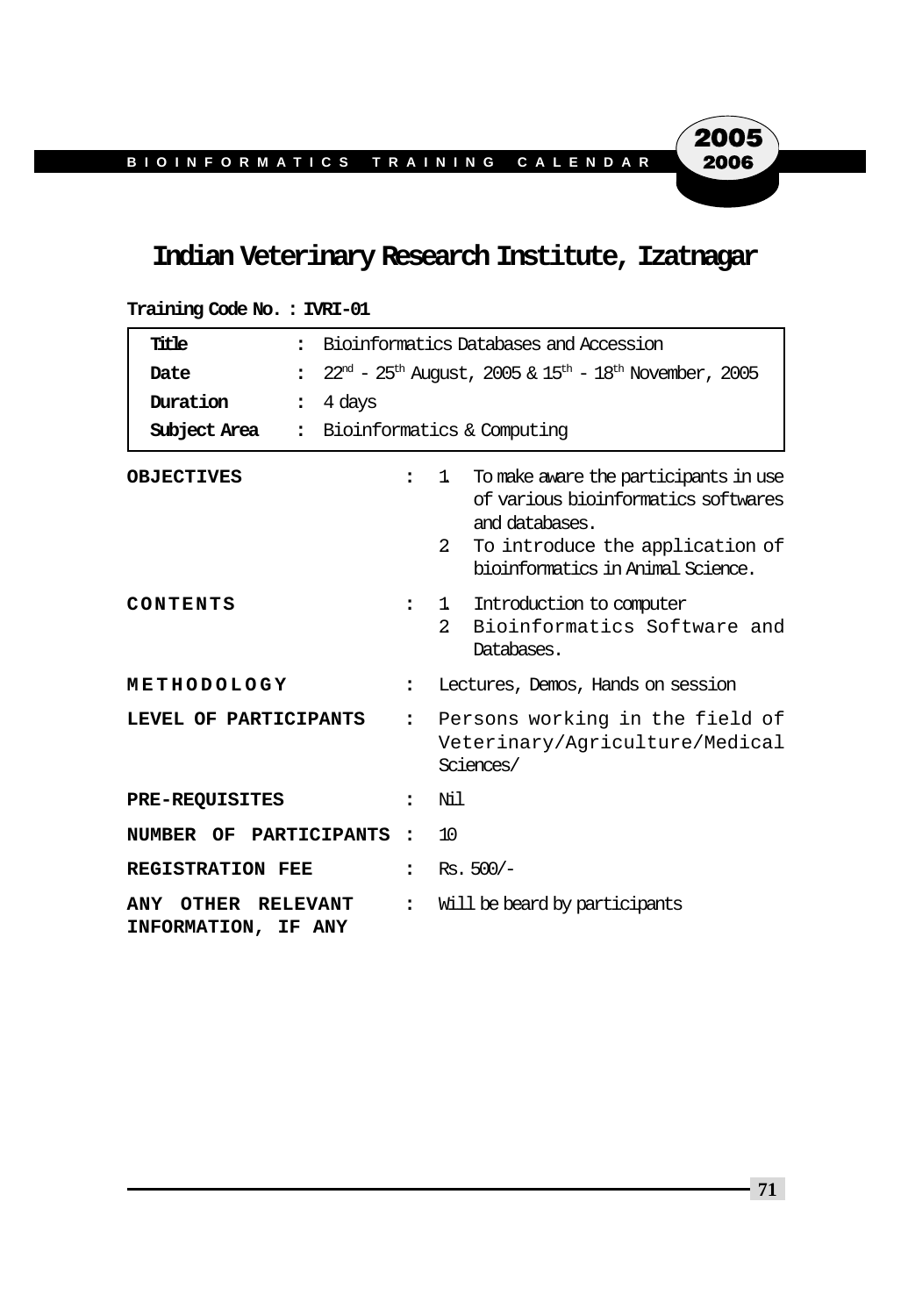# 2005 2006

#### **Training Code No. : IVRI-02**

| Title<br>$\ddot{\phantom{a}}$                |                                                                                                                                                                                                                                                                  | Bioinformatics Databases and Accession                                                                                                                                     |  |  |
|----------------------------------------------|------------------------------------------------------------------------------------------------------------------------------------------------------------------------------------------------------------------------------------------------------------------|----------------------------------------------------------------------------------------------------------------------------------------------------------------------------|--|--|
| Date<br>$\ddot{\phantom{a}}$                 | $26th$ – 30 <sup>th</sup> December, 2005                                                                                                                                                                                                                         |                                                                                                                                                                            |  |  |
| Duration<br>5 days<br>$\ddot{\cdot}$         |                                                                                                                                                                                                                                                                  |                                                                                                                                                                            |  |  |
| Subject Area<br>$\ddot{\phantom{a}}$         | Retrieval of Bioinformatics Resources/Databases                                                                                                                                                                                                                  |                                                                                                                                                                            |  |  |
| <b>OBJECTIVES</b><br>CONTENTS                | $\ddot{\phantom{a}}$<br>:                                                                                                                                                                                                                                        | To make aware the participants in use<br>1<br>of various databases.<br>To accession of databases in LAN<br>$\mathcal{L}$<br>environment.<br>Introduction to computer.<br>1 |  |  |
|                                              | Structure of databases.<br>$2^{\circ}$<br>Retrieval of databases.<br>$\mathbf{3}$<br>Use of databases in LAN<br>4<br>environment.<br>5.<br>Introduction to library automation<br>software<br>Hands on practice of information<br>б.<br>retrieval from databases. |                                                                                                                                                                            |  |  |
| METHODOLOGY                                  | $\ddot{\phantom{a}}$                                                                                                                                                                                                                                             | Lectures, Demos, Hands on session                                                                                                                                          |  |  |
| LEVEL OF PARTICIPANTS                        | $\ddot{\phantom{a}}$                                                                                                                                                                                                                                             | Persons working in the field of<br>Veterinary/Agriculture/Medical Sciences                                                                                                 |  |  |
| <b>PRE-REQUISITES</b>                        | $\ddot{\phantom{a}}$                                                                                                                                                                                                                                             | Nil                                                                                                                                                                        |  |  |
| NUMBER OF PARTICIPANTS                       | $\ddot{\phantom{a}}$                                                                                                                                                                                                                                             | 10                                                                                                                                                                         |  |  |
| <b>REGISTRATION FEE</b>                      | $\ddot{\phantom{a}}$                                                                                                                                                                                                                                             | $Rs.2500/-$                                                                                                                                                                |  |  |
| ANY<br>OTHER RELEVANT<br>INFORMATION, IF ANY | $\ddot{\phantom{a}}$                                                                                                                                                                                                                                             | Will be beard by participants                                                                                                                                              |  |  |

#### Contact Address

| DR. RAJENDRA SINGH, Coordinator |  |                                           |  |  |  |
|---------------------------------|--|-------------------------------------------|--|--|--|
| 581-2302571<br>Phone :          |  |                                           |  |  |  |
| Fax :                           |  | 581-2303284                               |  |  |  |
| Email :                         |  | btis@ivri.up.nic.in/codisc@ivri.up.nic.in |  |  |  |
| Web Address                     |  | ww.ivri.nic.in                            |  |  |  |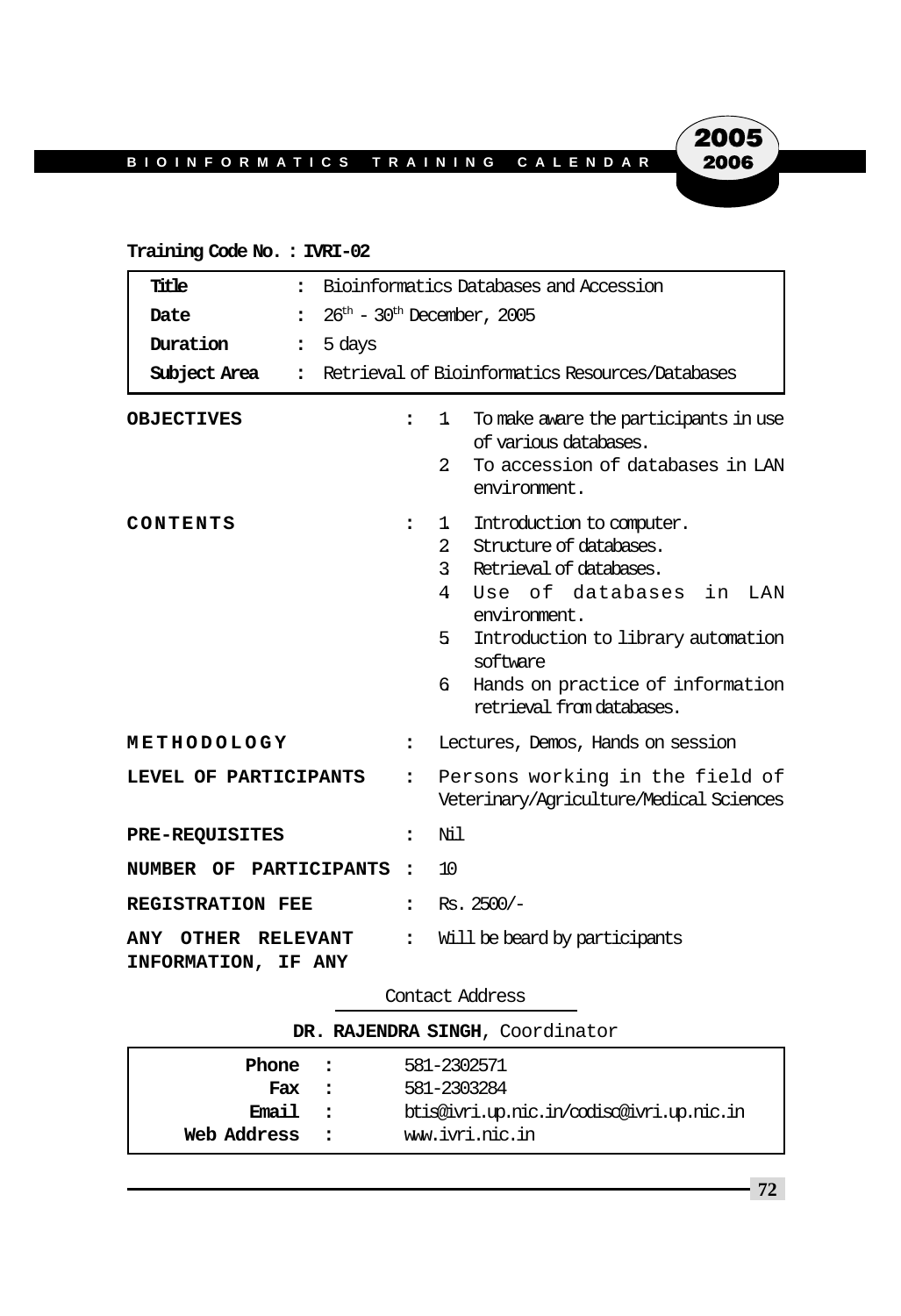## **Institute of Life Sciences, Bhubaneswar**

| Title                   | $\bullet$            | Functional Genomics and Proteomics Research                                                   |                                                                 |                                                                    |  |
|-------------------------|----------------------|-----------------------------------------------------------------------------------------------|-----------------------------------------------------------------|--------------------------------------------------------------------|--|
| Date                    |                      | $\frac{1}{2}$ 23 <sup>rd</sup> - 25 <sup>th</sup> November, 2005                              |                                                                 |                                                                    |  |
| Duration                | $\ddot{\phantom{a}}$ | 3 days                                                                                        |                                                                 |                                                                    |  |
| Subject Area            |                      | : Genomics/Proteomics                                                                         |                                                                 |                                                                    |  |
| <b>OBJECTIVES</b>       |                      |                                                                                               |                                                                 | To train the people working on<br>Biotechnology and Bioinformatics |  |
| CONTENTS                |                      | Computer based prediction of<br>$\mathbf{r}$<br>functionally important genes and<br>proteins. |                                                                 |                                                                    |  |
| METHODOLOGY             |                      | $\ddot{\phantom{a}}$                                                                          | Workshop (lectures and demos)                                   |                                                                    |  |
| LEVEL OF PARTICIPANTS   |                      | $\ddot{\phantom{a}}$                                                                          | M.Sc. Students, Research Scholars,<br>Faculties and Scientists. |                                                                    |  |
| <b>PRE-REQUISITES</b>   |                      |                                                                                               | $\ddot{\phantom{a}}$                                            | Ni 1                                                               |  |
| NUMBER OF PARTICIPANTS  |                      |                                                                                               | $\ddot{\cdot}$                                                  | -16                                                                |  |
| <b>REGISTRATION FEE</b> |                      |                                                                                               |                                                                 |                                                                    |  |

**Training Code No. : ILS-01**

|                          | Course Fee                                                 |                       |
|--------------------------|------------------------------------------------------------|-----------------------|
| Participants<br>from     | Without<br>Accommodation                                   | With<br>Accommodation |
| India                    | $Rs. 1000/- (for students)$<br>Rs. 2000/- (for scientists) |                       |
| SAARC<br>Other Countries | $Rs. 3000/-$<br>$Rs. 5000/-$                               |                       |

Contact Address

| DR. SUBRATA K. DAS, Coordinator |  |                        |  |  |
|---------------------------------|--|------------------------|--|--|
| Phone :                         |  | 0674-2301500           |  |  |
| Fax :                           |  | 0674-2300728           |  |  |
| Email :                         |  | subratkdas@hotmail.com |  |  |
| Web Address :                   |  | ww.ils.res.in          |  |  |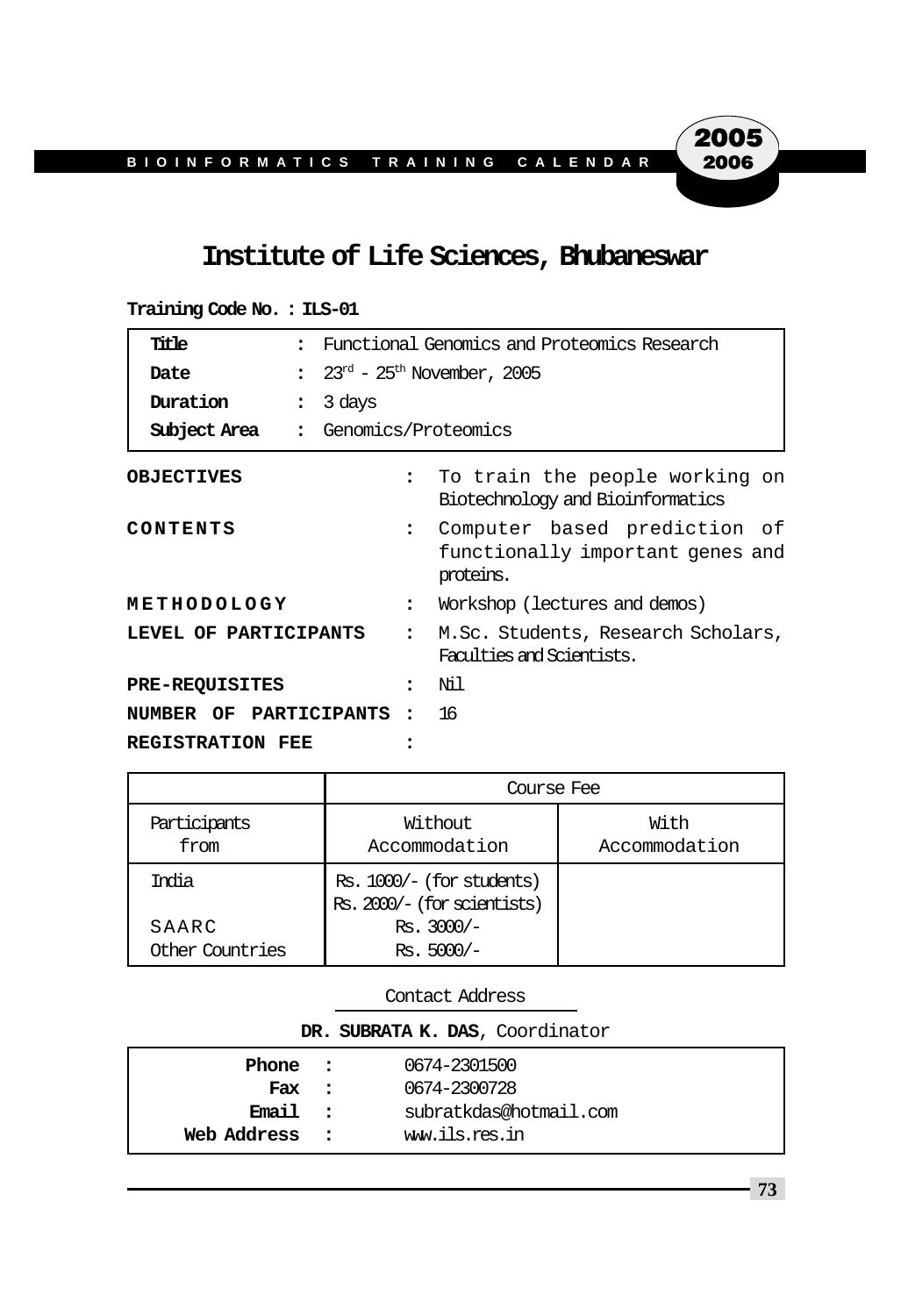## **Institute of Microbial Technology, Chandigarh**

| Title                                                         |                                                 | Machine learning techniques functional proteomics                                                    |                                      |  |
|---------------------------------------------------------------|-------------------------------------------------|------------------------------------------------------------------------------------------------------|--------------------------------------|--|
| Date                                                          | $24^{\text{th}} - 27^{\text{th}}$ October, 2005 |                                                                                                      |                                      |  |
| Duration                                                      | 4 days<br>$\ddot{\phantom{a}}$                  |                                                                                                      |                                      |  |
| Subject Area                                                  | $\ddot{\cdot}$                                  | Bioinformatics and Biocomputing<br>Genomics/Proteomics<br>Developmental activities in bioinformatics |                                      |  |
| <b>OBJECTIVES</b>                                             |                                                 | $\ddot{\phantom{a}}$                                                                                 | To teach machine learning techniques |  |
| CONTENTS<br>$\overline{\phantom{a}}$                          |                                                 | Functional Proteomics, ANN, SVM, HMM                                                                 |                                      |  |
| METHODOLOGY<br>Lectures and Demos<br>$\overline{\phantom{a}}$ |                                                 |                                                                                                      |                                      |  |
| LEVEL OF PARTICIPANTS                                         |                                                 | $\bullet$                                                                                            | M.Sc.                                |  |
| <b>PRE-REQUISITES</b>                                         |                                                 |                                                                                                      | M.Sc. or equivalent                  |  |
|                                                               | NUMBER OF PARTICIPANTS<br>$\ddot{\cdot}$        |                                                                                                      | 25                                   |  |
| <b>REGISTRATION FEE</b>                                       |                                                 |                                                                                                      |                                      |  |

| Training Code No.: IMT-01 |  |  |  |
|---------------------------|--|--|--|
|---------------------------|--|--|--|

|                      | Course Fee               |                                       |
|----------------------|--------------------------|---------------------------------------|
| Participants<br>from | Without<br>Accommodation | With<br>Accommodation                 |
| India                | $Rs. 2000/-$             | Rs. 2000/- & Guest<br>house charges   |
| SAARC                | $Rs. 3000/-$             | $Rs. 3000/-$ & Guest<br>house charges |
| Other Countries      | $Rs. 3000/-$             | $Rs. 3000/-$ & Guest<br>house charges |

Contact Address

|  |  | DR. G. P. S. RAGHAVA, Coordinator |
|--|--|-----------------------------------|
|  |  |                                   |

| Phone       |                      | 0172-2690557                  |  |
|-------------|----------------------|-------------------------------|--|
|             | $\sim$ $\sim$        |                               |  |
| Fax :       |                      | 0172-2690585                  |  |
| Email       | $\sim$ $\sim$ $\sim$ | raghava@imtech.res.in         |  |
| Web Address |                      | http://www.imtech.res.in/bic/ |  |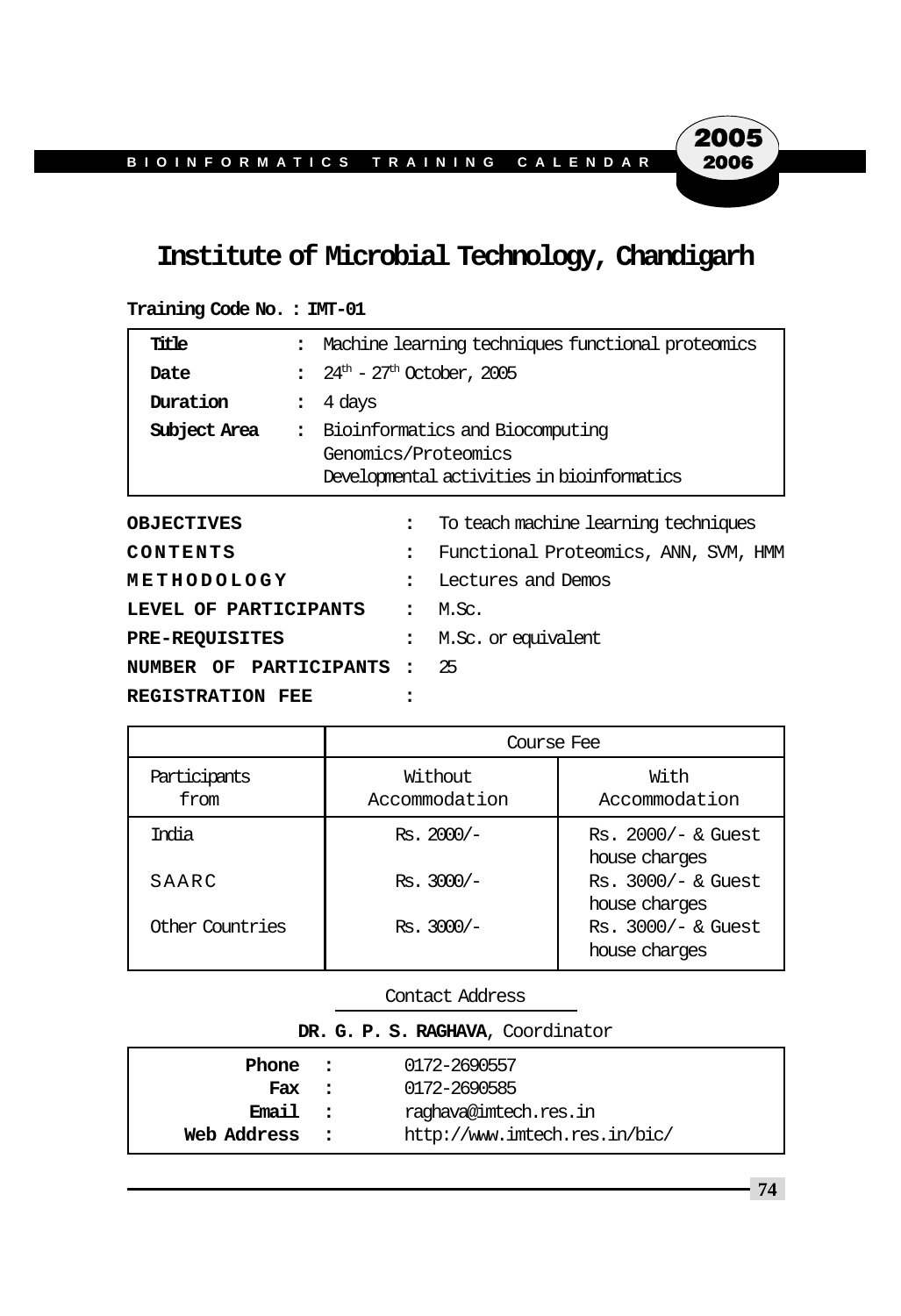## **Jawaharlal Nehru University, New Delhi**

### **Training Code No. : JNU-01 Title :** Short term training programme in Computational Biology & Bioinformatics **Date : Duration :** Minimum 8 weeks and maximum 6 months **Subject Area :** Computational Genomics Structural Bioinformatics In-Silico Drug Design System Biology

**OBJECTIVES : CONTENTS : METHODOLOGY :** Lectures **LEVEL OF PARTICIPANTS :** Persuing M.Sc. in different branches of biologi cal sciences, Physical sciences, Mathematical Sciences, Computer Sciences, B.Tech., B.E. and MCA **PRE-REQUISITES :** Submit application in plan paper along with CV stating the purpose for which you require training and the expected outcome during the training. A letter of recommendation from one of your teacher should also be included.

**NUMBER OF PARTICIPANTS :**

**REGISTRATION FEE :**

|                                    | Course Fee               |                                                               |  |
|------------------------------------|--------------------------|---------------------------------------------------------------|--|
| Participants<br>from               | Without<br>Accommodation | With<br>Accommodation                                         |  |
| Trolia<br>SAARC<br>Other Countries | $Rs. 500/-$              | Selected candidates<br>have to make their own<br>arrangements |  |

**75**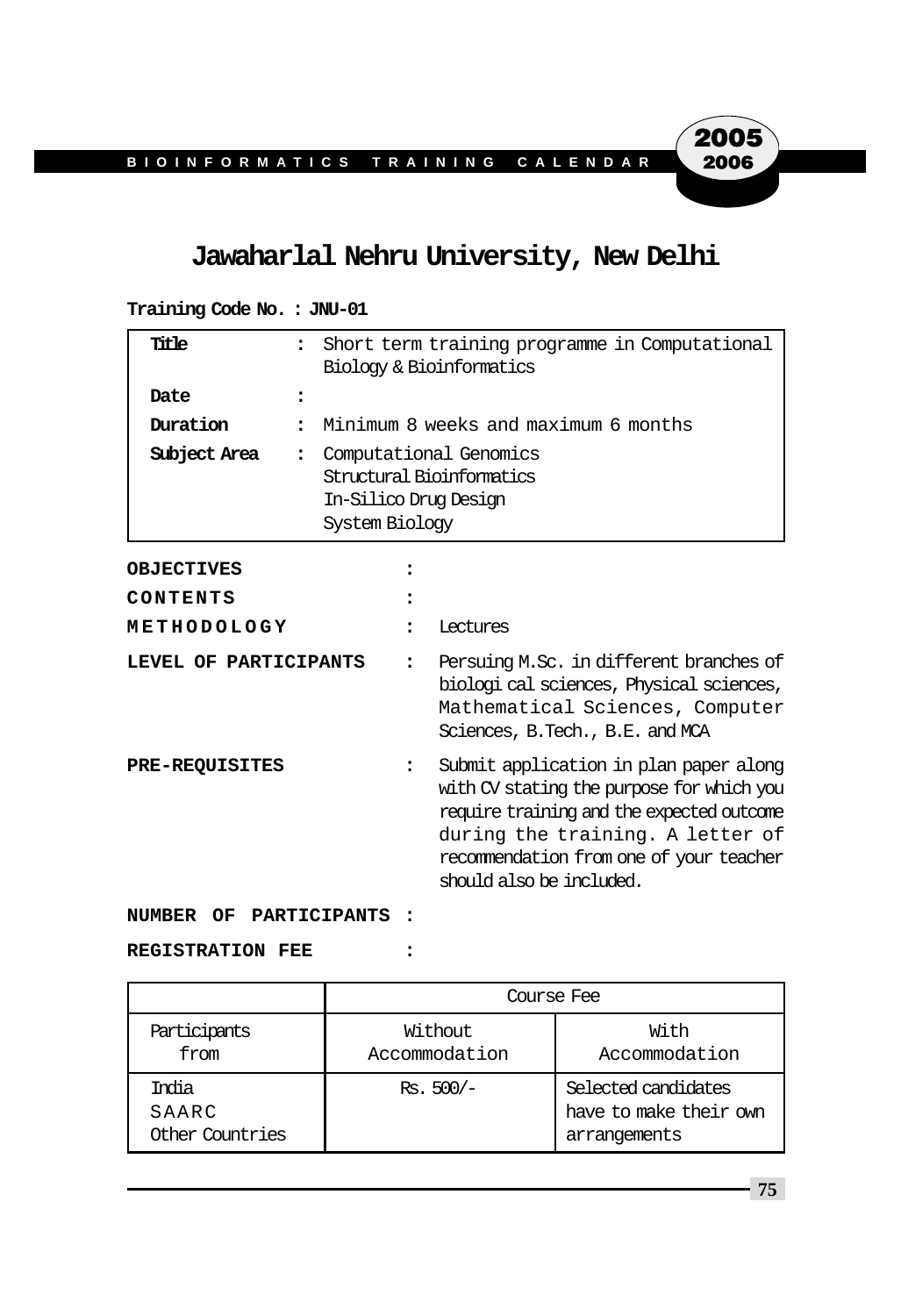### **Training Code No. : JNU-02**

| Title                               | $\ddot{\phantom{a}}$ | Long term training programme in Computational<br>Biology and Bioinformatics                   |                                                                                                                                                                                                                                             |  |
|-------------------------------------|----------------------|-----------------------------------------------------------------------------------------------|---------------------------------------------------------------------------------------------------------------------------------------------------------------------------------------------------------------------------------------------|--|
| Date                                | $\ddot{\phantom{a}}$ |                                                                                               |                                                                                                                                                                                                                                             |  |
| Duration                            | $\ddot{\phantom{a}}$ |                                                                                               | Maximum period of One year                                                                                                                                                                                                                  |  |
| Subject Area                        | $\ddot{\phantom{a}}$ | Computational Genomics<br>Structural Bioinformatics<br>Insilico Drug Design<br>System Biology |                                                                                                                                                                                                                                             |  |
| <b>OBJECTIVES</b>                   |                      |                                                                                               |                                                                                                                                                                                                                                             |  |
| CONTENTS                            |                      |                                                                                               |                                                                                                                                                                                                                                             |  |
| METHODOLOGY                         |                      |                                                                                               | Lectures                                                                                                                                                                                                                                    |  |
| LEVEL OF PARTICIPANTS               |                      | $\ddot{\phantom{a}}$                                                                          | Persuing M.Sc. in different branches of<br>biologi cal sciences, Physical sciences,<br>Mathematical Sciences, Computer<br>Sciences, B.Tech., B.E. and MCA                                                                                   |  |
| <b>PRE-REQUISITES</b>               |                      | ፡                                                                                             | Submit application in plan paper along<br>with CV stating the purpose for which you<br>require training and the expected outcome<br>during the training. A letter of<br>recommendation from one of your teacher<br>should also be included. |  |
| NUMBER OF                           | PARTICIPANTS         |                                                                                               |                                                                                                                                                                                                                                             |  |
| <b>REGISTRATION FEE</b>             |                      | $\ddot{\phantom{a}}$                                                                          | Some of the selected candidates will be<br>given a stipend.                                                                                                                                                                                 |  |
| OTHER<br>ANY<br>INFORMATION, IF ANY | <b>RELEVANT</b>      | $\ddot{\phantom{a}}$                                                                          | The selected candidates will not be given<br>an accommodation on Campus, they have<br>to make their own arrangements.                                                                                                                       |  |

**76**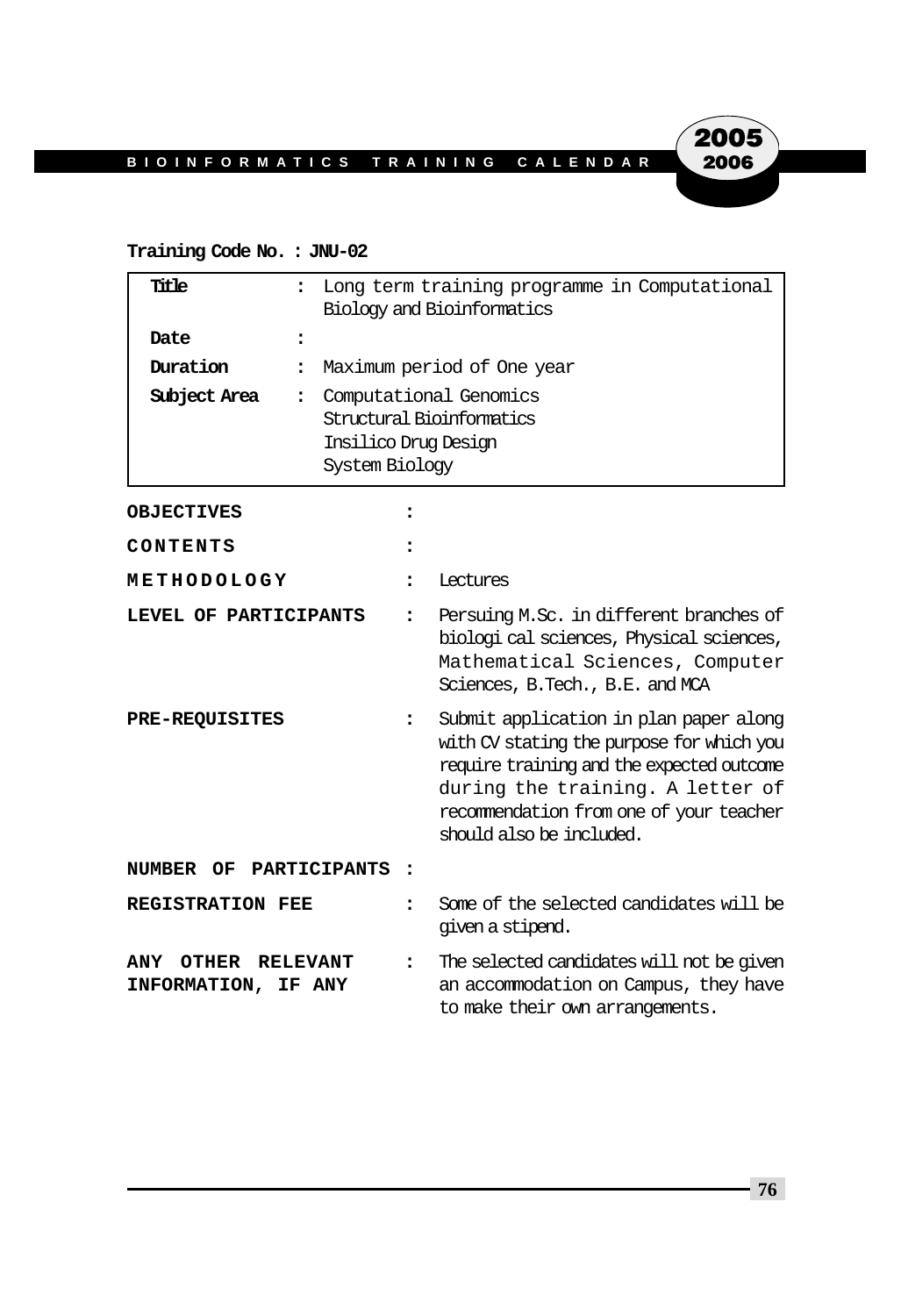#### **Training Code No. : JNU-03**

| Title                                      | $\ddot{\cdot}$                                                 | Post Doctoral training programme in Computational<br>Biology and Bioinformatics |                                                                                                                                                                                                                                             |
|--------------------------------------------|----------------------------------------------------------------|---------------------------------------------------------------------------------|---------------------------------------------------------------------------------------------------------------------------------------------------------------------------------------------------------------------------------------------|
| Date                                       | $\ddot{\phantom{a}}$                                           |                                                                                 |                                                                                                                                                                                                                                             |
| Duration                                   |                                                                |                                                                                 |                                                                                                                                                                                                                                             |
| Subject Area                               | $\ddot{\phantom{a}}$<br>Insilico Drug Design<br>System Biology |                                                                                 | Computational Genomics<br>Structural Bioinformatics                                                                                                                                                                                         |
| <b>OBJECTIVES</b>                          |                                                                |                                                                                 |                                                                                                                                                                                                                                             |
| CONTENTS                                   |                                                                |                                                                                 |                                                                                                                                                                                                                                             |
| METHODOLOGY                                |                                                                | $\ddot{\phantom{a}}$                                                            | Lectures                                                                                                                                                                                                                                    |
| LEVEL OF PARTICIPANTS                      |                                                                | $\ddot{\cdot}$                                                                  | Ph.D. in different branches of biological<br>sciences, Physical sciences, Mathematical<br>Sciences, Computer Sciences and<br>Engineering and MCA                                                                                            |
| <b>PRE-REQUISITES</b>                      |                                                                | $\ddot{\phantom{a}}$                                                            | Submit application in plan paper along<br>with CV stating the purpose for which you<br>require training and the expected outcome<br>during the training. A letter of<br>recommendation from one of your teacher<br>should also be included. |
| NUMBER OF PARTICIPANTS                     |                                                                |                                                                                 |                                                                                                                                                                                                                                             |
| <b>REGISTRATION FEE</b>                    |                                                                | $\ddot{\phantom{a}}$                                                            | Selected candidates will be given a Post<br>Doctoral Fellowship.                                                                                                                                                                            |
| OTHER<br><b>ANY</b><br>INFORMATION, IF ANY | <b>RELEVANT</b>                                                | ፡                                                                               | The selected candidates will not be given<br>an accommodation on Campus, they have<br>to make their own arrangements.                                                                                                                       |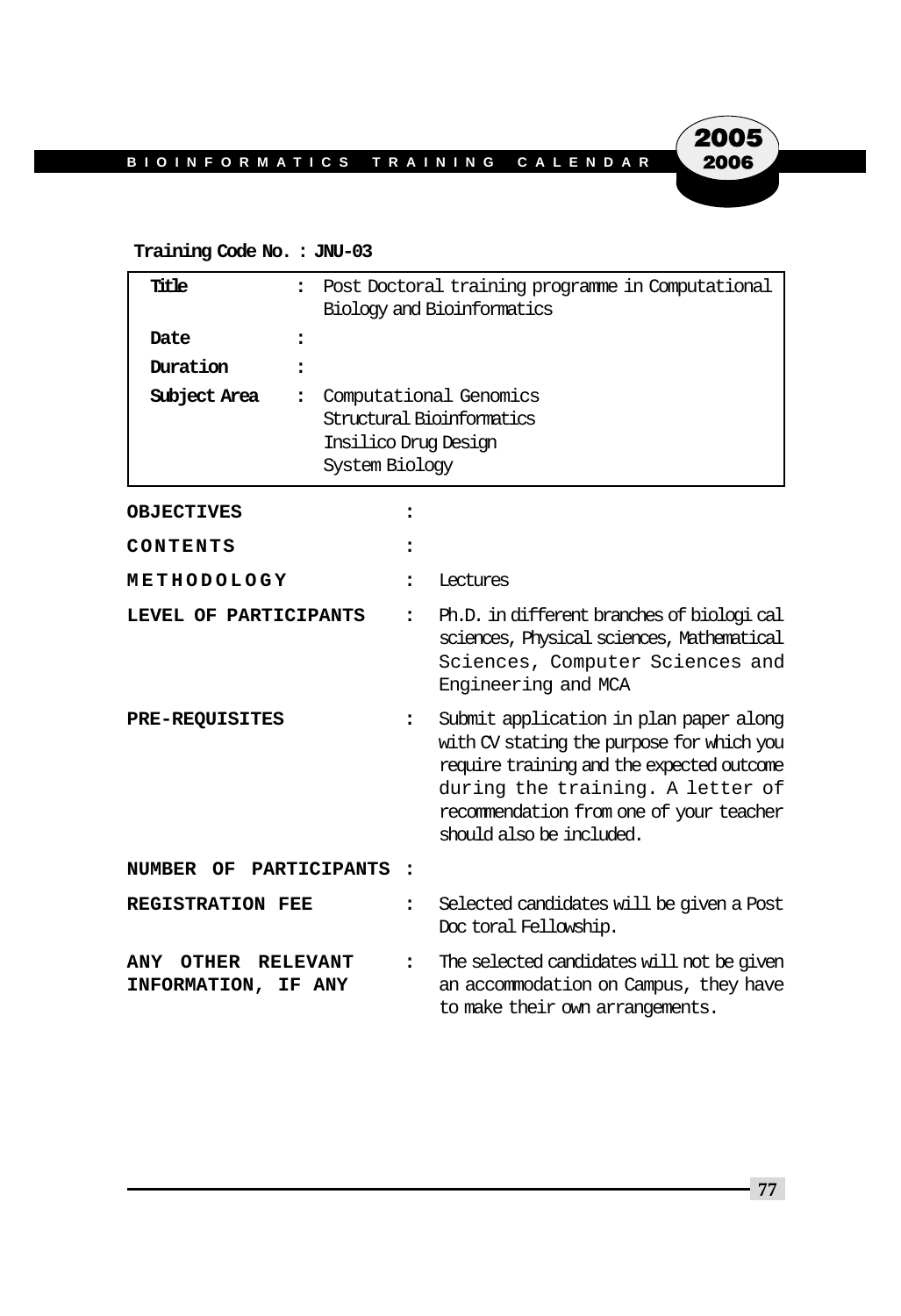### **Training Code No. : JNU-04**

| Title                   |                      | Algorithmic approaches in gene and genome sequence<br>analysis |                                                                                                          |  |
|-------------------------|----------------------|----------------------------------------------------------------|----------------------------------------------------------------------------------------------------------|--|
| Date                    | $\ddot{\phantom{a}}$ |                                                                | $26th - 28th$ September, 2005                                                                            |  |
| Duration                | $\ddot{\cdot}$       | 3 days                                                         |                                                                                                          |  |
| Subject Area            | $\ddot{\cdot}$       | Bioinformatics and Biocomputing<br>Genomics/Proteomics         |                                                                                                          |  |
| <b>OBJECTIVES</b>       |                      | $\ddot{\phantom{a}}$                                           | To provide an overview of computational<br>methods and algorithms related to DNA<br>sequence analysis    |  |
| CONTENTS                |                      | $\ddot{\phantom{a}}$                                           | Dynamic programming, Statistical<br>distributions, Motif searching, Neural<br>networks and Markov models |  |
| METHODOLOGY             |                      | $\ddot{\phantom{a}}$                                           | <b>Lectures</b>                                                                                          |  |
| LEVEL OF PARTICIPANTS   |                      |                                                                | Ni 1                                                                                                     |  |
| <b>PRE-REQUISITES</b>   |                      | $\overline{\phantom{a}}$                                       | Νil                                                                                                      |  |
| NUMBER OF PARTICIPANTS  |                      |                                                                | 20                                                                                                       |  |
| <b>REGISTRATION FEE</b> |                      |                                                                |                                                                                                          |  |

|              | Course Fee    |                        |  |  |  |
|--------------|---------------|------------------------|--|--|--|
| Participants | Without       | With                   |  |  |  |
| from         | Accommodation | Accommodation          |  |  |  |
| India        | $Rs. 1500/-$  | Actuals at Guest House |  |  |  |
| SAARC        | $Rs. 1500/-$  | Actuals at Guest House |  |  |  |

Contact Address

| PROFESSOR ALOK BHATTACHARYA, Coordinator |          |                          |  |  |
|------------------------------------------|----------|--------------------------|--|--|
| Phone :                                  |          | 011-26717584             |  |  |
| Fax                                      | $\sim$ 2 | 011-26717586             |  |  |
| Email                                    | $\sim$ 2 | alok0200@mail.jnu.ac.in/ |  |  |
|                                          |          | ganesht@mail.jnu.ac.in   |  |  |
| Web Address                              |          | http://www.jnu.ac.in     |  |  |
|                                          |          |                          |  |  |

**2005**<br>2006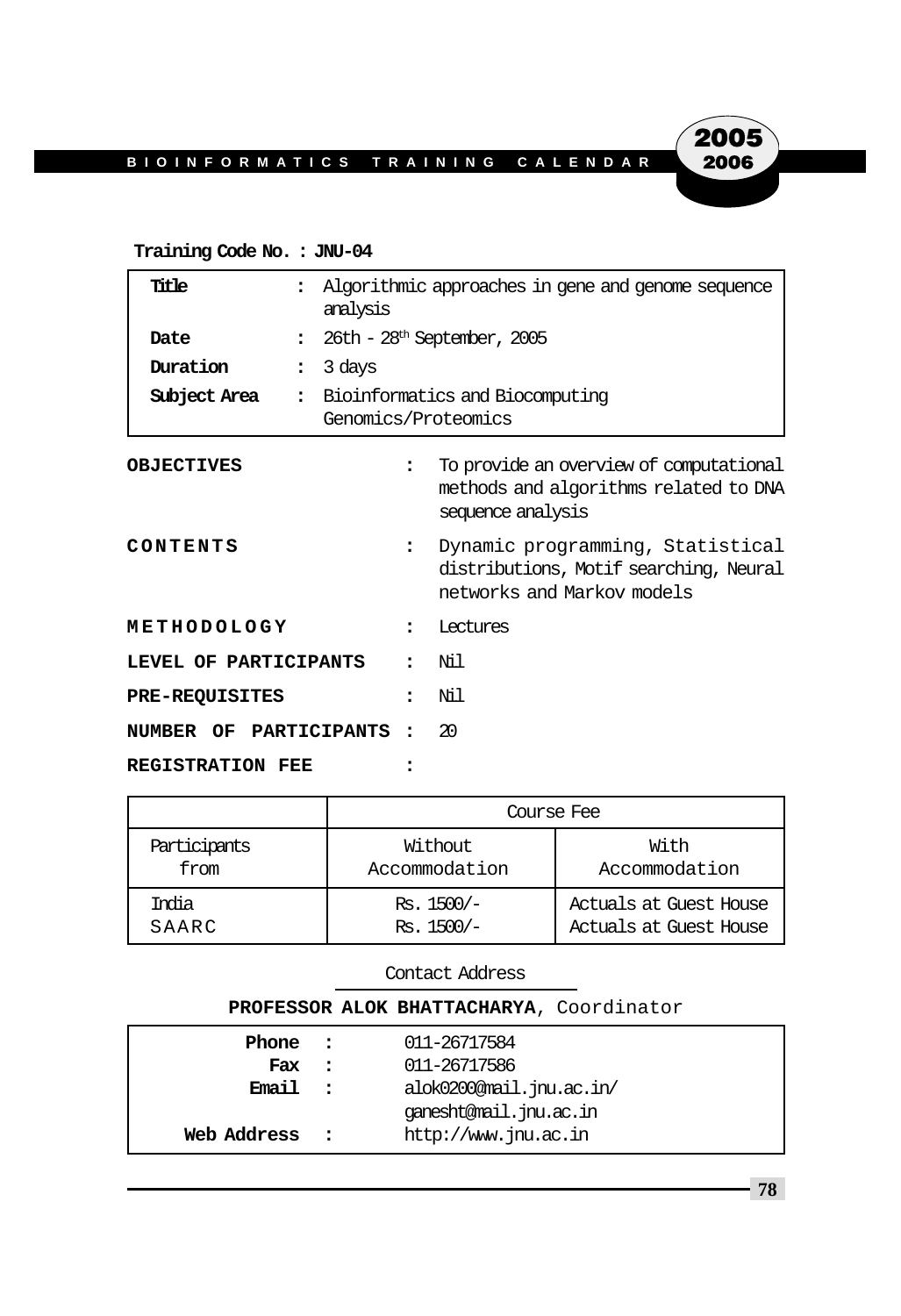# **Kerala Agricultural University, Thrissur**

| Title<br>$\ddot{\cdot}$              | Application of Linux in Bioinformatics |                                                                                                                                                                                                                                                                                                                                                                                                                                 |  |
|--------------------------------------|----------------------------------------|---------------------------------------------------------------------------------------------------------------------------------------------------------------------------------------------------------------------------------------------------------------------------------------------------------------------------------------------------------------------------------------------------------------------------------|--|
| Date<br>$\ddot{\phantom{a}}$         | $14th$ - $16th$ September, 2005        |                                                                                                                                                                                                                                                                                                                                                                                                                                 |  |
| Duration<br>3 days<br>$\ddot{\cdot}$ |                                        |                                                                                                                                                                                                                                                                                                                                                                                                                                 |  |
| Subject Area<br>$\ddot{\phantom{a}}$ |                                        | Networks & Applications in Bioinformatics                                                                                                                                                                                                                                                                                                                                                                                       |  |
| <b>OBJECTIVES</b>                    | $\ddot{\phantom{a}}$                   | This workshop is being organized in using<br>LINUX as the desktop OS of the future and<br>to demonstrate its applications in<br>Bioinformatics.                                                                                                                                                                                                                                                                                 |  |
| CONTENTS                             | $\ddot{\phantom{a}}$                   | Introduction to Linux, Using X-Windows,<br>Text files - Command Line Tools, The<br>Linux Environ-ment, User Level Security,<br>Managing file systems, Process control,<br>Networking and Internet, Programme<br>development in Linux, Role of Linux in<br>Bioinformatics - Applications of Linux in<br>various bioinformatics sotfwares such as<br>Bioperl, Blast, Clustalw, Clustalx, Swiss<br>Polb Viewer, PHYLIP, Rasmol etc |  |
| METHODOLOGY                          | ፡                                      | Lectures, Demos and Hands on session.                                                                                                                                                                                                                                                                                                                                                                                           |  |
| LEVEL OF PARTICIPANTS                | $\ddot{\phantom{a}}$                   | Scientists of KAU working in the field of<br>Biotechnology.                                                                                                                                                                                                                                                                                                                                                                     |  |
| <b>PRE-REQUISITES</b>                | ፡                                      | Basic knowledge abour computers.                                                                                                                                                                                                                                                                                                                                                                                                |  |
| PARTICIPANTS<br><b>NUMBER OF</b>     | $\ddot{\phantom{a}}$                   | 8                                                                                                                                                                                                                                                                                                                                                                                                                               |  |
| <b>REGISTRATION FEE</b>              |                                        | Νil                                                                                                                                                                                                                                                                                                                                                                                                                             |  |

### **Training Code No. : KAU-01**

**79**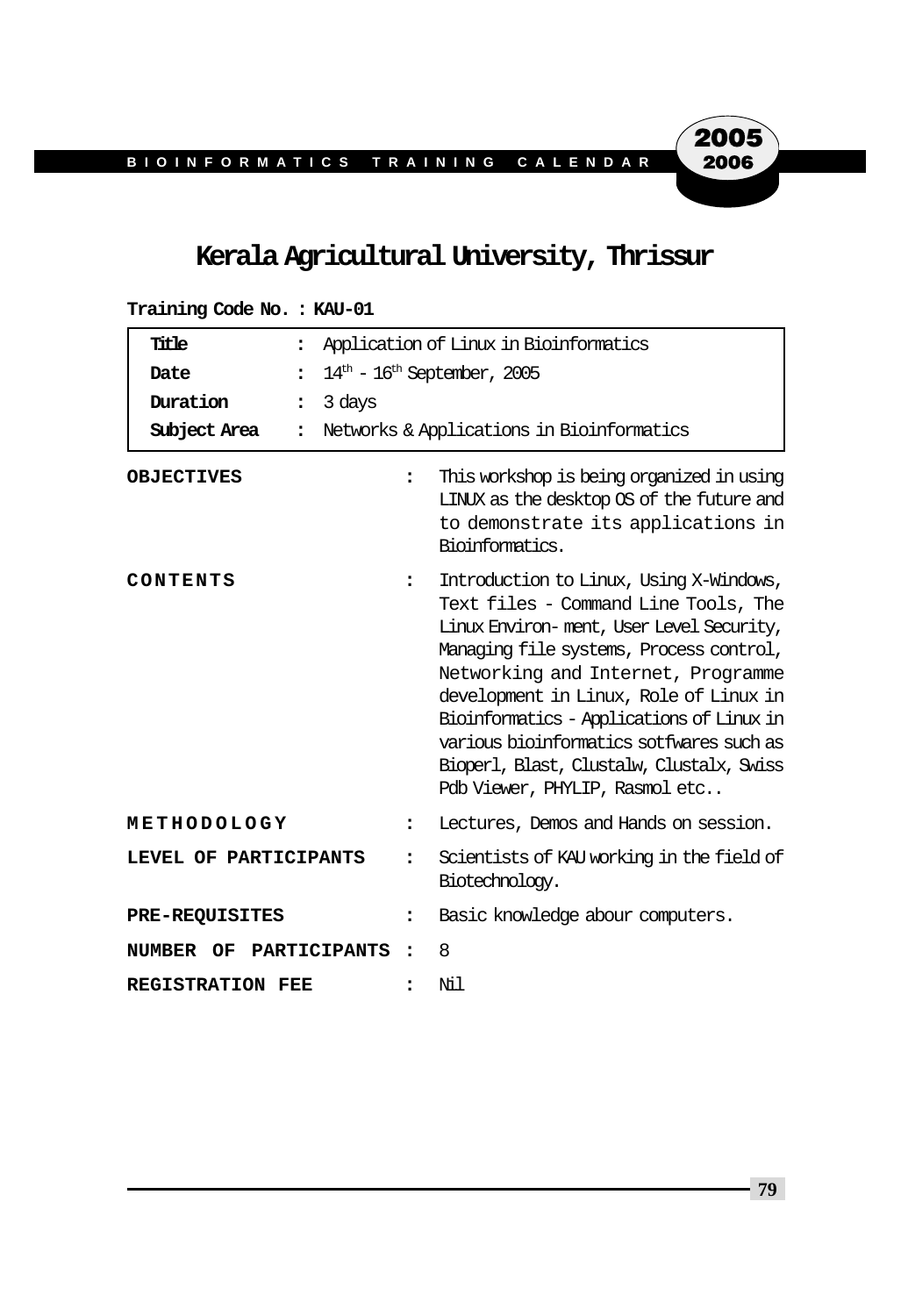### **Training Code No. : KAU-02**

| Title                                | Research             | Applications of Bioinformatics in Agricultural                                                                                                                                                                                                                   |  |  |
|--------------------------------------|----------------------|------------------------------------------------------------------------------------------------------------------------------------------------------------------------------------------------------------------------------------------------------------------|--|--|
| Date<br>$\ddot{\phantom{a}}$         |                      | $17th - 19th$ October, 2005                                                                                                                                                                                                                                      |  |  |
| Duration<br>$\ddot{\cdot}$           | 3 days               |                                                                                                                                                                                                                                                                  |  |  |
| Subject Area<br>$\ddot{\phantom{a}}$ |                      | Computer Basics & Applications in Bioinformatics                                                                                                                                                                                                                 |  |  |
| <b>OBJECTIVES</b>                    | $\ddot{\phantom{a}}$ | To expose the applications of<br>Bioinformatics in Agricultural Research.                                                                                                                                                                                        |  |  |
| CONTENTS                             | $\ddot{\phantom{a}}$ | Introduction to Bioinformatics and its<br>applications for R&D, Various offline<br>information retrieval using CD-ROM<br>databases and scienttific softwares and<br>their applications in Agricul tural<br>Research, Interpretation of Molecular<br>Marker Data. |  |  |
| METHODOLOGY                          | $\ddot{\phantom{a}}$ | Lectures, Demos and Hands on session.                                                                                                                                                                                                                            |  |  |
| LEVEL OF PARTICIPANTS                | $\ddot{\phantom{a}}$ | Scientists of KAU working in the field of<br>Biotechnology.                                                                                                                                                                                                      |  |  |
| <b>PRE-REQUISITES</b>                | $\ddot{\phantom{a}}$ | Nil                                                                                                                                                                                                                                                              |  |  |
| NUMBER OF PARTICIPANTS               | $\ddot{\phantom{a}}$ | 8                                                                                                                                                                                                                                                                |  |  |
| <b>REGISTRATION FEE</b>              |                      | Nil                                                                                                                                                                                                                                                              |  |  |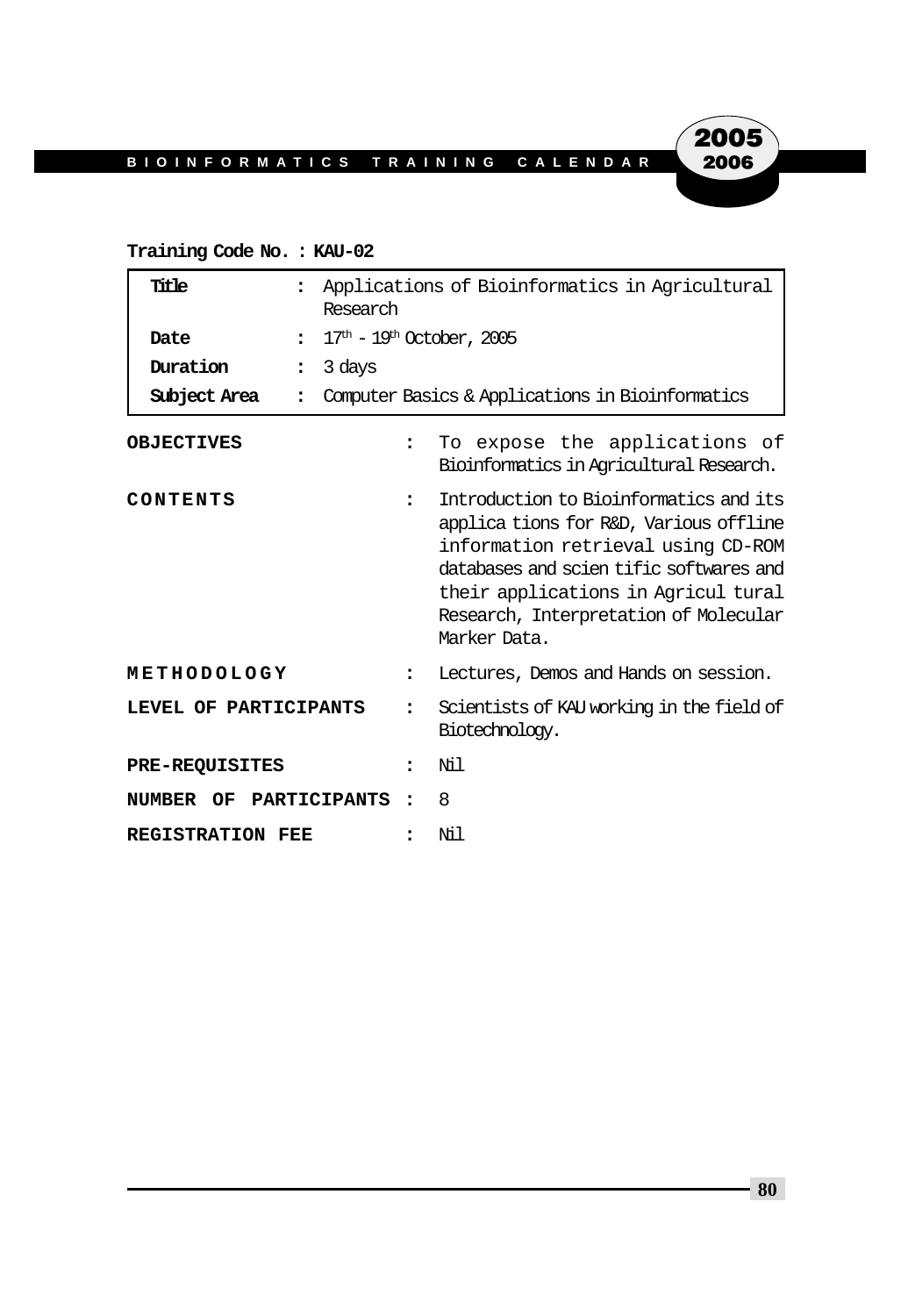### **Training Code No. : KAU-03**

| Title                   |                                | Emerging trends in Bioinformatics |                                                                                                                                                                      |  |
|-------------------------|--------------------------------|-----------------------------------|----------------------------------------------------------------------------------------------------------------------------------------------------------------------|--|
| Date                    | $\ddot{\phantom{a}}$           | $14th$ – $16th$ November, 2005    |                                                                                                                                                                      |  |
| Duration                | 3 days<br>$\ddot{\phantom{a}}$ |                                   |                                                                                                                                                                      |  |
| Subject Area            | $\ddot{\phantom{a}}$           |                                   | Bioinformatics and Biocomputing<br>Genomics/Proteomics                                                                                                               |  |
| <b>OBJECTIVES</b>       |                                | $\ddot{\phantom{a}}$              | To give a concise information on growing<br>areas of Bioinformatics like Medicine,<br>Pharmaceutical drug design, Biological<br>computing models, DNA computing etc. |  |
| CONTENTS                |                                | $\ddot{\phantom{a}}$              | Functional Genomics, Comparative<br>Genomics, Neural Networks, Phylogeny,<br>Drug Designing                                                                          |  |
| METHODOLOGY             |                                | $\ddot{\cdot}$                    | Lectures, Demos and Hands on session.                                                                                                                                |  |
| LEVEL OF PARTICIPANTS   |                                | ٠.                                | Scientists of KAU working in the field of<br>Biotechnology.                                                                                                          |  |
| <b>PRE-REQUISITES</b>   |                                | $\ddot{\phantom{a}}$              | Basic knowledge about computers                                                                                                                                      |  |
| NUMBER OF PARTICIPANTS  |                                | ٠                                 | 8                                                                                                                                                                    |  |
| <b>REGISTRATION FEE</b> |                                |                                   | Νil                                                                                                                                                                  |  |

| Contact Address                     |                          |                    |  |  |
|-------------------------------------|--------------------------|--------------------|--|--|
| DR. R. KESHAVACHANDRAN, Coordinator |                          |                    |  |  |
| Phone :                             |                          | 0487-2371994       |  |  |
| Fax :                               |                          | 0487-2370019       |  |  |
| Email                               | $\overline{\phantom{a}}$ | kauhor@hub.nic.in  |  |  |
| Web Address                         | $\mathbf{r}$             | http://www.kau.edu |  |  |

**81**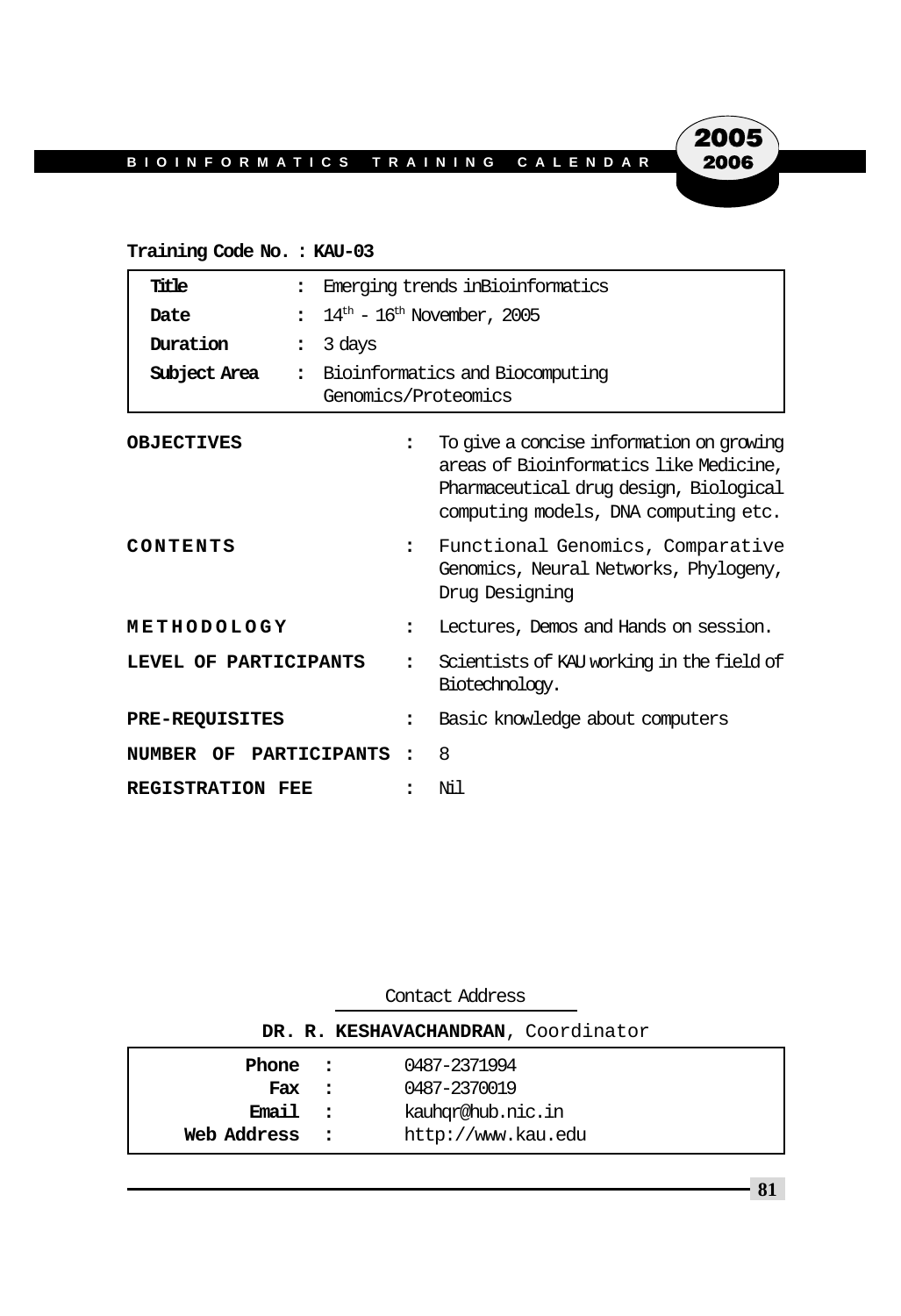# **M. S. University of Baroda, Vadodara**

| Title<br>$\ddot{\phantom{a}}$<br>Date<br>$\ddot{\phantom{a}}$<br>Duration<br>4 days<br>$\ddot{\phantom{a}}$<br>Subject Area<br>$\ddot{\phantom{a}}$ | Bioinformatics for functional genomics studies<br>$26th - 29th$ October, 2005 (tentative date)<br>Genomics/Proteomics<br>Developmental Activities in Bioinformatics |                                                                                                                                                                                                                  |
|-----------------------------------------------------------------------------------------------------------------------------------------------------|---------------------------------------------------------------------------------------------------------------------------------------------------------------------|------------------------------------------------------------------------------------------------------------------------------------------------------------------------------------------------------------------|
| <b>OBJECTIVES</b>                                                                                                                                   | $\ddot{\cdot}$                                                                                                                                                      | To promote awareness of IT applications<br>in biological sciences, bioinformatics tools<br>for genomic and proteomic analysis,<br>Microarray data analysis, hands on<br>training in basic informatics tools etc. |
| CONTENTS                                                                                                                                            | $\ddot{\phantom{a}}$                                                                                                                                                | Microarray Data Analysis, Genomics and<br>Proteomics, Sequence analysis tools                                                                                                                                    |
| METHODOLOGY                                                                                                                                         | $\ddot{\cdot}$                                                                                                                                                      | Lectures and Hands on session                                                                                                                                                                                    |
| LEVEL OF PARTICIPANTS                                                                                                                               |                                                                                                                                                                     | Scientists, Research Scholars and other<br>R&D personnel                                                                                                                                                         |
| <b>PRE-REQUISITES</b>                                                                                                                               |                                                                                                                                                                     | Ni 1                                                                                                                                                                                                             |
| NUMBER OF PARTICIPANTS                                                                                                                              | $\ddot{\cdot}$                                                                                                                                                      | 30                                                                                                                                                                                                               |
| <b>REGISTRATION FEE</b>                                                                                                                             |                                                                                                                                                                     |                                                                                                                                                                                                                  |

**Training Code No. : MSUB-01**

|                                   | Course Fee                   |                       |  |  |  |
|-----------------------------------|------------------------------|-----------------------|--|--|--|
| Participants<br>from              | Without<br>Accommodation     | With<br>Accommodation |  |  |  |
| India<br>SAARC<br>Other Countries | $Rs. 1000/-$<br>$Rs. 1000/-$ | Actual at quest House |  |  |  |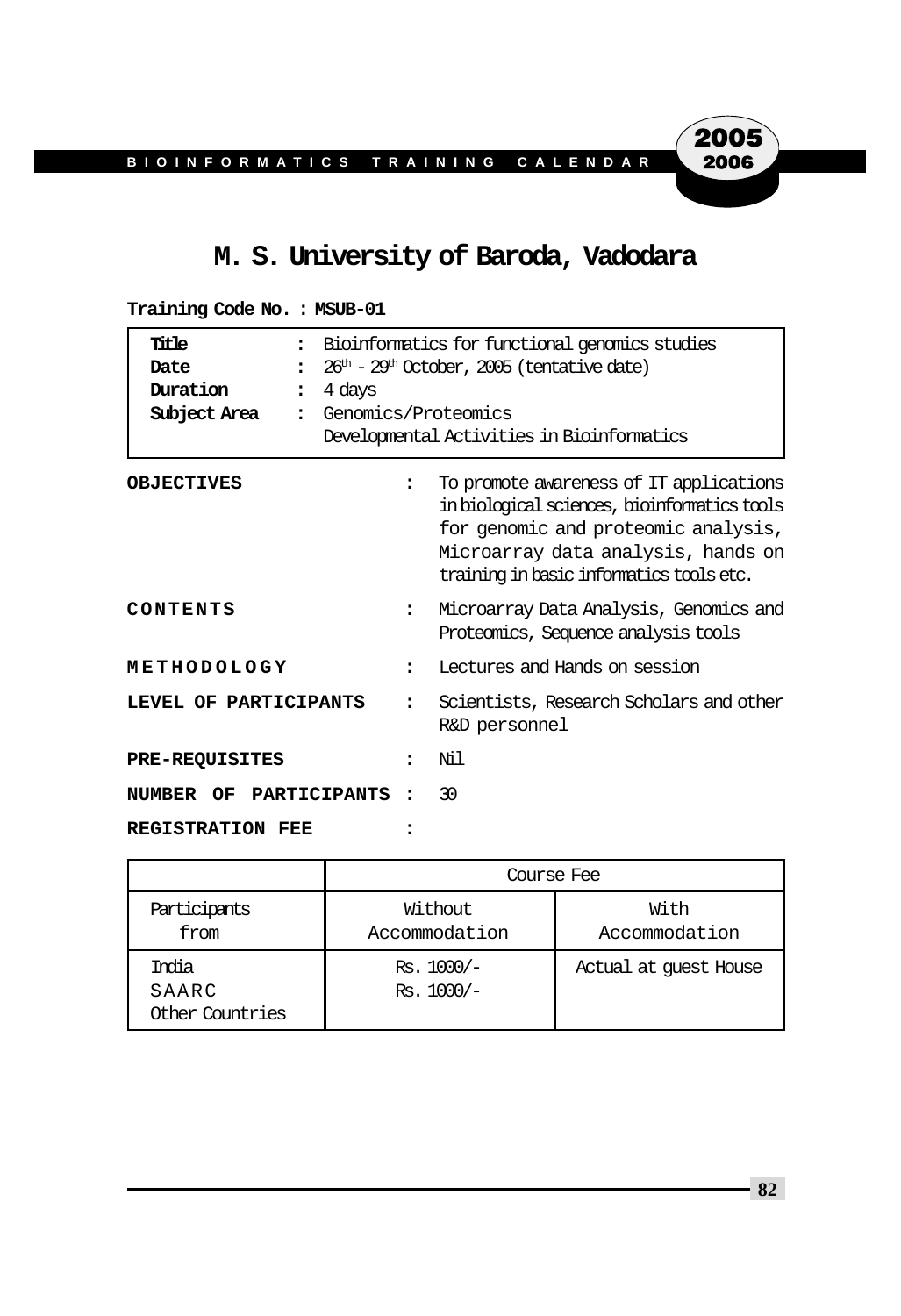2005<br>2006

# Contact Address

| DR. BHARAT B. CHATTOO, Coordinator |  |                        |  |  |
|------------------------------------|--|------------------------|--|--|
| Phone :                            |  | 0265-2794396           |  |  |
| Fax :                              |  | 0265-2792508           |  |  |
| Email :                            |  | chattoo@bcmsu.ac.in    |  |  |
| Web Address :                      |  | http://www.bcmsu.ac.in |  |  |
|                                    |  |                        |  |  |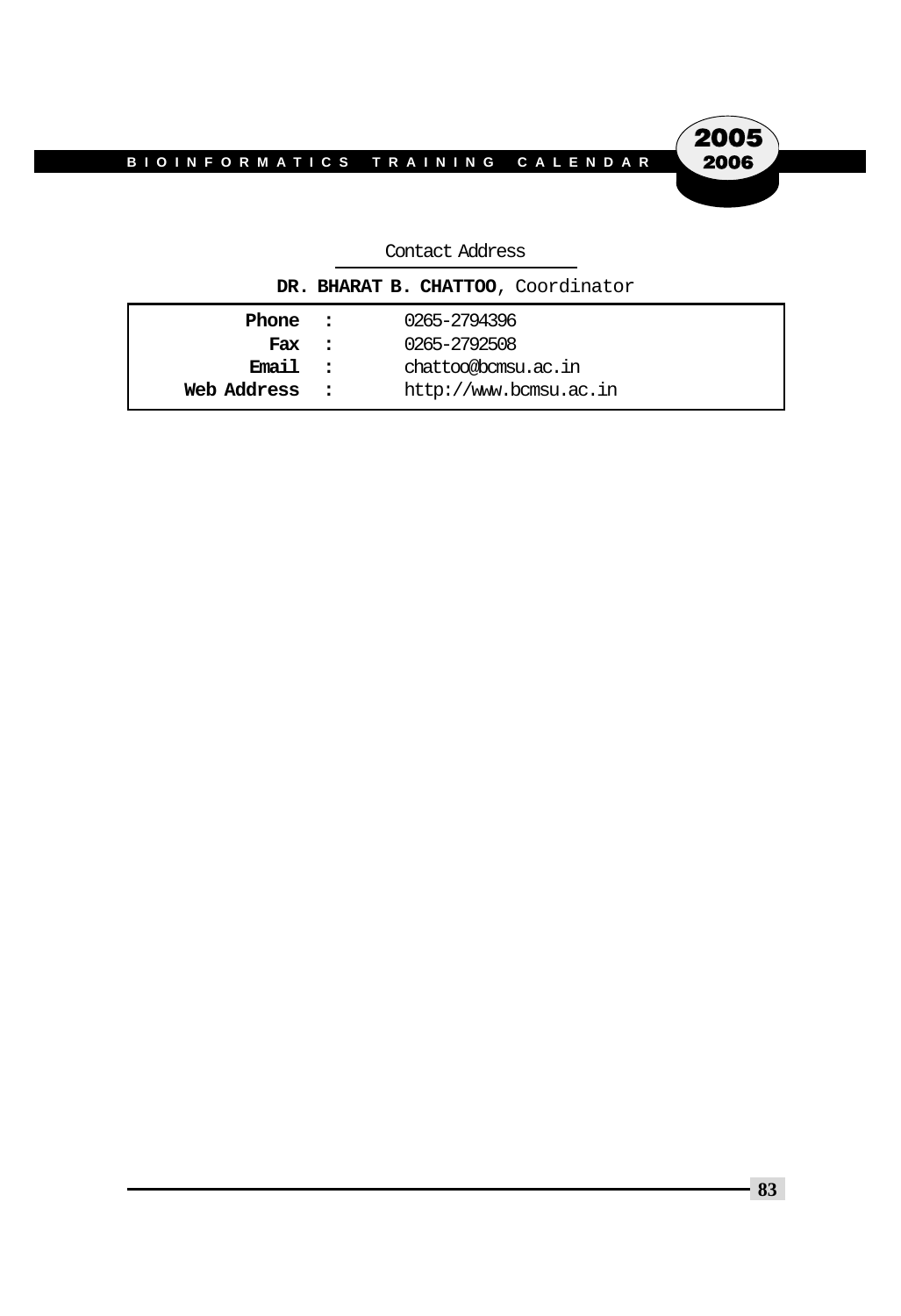# **Madurai Kamaraj University, Madurai**

| Training Code No. : MKU-01  |                |                                                   |                      |                                                               |  |
|-----------------------------|----------------|---------------------------------------------------|----------------------|---------------------------------------------------------------|--|
| Title                       | $\ddot{\cdot}$ |                                                   | Molecular Modeling   |                                                               |  |
| Date                        |                | $\frac{1}{21}$ 21st – 23 <sup>rd</sup> July, 2005 |                      |                                                               |  |
| Duration                    | $\ddot{\cdot}$ | 3 days                                            |                      |                                                               |  |
| Subject Area                |                |                                                   |                      | : Bioinformatics & Biocomputing                               |  |
| <b>OBJECTIVES</b>           |                |                                                   | $\ddot{\phantom{a}}$ | Training to research students                                 |  |
| CONTENTS                    |                |                                                   | $\ddot{\phantom{a}}$ |                                                               |  |
| METHODOLOGY                 |                |                                                   | $\ddot{\phantom{a}}$ | Lectures, Demos and Hands on session                          |  |
| LEVEL OF PARTICIPANTS       |                | $\ddot{\phantom{a}}$                              | Research Students    |                                                               |  |
| <b>PRE-REQUISITES</b>       |                |                                                   | $\ddot{\phantom{a}}$ | Experience in handling computers and<br>knowl edge in Unix OS |  |
| NUMBER OF PARTICIPANTS : 10 |                |                                                   |                      |                                                               |  |
| <b>REGISTRATION FEE</b>     |                |                                                   |                      |                                                               |  |

|                                   | Course Fee               |                       |  |  |
|-----------------------------------|--------------------------|-----------------------|--|--|
| Participants<br>from              | Without<br>Accommodation | With<br>Accommodation |  |  |
| India<br>SAARC<br>Other Countries | $Rs.750/-$               | $Rs. 1000/-$          |  |  |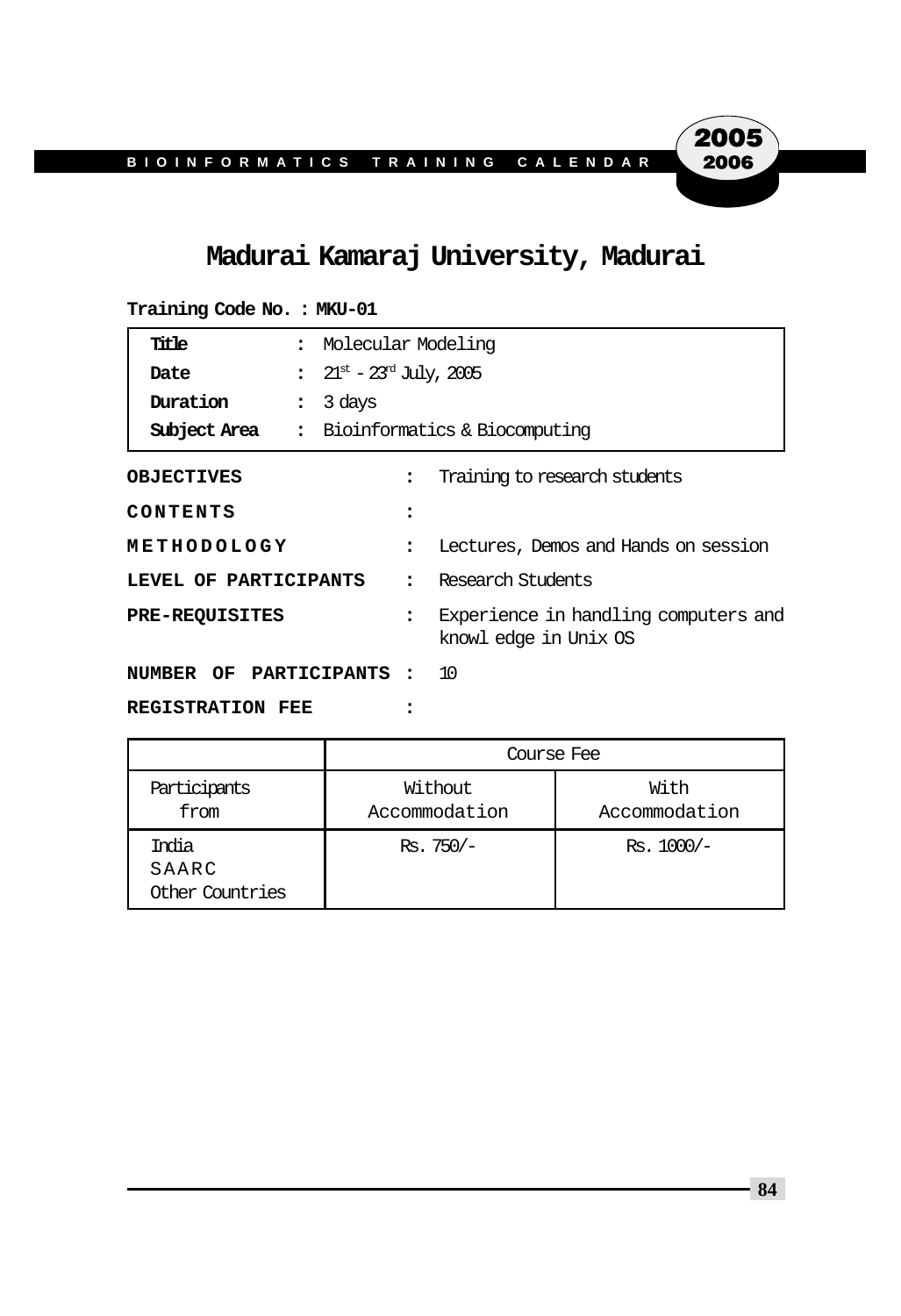### **Training Code No. : MKU-02**

| Title                   | $\ddot{\phantom{a}}$           | Applications of Molecular Graphics              |                                                                          |  |
|-------------------------|--------------------------------|-------------------------------------------------|--------------------------------------------------------------------------|--|
| Date                    | $\ddot{\phantom{a}}$           | $6^{\text{th}}$ – $8^{\text{th}}$ January, 2006 |                                                                          |  |
| Duration                | 3 days<br>$\ddot{\phantom{a}}$ |                                                 |                                                                          |  |
| Subject Area            | $\ddot{\cdot}$                 |                                                 | Bioinformatics & Biocomputing<br>Bioinformatics - Driving Drug Discovery |  |
| <b>OBJECTIVES</b>       |                                | $\ddot{\cdot}$                                  | Training to College teachers                                             |  |
| CONTENTS                |                                | :                                               |                                                                          |  |
| METHODOLOGY             |                                | $\ddot{\phantom{a}}$                            | Lectures, Demos and Hands on session                                     |  |
| LEVEL OF PARTICIPANTS   |                                | $\ddot{\mathbf{r}}$                             | Teachers in Biotechnology/<br>Bioinformatics                             |  |
| <b>PRE-REQUISITES</b>   |                                | $\ddot{\phantom{a}}$                            | Experience in handling computers and<br>knowledge in Unix OS             |  |
| NUMBER OF PARTICIPANTS: |                                |                                                 | <b>10</b>                                                                |  |
| <b>REGISTRATION FEE</b> |                                |                                                 |                                                                          |  |

|                                   | Course Fee               |                       |  |  |
|-----------------------------------|--------------------------|-----------------------|--|--|
| Participants<br>from              | Without<br>Accommodation | With<br>Accommodation |  |  |
| India<br>SAARC<br>Other Countries | Rs. 1500/-               | $Rs.2000/-$           |  |  |

| Contact Address                         |          |                           |  |  |  |  |
|-----------------------------------------|----------|---------------------------|--|--|--|--|
| PROFESSOR. K. DHARMALINGAM, Coordinator |          |                           |  |  |  |  |
| Phone :                                 |          | 0452-2459141              |  |  |  |  |
| Fax                                     | $\sim$ 2 | 0452-2459105              |  |  |  |  |
| Email:                                  |          | rafi@mma.tn.nic.in        |  |  |  |  |
| Web Address                             | $\sim$ 2 | http://www.biotechmku.org |  |  |  |  |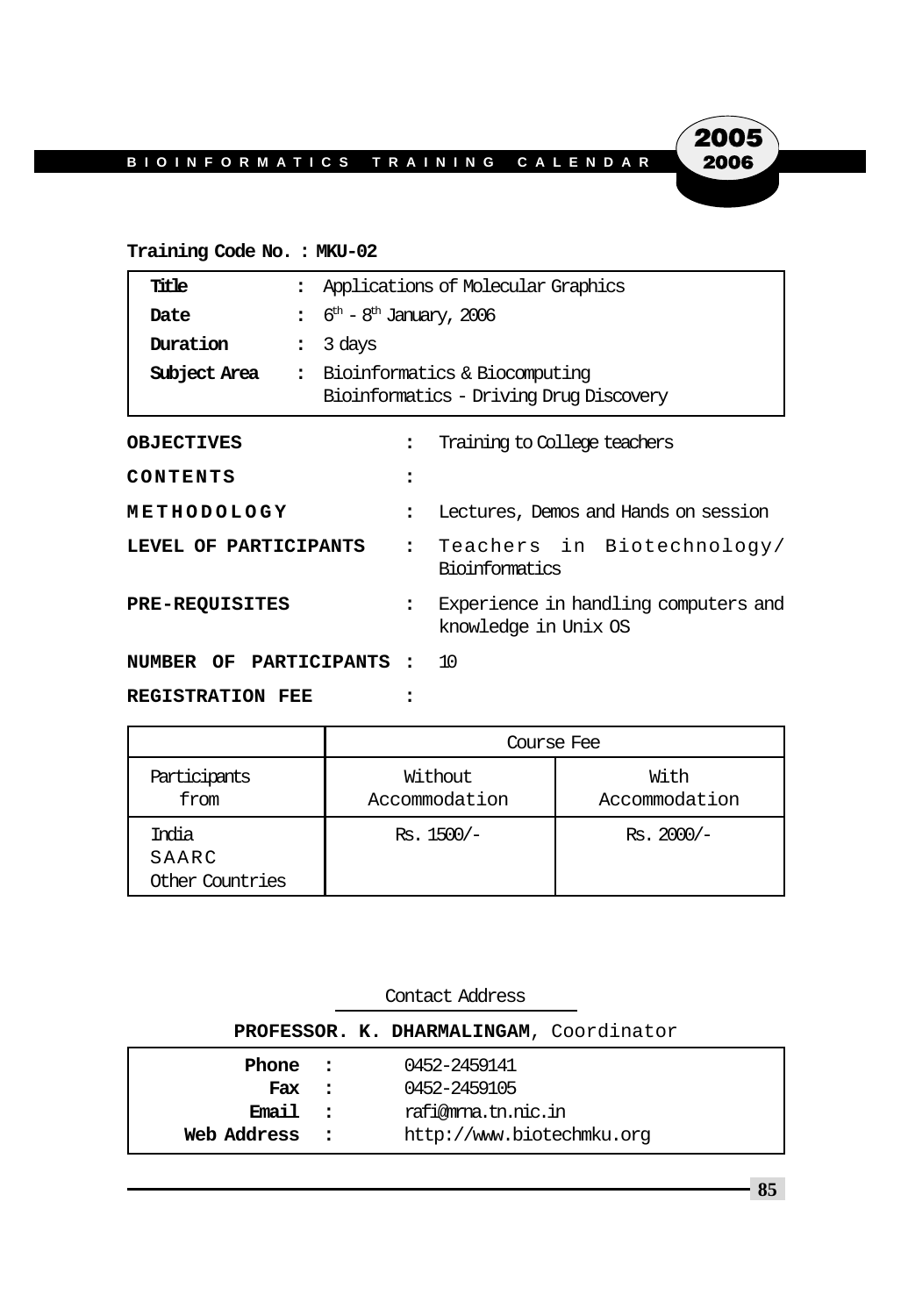# **Mahatma Gandhi Institute of Medical Sciences, Wardha**

### **Training Code No. : MGIMS-01**

| Title<br>$\ddot{\phantom{a}}$        | Seminar on Biomedical Informatics                                                                                                                                                                                              |                                                                                                                                                                                                                                                       |  |
|--------------------------------------|--------------------------------------------------------------------------------------------------------------------------------------------------------------------------------------------------------------------------------|-------------------------------------------------------------------------------------------------------------------------------------------------------------------------------------------------------------------------------------------------------|--|
| Date<br>$\ddot{\phantom{a}}$         | $23rd$ - $24th$ September, 2005                                                                                                                                                                                                |                                                                                                                                                                                                                                                       |  |
| Duration<br>$\ddot{\phantom{a}}$     | 2 days                                                                                                                                                                                                                         |                                                                                                                                                                                                                                                       |  |
| Subject Area<br>$\ddot{\phantom{a}}$ | Computer Basics & Applications in Bioinformatics<br>Network & Applications in Bioinformatics<br>Bioinformatics & Biocomputing<br>Retrieval of Bioinformatics Resources/Databases<br>Developmental activities in Bioinformatics |                                                                                                                                                                                                                                                       |  |
| <b>OBJECTIVES</b>                    | $\ddot{\phantom{a}}$                                                                                                                                                                                                           | Sensitization of Medical teachers,<br>Scientists and PG/Ph.D. students to<br>Biomedical Informatics                                                                                                                                                   |  |
| CONTENTS                             | $\ddot{\phantom{a}}$                                                                                                                                                                                                           | Brain storming meeting regarding<br>publication of Indian journal of<br>Biomedical Informatics Interesting<br>lectures on medical informatics,<br>Genomics, Proteomics, Industrial,<br>Agriculture, Horticulture, Environmental<br>Biotechnology etc. |  |
| METHODOLOGY                          | $\ddot{\phantom{a}}$                                                                                                                                                                                                           | Workshop will comprise of interesting,<br>interactive sessions and brain storming<br>meeting                                                                                                                                                          |  |
| LEVEL OF PARTICIPANTS                | $\ddot{\phantom{a}}$                                                                                                                                                                                                           | Medical teachers, Scientists, PG/Ph.D.<br>students.                                                                                                                                                                                                   |  |
| <b>PRE-REQUISITES</b>                | $\ddot{\phantom{a}}$                                                                                                                                                                                                           | Participants should already be familiar<br>with computer usage and be with interest<br>in Medical/Clinical Informatics.                                                                                                                               |  |
| NUMBER OF                            | PARTICIPANTS<br>$\ddot{\cdot}$                                                                                                                                                                                                 | 15                                                                                                                                                                                                                                                    |  |
| <b>REGISTRATION FEE</b>              | $\ddot{\phantom{a}}$                                                                                                                                                                                                           | Registration fee includes training course<br>kit material and food.                                                                                                                                                                                   |  |

**86**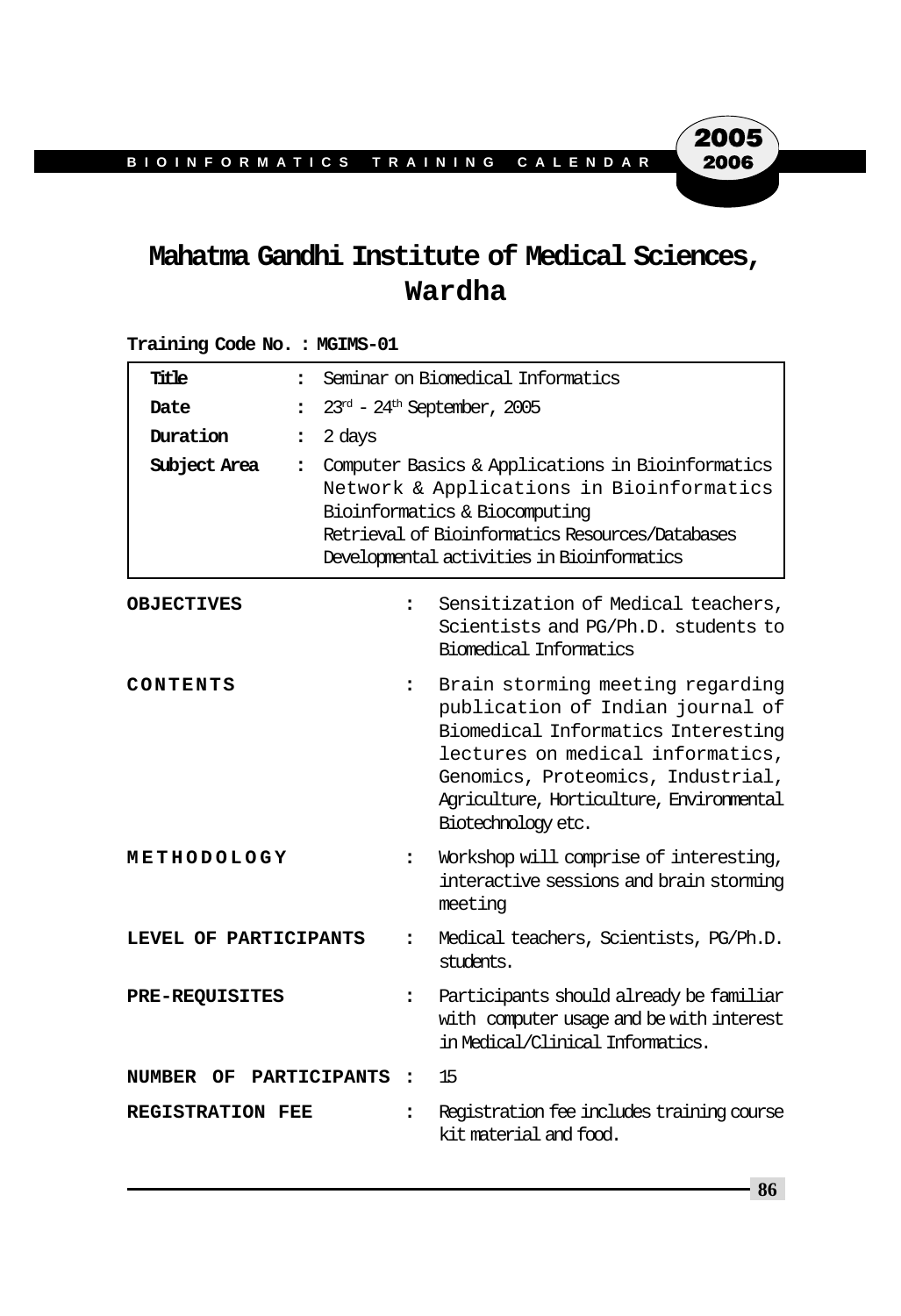

|                 | Course Fee    |               |
|-----------------|---------------|---------------|
| Participants    | Without       | With          |
| from            | Accommodation | Accommodation |
| India           | $Rs. 500/-$   | $Rs.700/-$    |
| SAARC           | US $$25/-$    | US $$30/-$    |
| Other Countries | $US $50/-$    | US $$60/-$    |

**ANY OTHER RELEVANT :** So far we have organised 6 National level **INFORMATION, IF ANY** workshops on Medical Informatics & Biomedi cal Communication and one National Sympo sium on Medical Informatics and CME on Hospital Information system.

| DR. B. C. HARINATH, Coordinator             |  |                                                                            |  |  |  |
|---------------------------------------------|--|----------------------------------------------------------------------------|--|--|--|
| Phone :<br>Fax :<br>Email:<br>Web Address : |  | 07152-284679<br>07152-284038<br>jbtdrc wda@sancharnet.in<br>www.jbtdrc.org |  |  |  |
|                                             |  |                                                                            |  |  |  |

Contact Address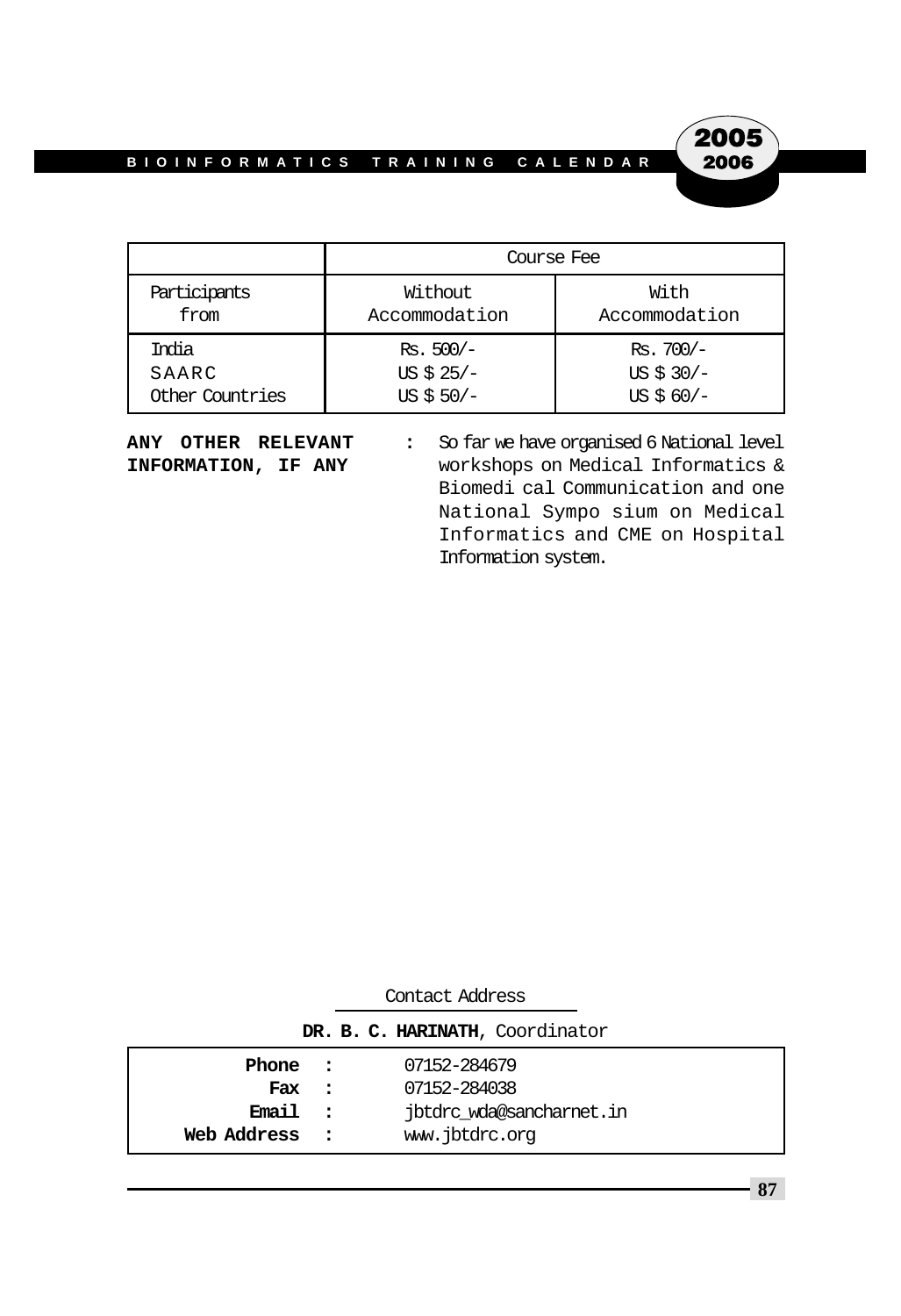# **National Brain Research Centre, Gurgaon**

| Title<br>$\ddot{\phantom{a}}$     | Computational Neuroscience Workshop at IIT, Bombay                                                                                                                                                                                                                                                                                                                                                            |  |  |  |
|-----------------------------------|---------------------------------------------------------------------------------------------------------------------------------------------------------------------------------------------------------------------------------------------------------------------------------------------------------------------------------------------------------------------------------------------------------------|--|--|--|
| Date<br>$\ddot{\phantom{a}}$      | October - November 2005                                                                                                                                                                                                                                                                                                                                                                                       |  |  |  |
| Duration<br>$\ddot{\phantom{a}}$  | $8-10$ days                                                                                                                                                                                                                                                                                                                                                                                                   |  |  |  |
| Subject Area<br>$\ddot{\cdot}$    | Neuroinformatics                                                                                                                                                                                                                                                                                                                                                                                              |  |  |  |
| <b>OBJECTIVES</b>                 | The aim of this course is to provide<br>$\ddot{\phantom{a}}$<br>students with an introduction to basic<br>concepts in computational neuroscience.                                                                                                                                                                                                                                                             |  |  |  |
| CONTENTS                          | The course will provide basics of<br>$\ddot{\phantom{a}}$<br>neuroscience and computational methods.<br>Additionally related topics in artificial<br>neural networks, neuroimaging will also<br>be covered. We will make use of GENESIS,<br>Metlab and neural network toolkits for<br>demonstration and exer cises to gain a<br>deeper understanding of the concepts and<br>methods introduced in the course. |  |  |  |
| METHODOLOGY                       | Experiments and computational models<br>፡<br>addressing will be the central theme of this<br>course.                                                                                                                                                                                                                                                                                                          |  |  |  |
| LEVEL OF PARTICIPANTS             |                                                                                                                                                                                                                                                                                                                                                                                                               |  |  |  |
| <b>PRE-REQUISITES</b>             | Ni 1                                                                                                                                                                                                                                                                                                                                                                                                          |  |  |  |
| <b>NUMBER OF</b>                  | <b>PARTICIPANTS</b><br>$\ddot{\phantom{a}}$                                                                                                                                                                                                                                                                                                                                                                   |  |  |  |
| <b>REGISTRATION FEE</b>           |                                                                                                                                                                                                                                                                                                                                                                                                               |  |  |  |
|                                   | Contact Address                                                                                                                                                                                                                                                                                                                                                                                               |  |  |  |
| DR. NANDINI C. SINGH, Coordinator |                                                                                                                                                                                                                                                                                                                                                                                                               |  |  |  |

### **Training Code No. : NBRC-01**

| Phone :     | 124-2338921-26 Ext. 45 |
|-------------|------------------------|
| Fax :       | 124-2338928            |
| Email :     | nandini@nbrc.ac.in     |
| Web Address | http://www.nbrc.ac.in  |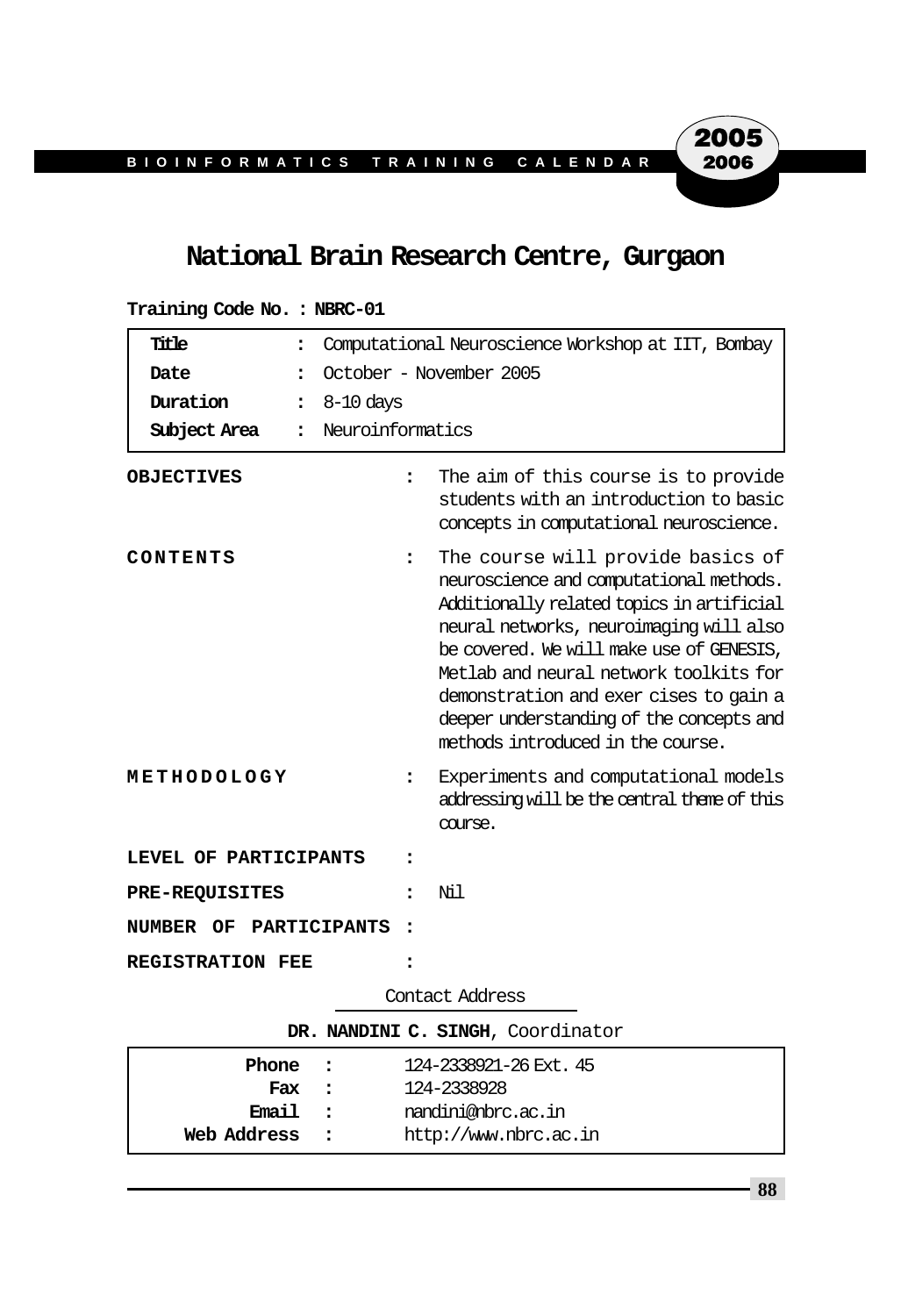# **National Botanical Research Institute, Lucknow**

| Title<br>$\ddot{\phantom{a}}$<br>Date<br>$\ddot{\cdot}$<br>Duration<br>$\ddot{\phantom{a}}$<br>Subject Area<br>$\ddot{\phantom{a}}$ | Second National Conference on Botanic Gardens of<br>India<br>September/November 2005<br>3 days<br>Networks & Applications in Bioinformatics<br>Retrieval of Bioinformatics Resources/Databases<br>Developmental Activities in Bioinformatics |                                                                                                                                                                                                                                                                                                                                                                                                                                     |  |
|-------------------------------------------------------------------------------------------------------------------------------------|----------------------------------------------------------------------------------------------------------------------------------------------------------------------------------------------------------------------------------------------|-------------------------------------------------------------------------------------------------------------------------------------------------------------------------------------------------------------------------------------------------------------------------------------------------------------------------------------------------------------------------------------------------------------------------------------|--|
| <b>OBJECTIVES</b>                                                                                                                   |                                                                                                                                                                                                                                              | To impart training on data collection<br>1<br>and information management and<br>data sharing.<br>$\overline{2}$<br>To review the status of the network of<br>botanic gardens of India.<br>3<br>To review the status in India of<br>various botanic gardens programmes<br>such as conservation of biodiversity<br>and associated knowledge system,<br>databasing, networking and websites,<br>eco-education and empowering<br>women. |  |
| CONTENTS                                                                                                                            |                                                                                                                                                                                                                                              |                                                                                                                                                                                                                                                                                                                                                                                                                                     |  |
| METHODOLOGY                                                                                                                         | $\ddot{\phantom{a}}$                                                                                                                                                                                                                         | Presentations, Lectures, Demos                                                                                                                                                                                                                                                                                                                                                                                                      |  |
| LEVEL OF PARTICIPANTS                                                                                                               | ፡                                                                                                                                                                                                                                            | Scientists/Experts in relevant area.                                                                                                                                                                                                                                                                                                                                                                                                |  |
| <b>PRE-REQUISITES</b>                                                                                                               | ፡                                                                                                                                                                                                                                            | Confirmation by participants.                                                                                                                                                                                                                                                                                                                                                                                                       |  |
| <b>PARTICIPANTS</b><br>NUMBER<br>OF                                                                                                 | $\ddot{\phantom{a}}$                                                                                                                                                                                                                         | 60                                                                                                                                                                                                                                                                                                                                                                                                                                  |  |
| <b>REGISTRATION FEE</b>                                                                                                             | $\ddot{\phantom{a}}$                                                                                                                                                                                                                         | Will be decided later.                                                                                                                                                                                                                                                                                                                                                                                                              |  |

#### **Training Code No. : NBRI-01**

**89**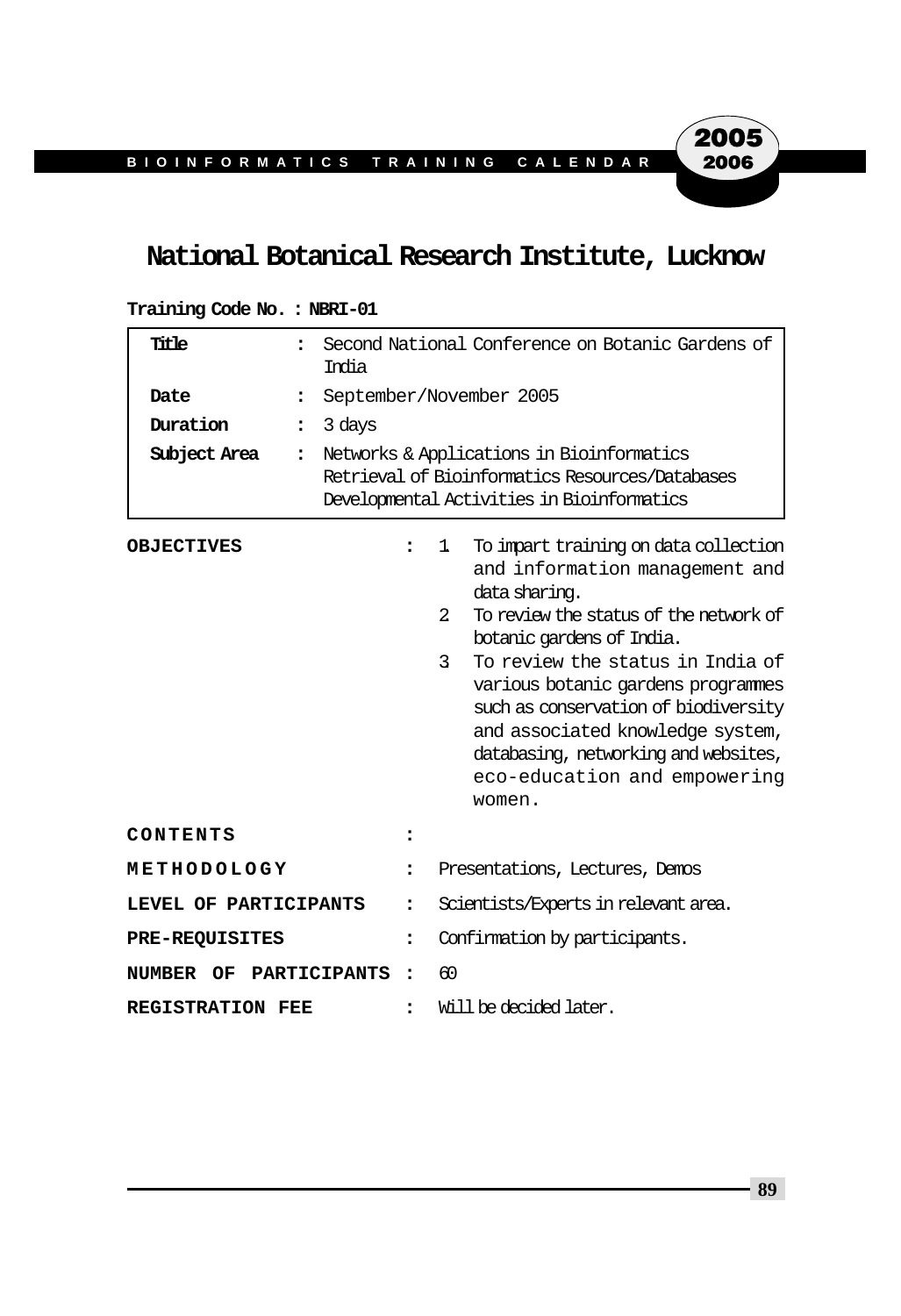#### **Training Code No. : NBRI-02**

| Title                   | $\ddot{\phantom{a}}$               | Third Training Workshop on Information Management<br>in Botanic Gardens                      |                                                                                                                                                                                        |  |
|-------------------------|------------------------------------|----------------------------------------------------------------------------------------------|----------------------------------------------------------------------------------------------------------------------------------------------------------------------------------------|--|
| Date                    | April 2005<br>$\ddot{\phantom{a}}$ |                                                                                              |                                                                                                                                                                                        |  |
| Duration                | 3 days<br>$\ddot{\phantom{a}}$     |                                                                                              |                                                                                                                                                                                        |  |
| Subject Area            | $\ddot{\phantom{a}}$               | Networks & Applications in Bioinformatics<br>Retrieval of Bioinformatics Resources/Databases |                                                                                                                                                                                        |  |
| <b>OBJECTIVES</b>       |                                    |                                                                                              | To review the status of information<br>1<br>management<br>$2^{\circ}$<br>To discuss the methodologies for data<br>sharing among gardens.<br>3<br>To impart traiing on data collection. |  |
| CONTENTS                |                                    |                                                                                              |                                                                                                                                                                                        |  |
| METHODOLOGY             |                                    | $\ddot{\phantom{a}}$                                                                         | Presentations, Lectures, Demos                                                                                                                                                         |  |
| LEVEL OF PARTICIPANTS   |                                    | $\ddot{\phantom{a}}$                                                                         | Scientists/Experts in relevant area.                                                                                                                                                   |  |
| <b>PRE-REQUISITES</b>   |                                    |                                                                                              | Confirmation by participants.                                                                                                                                                          |  |
| NUMBER OF PARTICIPANTS  |                                    | $\overline{\phantom{a}}$                                                                     | 20                                                                                                                                                                                     |  |
| <b>REGISTRATION FEE</b> |                                    |                                                                                              | Will be decided later.                                                                                                                                                                 |  |

**90**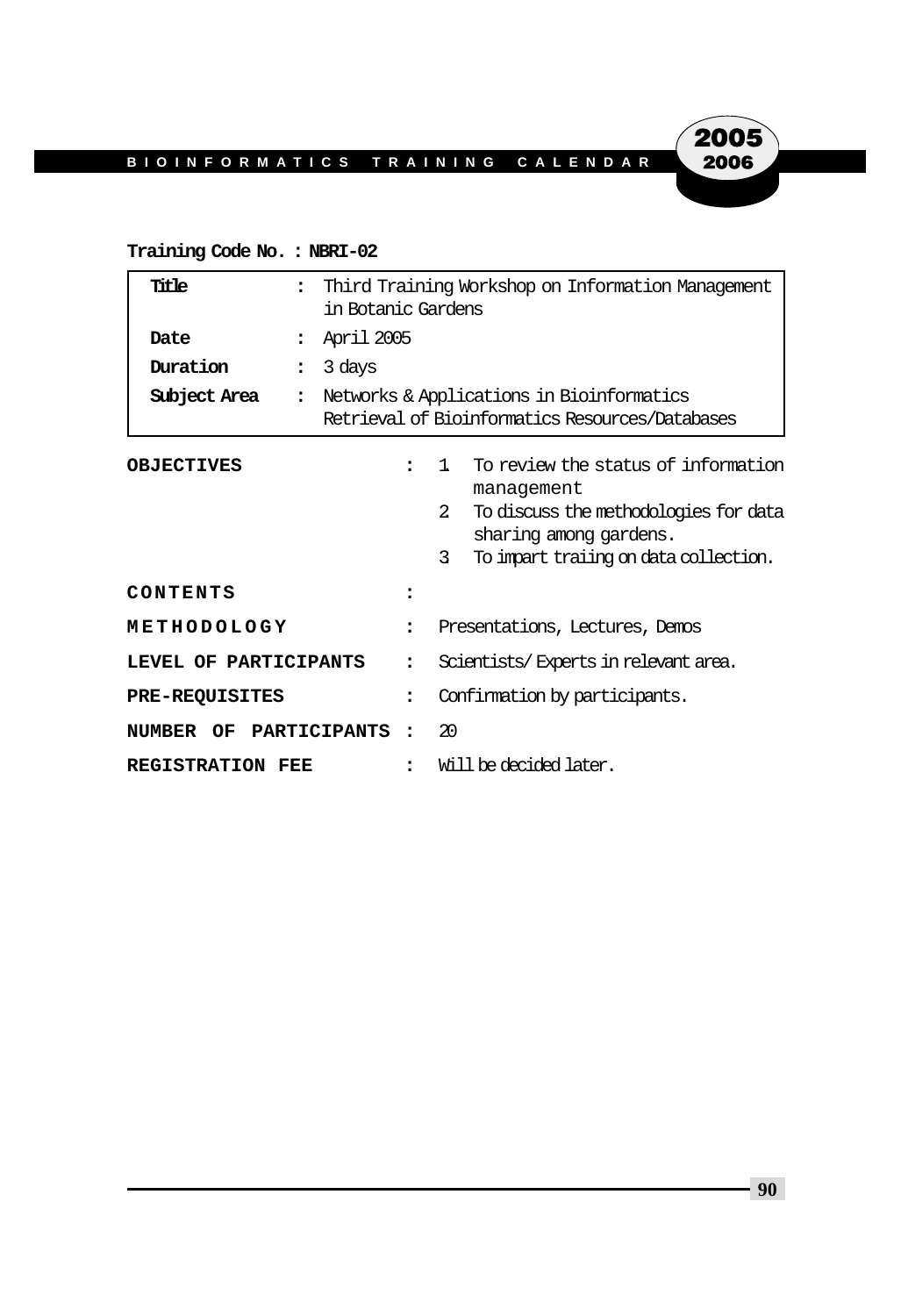### **Training Code No. : NBRI-03**

| Title<br>$\ddot{\phantom{a}}$<br>Date<br>$\ddot{\cdot}$<br>Duration<br>$\ddot{\phantom{a}}$<br>Subject Area<br>$\ddot{\phantom{a}}$ | International Workshop on the establishment of<br>GBIF-India Network<br>May 2005 (Dates are not yet finalized)<br>3 days<br>Networks & Applications in Bioinformatics |                                                                                                                                                                                                                                                                                                                                                                                                                       |  |
|-------------------------------------------------------------------------------------------------------------------------------------|-----------------------------------------------------------------------------------------------------------------------------------------------------------------------|-----------------------------------------------------------------------------------------------------------------------------------------------------------------------------------------------------------------------------------------------------------------------------------------------------------------------------------------------------------------------------------------------------------------------|--|
| <b>OBJECTIVES</b>                                                                                                                   | $\ddot{\phantom{a}}$                                                                                                                                                  | To create awareness about GBIF and<br>1.<br>discuss the role of GBIF India node at<br>NBRI Bioinformatics.<br>2<br>To discuss methodologies of GBIF<br>Data Provider Node.                                                                                                                                                                                                                                            |  |
| CONTENTS                                                                                                                            |                                                                                                                                                                       |                                                                                                                                                                                                                                                                                                                                                                                                                       |  |
| METHODOLOGY                                                                                                                         | $\ddot{\phantom{a}}$                                                                                                                                                  | Presentations, Lectures, Demos and hands<br>on training will be organized.                                                                                                                                                                                                                                                                                                                                            |  |
| LEVEL OF PARTICIPANTS                                                                                                               | $\ddot{\phantom{a}}$                                                                                                                                                  | Scientists/Experts in relevant area.                                                                                                                                                                                                                                                                                                                                                                                  |  |
| PRE-REQUISITES                                                                                                                      | $\ddot{\phantom{a}}$                                                                                                                                                  | Confirmation by participants.                                                                                                                                                                                                                                                                                                                                                                                         |  |
| NUMBER OF PARTICIPANTS                                                                                                              | $\ddot{\phantom{a}}$                                                                                                                                                  | $35 - 40$<br><b>India: 10-15</b><br><b>SAARC Countries:</b> 7-10 (One or more<br>from Bangladesh, Bhutan, Maldives,<br>Nepal, Pakistan and Sri Lanka)<br>Other Countries/Organizations: 2-3<br>(GBIF, Denmark), 13 (one each from<br>Cambodia, China, Indonesia, Iran, Laos,<br>Malaysia, Myanmar, Papua - New Guinea,<br>Seychelles, Vietnam, ASEAN Participants,<br>ASEANET Participant, EASIANNET<br>Participants) |  |
| <b>REGISTRATION FEE</b>                                                                                                             |                                                                                                                                                                       | Ni1                                                                                                                                                                                                                                                                                                                                                                                                                   |  |

Contact Address

| DR. SUDERSHAN KUMAR, Coordinator |  |                         |
|----------------------------------|--|-------------------------|
| Phone :                          |  | 0522-2204025, 2204026   |
| Fax :                            |  | 0522-2205673            |
| Email :                          |  | s.kumar@nbri.res.in     |
| Web Address                      |  | http://www.nbri-lko.org |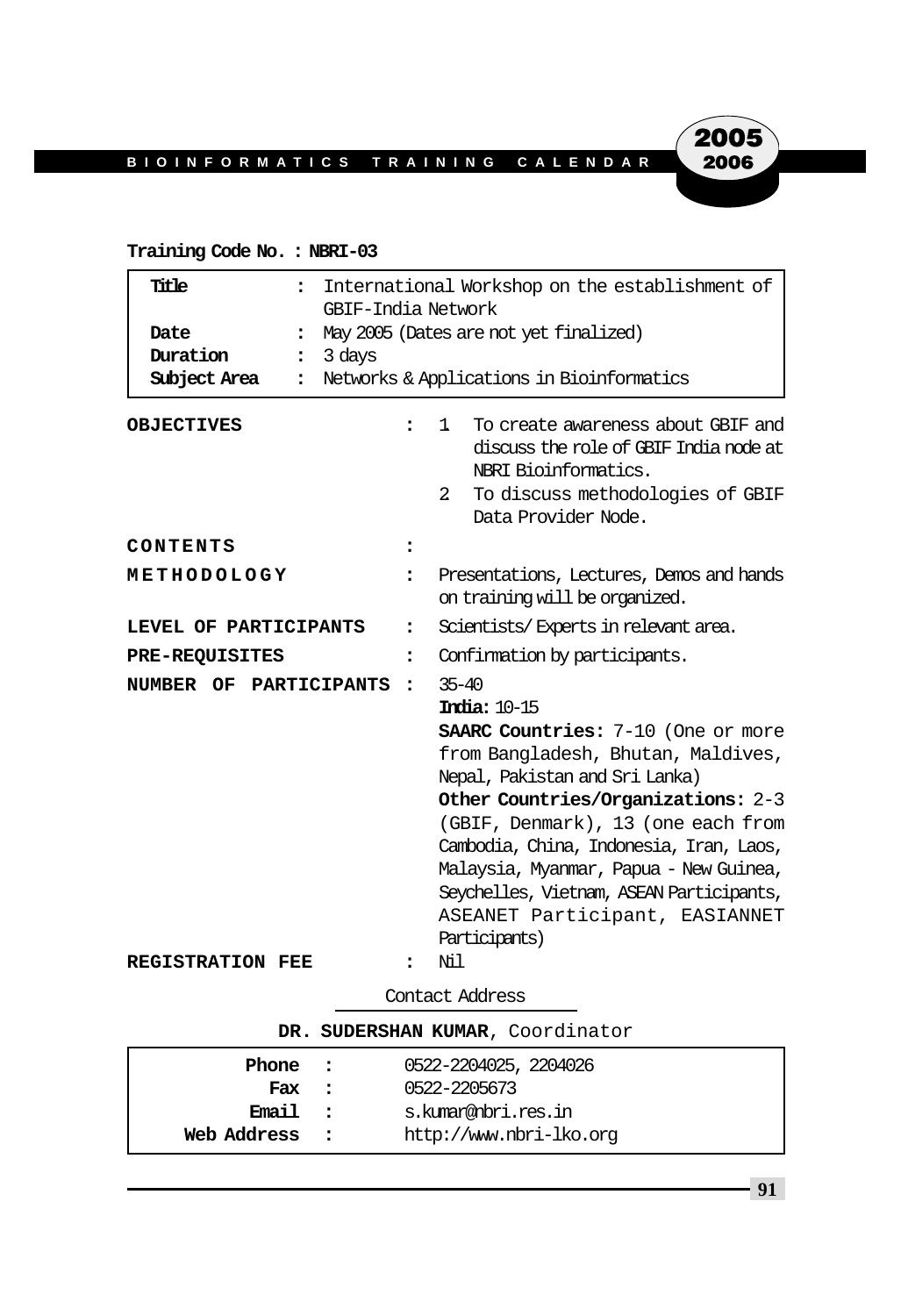# **National Dairy Research Institute, Karnal**

| Title<br>$\ddot{\phantom{a}}$        |                             | Trends in Computational Biology                                                                                                                                                                   |
|--------------------------------------|-----------------------------|---------------------------------------------------------------------------------------------------------------------------------------------------------------------------------------------------|
| Date<br>$\ddot{\cdot}$               | $18th - 20th$ October, 2005 |                                                                                                                                                                                                   |
| Duration<br>$\ddot{\cdot}$           | 3 days                      |                                                                                                                                                                                                   |
| Subject Area<br>$\ddot{\phantom{a}}$ |                             | Bioinformatics & Biocomputing                                                                                                                                                                     |
| <b>OBJECTIVES</b>                    | $\bullet$                   | To make aware the researchers regarding<br>the latest development in the field of<br>computa tional biology.                                                                                      |
| CONTENTS                             | $\ddot{\phantom{a}}$        | Modeling of protein structures, sequence<br>alignment, system biology, ANN<br>applications in bioinformatics/dairying,<br>database concepts, data mining,<br>simulation methods in bioinformatics |
| METHODOLOGY                          | $\ddot{\phantom{a}}$        | Lectures/Demonstration                                                                                                                                                                            |
| LEVEL OF PARTICIPANTS                |                             | Scientists, teachers and Research scholars.                                                                                                                                                       |
| <b>PRE-REQUISITES</b>                | $\ddot{\phantom{a}}$        | Basic knowledge of computers and<br>biological sciences                                                                                                                                           |
| PARTICIPANTS<br>NUMBER OF            | $\ddot{\cdot}$              | $10 - 15$                                                                                                                                                                                         |
| <b>REGISTRATION FEE</b>              |                             |                                                                                                                                                                                                   |

|                                   | Course Fee                                |                                                                                                         |  |  |
|-----------------------------------|-------------------------------------------|---------------------------------------------------------------------------------------------------------|--|--|
| Participants<br>from              | Without<br>Accommodation                  | With<br>Accommodation                                                                                   |  |  |
| India<br>SAARC<br>Other Countries | $Rs. 500/-$<br>Rs. 1000/-<br>$Rs. 1000/-$ | Accommodation &<br>Food will be provided<br>in scientist home of the<br>institution on payment<br>hasis |  |  |

**Training Code No. : NDRI-01**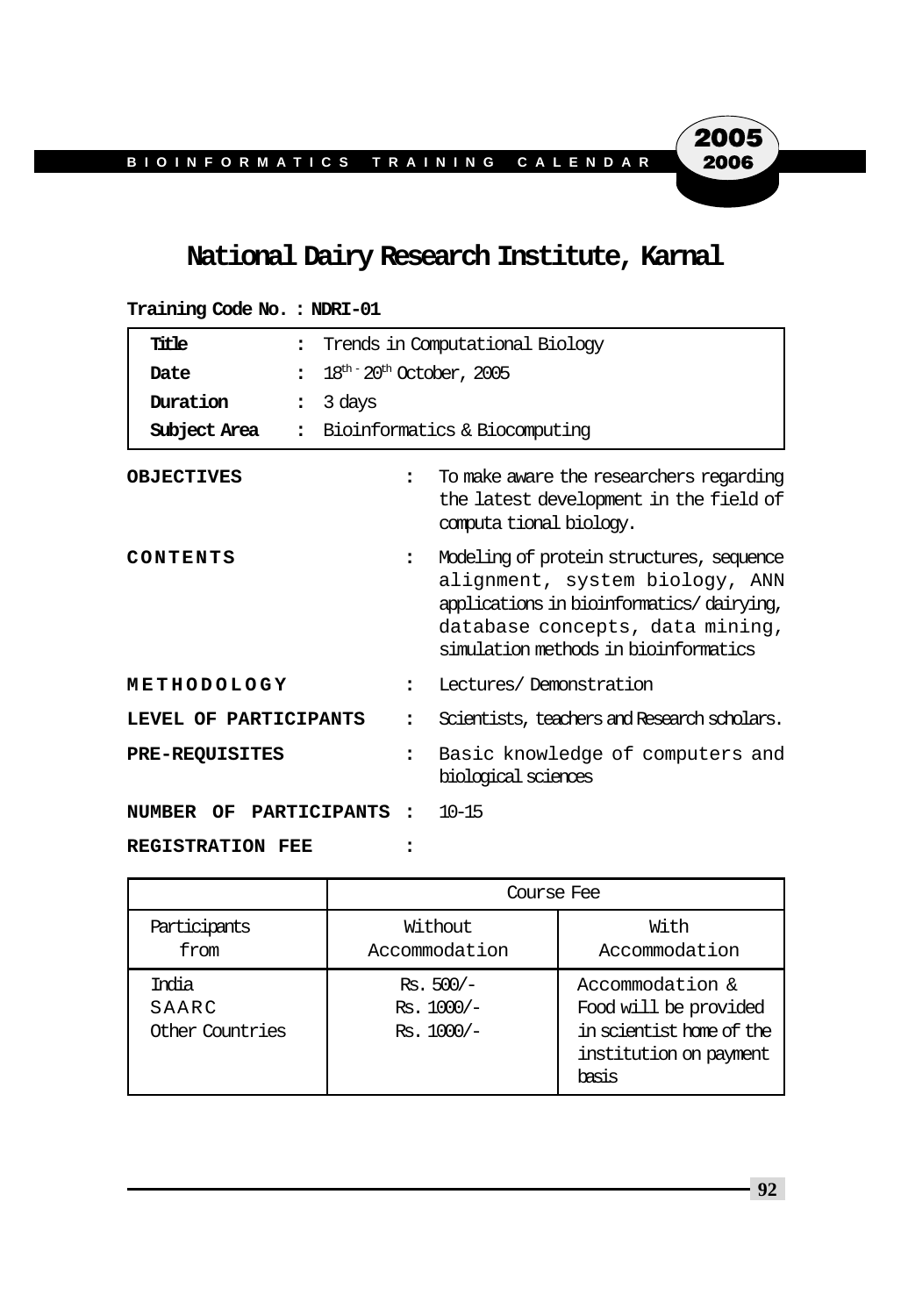2005 2006

| DR. D. K. JAIN, Coordinator |  |  |  |
|-----------------------------|--|--|--|
| 0184-2259014                |  |  |  |
| 0184-2250042                |  |  |  |
| dkjn@rediffmail.com/        |  |  |  |
| anandpruhil@yahoo.com       |  |  |  |
| http://www.ndri.res.in      |  |  |  |
|                             |  |  |  |

#### Contact Address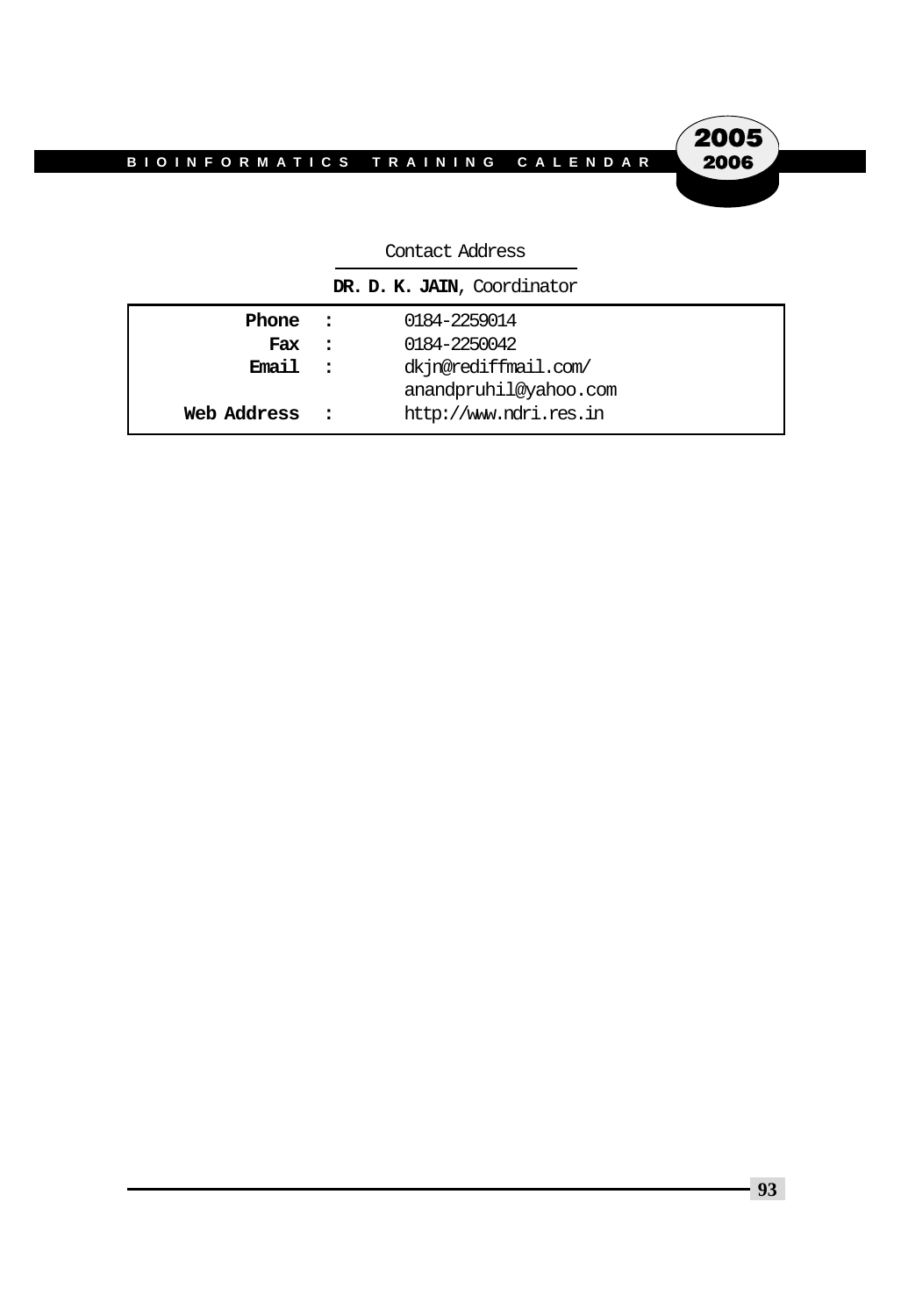# **National Institute of Oceanography, Goa**

| Title                                      | Marine biodiversity data management and computer<br>aided taxonomy                                                                                                                  |  |  |
|--------------------------------------------|-------------------------------------------------------------------------------------------------------------------------------------------------------------------------------------|--|--|
| Date                                       | $\frac{17^{\text{th}} - 18^{\text{th}} \text{ November}}{6.2005}$                                                                                                                   |  |  |
| Duration<br>2 days<br>$\ddot{\phantom{a}}$ |                                                                                                                                                                                     |  |  |
| Subject Area<br>$\ddot{\phantom{a}}$       | Retrieval of Bioinformatics Resources/Databases                                                                                                                                     |  |  |
| <b>OBJECTIVES</b>                          | Searching, retrieving and cataloguing<br>1<br>of marine biodiversity<br>$\mathcal{L}$<br>Develop protocol for computer aided<br>taxonomy of different groups of<br>marine organisms |  |  |
| CONTENTS                                   |                                                                                                                                                                                     |  |  |
| METHODOLOGY                                | Lectures, Demos and Hands on session<br>$\ddot{\cdot}$                                                                                                                              |  |  |
| LEVEL OF PARTICIPANTS                      | Scientists, University teaching faculty,<br>Research students                                                                                                                       |  |  |
| <b>PRE-REQUISITES</b>                      | Post graduation in life sciences<br>$\ddot{\phantom{a}}$                                                                                                                            |  |  |
| NUMBER OF PARTICIPANTS                     | 25<br>$\ddot{\cdot}$                                                                                                                                                                |  |  |
| <b>REGISTRATION FEE</b>                    | Ni l                                                                                                                                                                                |  |  |

**Training Code No. : NIO-01**

**DR. C. T. ACHUTHANKUTTY**, Coordinator

| Phone :     |              | 832-2450219                  |
|-------------|--------------|------------------------------|
| Fax         | $\sim$ 2     | 832-2450606                  |
| Email.      | $\mathbf{r}$ | achu@darya.nio.org           |
| Web Address | $\sim$ 2     | http://www.Indian-ocean.org/ |
|             |              | bioinformatics               |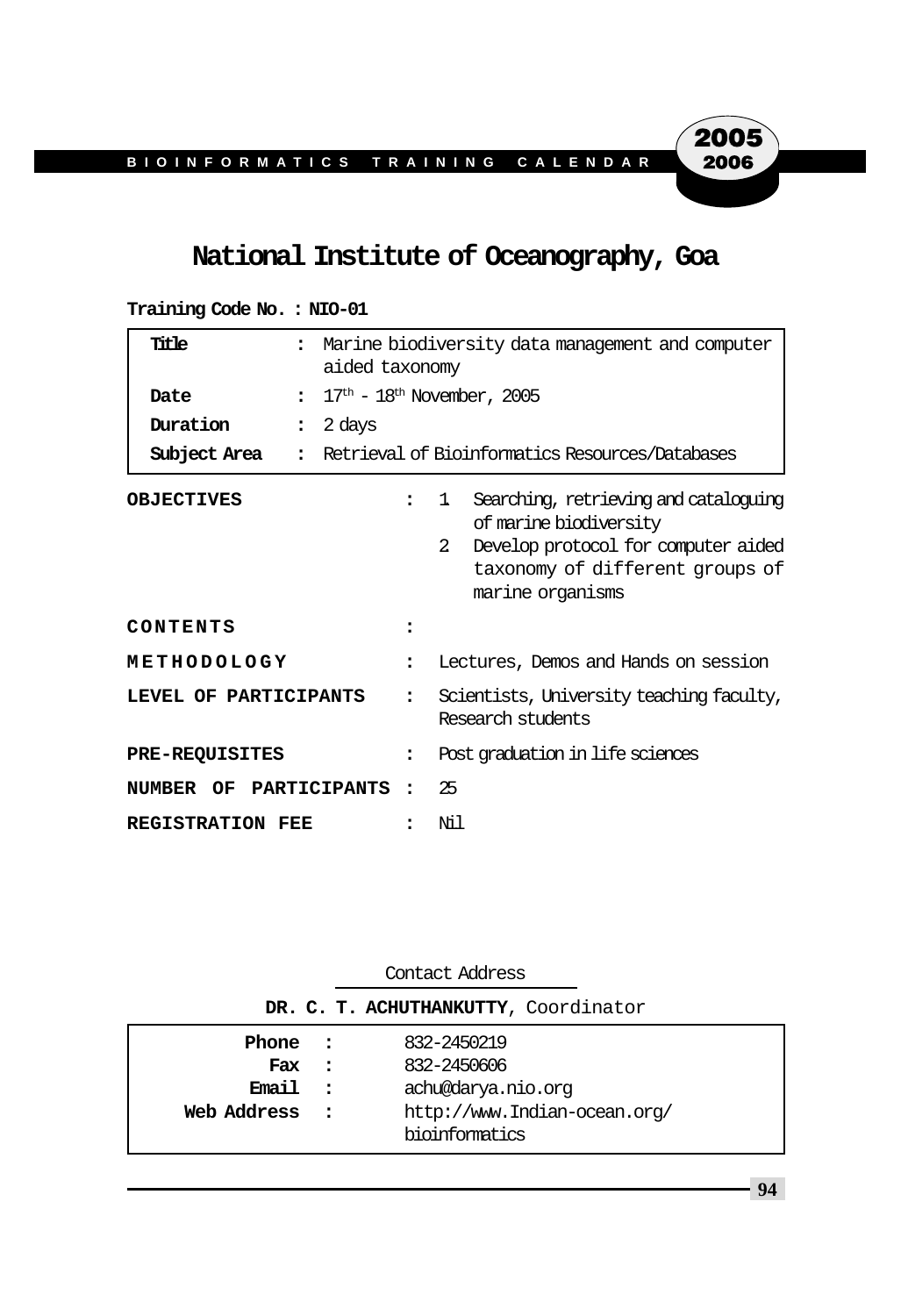## **North Eastern Hill University, Shillong**

# **Title :** Database creation & Internet in Biological Applications **Date** :  $21^{st}$  -  $23^{rd}$  September, 2005 **Duration :** 3 days **Subject Area :** Computer Basics & Applications in Bioinformatics **OBJECTIVES :** To familiarize participants in applications of IT resources related to biological data. **CONTENTS :** Database & Internet **METHODOLOGY :** Lectures, Demos and Hands on session **LEVEL OF PARTICIPANTS :** PG Students & above **PRE-REQUISITES :** Nil

### **NUMBER OF PARTICIPANTS :** 20

#### **REGISTRATION FEE :**

|                                   | Course Fee               |                                                                    |  |
|-----------------------------------|--------------------------|--------------------------------------------------------------------|--|
| Participants<br>from              | Without<br>Accommodation | With<br>Accommodation                                              |  |
| India<br>SAARC<br>Other Countries | Rs. 500/– (only lunch)   | Rs. 660/– (only lunch)<br>(Breakfast & Dinner<br>on payment basis) |  |

#### **Training Code No. : NEHU-01**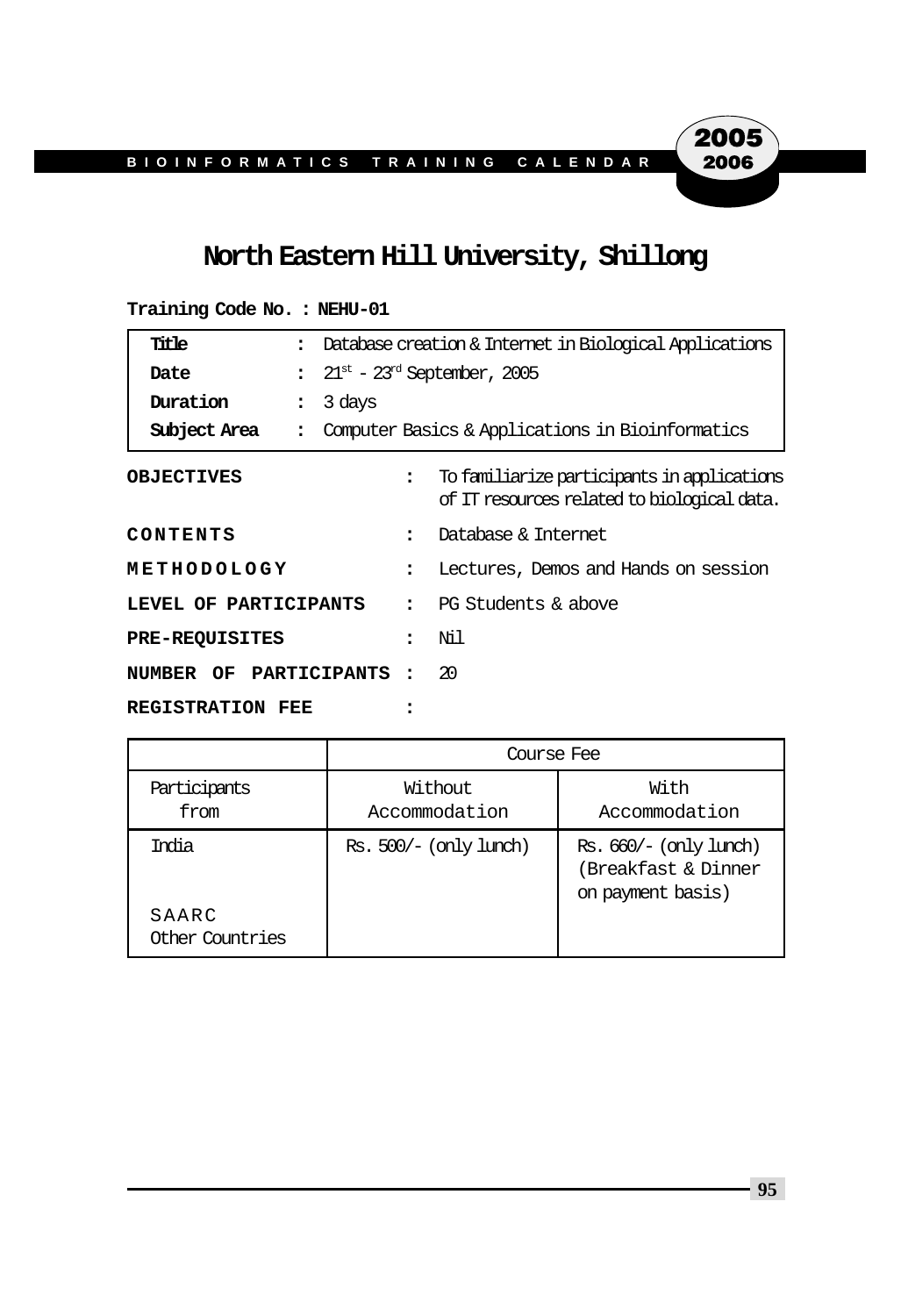### **Training Code No. : NEHU-02**

| Title                                      | Computer & Internet Applications in Bioresource<br>Development |                                                                                            |  |
|--------------------------------------------|----------------------------------------------------------------|--------------------------------------------------------------------------------------------|--|
| Date<br>$\ddot{\phantom{a}}$               | $22^{\rm nd}$ – $24^{\rm th}$ February, 2006                   |                                                                                            |  |
| Duration<br>3 days<br>$\ddot{\phantom{a}}$ |                                                                |                                                                                            |  |
| Subject Area<br>$\ddot{\cdot}$             |                                                                | Computer Basics and Applications in Bioinformatics                                         |  |
| <b>OBJECTIVES</b>                          | $\ddot{\phantom{a}}$                                           | To familiarize participants in applications<br>of IT resources related to biological data. |  |
| CONTENTS                                   | $\bullet$                                                      | Softwares & Internet                                                                       |  |
| METHODOLOGY                                | $\ddot{\phantom{a}}$                                           | Lectures, Demos and Hands on session                                                       |  |
| LEVEL OF PARTICIPANTS                      | $\ddot{\phantom{a}}$                                           | PG Students & above                                                                        |  |
| <b>PRE-REQUISITES</b>                      |                                                                | Ni 1                                                                                       |  |
| NUMBER OF PARTICIPANTS                     |                                                                | 20                                                                                         |  |
| <b>REGISTRATION FEE</b>                    |                                                                |                                                                                            |  |

|                                   | Course Fee               |                                                                    |  |
|-----------------------------------|--------------------------|--------------------------------------------------------------------|--|
| Participants<br>from              | Without<br>Accommodation | With<br>Accommodation                                              |  |
| India<br>SAARC<br>Other Countries | Rs. 500/– (only lunch)   | Rs. 660/– (only lunch)<br>(Breakfast & Dinner<br>on payment basis) |  |

| Contact Address                  |          |                           |
|----------------------------------|----------|---------------------------|
| PROFESSOR P. TANDON, Coordinator |          |                           |
| Phone :                          |          | 0364-2550150              |
| Fax :                            |          | 0364-2550300              |
| <b>Email</b>                     | $\sim$ 2 | bioinfol@sancharnet.in    |
| Web Address                      |          | http://www.nehu.ac.in/bic |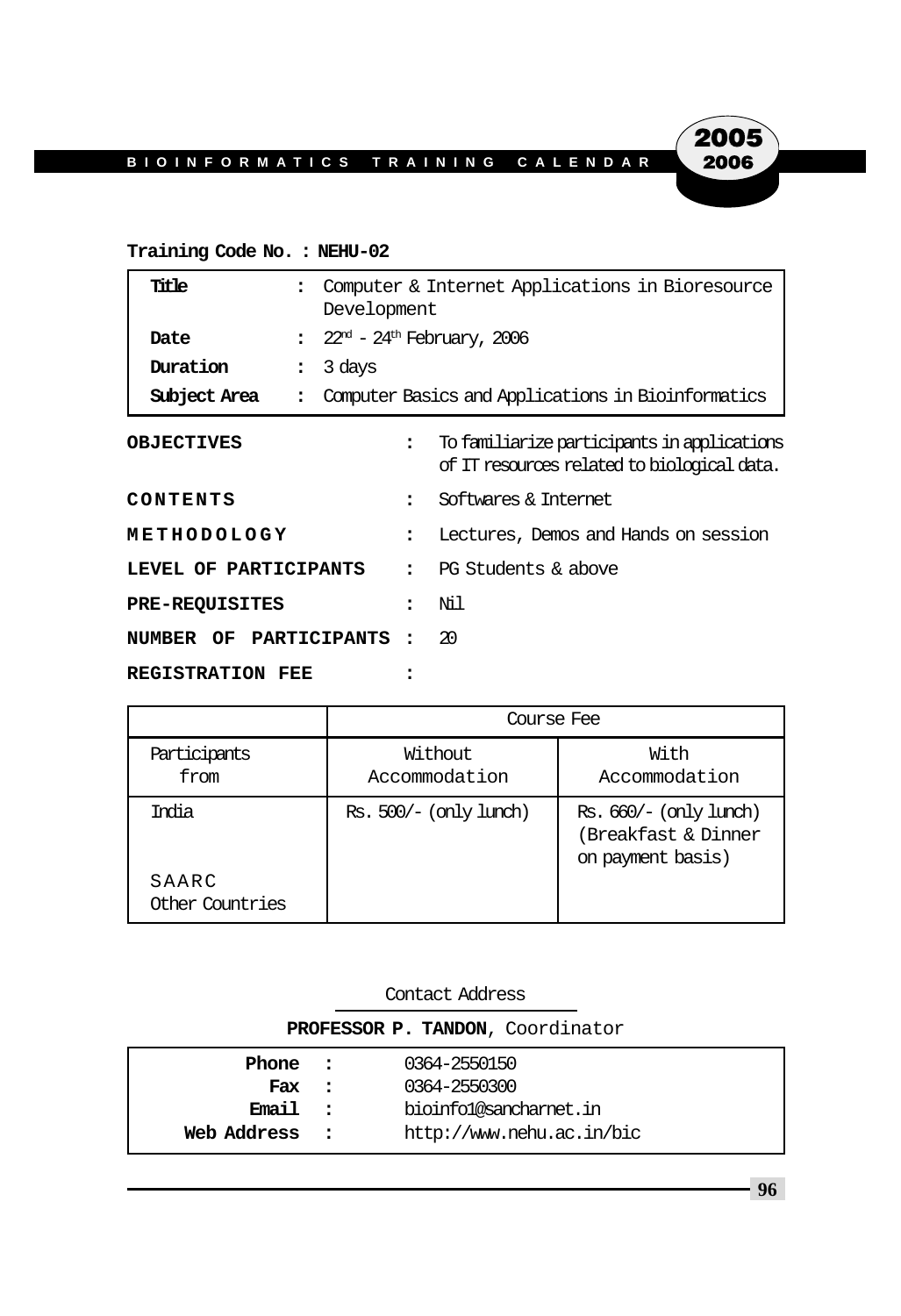# **Pondicherry University, Pondicherry**

| Title                   | $\ddot{\phantom{a}}$           | Bioinformatics and Functional Genomics                                                                                                          |                                                                                                                                                  |  |
|-------------------------|--------------------------------|-------------------------------------------------------------------------------------------------------------------------------------------------|--------------------------------------------------------------------------------------------------------------------------------------------------|--|
| Date                    |                                | $15th$ – $17th$ February, 2006                                                                                                                  |                                                                                                                                                  |  |
| Duration                | 3 days<br>$\ddot{\phantom{a}}$ |                                                                                                                                                 |                                                                                                                                                  |  |
| Subject Area            | $\ddot{\cdot}$                 | Bioinformatics and Biocomputing<br>Genomics/Proteomics<br>Bioinformatics - Driving Drug Discovery<br>Developmental activities in Bioinformatics |                                                                                                                                                  |  |
| <b>OBJECTIVES</b>       |                                | $\ddot{\phantom{a}}$                                                                                                                            | To train and encourage students,<br>researchers and scientists in<br>bioinformatics to current functional<br>genomics and drug discovery process |  |
| CONTENTS                |                                | $\ddot{\phantom{a}}$                                                                                                                            | Techniques, tools, strategies, structure<br>functions and applications of functional<br>genomics                                                 |  |
| METHODOLOGY             |                                | $\ddot{\phantom{a}}$                                                                                                                            | Lectures, Demos and Hands on session                                                                                                             |  |
| LEVEL OF PARTICIPANTS   |                                | $\overline{\phantom{a}}$                                                                                                                        | Post graduates and Researchers                                                                                                                   |  |
| <b>PRE-REQUISITES</b>   |                                | $\ddot{\phantom{a}}$                                                                                                                            | Basics of Computer knowledge and<br>interested in learning new disciplines                                                                       |  |
| NUMBER<br>OF            | PARTICIPANTS                   |                                                                                                                                                 | 30                                                                                                                                               |  |
| <b>REGISTRATION FEE</b> |                                |                                                                                                                                                 |                                                                                                                                                  |  |

**Training Code No. : PU-01**

|                 | Course Fee    |               |  |  |
|-----------------|---------------|---------------|--|--|
| Participants    | Without       | With          |  |  |
| from            | Accommodation | Accommodation |  |  |
| India           | $Rs. 1500/-$  | $Rs.2500/-$   |  |  |
| SAARC           | $Rs. 3000/-$  | $Rs. 5000/-$  |  |  |
| Other Countries | US \$ 200     | US \$ 250     |  |  |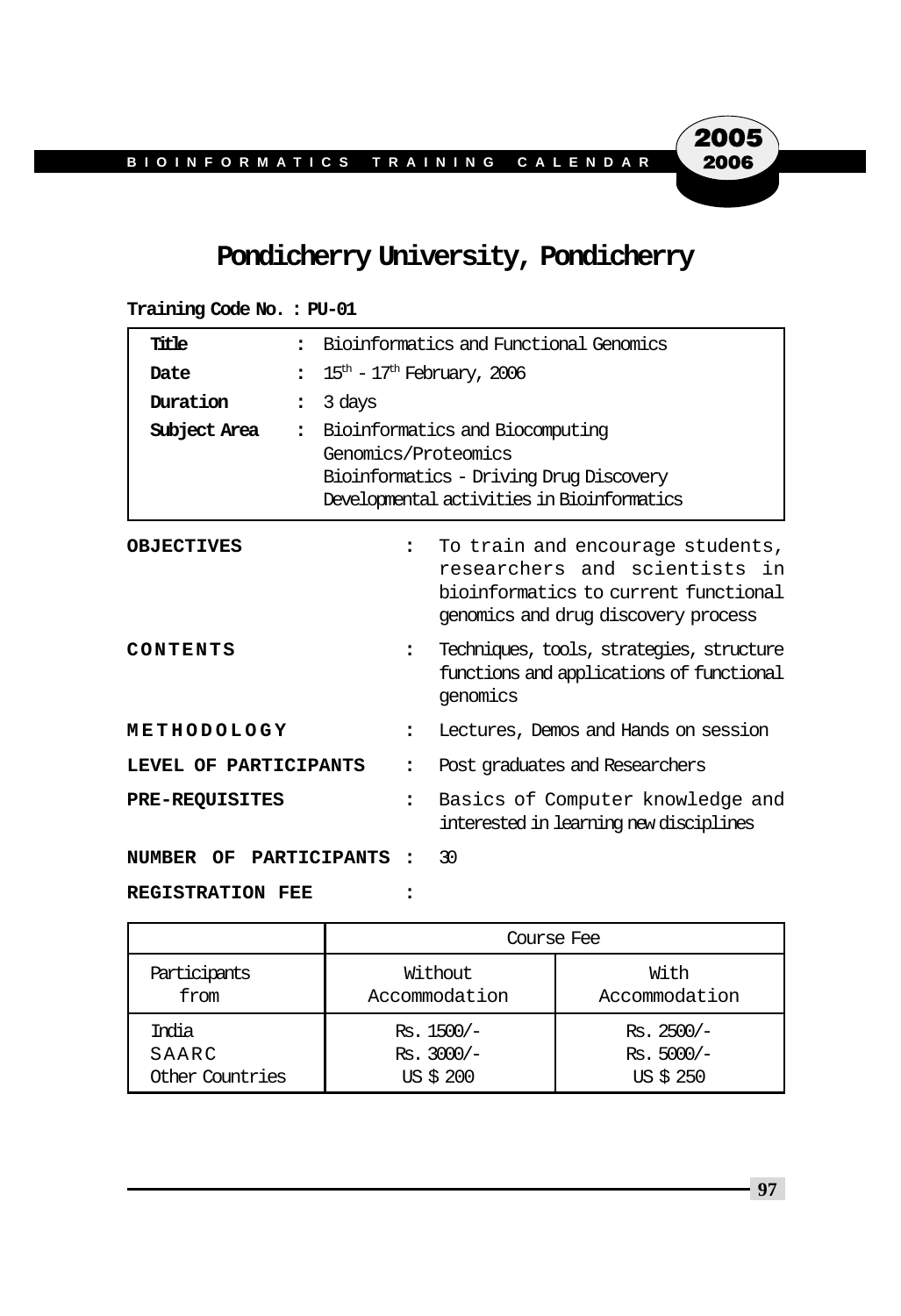**2005**<br>2006

|             |                      | DR. P. P. MATHUR, Coordinator |
|-------------|----------------------|-------------------------------|
| Phone :     |                      | 0413-2655212                  |
| Fax         | $\sim$ 2             | 0413-2655211                  |
| Email.      | $\ddot{\phantom{1}}$ | bicpu2001@yahoo.co.in         |
| Web Address | $\mathbf{r}$         | http://www.pondiuni.org/      |
|             |                      | bioinformatics.html           |

#### Contact Address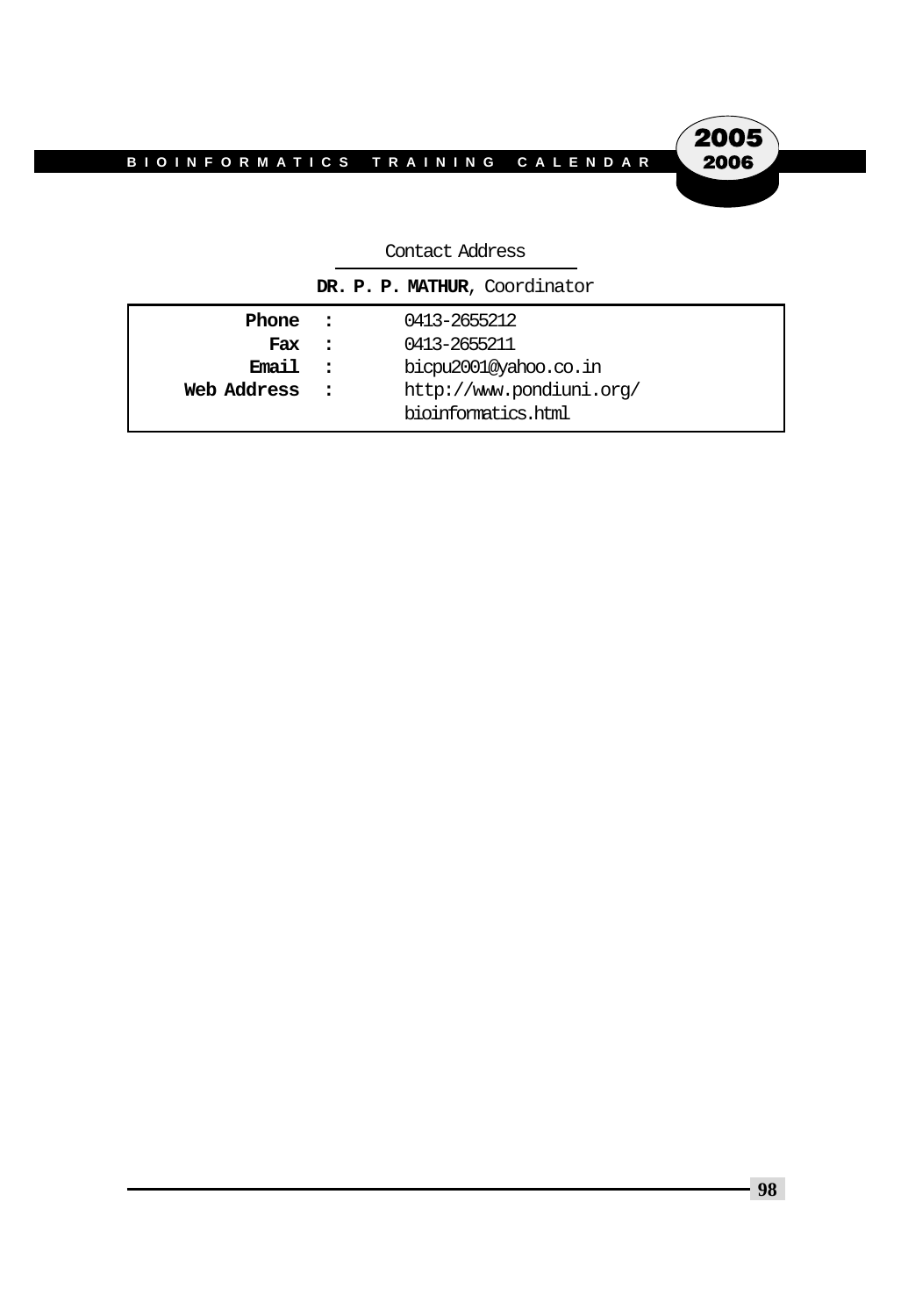# **Punjab Agricultural University, Ludhiana**

| Title                    | $\ddot{\phantom{a}}$           | Bioinformatics: Applications in Biotechnology                |                                                                                        |  |
|--------------------------|--------------------------------|--------------------------------------------------------------|----------------------------------------------------------------------------------------|--|
| Date                     | $\ddot{\phantom{a}}$           | $13^{\text{th}}$ – $15^{\text{th}}$ September, 2005          |                                                                                        |  |
| Duration                 | 3 days<br>$\ddot{\phantom{a}}$ |                                                              |                                                                                        |  |
| Subject Area             | $\ddot{\phantom{a}}$           |                                                              | Bioinformatics and Biotechnology                                                       |  |
| <b>OBJECTIVES</b>        |                                | $\ddot{\phantom{a}}$                                         | To familiarize the application of<br>bioinformatics tools in biotechnology<br>research |  |
| CONTENTS                 |                                | Bioinformatics tools<br>$\ddot{\cdot}$                       |                                                                                        |  |
| METHODOLOGY              |                                | Lectures, Demos and Hands on session<br>$\ddot{\phantom{a}}$ |                                                                                        |  |
| LEVEL OF PARTICIPANTS    |                                | $\ddot{\cdot}$                                               | Researchers and Students                                                               |  |
| <b>PRE-REQUISITES</b>    |                                | $\ddot{\phantom{a}}$                                         | M.Sc. Life Science                                                                     |  |
| NUMBER OF PARTICIPANTS : |                                |                                                              | $15 - 20$                                                                              |  |
| <b>REGISTRATION FEE</b>  |                                |                                                              | $Rs.500/-$                                                                             |  |

**Training Code No. : PAU-01**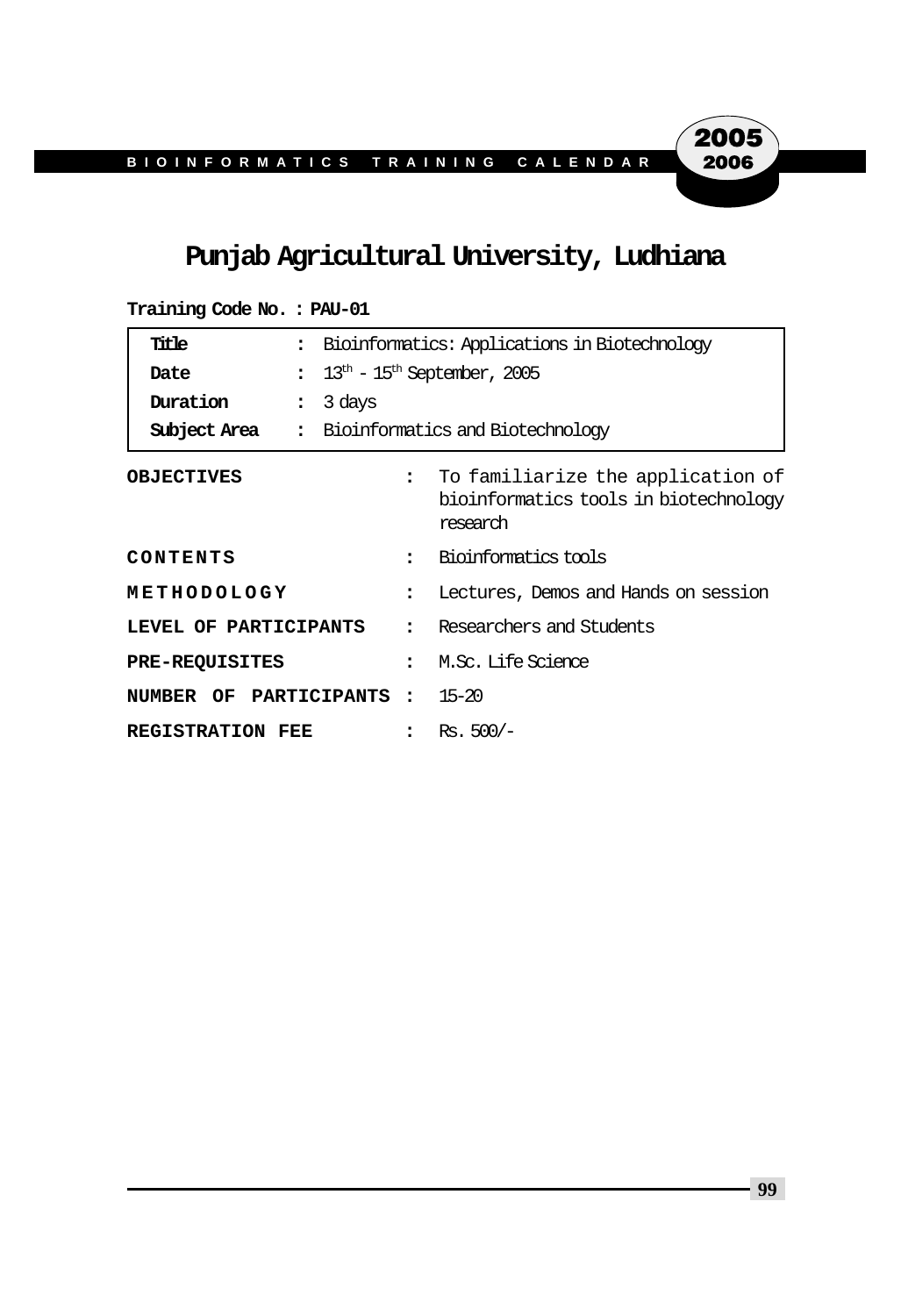### **Training Code No. : PAU-02**

| Title                      | : Genetic diversity Analysis tools and their applications |                                                                        |  |
|----------------------------|-----------------------------------------------------------|------------------------------------------------------------------------|--|
| Date                       | : $21^{st}$ – $23^{rd}$ February, 2006                    |                                                                        |  |
| Duration<br>$\ddot{\cdot}$ | 3 days                                                    |                                                                        |  |
|                            | <b>Subject Area :</b> Bioinformatics and Biotechnology    |                                                                        |  |
| <b>OBJECTIVES</b>          | $\ddot{\phantom{a}}$                                      | To familiarize the application of genetic<br>diver sity analysis tools |  |
| CONTENTS                   | $\ddot{\phantom{a}}$                                      | Genetic Diversity                                                      |  |
| METHODOLOGY                |                                                           | Lectures, Demos, Hands on session                                      |  |
| LEVEL OF PARTICIPANTS      |                                                           | Researchers and Students                                               |  |
| <b>PRE-REQUISITES</b>      |                                                           | M.Sc. Life Science                                                     |  |
| NUMBER OF PARTICIPANTS:    |                                                           | $15 - 20$                                                              |  |
| <b>REGISTRATION FEE</b>    |                                                           | $Rs.500/-$                                                             |  |

| Contact Address                  |  |  |                                    |  |
|----------------------------------|--|--|------------------------------------|--|
| DR. S. C. SHARMA, Coordinator    |  |  |                                    |  |
| Phone :                          |  |  | 0161-2411774                       |  |
| Fax :                            |  |  | 0161-2401444                       |  |
| Email :<br>scsharma 13@yahoo.com |  |  |                                    |  |
| Web Address                      |  |  | http://www.pau.edu/sdic.index1.htm |  |

**100**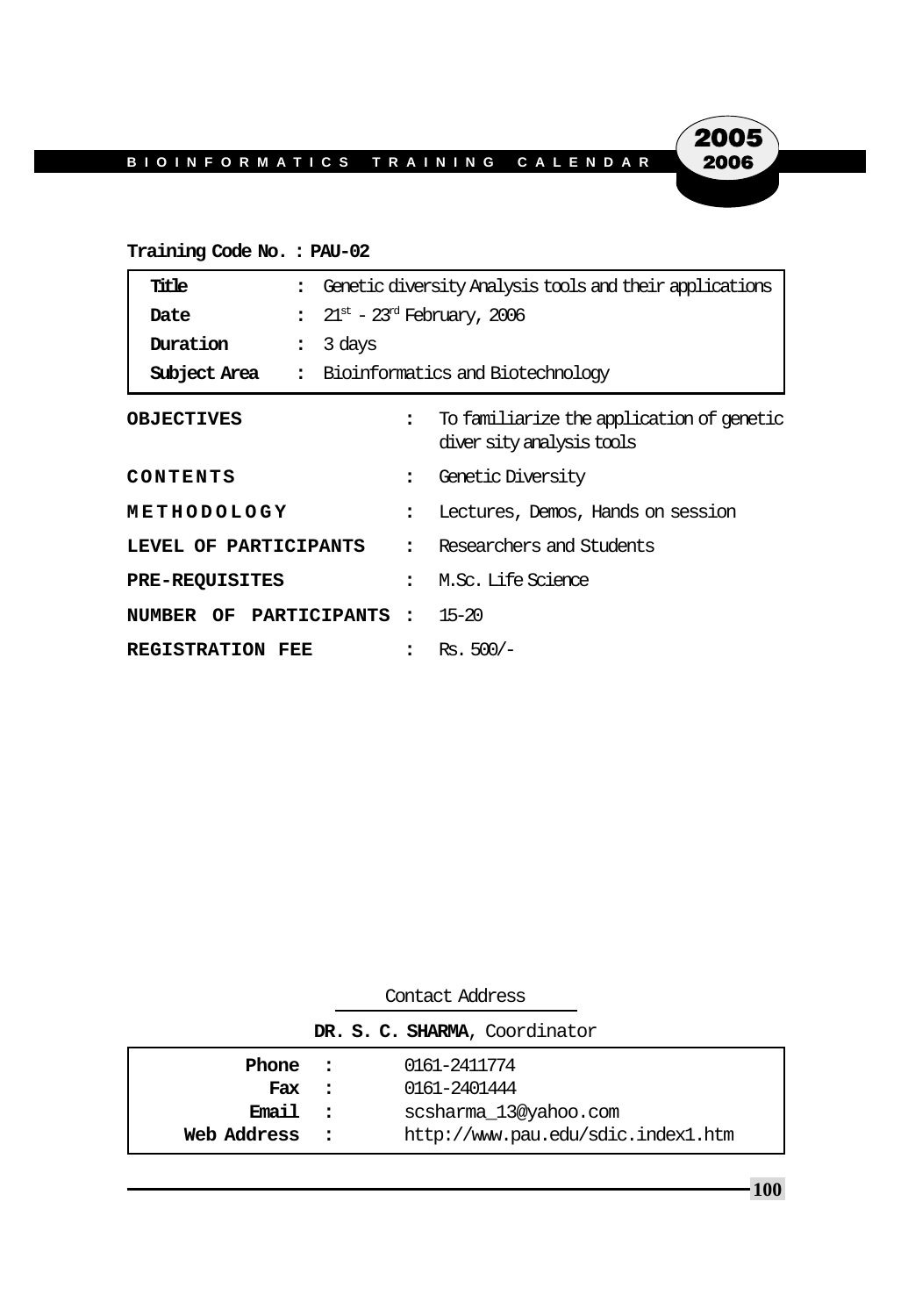# **Rajiv Gandhi Centre for Biotechnology, Trivandrum**

### **Training Code No. : RGCB-01**

| Title                               | $\ddot{\phantom{a}}$           | Workshop on Molecular Modeling                                                                                                                                                                                                   |                                                              |
|-------------------------------------|--------------------------------|----------------------------------------------------------------------------------------------------------------------------------------------------------------------------------------------------------------------------------|--------------------------------------------------------------|
| Date                                | $\ddot{\phantom{a}}$           | $14th$ – $17th$ December, 2005                                                                                                                                                                                                   |                                                              |
| Duration                            | 4 days<br>$\ddot{\phantom{a}}$ |                                                                                                                                                                                                                                  |                                                              |
| Subject Area                        | $\ddot{\phantom{a}}$           | Retrieval of Bioinformatics Resources/Databases<br>Bioinformatics & Biocomputing<br>Bioinformatics in Genomics & Proteomics<br>Database/Software developmental activities in<br>bioinfomatics                                    |                                                              |
| <b>OBJECTIVES</b>                   |                                | $\ddot{\phantom{a}}$                                                                                                                                                                                                             | To give training in Molecular modeling                       |
| CONTENTS                            |                                | Biomolecular structure databases, Protein<br>$\bullet$<br>structure prediction methods, Molecular<br>modeling, Molecular dynamics, Docking,<br>Structural Genomics, Structure<br>classification methods and derived<br>databases |                                                              |
| METHODOLOGY<br>$\ddot{\phantom{a}}$ |                                | Lectures, demos and Hands on session                                                                                                                                                                                             |                                                              |
| LEVEL OF PARTICIPANTS               |                                | $\ddot{\phantom{a}}$                                                                                                                                                                                                             | Research professional, professors,<br>Lecturers and students |
| <b>PRE-REQUISITES</b>               |                                | Ni 1<br>2                                                                                                                                                                                                                        |                                                              |
| NUMBER OF PARTICIPANTS              |                                | 10<br>$\ddot{\phantom{a}}$                                                                                                                                                                                                       |                                                              |
| <b>REGISTRATION FEE</b>             |                                |                                                                                                                                                                                                                                  |                                                              |

|                                   | Course Fee               |                       |  |  |
|-----------------------------------|--------------------------|-----------------------|--|--|
| Participants<br>from              | Without<br>Accommodation | With<br>Accommodation |  |  |
| India<br>SAARC<br>Other Countries | $Rs.2000/-$              |                       |  |  |

**101**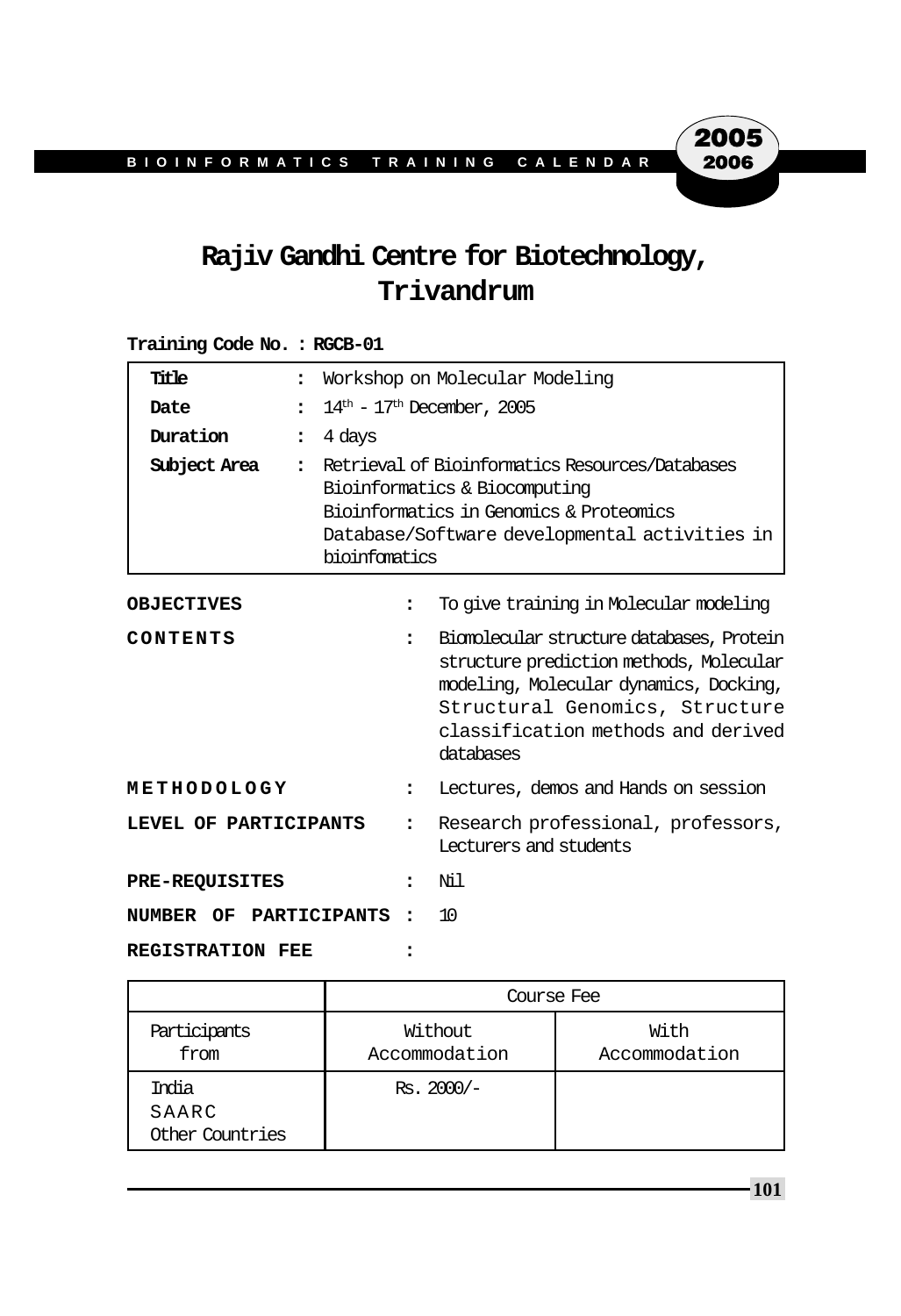

ANY OTHER RELEVANT : Summer training on Genomics & **INFORMATION, IF ANY** Proteomics for M.Sc./Graduate students for a period of 60 days from January  $15^{\text{th}}$ to March  $15^{\rm th}$ , 2006

| Contact Address                 |          |                       |  |  |  |
|---------------------------------|----------|-----------------------|--|--|--|
| DR. D. KARUNAGARAN, Coordinator |          |                       |  |  |  |
| Phone :                         |          | 0471-2347975, 2341716 |  |  |  |
| Fax :                           |          | 0471-2348096          |  |  |  |
| Email:                          |          | discorgob.res.in      |  |  |  |
| Web Address                     | $\sim$ 2 | www.rqcb.res.in       |  |  |  |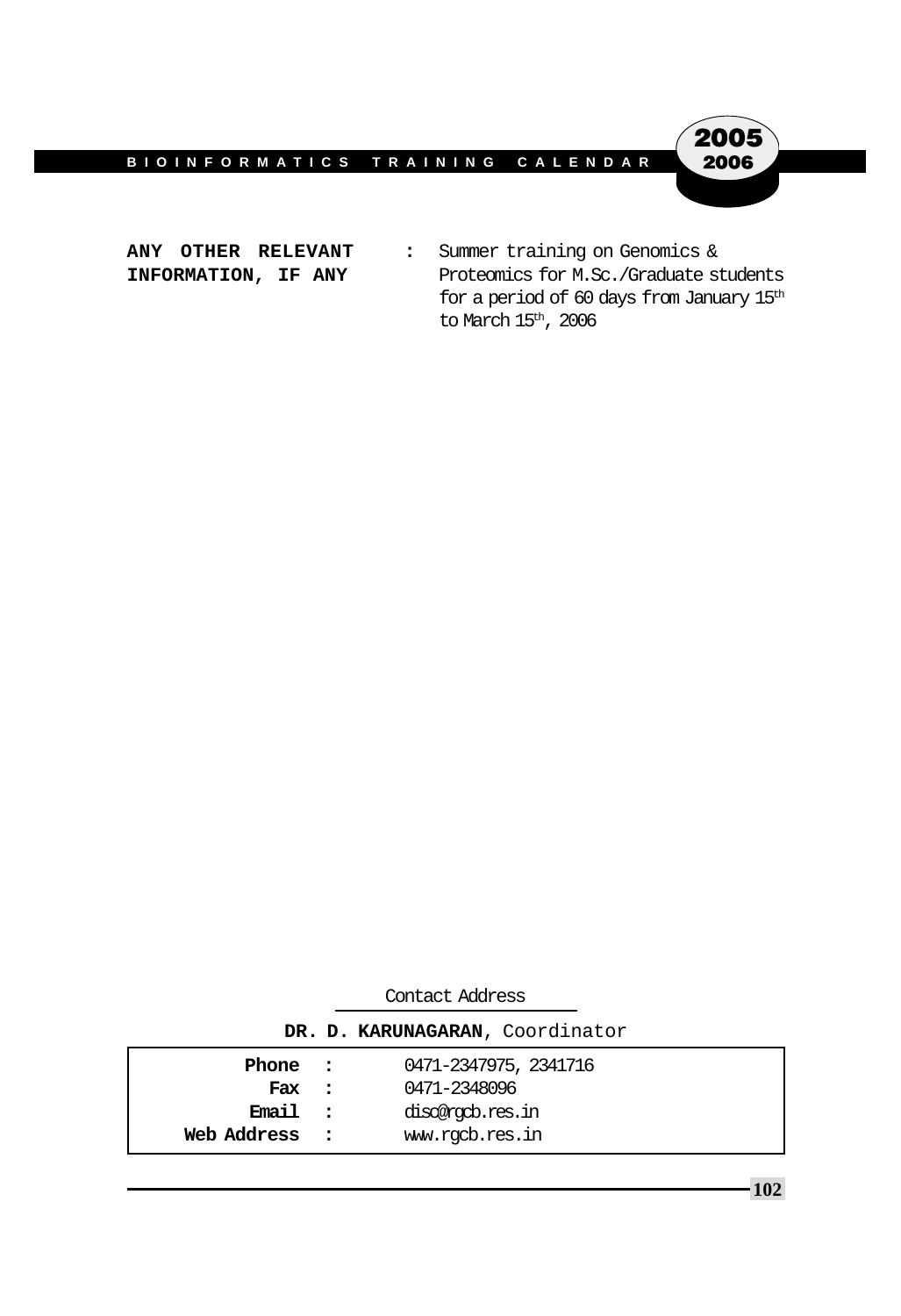# **Regional Research Laboratory, Jammu**

| Title<br>$\ddot{\phantom{a}}$        |                      | Bioinformatics in Drug Discovery                                                                                            |  |  |
|--------------------------------------|----------------------|-----------------------------------------------------------------------------------------------------------------------------|--|--|
| Date<br>$\ddot{\phantom{a}}$         |                      | December, 2005 (Dates are not yet finalised)                                                                                |  |  |
| Duration<br>$\ddot{\cdot}$           | 2 days               |                                                                                                                             |  |  |
| Subject Area<br>$\ddot{\phantom{a}}$ |                      | Genomics/Proteomics<br>Bioinformatics in Drug Discovery                                                                     |  |  |
| <b>OBJECTIVES</b>                    | $\ddot{\phantom{a}}$ | To expose participants with different<br>bioinformatics tools and their applications<br>in understanding biological system. |  |  |
| CONTENTS                             |                      | Biological databases, nucleic acid, protein<br>sequencing analysis and molecular<br>modeling                                |  |  |
| METHODOLOGY                          | $\ddot{\phantom{a}}$ | Lectures, Demonstration and hands on<br>session.                                                                            |  |  |
| LEVEL OF PARTICIPANTS                | $\ddot{\cdot}$       | Scientists, teachers, research scholars and<br>technical persons                                                            |  |  |
| <b>PRE-REQUISITES</b>                | $\ddot{\phantom{a}}$ | Ni 1                                                                                                                        |  |  |
| NUMBER OF PARTICIPANTS               | $\ddot{\phantom{a}}$ | 15                                                                                                                          |  |  |
| REGISTRATION FEE                     |                      | $Rs. 1000/-$                                                                                                                |  |  |

**Training Code No. : RRLJ-01**

Contact Address

**DR. G. N. QAZI**, Coordinator

| Phone :     |               | 0191-2570526            |
|-------------|---------------|-------------------------|
| Fax         | $\sim$ $\sim$ | 0191-2546030            |
| Email.      | $\sim$ 2      | abr19787@yahoo.com/     |
|             |               | abdulrahim602@qmail.com |
| Web Address | $\sim$ 2.1    | www.rrljammu.org        |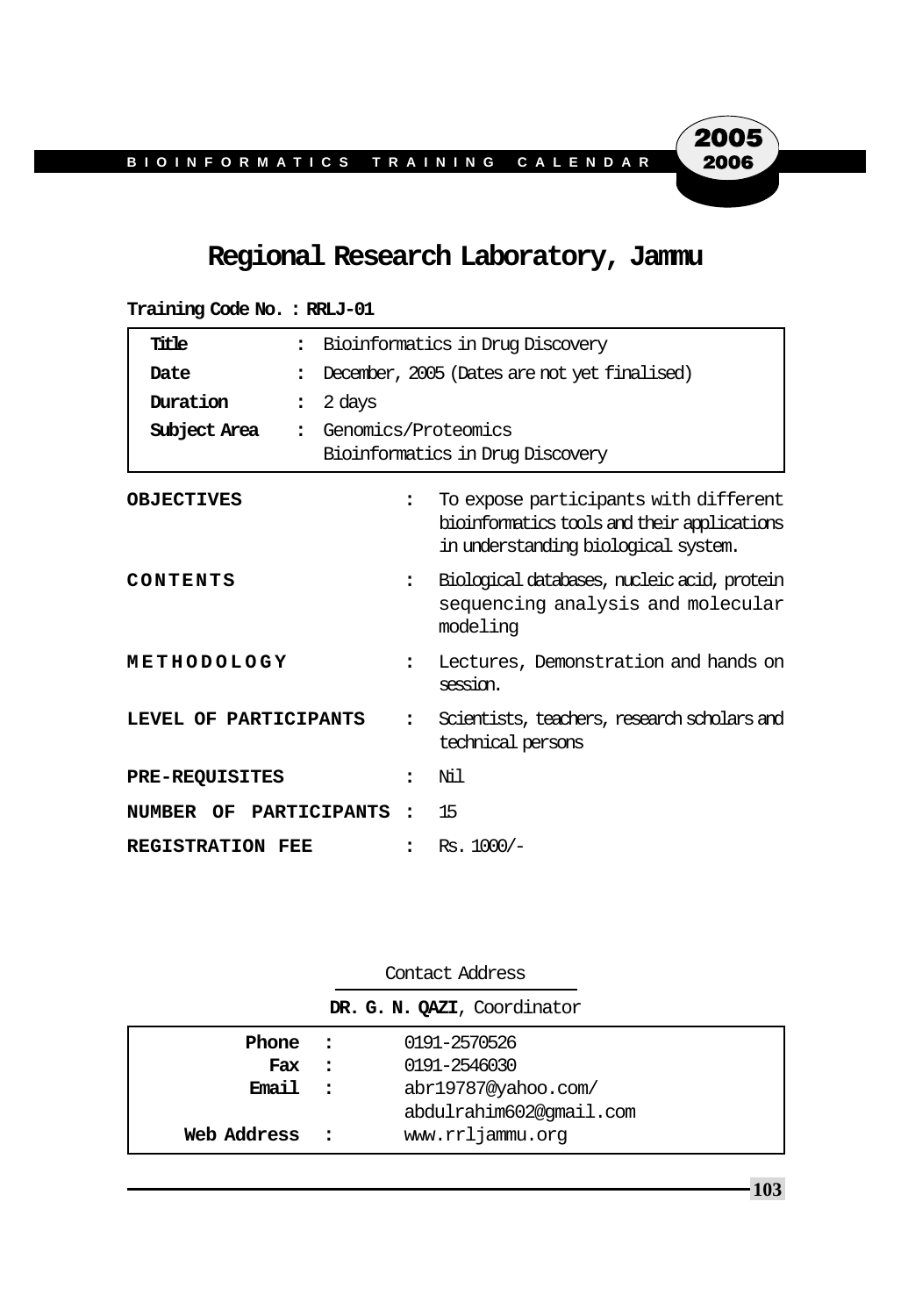# **State Council of Science & Technology for Sikkim, Gangtok**

## **Title :** Computational Biology & Introduction to Biogrid **Date** :  $22^{nd}$  -  $23^{nd}$  September, 2005 **Duration :** 2 days **Subject Area :** Computer Basics & Applications in Bioinformatics Networks & Applications in Bioinformatics Bioinformatics & Biocomputing Retrieval of Bioinformatics Resources/Databases **OBJECTIVES :** To aquaint the participants with the basics of computational biology, bioinformatics and its usage. **CONTENTS :** MS-Office, MS-Access, Frontpage, Biogrid, Introduction to Bioinformatics and its scope **METHODOLOGY :** Lectures, Workshop. **LEVEL OF PARTICIPANTS :** Research Scholars, Scientists and Lecturers **PRE-REQUISITES :** Minimum qualification(B.Sc./M.Sc./  $Ph.D.$ ) **NUMBER OF PARTICIPANTS :** 20-25 **REGISTRATION FEE :**

|                          | Course Fee                                         |                                                                                                |  |  |
|--------------------------|----------------------------------------------------|------------------------------------------------------------------------------------------------|--|--|
| Participants<br>from     | Without<br>Accommodation                           | With<br>Accommodation                                                                          |  |  |
| India                    | Rs. 500/- for Students<br>Rs. 1000/- for Employees | Accommodation shall<br>be arranged on request.<br>The participants shall<br>make the payments. |  |  |
| SAARC<br>Other Countries |                                                    |                                                                                                |  |  |

#### **Training Code No. : SCSTS-01**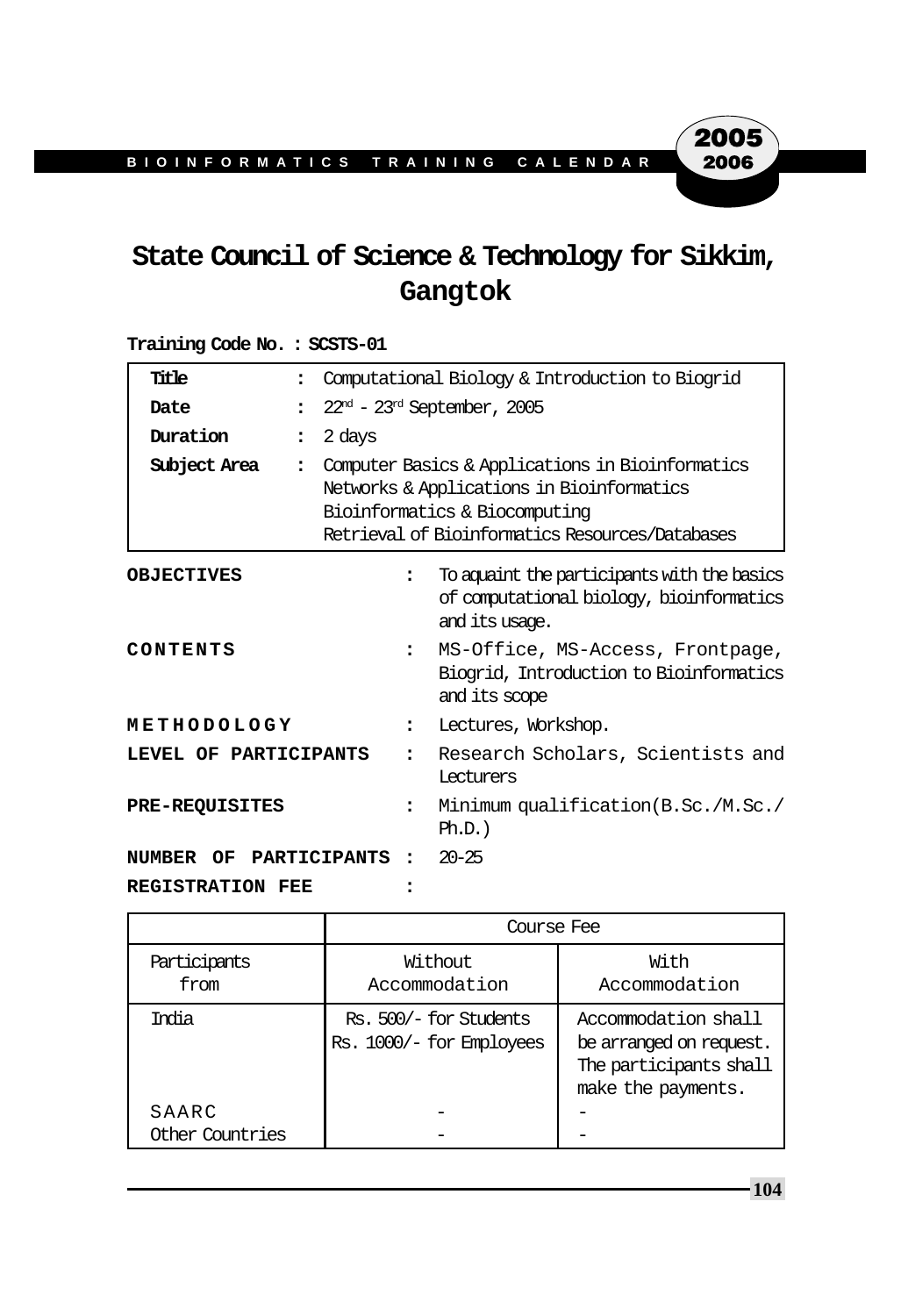**2005**<br>2006

| CONCaCL AQQLESS                        |                                                                          |                              |  |
|----------------------------------------|--------------------------------------------------------------------------|------------------------------|--|
| SHRI B. C. BASISTHA, Coordinator       |                                                                          |                              |  |
| Phone :<br>Fax<br>$\ddot{\phantom{1}}$ |                                                                          | 919434109894<br>03592-228764 |  |
| Email                                  | btis_skm@yahoo.com/<br>singhiop@indiatimes.com/<br>shobar 99@hotmail.com |                              |  |

 $Context 2d<sub>d</sub>$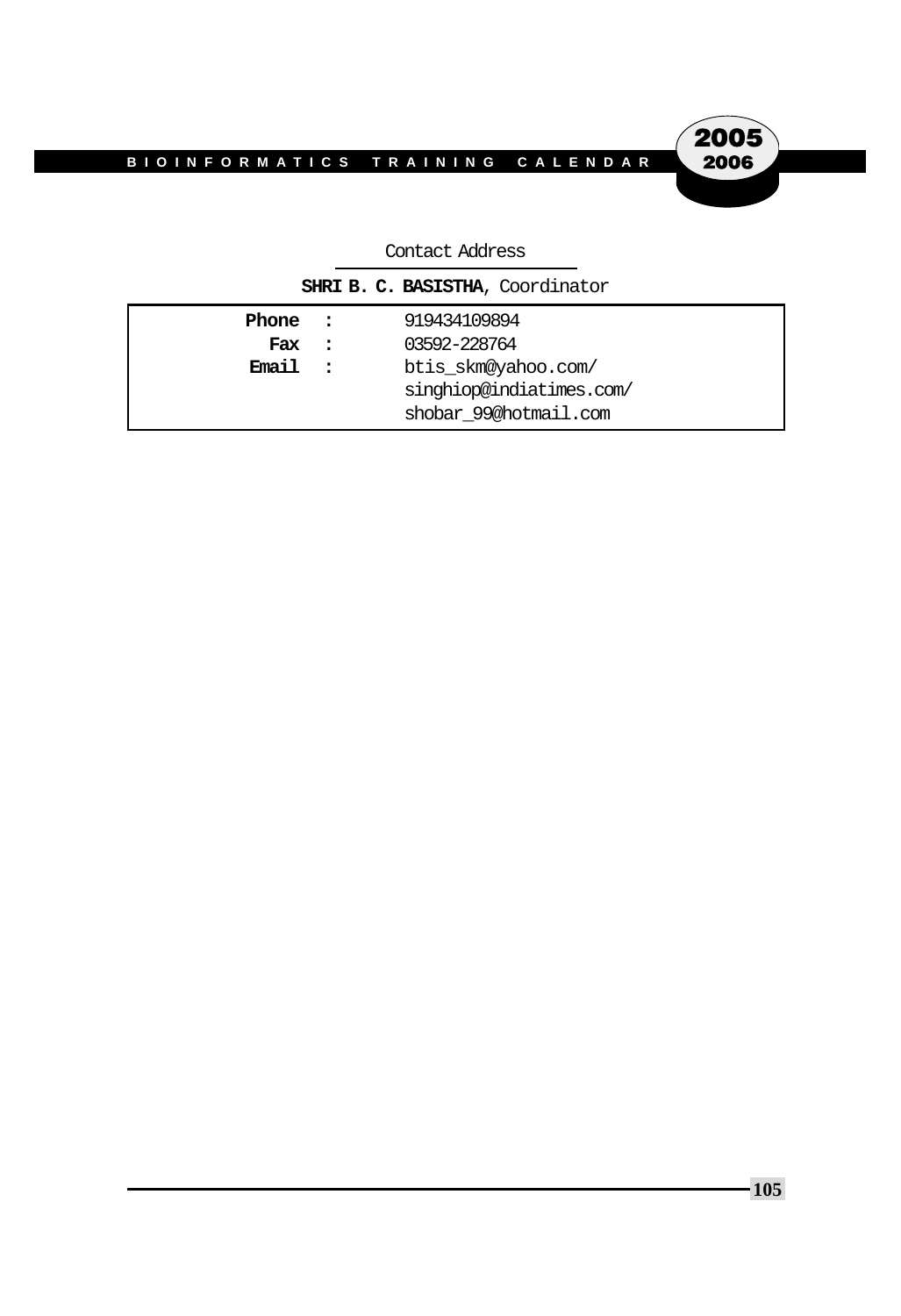# **Tamilnadu Agricultural Univeristy, Coimbatore**

| Title<br>$\ddot{\phantom{a}}$        | Databases and its applications in Agriculture |                                                                                                                                                                           |  |
|--------------------------------------|-----------------------------------------------|---------------------------------------------------------------------------------------------------------------------------------------------------------------------------|--|
| Date<br>$\ddot{\phantom{a}}$         | $03rd - 04th$ August, 2005                    |                                                                                                                                                                           |  |
| Duration<br>$\ddot{\cdot}$           | 2 days                                        |                                                                                                                                                                           |  |
| Subject Area<br>$\ddot{\phantom{a}}$ |                                               | Bioinformatics in Crop improvement                                                                                                                                        |  |
| <b>OBJECTIVES</b>                    | $\ddot{\phantom{a}}$                          | To introduce biological databases and its<br>applications among the research<br>community.                                                                                |  |
| CONTENTS                             | $\ddot{\phantom{a}}$                          | Introduction and classification of<br>1.<br>databases<br>$\mathbf{2}$<br>Structure of databases<br>$\mathcal{E}$<br>Generation of databases<br>Information retrieval<br>4 |  |
| METHODOLOGY                          | $\ddot{\phantom{a}}$                          | Lectures, Demons and Hands on session                                                                                                                                     |  |
| LEVEL OF PARTICIPANTS                | $\ddot{\cdot}$                                | Students and scientists working in State<br>Agricultural Universities, ICAR and other<br>institutions.                                                                    |  |
| <b>PRE-REQUISITES</b>                | $\ddot{\phantom{a}}$                          | M.Sc. or Ph.D. in Plant Sciences                                                                                                                                          |  |
| NUMBER OF PARTICIPANTS               | $\bullet$                                     | 15                                                                                                                                                                        |  |
| <b>REGISTRATION FEE</b>              |                                               | $Rs.250/-$                                                                                                                                                                |  |

**Training Code No. : TAU-01**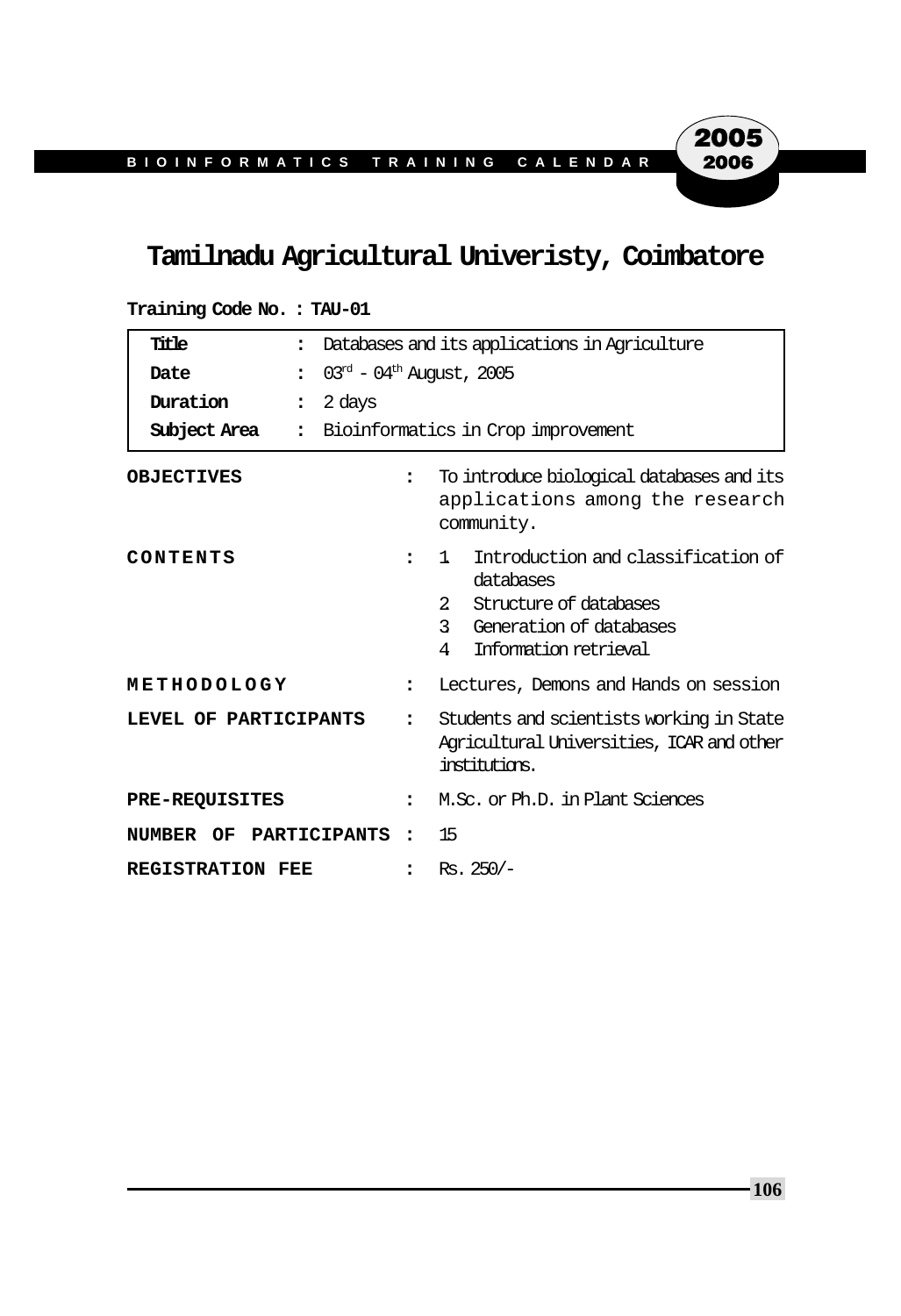# 2005 2006

### **Training Code No. : TAU-02**

| Title<br>$\ddot{\phantom{a}}$    | Genomics and Genome Annotation |                                                                                                                                                                                                           |  |
|----------------------------------|--------------------------------|-----------------------------------------------------------------------------------------------------------------------------------------------------------------------------------------------------------|--|
| Date                             | $12th - 13th$ December, 2005   |                                                                                                                                                                                                           |  |
| Duration<br>$\ddot{\phantom{a}}$ | 2 days                         |                                                                                                                                                                                                           |  |
| Subject Area<br>$\bullet$        |                                | Bioinformatics in Genomics and Proteomics                                                                                                                                                                 |  |
| <b>OBJECTIVES</b>                | $\ddot{\phantom{a}}$           | To impart basic knowledge on genomics<br>and introduce the bioinformatics tools for<br>genome annotation.                                                                                                 |  |
| CONTENTS                         | $\ddot{\phantom{a}}$           | Genetic and physical mapping<br>1<br>2<br>Approaches to genome sequencing<br>Gene prediction methods<br>3<br>Analysis of upstream regulatory<br>4<br>elements<br>5.<br>Identification of repeat sequences |  |
| METHODOLOGY                      | $\ddot{\phantom{a}}$           | Lectures, Demonstration & Hands on<br>session.                                                                                                                                                            |  |
| LEVEL OF PARTICIPANTS            | $\ddot{\phantom{a}}$           | Students and scientists of State<br>Agricultural Universitites, ICAR and<br>other institutions.                                                                                                           |  |
| <b>PRE-REQUISITES</b>            | $\ddot{\phantom{a}}$           | M.Sc. or Ph.D. in Plant Sciences                                                                                                                                                                          |  |
| NUMBER OF PARTICIPANTS           | $\overline{\phantom{a}}$       | 15                                                                                                                                                                                                        |  |
| <b>REGISTRATION FEE</b>          | $\ddot{\phantom{a}}$           | $Rs.250/-$                                                                                                                                                                                                |  |

| Contact Address                     |                            |                                            |  |
|-------------------------------------|----------------------------|--------------------------------------------|--|
| DR. P. BALASUBRAMANIAN, Coordinator |                            |                                            |  |
| Phone :<br>Fax :                    |                            | 0422-5511453<br>0422-2431672               |  |
| Email<br>Web Address                | $\mathbf{r}$<br>$\sim$ 2.1 | balasubrap@hotmail.com<br>www.cpmbtnau.org |  |
|                                     |                            |                                            |  |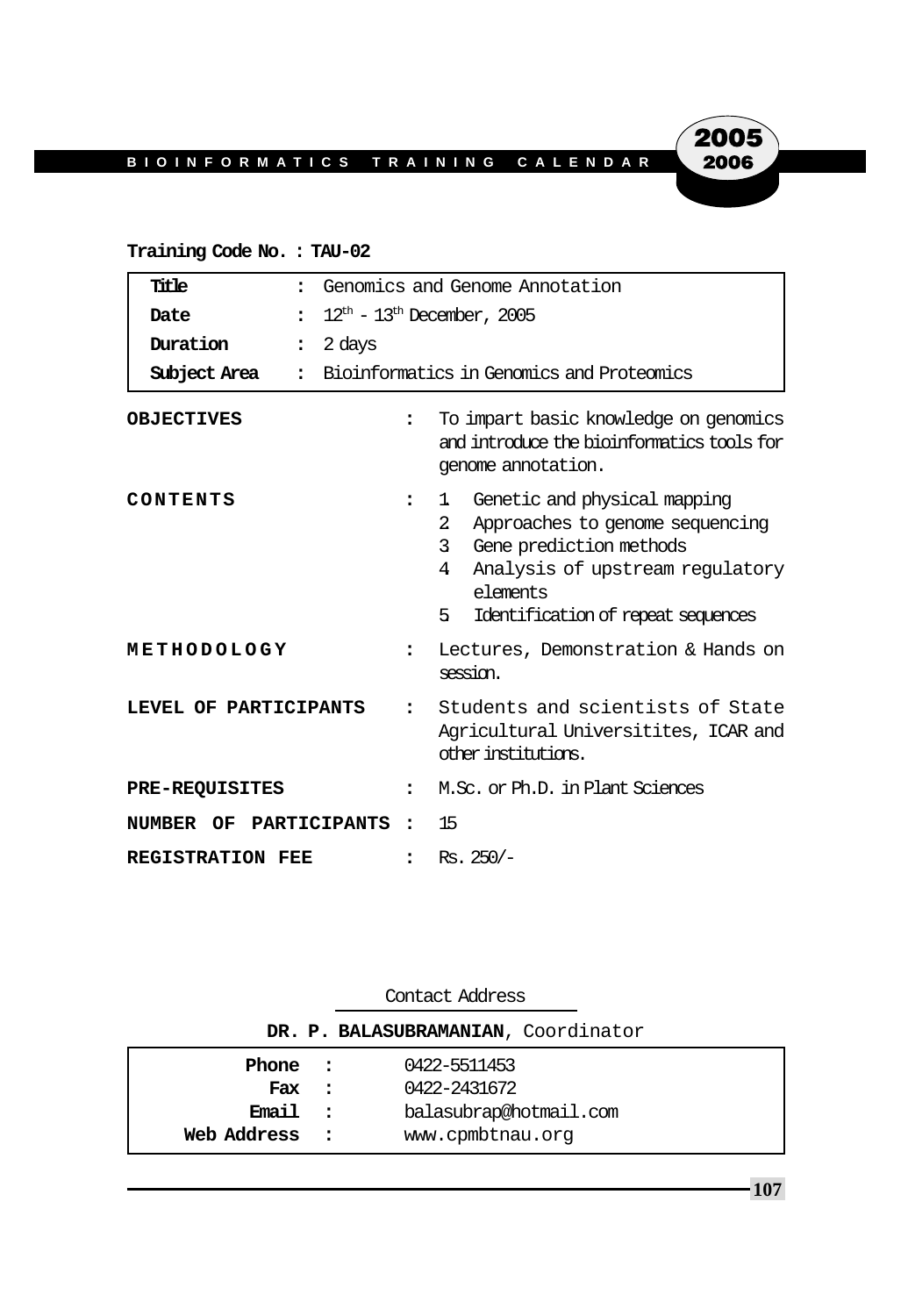# **Tamilnadu Veterinary and Animal Sciences Univeristy, Chennai**

### **Training Code No. : TNVASU-01**

| Title                  | $\ddot{\cdot}$           | Training Progamme on "Bioinformatics & Information<br>Technology"                                                                                                                                                                                                                              |                                                                                                                                                                                                                                                                                    |  |
|------------------------|--------------------------|------------------------------------------------------------------------------------------------------------------------------------------------------------------------------------------------------------------------------------------------------------------------------------------------|------------------------------------------------------------------------------------------------------------------------------------------------------------------------------------------------------------------------------------------------------------------------------------|--|
| Date                   | $\ddot{\phantom{a}}$     | $23rd - 27th$ May, 2005                                                                                                                                                                                                                                                                        |                                                                                                                                                                                                                                                                                    |  |
| Duration               | 5 days<br>$\ddot{\cdot}$ |                                                                                                                                                                                                                                                                                                |                                                                                                                                                                                                                                                                                    |  |
| Subject Area           | $\ddot{\phantom{a}}$     | Computer Basics & Applications in Bioinformatics<br>Networks & Applications in Bioinformatics<br>Bioinformatics & Biocomputing<br>Retrieval of Bioinformatics Resources/Databases<br>Developmental Activities in Bioinformatics<br>Protein Structure & Sequence Analysis<br>Molecular Modeling |                                                                                                                                                                                                                                                                                    |  |
| <b>OBJECTIVES</b>      |                          | $\ddot{\phantom{a}}$                                                                                                                                                                                                                                                                           | To update the computer skills and<br>knowledge of scientists & teaching<br>faculties in the area of bioinformatics,<br>information technology and information<br>retrieval system.                                                                                                 |  |
| CONTENTS               |                          | $\ddot{\phantom{a}}$                                                                                                                                                                                                                                                                           | Bioinformatics & Application of IT for<br>1<br>R & D<br>$\overline{2}$<br>Retrieval of Databases<br>$\mathbf{3}$<br>Networking of Information Resources<br>Molecular Modeling<br>4<br>Livestock Genomics<br>5.<br>б.<br>Biological databases<br>Biological Sequence Analysis<br>7. |  |
| METHODOLOGY            |                          | $\ddot{\cdot}$                                                                                                                                                                                                                                                                                 | Lectures, Demos and Hands on session                                                                                                                                                                                                                                               |  |
| LEVEL OF PARTICIPANTS  |                          | $\ddot{\phantom{a}}$                                                                                                                                                                                                                                                                           | Scientists, Research Scholars and teaching<br>faculties of various disciplines.                                                                                                                                                                                                    |  |
| <b>PRE-REQUISITES</b>  |                          | $\ddot{\phantom{a}}$                                                                                                                                                                                                                                                                           | Knowledge of computer operation<br>preferable                                                                                                                                                                                                                                      |  |
| NUMBER OF PARTICIPANTS |                          | $\ddot{\cdot}$                                                                                                                                                                                                                                                                                 | 25                                                                                                                                                                                                                                                                                 |  |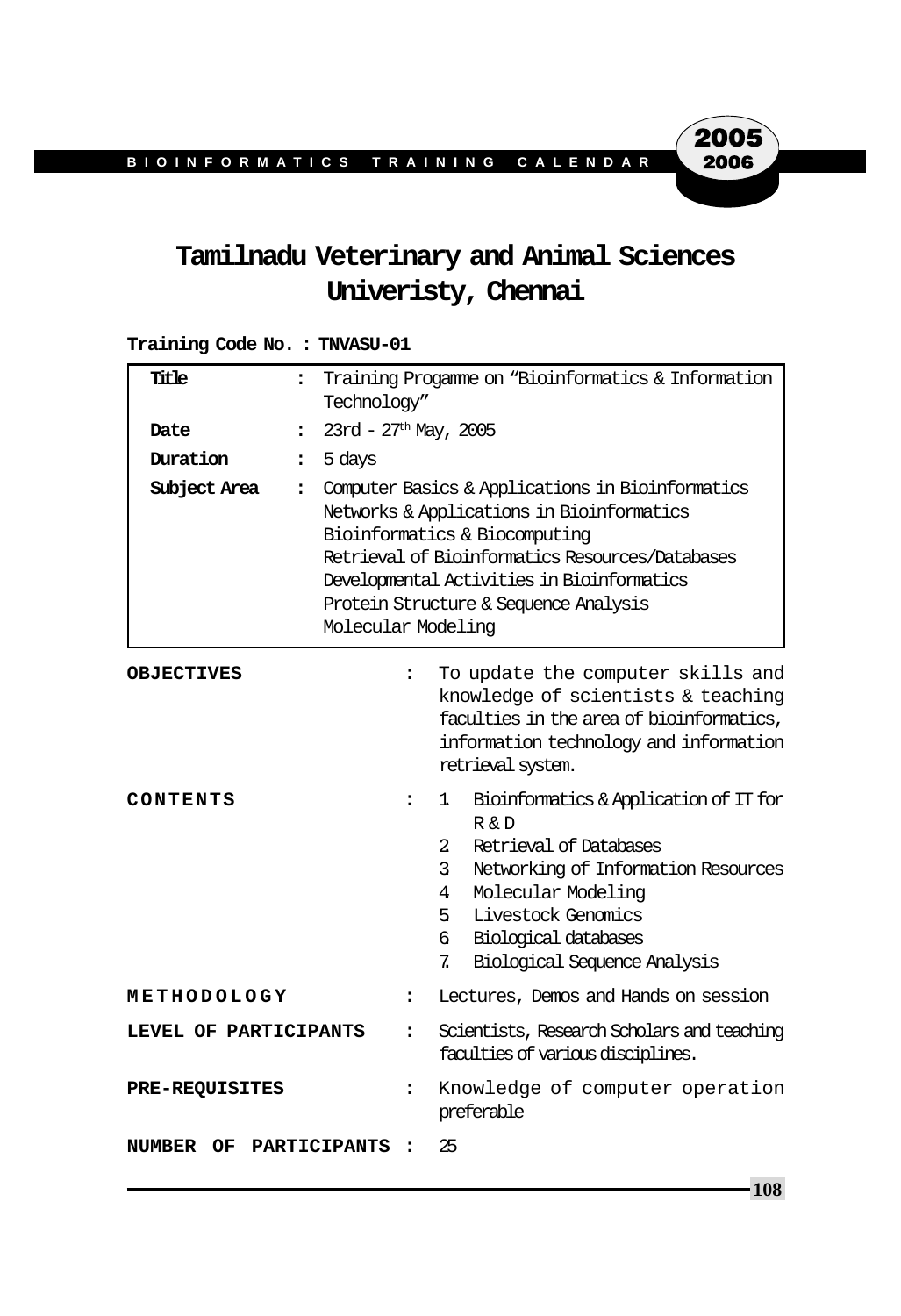

#### **REGISTRATION FEE :**

|                      | Course Fee               |                       |  |  |
|----------------------|--------------------------|-----------------------|--|--|
| Participants<br>from | Without<br>Accommodation | With<br>Accommodation |  |  |
| India                | $Rs. 1500/-$             |                       |  |  |
| SAARC                | $Rs. 1500/-$             |                       |  |  |
| Other Countries      | US $$100/-$              |                       |  |  |

| AVAILABILITY OF     |  |  |  |  |  |
|---------------------|--|--|--|--|--|
| BOARDING & LODGING  |  |  |  |  |  |
| <b>ARRANGEMENTS</b> |  |  |  |  |  |

- **:** All participants must make their own boarding and lodging arrangements.
- 
- **TRAVEL ARRANGEMENTS :** Participants must make their own travel arrangements.

| Contact Address |  |                              |
|-----------------|--|------------------------------|
|                 |  | DR. G. THULASI, Coordinator  |
| Phone :         |  | 044-25360106, 25365418       |
| Fax :           |  | 044-25360106                 |
| Email :         |  | btismyc@giasmd01.vsnl.net.in |
| Web Address     |  | http://www.tanuvas.org       |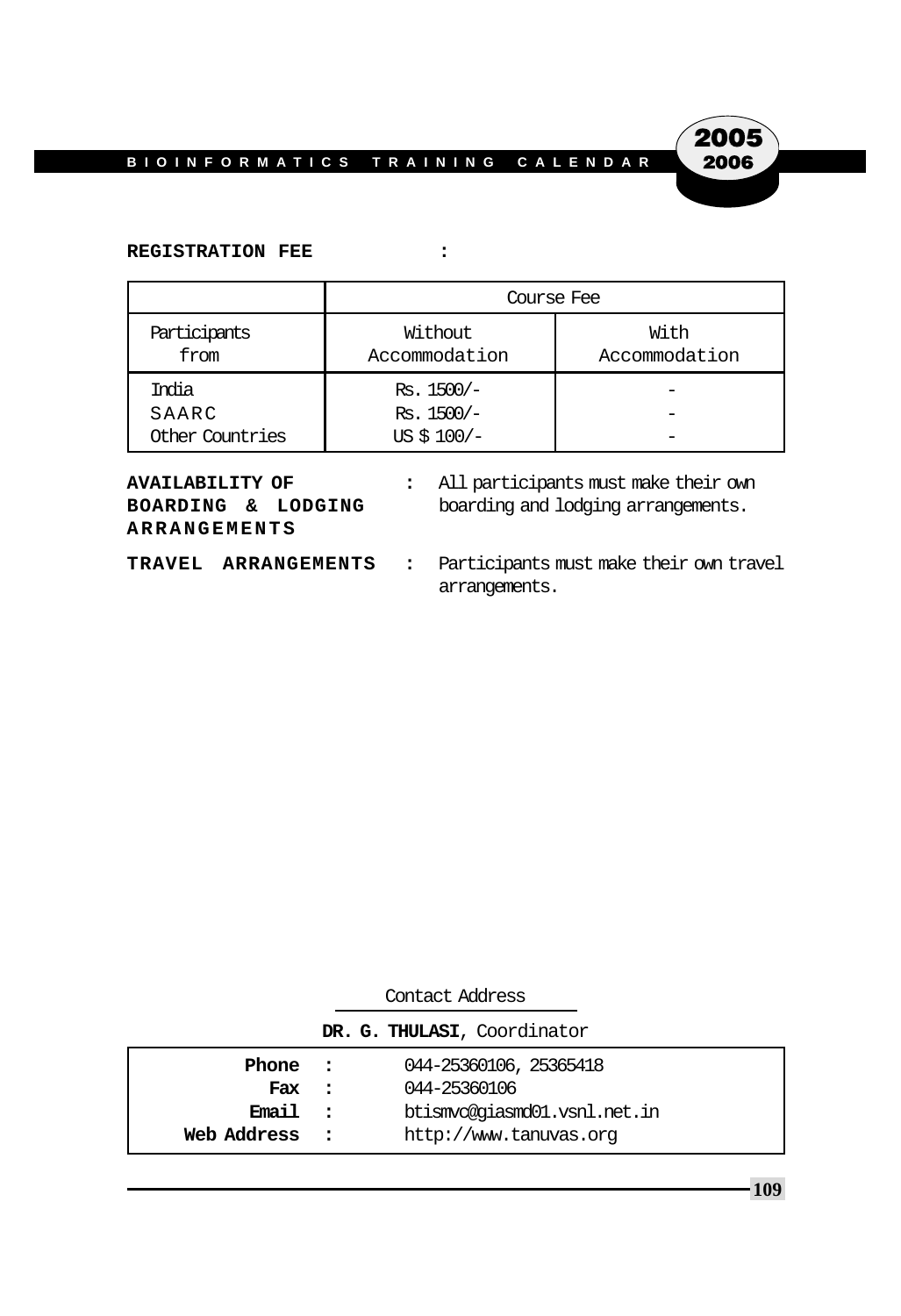# **Tropical Botanic Garden and Research Institute, Thiruvananthapuram**

### **Training Code No. : TBGRI-01**

| Title                                | $\ddot{\phantom{a}}$<br>Databases"   | Workshop on "Interlinking of Related Biodiversity                                                                                                                                                                                                                                                                                                                                                                              |  |  |
|--------------------------------------|--------------------------------------|--------------------------------------------------------------------------------------------------------------------------------------------------------------------------------------------------------------------------------------------------------------------------------------------------------------------------------------------------------------------------------------------------------------------------------|--|--|
| Date<br>$\ddot{\phantom{a}}$         |                                      | $03rd - 07th October, 2005$                                                                                                                                                                                                                                                                                                                                                                                                    |  |  |
| Duration<br>$\ddot{\phantom{a}}$     | 5 days                               |                                                                                                                                                                                                                                                                                                                                                                                                                                |  |  |
| Subject Area<br>$\ddot{\phantom{a}}$ |                                      | Biodiversity Database Management                                                                                                                                                                                                                                                                                                                                                                                               |  |  |
| <b>OBJECTIVES</b>                    | $\ddot{\phantom{a}}$                 | To make awareness among the scientists<br>and researchers about the need of<br>interlinking related biodiversity databases<br>of the nation                                                                                                                                                                                                                                                                                    |  |  |
| CONTENTS                             | $\ddot{\phantom{a}}$                 | Knowledge related to the complexity in<br>biodiversity data, an inventory of the<br>biodiversity databases, biodiversity data<br>management tools, technical aspects<br>related to database interlinking methods,<br>identifying the merits and demerits of the<br>same, demonstration of softwares<br>developed by the centre for interlinking<br>biodiversity databases like "Plant Info",<br>"Garden Info" and "Seed Pack". |  |  |
| METHODOLOGY                          | $\ddot{\phantom{a}}$                 | Lectures, demos and Hands on session                                                                                                                                                                                                                                                                                                                                                                                           |  |  |
| LEVEL OF PARTICIPANTS                | $\ddot{\phantom{a}}$                 | Teachers, Scientists and Researchers                                                                                                                                                                                                                                                                                                                                                                                           |  |  |
| <b>PRE-REQUISITES</b>                | $\ddot{\phantom{a}}$                 | Working in the area biodiversity<br>documentation with a background of<br>bioinformatics                                                                                                                                                                                                                                                                                                                                       |  |  |
| NUMBER<br>OF.                        | PARTICIPANTS<br>$\ddot{\phantom{a}}$ | 10                                                                                                                                                                                                                                                                                                                                                                                                                             |  |  |
| <b>REGISTRATION FEE</b>              | $\ddot{\phantom{a}}$                 | $Rs. 1000/-$                                                                                                                                                                                                                                                                                                                                                                                                                   |  |  |

**110**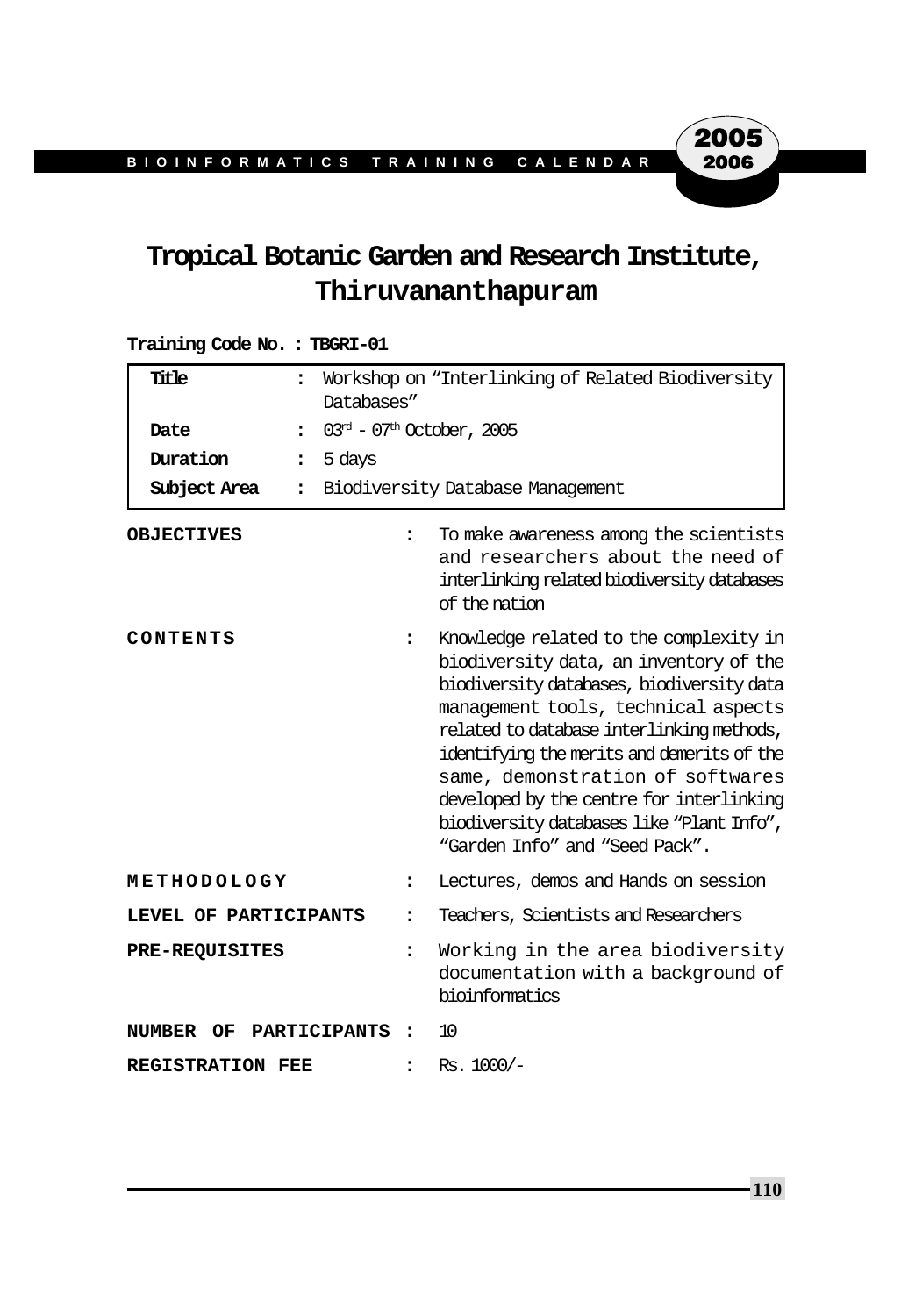### **Training Code No. : TBGRI-02**

| Title<br>Date<br>$\ddot{\cdot}$<br>Duration<br>$\ddot{\phantom{a}}$<br>Subject Area | "Advance training on Digitalization of Plant<br>Biodiversity Data"<br>$15th$ – $16th$ December, 2005<br>2 days<br>Biodiversity Database Management |                                                                                                                                                                                                                                                                                                                              |
|-------------------------------------------------------------------------------------|----------------------------------------------------------------------------------------------------------------------------------------------------|------------------------------------------------------------------------------------------------------------------------------------------------------------------------------------------------------------------------------------------------------------------------------------------------------------------------------|
| <b>OBJECTIVES</b>                                                                   | $\ddot{\phantom{a}}$                                                                                                                               | To give an advanced training to the staff<br>of TBGRI for the digitalization of<br>biodiversity data.                                                                                                                                                                                                                        |
| CONTENTS                                                                            | $\ddot{\phantom{a}}$                                                                                                                               | Preperation of database structure for<br>collecting the biodiversity data,<br>organization of data into the in-house<br>developed software, digitalization of<br>biodiversity data, data management tools,<br>problems and finding out solutions for the<br>data integration and incorporation of<br>database in the website |
| METHODOLOGY                                                                         | $\ddot{\phantom{a}}$                                                                                                                               | Lectures, hands on session and training                                                                                                                                                                                                                                                                                      |
| LEVEL OF PARTICIPANTS                                                               | $\ddot{\phantom{a}}$                                                                                                                               | Scientific and technical officers working<br>on biodiversity documentation of TBGRI                                                                                                                                                                                                                                          |
| <b>PRE-REQUISITES</b>                                                               | :                                                                                                                                                  | Νil                                                                                                                                                                                                                                                                                                                          |
| NUMBER OF                                                                           | PARTICIPANTS<br>$\ddot{\phantom{a}}$                                                                                                               | 10                                                                                                                                                                                                                                                                                                                           |
| <b>REGISTRATION FEE</b>                                                             |                                                                                                                                                    | Νil                                                                                                                                                                                                                                                                                                                          |

| Contact Address                 |  |                                    |  |
|---------------------------------|--|------------------------------------|--|
| DR. P. N. KRISHNAN, Coordinator |  |                                    |  |
| Phone :                         |  | 0472-2869622, 2753050              |  |
| Fax :                           |  | 0472-2869646                       |  |
| Email<br>$\sim$ 2               |  | tbori@sancharnet.in                |  |
| Web Address                     |  | www.tbqri.org/www.bioinfotbqri.org |  |

**111**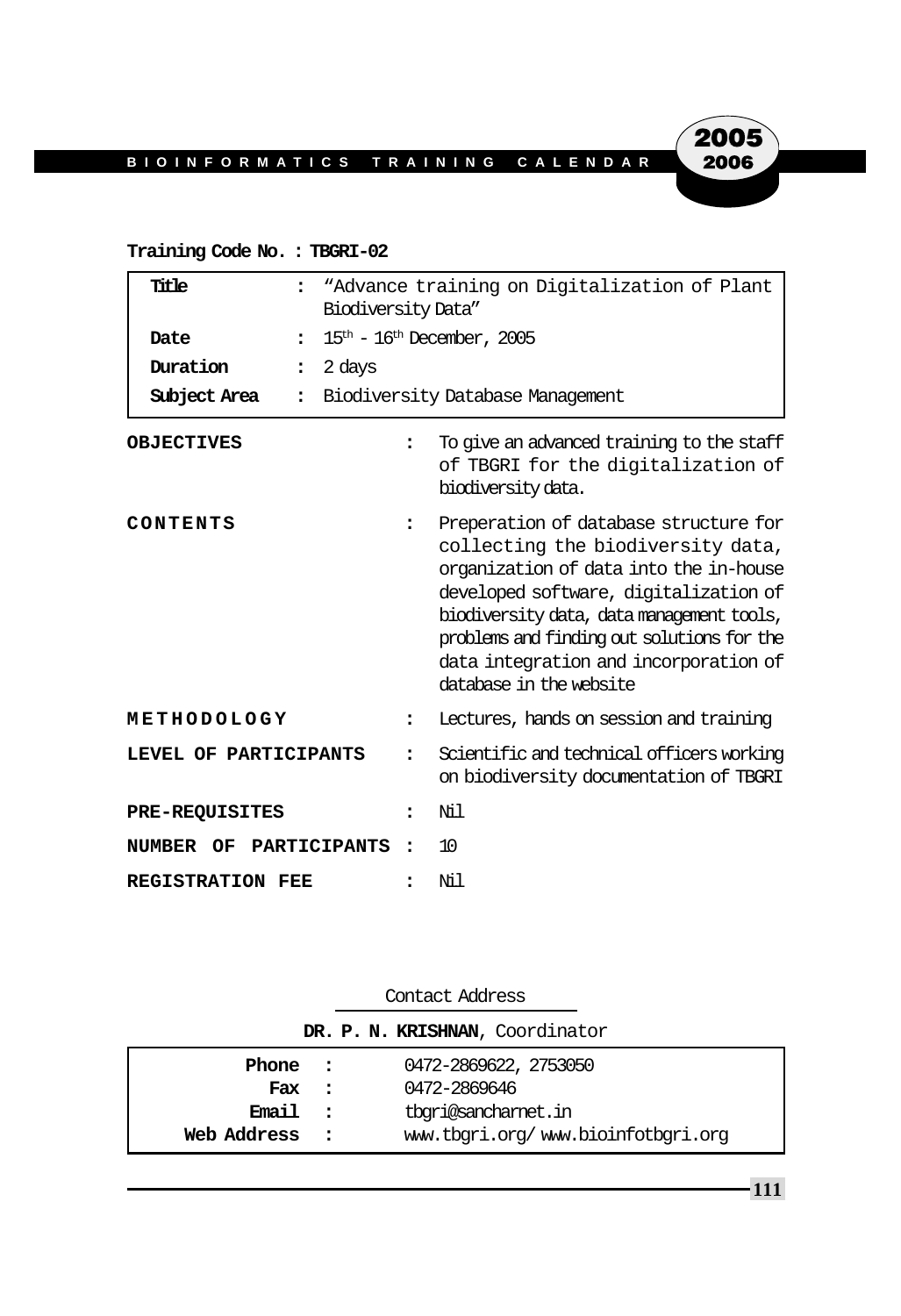# **University of Agricultural Sciences, Mangalore**

| Title<br>$\ddot{\cdot}$                    | Application of Bioinformatics in Aquatic Sciences |                                                                                                                                                                                                                                                                                                      |  |  |
|--------------------------------------------|---------------------------------------------------|------------------------------------------------------------------------------------------------------------------------------------------------------------------------------------------------------------------------------------------------------------------------------------------------------|--|--|
| Date<br>$\ddot{\phantom{a}}$               | 07th - $09th$ November, 2005                      |                                                                                                                                                                                                                                                                                                      |  |  |
| Duration<br>3 days<br>$\ddot{\phantom{a}}$ |                                                   |                                                                                                                                                                                                                                                                                                      |  |  |
| Subject Area<br>$\ddot{\phantom{a}}$       |                                                   | Marine Biotechnology                                                                                                                                                                                                                                                                                 |  |  |
| <b>OBJECTIVES</b>                          | $\ddot{\phantom{a}}$                              | To introduce the tools of bioinformatics to<br>scientists working in fisheries and aquatic<br>sciences                                                                                                                                                                                               |  |  |
| CONTENTS                                   | $\ddot{\phantom{a}}$                              | Tools of bioinformatics - DNA sequence<br>analy sis, prediction of protein structure<br>and function. Genomes of aquatic animals,<br>phylogenetic analysis, DNA<br>fingerprinting. Bioinformatics in vaccine<br>design, drug discovery. Functional<br>genomics, DNA chips and their<br>applications. |  |  |
| METHODOLOGY                                | $\ddot{\phantom{a}}$                              | Lectures, Demonstration, Hands on<br>session                                                                                                                                                                                                                                                         |  |  |
| LEVEL OF PARTICIPANTS                      | $\ddot{\phantom{a}}$                              | Teachers, Scientists and Researchers                                                                                                                                                                                                                                                                 |  |  |
| <b>PRE-REQUISITES</b>                      | $\ddot{\phantom{a}}$                              | Working in the area of fisheries/aquatic<br>sciences                                                                                                                                                                                                                                                 |  |  |
| NUMBER OF PARTICIPANTS                     | $\ddot{\phantom{a}}$                              | 15                                                                                                                                                                                                                                                                                                   |  |  |
| REGISTRATION FEE                           | $\ddot{\phantom{a}}$                              | Νil                                                                                                                                                                                                                                                                                                  |  |  |

**Training Code No. : UAS-01**

Contact Address

| DR. I. KARUNASAGAR, Coordinator |               |                       |  |  |
|---------------------------------|---------------|-----------------------|--|--|
| Phone :                         |               | 0824-2246384, 2243180 |  |  |
| Fax :                           |               | 0824-2246384, 2248366 |  |  |
| Email :                         |               | mircen@sancharnet.in  |  |  |
| Web Address                     | $\sim$ $\sim$ | www.mircenbiotech.com |  |  |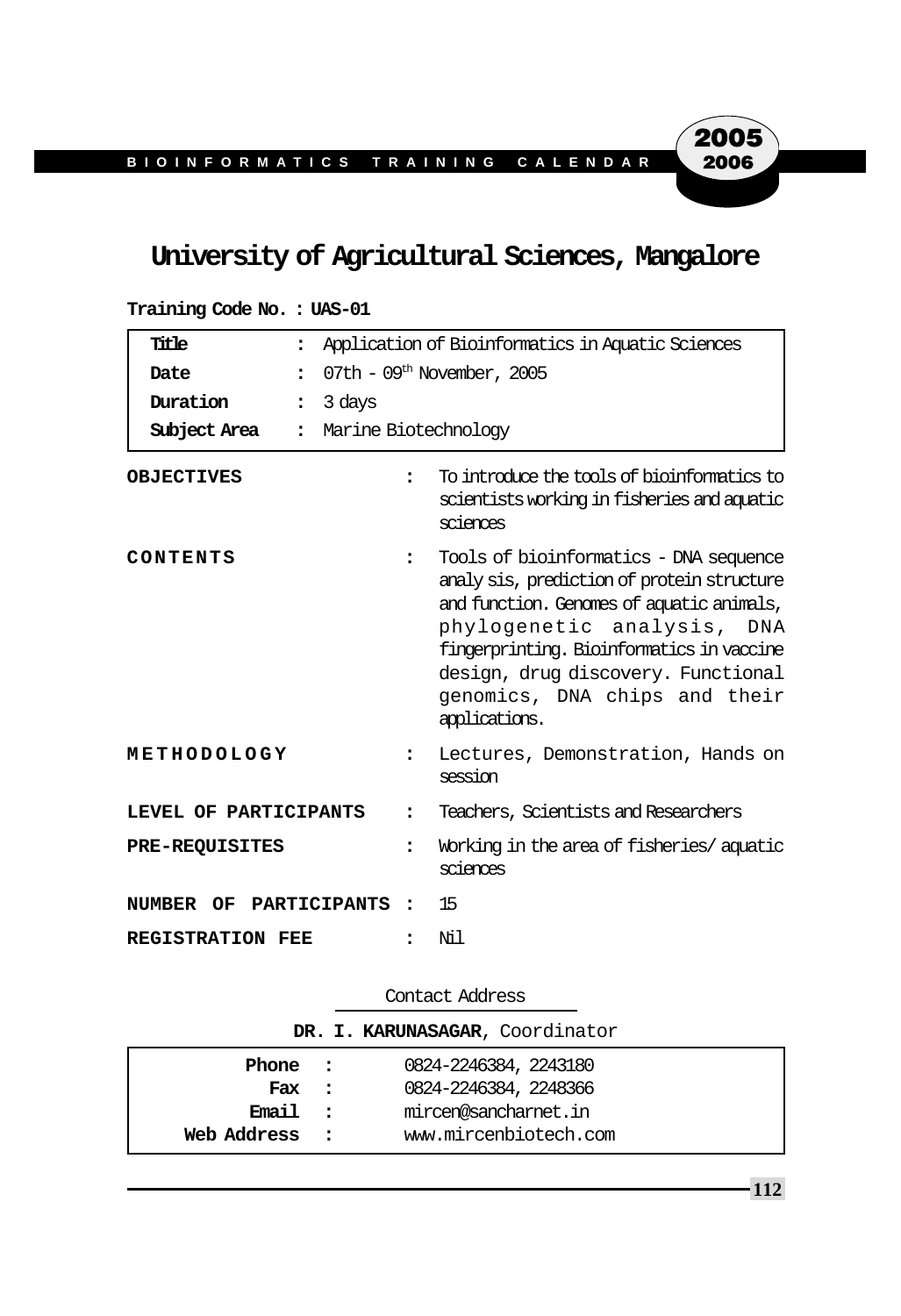# **University of Delhi South Campus, New Delhi**

| Title                                         | $\ddot{\phantom{a}}$                  | Workshop on Phylogenetic analysis                                                                                                                                                                      |  |  |
|-----------------------------------------------|---------------------------------------|--------------------------------------------------------------------------------------------------------------------------------------------------------------------------------------------------------|--|--|
| Date                                          | $\bullet$                             | $2nd - 4th March, 2006$                                                                                                                                                                                |  |  |
| Duration                                      | 3 days<br>$\ddot{\cdot}$              |                                                                                                                                                                                                        |  |  |
| Subject Area                                  | $\ddot{\cdot}$                        | Computer Basics & Applications in Bioinformatics<br>Bioinformatics & Biocomputing<br>Retrieval of Bioinformatics Resources/Databases<br>Genomics/Proteomics                                            |  |  |
| <b>OBJECTIVES</b>                             | $\overline{\phantom{a}}$              | To train biology researchers to carry out<br>phylo genetic analysis.                                                                                                                                   |  |  |
| CONTENTS                                      | ፡                                     | Implementation of PHYLIP package.                                                                                                                                                                      |  |  |
| METHODOLOGY                                   | $\ddot{\cdot}$                        | Analysis of set of sequences of participants<br>choice for different type of distance based<br>(such as UPGMA, neighbor joining),<br>character based (such as MP, ML) methods<br>and Bayesian methods. |  |  |
| LEVEL OF PARTICIPANTS                         |                                       | Faculty members and Ph.D. Students.                                                                                                                                                                    |  |  |
| <b>PRE-REQUISITES</b><br>$\ddot{\phantom{a}}$ |                                       | Will be sent after the organisation of the<br>workshop has reached a certain level.                                                                                                                    |  |  |
| NUMBER<br>OF                                  | <b>PARTICIPANTS</b><br>$\ddot{\cdot}$ | Will be around 150                                                                                                                                                                                     |  |  |
| <b>REGISTRATION FEE</b>                       |                                       | Ni 1                                                                                                                                                                                                   |  |  |

| Training Code No.: DUSC-01 |  |  |  |  |
|----------------------------|--|--|--|--|
|----------------------------|--|--|--|--|

| Contact Address                      |  |                                             |  |  |
|--------------------------------------|--|---------------------------------------------|--|--|
| PROFESSOR ANIL K. TYAGI, Coordinator |  |                                             |  |  |
| Phone :                              |  | 011-26888434                                |  |  |
| Fax :                                |  | 011-26885270                                |  |  |
| Email :                              |  | bioinfo@del2.vsnl.net.in, dusc@dusc.emet.in |  |  |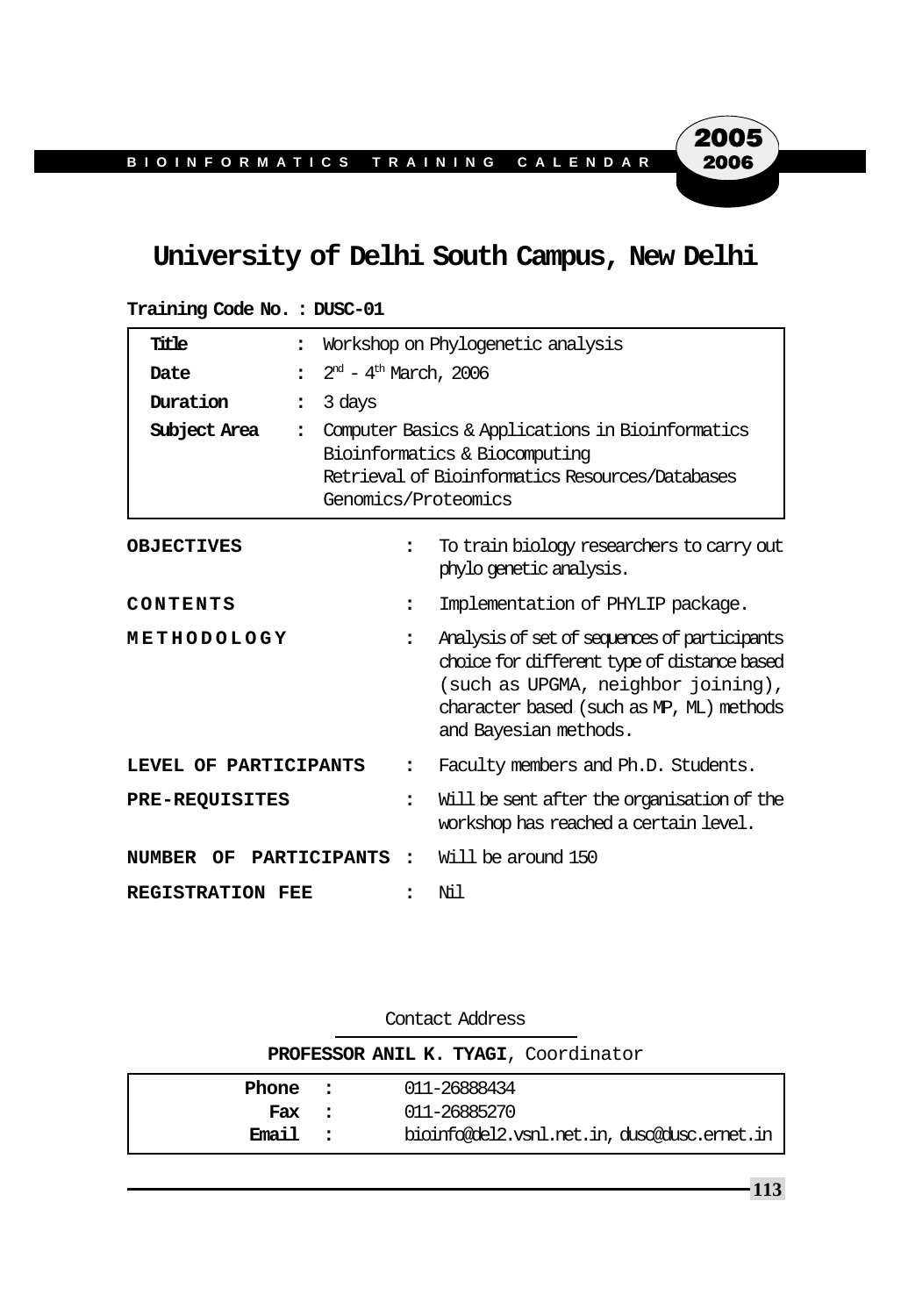## **University of Kashmir, Srinagar**

#### **Training Code No. : KU-01**

| Title                   | $\ddot{\phantom{a}}$ | Bioinformatics: Computer Methods in Biology                                                                             |                                                                                                                                                                                                                                                                                                    |  |  |
|-------------------------|----------------------|-------------------------------------------------------------------------------------------------------------------------|----------------------------------------------------------------------------------------------------------------------------------------------------------------------------------------------------------------------------------------------------------------------------------------------------|--|--|
| Date                    | $\ddot{\phantom{a}}$ | $5th$ - $7th$ September, 2005                                                                                           |                                                                                                                                                                                                                                                                                                    |  |  |
| Duration                | 3 days<br>:          |                                                                                                                         |                                                                                                                                                                                                                                                                                                    |  |  |
| Subject Area            | $\ddot{\phantom{a}}$ | Interface between Biology and Bioinformatics tools and<br>Techniques<br>Retrieval of Bioinformatics Resources/Databases |                                                                                                                                                                                                                                                                                                    |  |  |
| <b>OBJECTIVES</b>       |                      | $\ddot{\phantom{a}}$                                                                                                    | The objective of the programme is to make<br>the participants aware of the various tools<br>available online and otherwise for the<br>study of various aspects of Biology,<br>Molecular Biology. Computational<br>techniques and their application will also<br>be the highlight of the programme. |  |  |
| CONTENTS                |                      | $\ddot{\phantom{a}}$                                                                                                    | Bioinformatics tools, databases, Analysis<br>of protein and DNA sequences, WWW<br>based services.                                                                                                                                                                                                  |  |  |
| METHODOLOGY             |                      | $\ddot{\phantom{a}}$                                                                                                    | Lectures, Demos, Hands on session                                                                                                                                                                                                                                                                  |  |  |
| LEVEL OF PARTICIPANTS   |                      | $\overline{\phantom{a}}$                                                                                                | Scientist and researchers from Biosciences<br>field.                                                                                                                                                                                                                                               |  |  |
| <b>PRE-REQUISITES</b>   |                      | :                                                                                                                       | Participants must have a basic working<br>knowledge of biochemistry and molecular<br>biology, a basic familiarity with computer.                                                                                                                                                                   |  |  |
| OF.<br>NUMBER           | <b>PARTICIPANTS</b>  | $\ddot{\phantom{a}}$                                                                                                    | $10 - 15$                                                                                                                                                                                                                                                                                          |  |  |
| <b>REGISTRATION FEE</b> |                      |                                                                                                                         |                                                                                                                                                                                                                                                                                                    |  |  |

**114**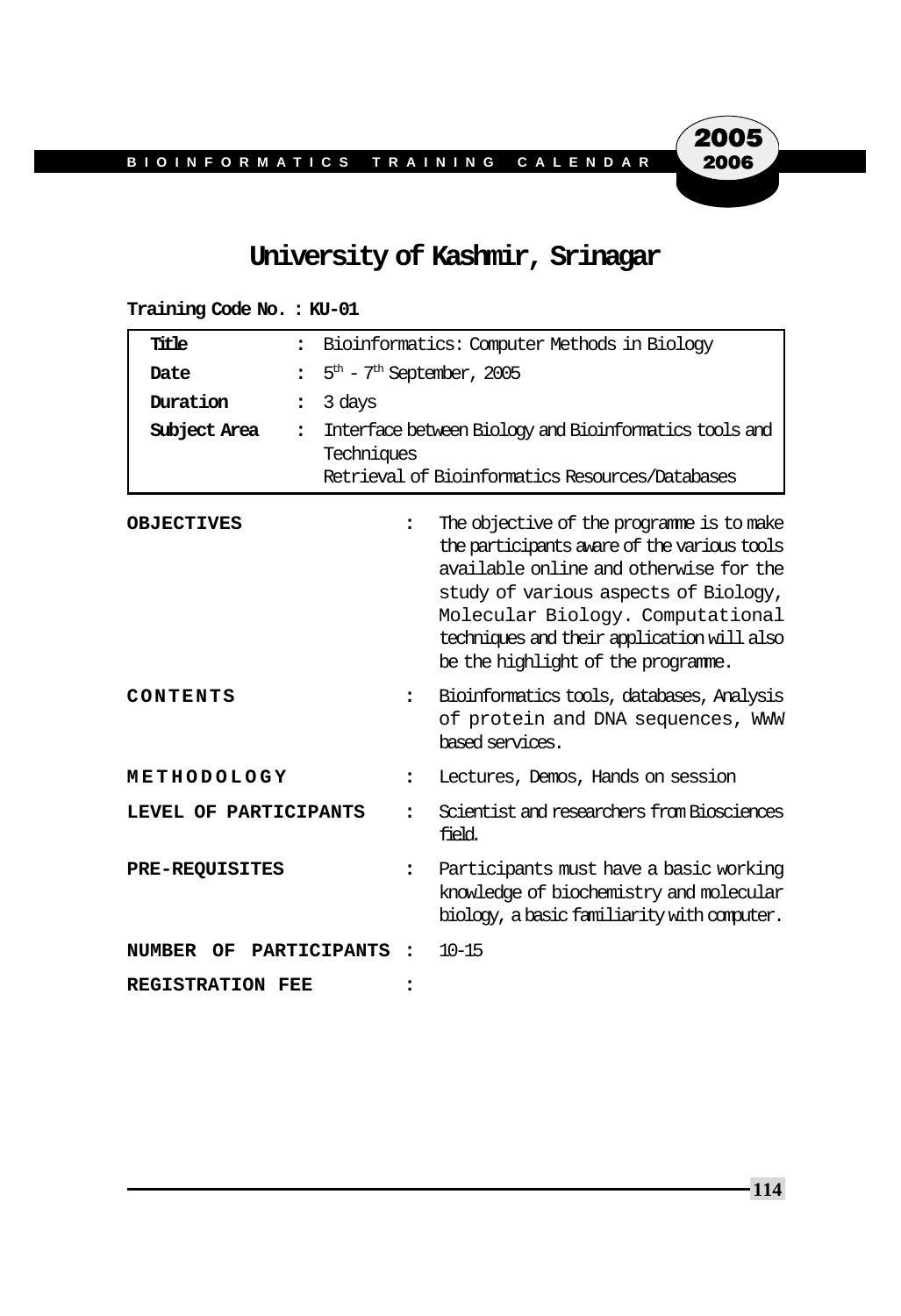

|                      | Course Fee               |                                                                   |  |  |
|----------------------|--------------------------|-------------------------------------------------------------------|--|--|
| Participants<br>from | Without<br>Accommodation | With<br>Accommodation                                             |  |  |
| Trolia               | $Rs.500/-$               | $Rs. 500/- plus$<br>accomodation charges<br>to be intimated later |  |  |
| SAARC                | US $$100/-$              | US $$100/- plus$<br>accomodation charges<br>to be intimated later |  |  |
| Other Countries      | $-D()$ –                 | $-DO-$                                                            |  |  |

| Contact Address                     |              |                                   |  |  |
|-------------------------------------|--------------|-----------------------------------|--|--|
| PROFESSOR AKBAR MASOOD, Coordinator |              |                                   |  |  |
| Phone :                             |              | 0194-2428723                      |  |  |
| Fax                                 | $\mathbf{r}$ | 0194-2428723                      |  |  |
| <b>Email</b>                        | $\cdot$      | akbarmasood@kashmiruniversity.net |  |  |
| Web Address                         |              | www.bioinfoku.org                 |  |  |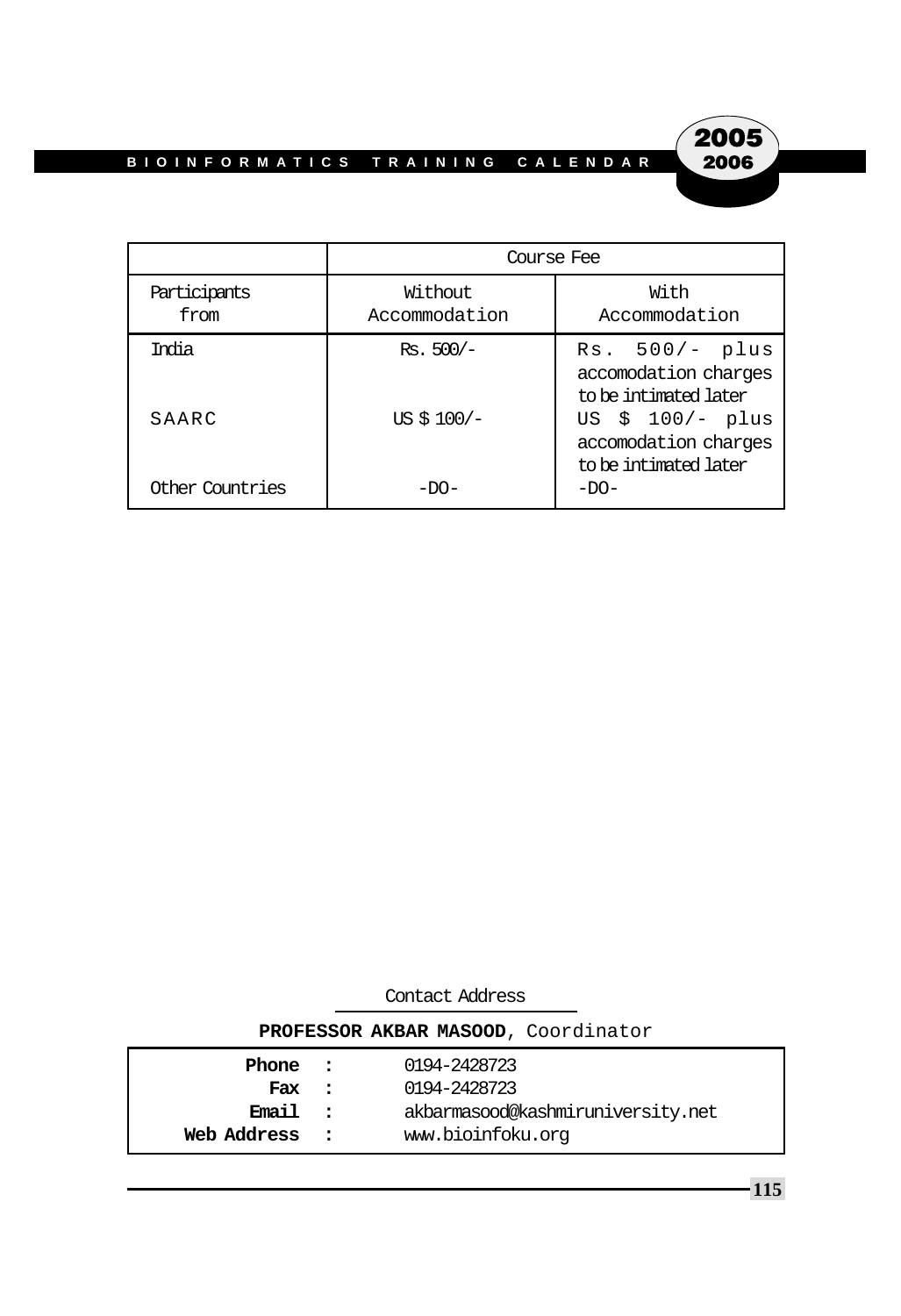## **University of Pune, Pune**

| Title<br>$\ddot{\phantom{a}}$<br>Date<br>$\ddot{\cdot}$<br>Duration<br>$\ddot{\phantom{a}}$<br>Subject Area<br>٠. | Knowledge discovery in life sciences: Structure based<br>bioinformatics approach<br>$12th$ – 15 <sup>th</sup> December, 2005<br>4 days<br>Bioinformatics in Medical Sciences |                                                                                                                                                                                                                |  |  |
|-------------------------------------------------------------------------------------------------------------------|------------------------------------------------------------------------------------------------------------------------------------------------------------------------------|----------------------------------------------------------------------------------------------------------------------------------------------------------------------------------------------------------------|--|--|
| <b>OBJECTIVES</b>                                                                                                 | $\ddot{\phantom{a}}$                                                                                                                                                         | The workshop would provide a review of<br>the available databases, computational<br>methodolo gies and tools for data mining<br>at the structure level.                                                        |  |  |
| CONTENTS                                                                                                          | $\ddot{\phantom{a}}$                                                                                                                                                         | Biomolecular structure databases,<br>structure classification methods and<br>derived databases, structure prediction<br>methods, introduction to molecular<br>modeling and simulations, structural<br>genomics |  |  |
| METHODOLOGY                                                                                                       | $\ddot{\phantom{a}}$                                                                                                                                                         | Lectures, Demonstrations & Hands on<br>session                                                                                                                                                                 |  |  |
| LEVEL OF PARTICIPANTS                                                                                             | $\ddot{\phantom{a}}$                                                                                                                                                         | Professionals from academia and industry,<br>scientists/research students                                                                                                                                      |  |  |
| <b>PRE-REQUISITES</b><br>$\ddot{\phantom{a}}$                                                                     |                                                                                                                                                                              | Knowledge of sequence databases and<br>based bioinformatics<br>sequence<br>approaches                                                                                                                          |  |  |
| PARTICIPANTS<br><b>NUMBER OF</b>                                                                                  |                                                                                                                                                                              | 40                                                                                                                                                                                                             |  |  |
| <b>REGISTRATION FEE</b>                                                                                           |                                                                                                                                                                              |                                                                                                                                                                                                                |  |  |

#### **Training Code No. : PUNE-01**

**116**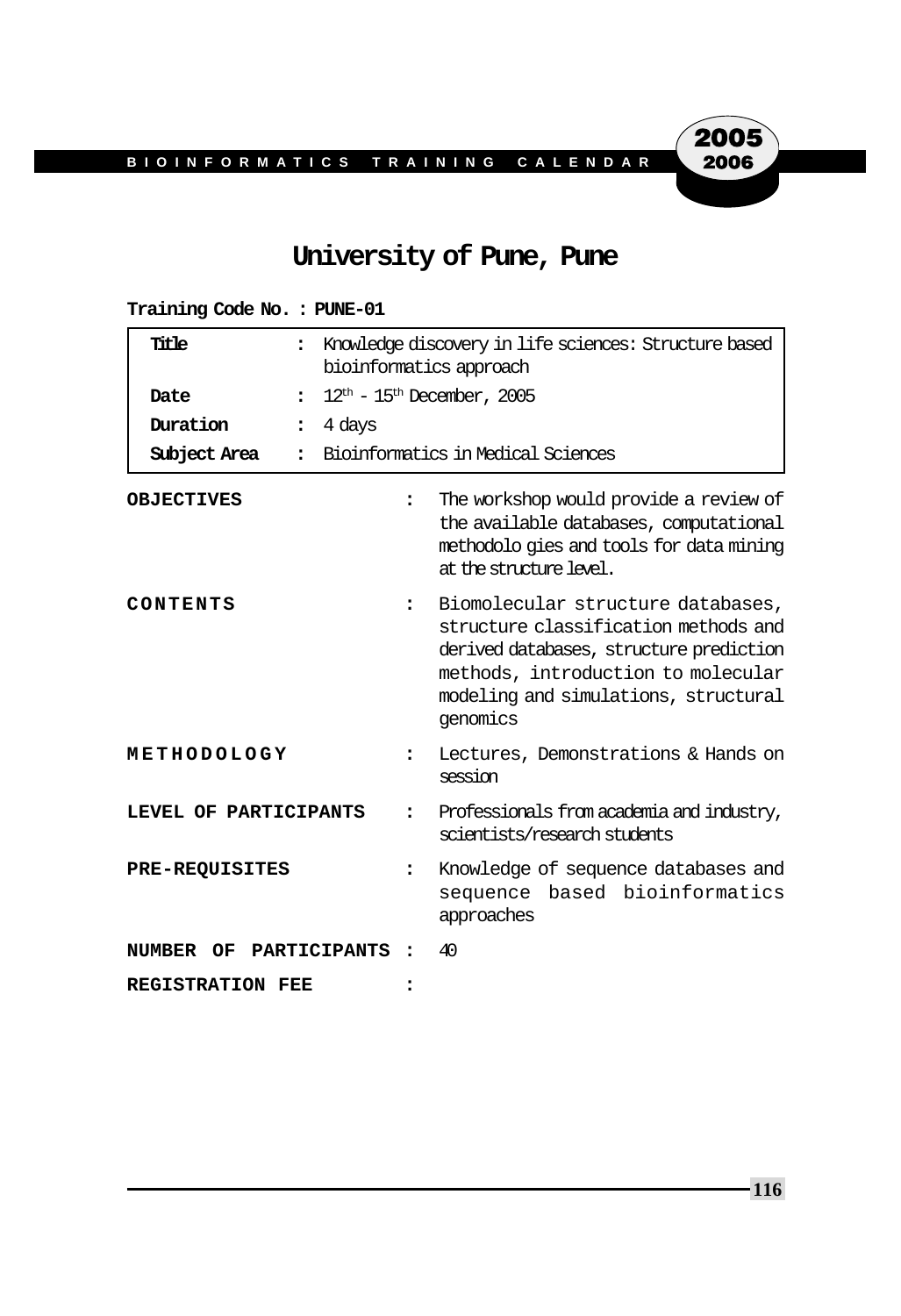

|                                                                                                                                               | Course Fee                   |                       |  |
|-----------------------------------------------------------------------------------------------------------------------------------------------|------------------------------|-----------------------|--|
| Participants<br>from                                                                                                                          | Without<br>Accommodation     | With<br>Accommodation |  |
| India<br>1. Academic/Research<br>organisations<br>2. Industrial/<br>Commercial Organiz.<br><b>SAARC</b> US $$350$<br>Other Countries US \$550 | $Rs. 2000/-$<br>$Rs. 5000/-$ |                       |  |

| Contact Address                         |  |                          |  |  |  |
|-----------------------------------------|--|--------------------------|--|--|--|
| PROFESSOR PRAMOD KHANDEKAR, Coordinator |  |                          |  |  |  |
| Phone :                                 |  | 020-25690195, 25692039   |  |  |  |
| Fax :                                   |  | 020-25690087             |  |  |  |
| Email :                                 |  | director@bioinfo.emet.in |  |  |  |
| Web Address                             |  | http://bioinfo.emet.in   |  |  |  |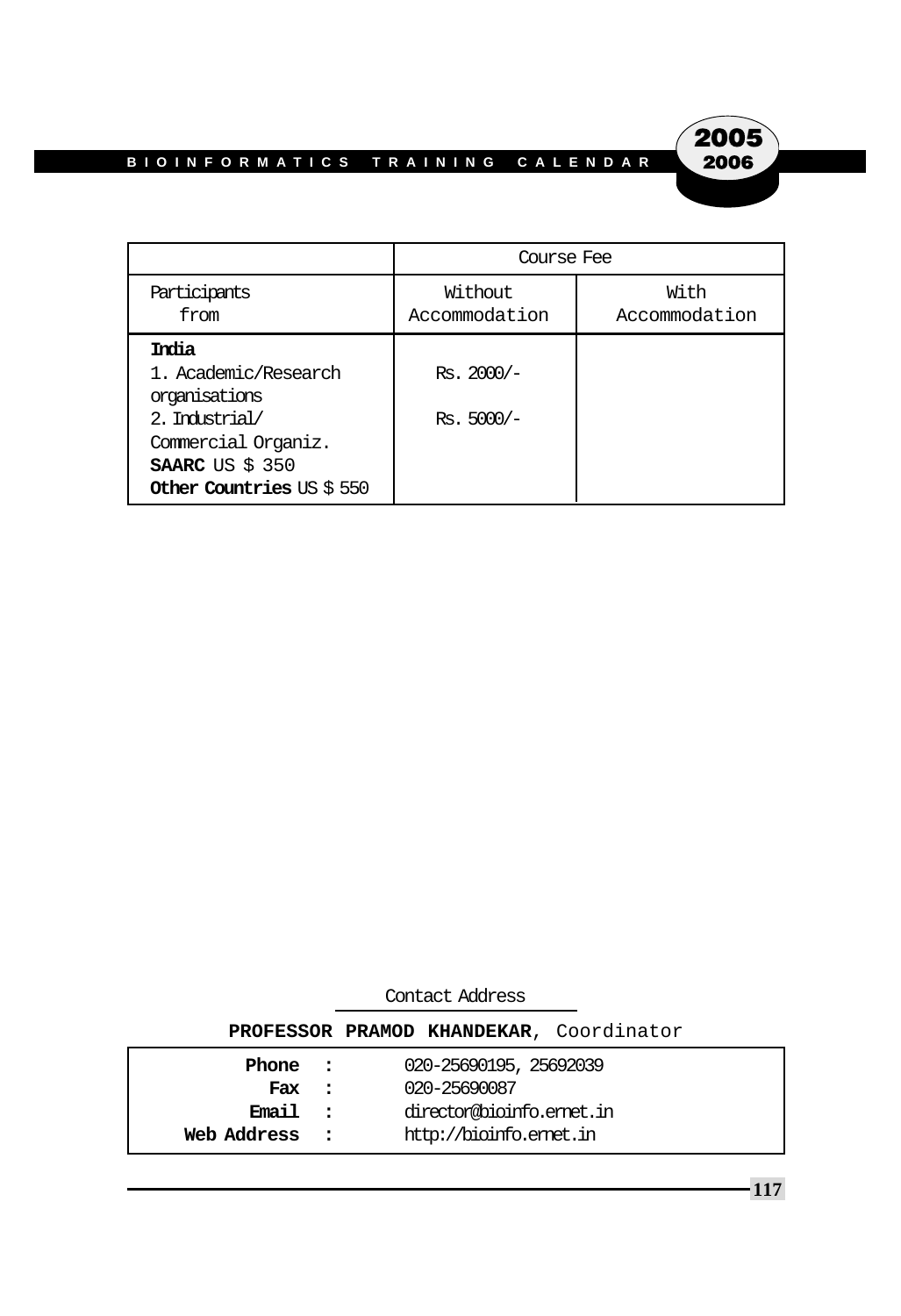2005 2006

# **E-MAIL & WEB ADDRESSES OF BTISNET CENTRES**

| Name of the                                                  | Name of the          | E-mail                      | Web Address                                 |
|--------------------------------------------------------------|----------------------|-----------------------------|---------------------------------------------|
| DIC/DISC                                                     | Co-ordinator         |                             |                                             |
| ACTREC                                                       | Dr. R. Mukhopadhyaya | btis@actrec.res.in          | www.actrec.res.in                           |
| Aligarh Muslim University                                    | Prof. M. Saleemuddin | alg btisamua@sancharnet.in  | http://www.bioinformatics<br>amu.tripod.com |
| All India Institute of Medical<br>Sciences                   | Dr. Y. D. Sharma     | ydsharma@hotmail.com        | www.aiims.ernet.in                          |
| Anna University                                              | Dr. P. Gautam        | tkothai@annauniv.edu        | http://www.annauniv.edu/<br>biotech         |
| Assam Agricultural University                                | Dr. P. C. Deka       | pcdeka@aau.ac.in            | www.aau.ac.in/btis                          |
| Banaras Hindu University                                     | Prof. Ashok Singh    | kasokbt@rediffmail.com      | http://bioinformaticsbhu.<br>tripod.com     |
| Banasthali Vidyapith                                         | Prof. Vinay Sharma   | vinaysharma30@yahoo.co.uk   | www.banasthali.ac.in                        |
| Barkatullah University                                       | Dr. Anil Prakash     | head_biotechmp@mp.nic.in    |                                             |
| Bharathidasan University                                     | Dr. L. Uma           | office@nfmc.res.in          | www.nfmc.res.in                             |
| Biotech Consortium India Ltd.                                | Dr. S. R. Nair       | bcildelhi@vsnl.com          | http://www.biotech.co.in                    |
| Biotech Park                                                 | Dr. P. K. Seth       | info@biotechcitylucknow.org | www.biotechcitylucknow.org                  |
| Birla Instt. of Scientific Research                          | Dr. P. Ghosh         | rahul@bisrjaipur.com        | www.bisrjaipur.com                          |
| Birla Institute of Technology                                | Dr. Kanchan Phadwal  | kphadwal@gmail.com          |                                             |
| <b>Bose Institute</b>                                        | Prof. P. Chakrabarti | dicdbt@boseinst.ernet.in    | http://www.boseinst.emet.in/<br>dic         |
| Central Drug Research Institute                              | Dr. P. K. Roy        | prodyutr@yahoo.com          |                                             |
| Centre for Cellular & Molecular<br>Biology                   | Dr. K. Guruprasad    | guru@ccmb.res.in            | www.ccmb.res.in                             |
| Central Institute of Freshwater<br>Aquaculture               | Dr. A. K. Roy        | cifa@ori.nic.in             | ww.stpbh.soft.net/cifa                      |
| Central Institute of Medicinal<br>and Aromatic Plants        | Dr. Ashok Sharma     | ashoksharma@cimap.res.in    | www.cimap.res.in                            |
| Central Plantation Crops Research<br>Institute               | Dr. V. Rajagopal     | bioinfcpcri@yahoo.co.uk     | www.bioinfcpcri.org                         |
| Central Sericultural Research &<br><b>Training Institute</b> | Dr. S. B. Dandin     | btis_csrti@yahoo.com        | www.csrtimys.res.in                         |
| CSK Himachal Pradesh Krishi<br>Vishvidyalaya                 | Dr. R. S. Chauhan    | rsc@hillagric.org           | www.hillagric.org/coa/biotech               |
| Central Agricultural Research<br>Insitute                    | Dr. Asit B. Mandal   | amandal12@rediffmail.com    |                                             |
| Devi Ahilya Vishwa Vidyalaya                                 | Prof. Anil Kumar     | ak_sbt@yahoo.com            | www.biotech.dauniv.ac.in                    |
| Dr. Y. S. Parmar University of<br>Horticulture and Forestry  | Dr. S. V. Bhardwaj   | satbhardwaj@yahoo.com       |                                             |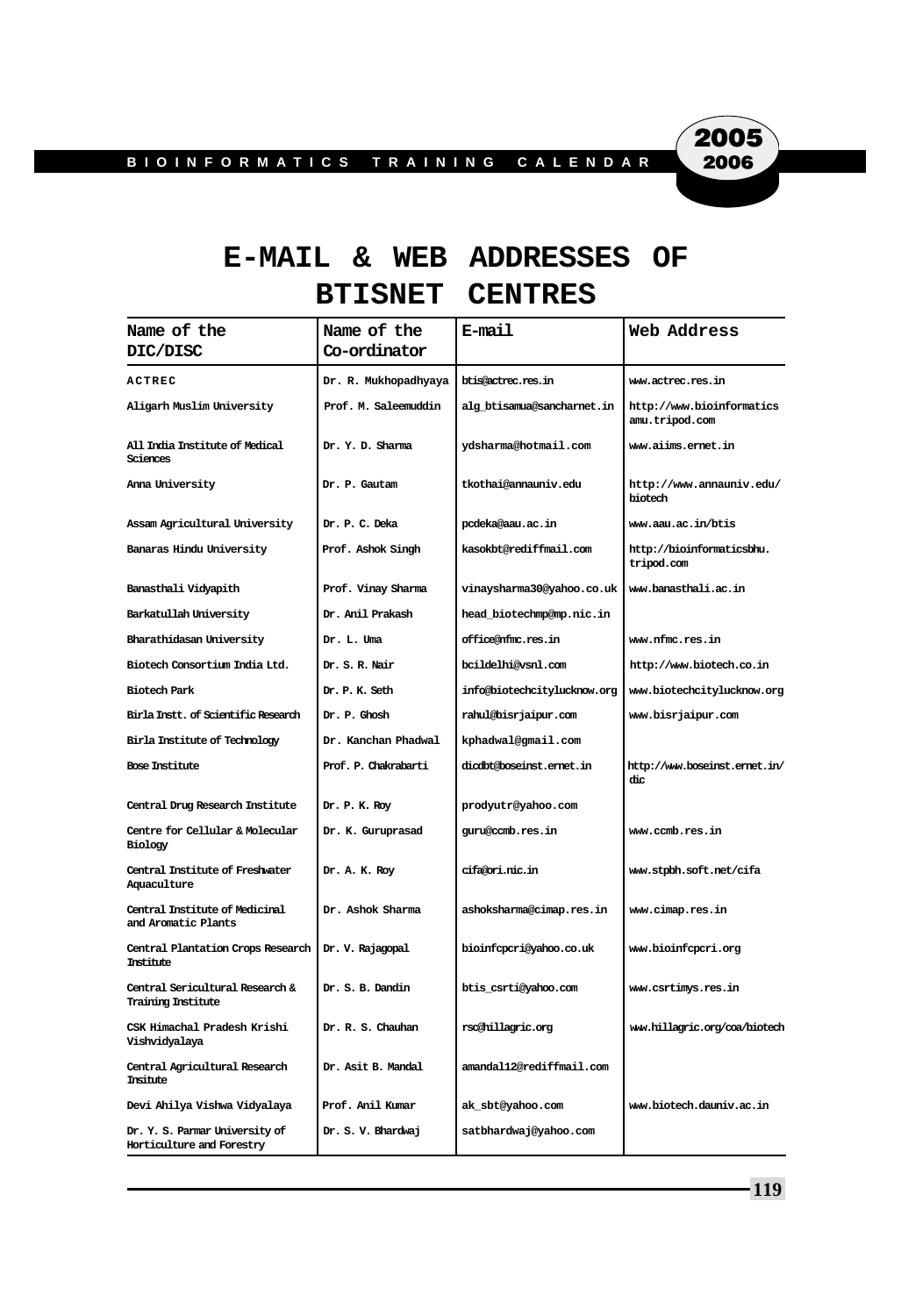

| Name of the                                                  | Name of the             | E-mail                         | Web Address                              |
|--------------------------------------------------------------|-------------------------|--------------------------------|------------------------------------------|
| <b>DIC/DISC</b>                                              | Co-ordinator            |                                |                                          |
| <b>Engineering College</b>                                   | Dr. Anupam Shukla       | anupamshukla2000@<br>yahoo.com |                                          |
| G. B. Pant Univ. of Agriculture<br>and Technology            | Dr. G. K. Garg          | gkgarg45@rediffmail.com        |                                          |
| Guru Nanak Dev University                                    | Dr. Prabhjeet Singh     | bicamritsar@yahoo.com          |                                          |
| Himachal Pradesh University                                  | Prof. T. C. Bhalla      | bhallato@rediffmail.com        |                                          |
| Indian Agricultural Research<br>Institute                    | Dr. Naveen Kalra        | nkalra@iari.res.in             | www.iari.res.in                          |
| Indian Institute of Chemical<br>Biology                      | Dr. Chitra Dutta        | cdutta@iicb.res.in             |                                          |
| Indian Institute of Science                                  | Dr. S. Ramakumar        | ramak@physics.iisc.emet.in     | http://physics.iisc.emet.in/<br>~dichome |
| Indian Institute of Spices Research                          | Dr. Santhosh J. Eapen   | disc.iisr.org                  | www.iisr.org                             |
| Indian Institute of Technology,<br><b>Delhi</b>              | Dr. Saroj Mishra        | saroj@dbeb.iitd.emet.in        | www.iitd.ac.in                           |
| Indian Institute of Technology,<br>Kharagpur                 | Dr. S. C. Kundu         | kundu@hijli.iitkgp.emet.in     | http://www.iitkgp.ernet.in               |
| Indian Veterinary Research<br>Institute                      | Dr. Rajendra Singh      | btis@ivri.up.nic.in            | ww.ivri.nic.in                           |
| Institute of Life Sciences                                   | Dr. Subrata K. Das      | subratkdas@hotmail.com         | ww.ils.res.in                            |
| Institute of Microbial Technology                            | Dr. G. P. S. Raghava    | raghava@imtech.res.in          | http://imtech.res.in/bic                 |
| Jawaharlal Nehru University                                  | Prof. Alok Bhattacharya | alok0200@mail.jnu.ac.in        | http://www.jnu.ac.in                     |
| Kerala Agriculture University                                | Dr. R. Keshavachandran  | kauhgr@hub.nic.in              | http://www.kau.edu                       |
| M. S. Swaminathan Research<br>Foundation                     | Mr. S. Senthilkumaran   | senthil@mssrf.res.in           | www.mssrf.org                            |
| M. S. University of Baroda                                   | Dr. B. B. Chattoo       | Chattoo@bcmsu.ac.in            | www.bcmsu.ac.in                          |
| Madurai Kamaraj University                                   | Prof. K. Dharmalingam   | rafi@mma.tn.nic.in             | www.biotechmku.org                       |
| Mahatma Gandhi Institute of<br>Medical Sciences              | Dr. B. C. Harinath      | jbtdrc wda@sancharnet.in       | www.jbtdrc.org                           |
| National Botanical Research<br>Institute                     | Dr. Sudershan Kumar     | s.kumar@nbri.res.in            | www.nbri-lko.org                         |
| National Brain Research Centre                               | Dr. Nandini C. Singh    | nandini@nbrc.ac.in             | http://www.nbrc.ac.in                    |
| National Dairy Research Institute                            | Dr. D. K. Jain          | dkjn@rediffmail.com            | http://ndri.res.in                       |
| National Institute of Immunology                             | Dr. D. M. Salunke       | dinakar@nii.res.in             | http://www.nii.res.in/<br>bioinfo.html   |
| National Institute of Oceanography   Dr. C. T. Achuthankutty |                         | achu@darya.nio.org             | www.Indian-ocean.org/<br>bioinformatics  |
| North Eastern Hill University                                | Prof. P. Tandon         | bioinfol@sancharnet.in         | www.nehu.ac.in/bic                       |
| Punjab Agricultural University                               | Dr. S. C. Sharma        | scsharma_13@yahoo.com          | http://www.pau.edu/sdic/<br>index1.htm   |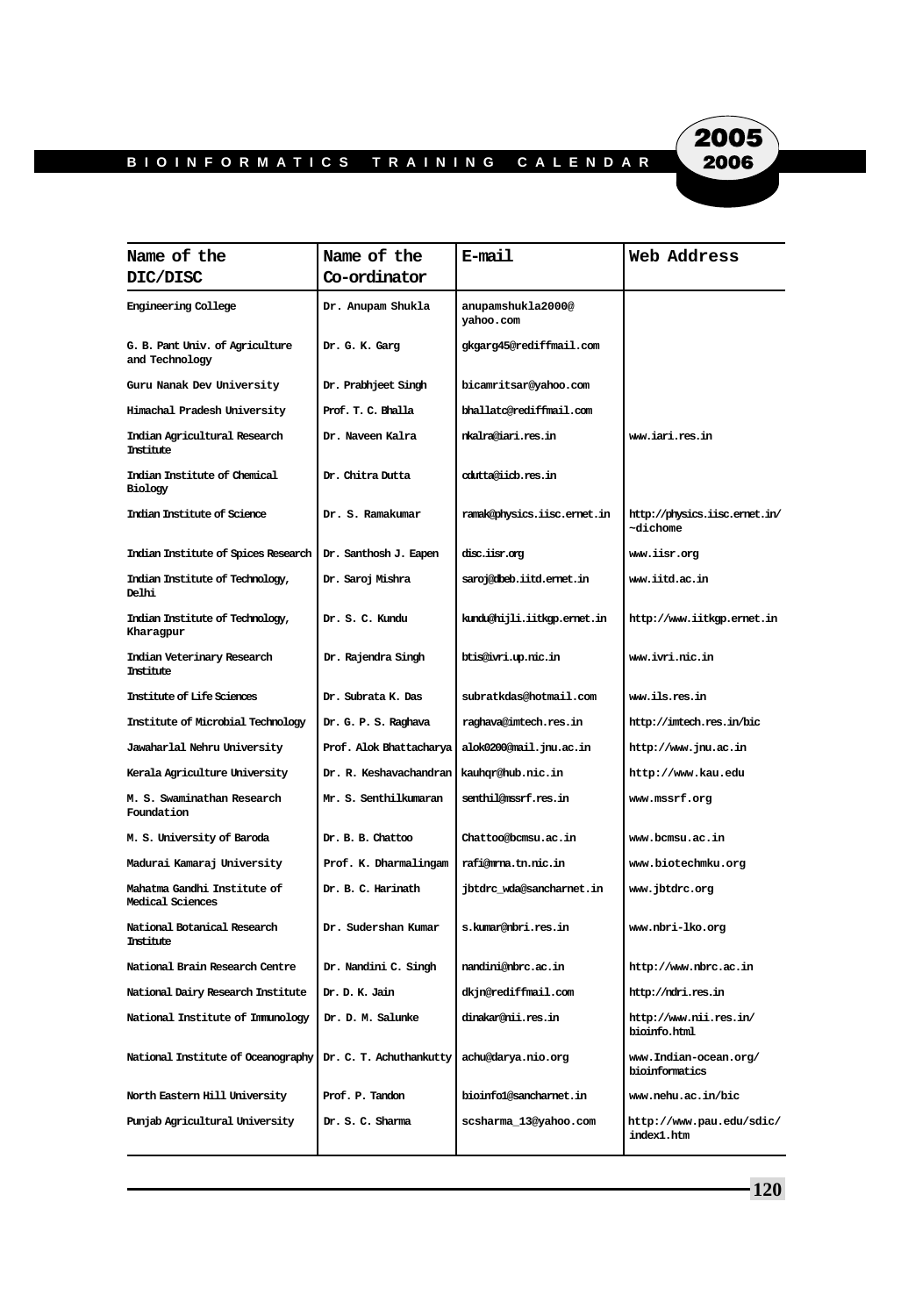

| Name of the                                                   | Name of the            | E-mail                                       | Web Address                              |
|---------------------------------------------------------------|------------------------|----------------------------------------------|------------------------------------------|
| DIC/DISC                                                      | Co-ordinator           |                                              |                                          |
| Pondicherry University                                        | Dr. P. P. Mathur       | bicpu2001@vahoo.co.in                        | www.pondiuni.org/<br>bioinformatics.html |
| Rajiv Gandhi Centre for<br>Biotechnology                      | Dr. D. Karunagaran     | disc@rocb.res.in                             | www.racb.res.in                          |
| Regional Research Laboratory,<br>Jammu                        | Dr. G. N. Oazi         | abdulrahim602@qmail.com                      | www.rrliammu.org                         |
| State Council of Science &<br>Technology for Sikkim           | Sh. B. C. Basistha     | btis skm@yahoo.com                           |                                          |
| T. M. Bhagalpur University                                    | Dr. A. K. Roy          | botanyakr@yahoo.com                          |                                          |
| Tamilnadu Agricultural University                             | Dr. P. Balasubramanian | balasubrap@hotmail.com                       | www.cpmbtnau.org                         |
| Tamilnadu Veterinary and Animal<br><b>Sciences University</b> | Dr. G. Thulasi         | btismvc@giasmd01.vsnl.net.in www.tanuvas.org |                                          |
| Tropical Botanic Garden and<br>Research Institute             | Dr. P. N. Krishnan     | tbori@sancharnet.in                          | www.tbari.org                            |
| University of Agricultural Sciences                           | Dr. I. Karunasagar     | mircen@sancharnet.in                         | www.mircenbiotech.com                    |
| University of Calcutta                                        | Dr. Subhasis Mukherjee | smbmbq@caluniv.ac.in                         | http://203.200.177.67/dic                |
| University of Delhi South Campus                              | Prof. Anil K. Tyagi    | bioinfo@del2.vsnl.net.in                     |                                          |
| University of Kashmir                                         | Prof. Akbar Masood     | akbarmasood@kashmir<br>university.net        | www.bioinfoku.org                        |
| University of Pune                                            | Prof. P. Khandekar     | director@bioinfo.emet.in                     | http://bioinfo.emet.in                   |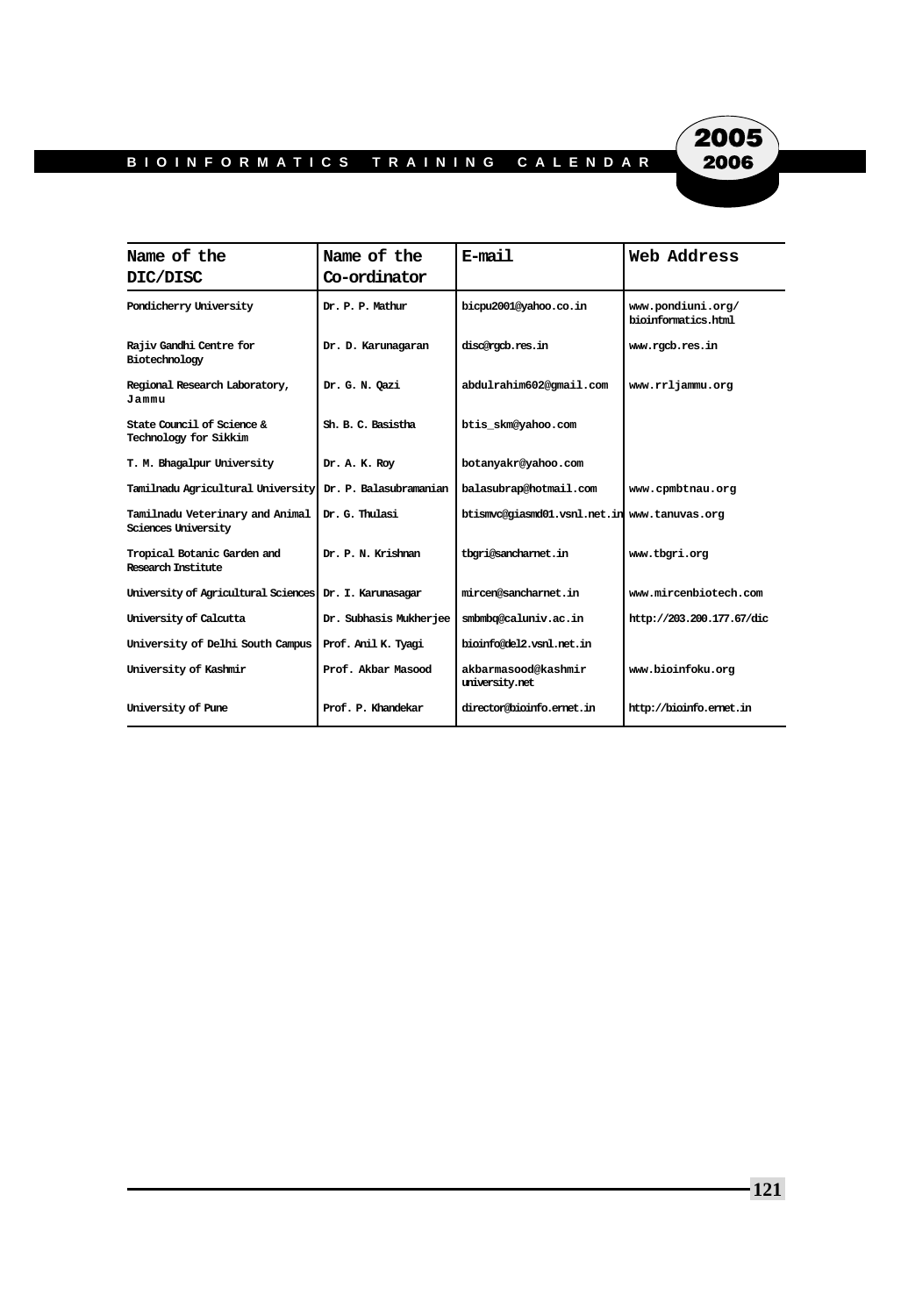

#### **Signature of Applicant**

#### **INSTRUCTION TO CANDIDATE**

- 1. The complete application should be sent to the Co-ordinator of the respective bioinformatics centre at least a month before commencement of the training.
- 2. Incomplete application form and the application not submitted through proper channel are likely to be rejected. Please contact the coordinator for any requirements of course fee (if any), accomodation arrangements, etc.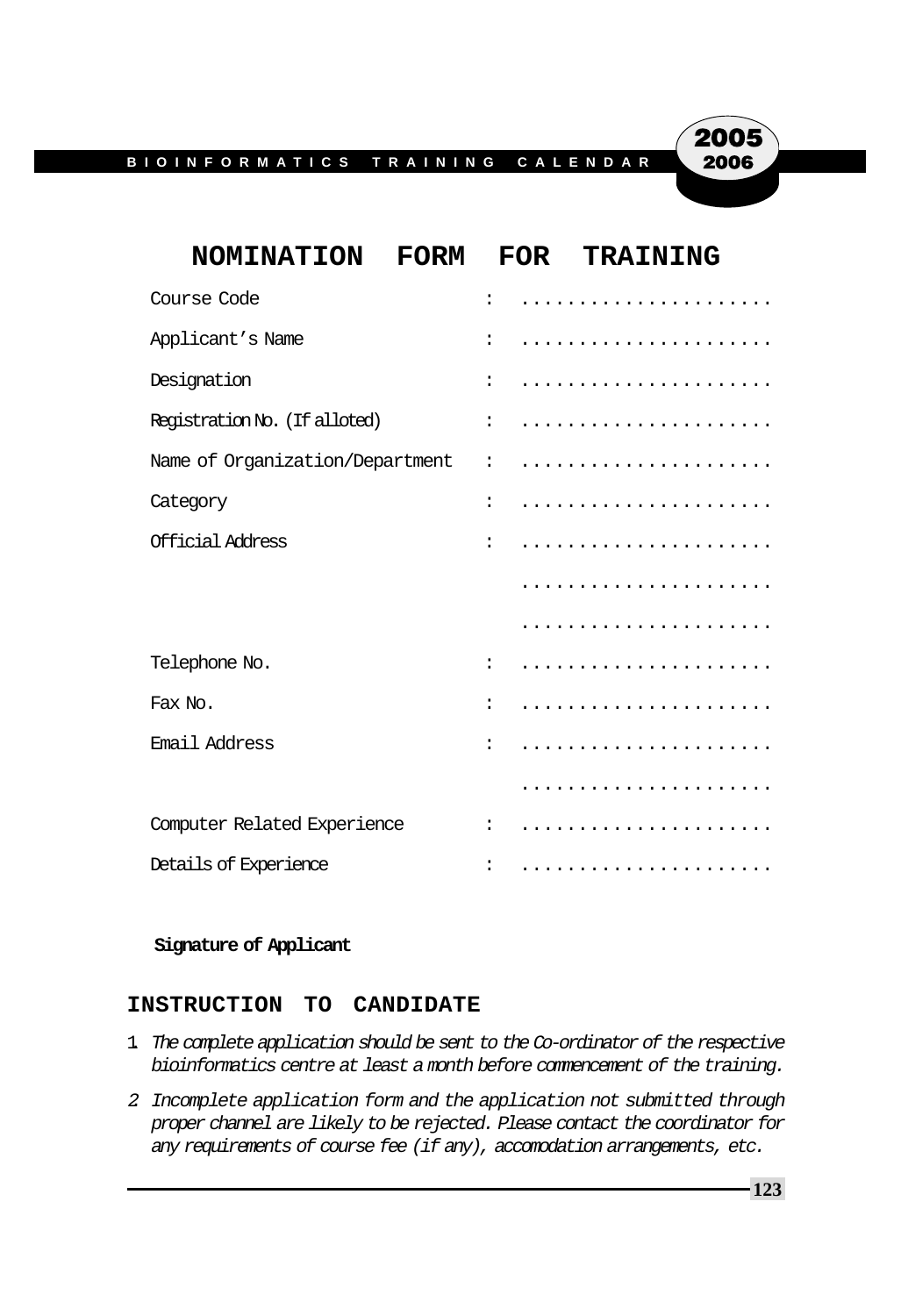

# **Department of Biotechnology**

Ministry of Science & Technology Govt. of India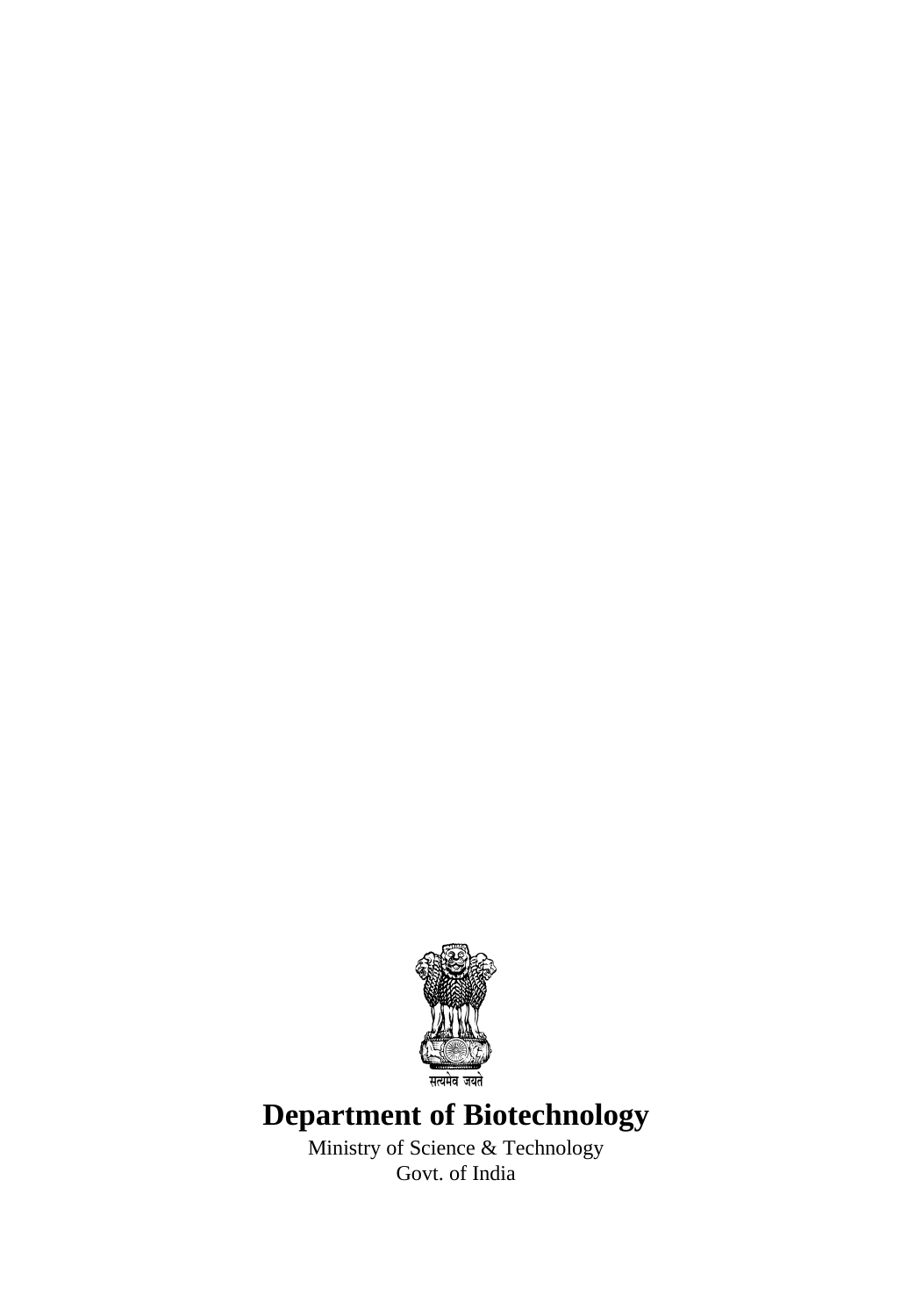# **EDITORIAL TEAM**

- 1. Sh. U.N. Behera
- 2. Dr. T. Madhan Mohan
- 3. Dr. Gulshan Wadhwa
- 4. Ms. Reema Saxena

Published by Apex Biotechnology Information Centre, Department of Biotechnology, Ministry of Science & Technology, Govt. of India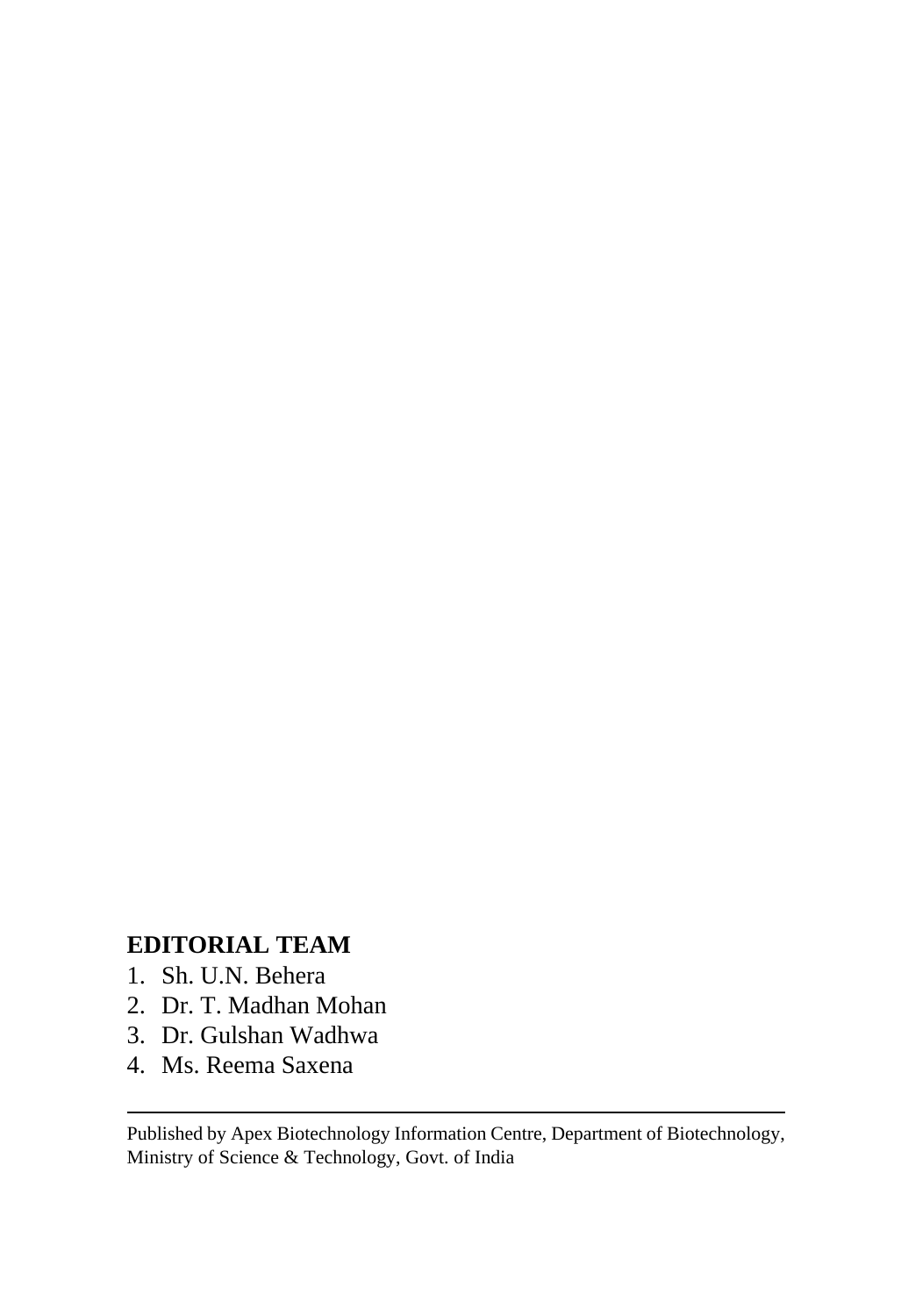# **CONTENTS CONTENTS**

#### Foreword

#### **APENDICES**

| 1.             | Bioinformatics Centres under BTIS Net |            |
|----------------|---------------------------------------|------------|
|                | Programme                             | $1 - 10$   |
| $\overline{2}$ | List of Trainings/Symposia/Workshops  | $13 - 17$  |
| 3              | Training Programmes: Centre-wise      |            |
|                | Details of Courses                    | $21 - 117$ |
| 4              | Directory of E-mail and Web Addresses | 119-121    |
| 5              | Nomination Form                       | 123        |
| 6              | Calendar at a Glance                  | 125        |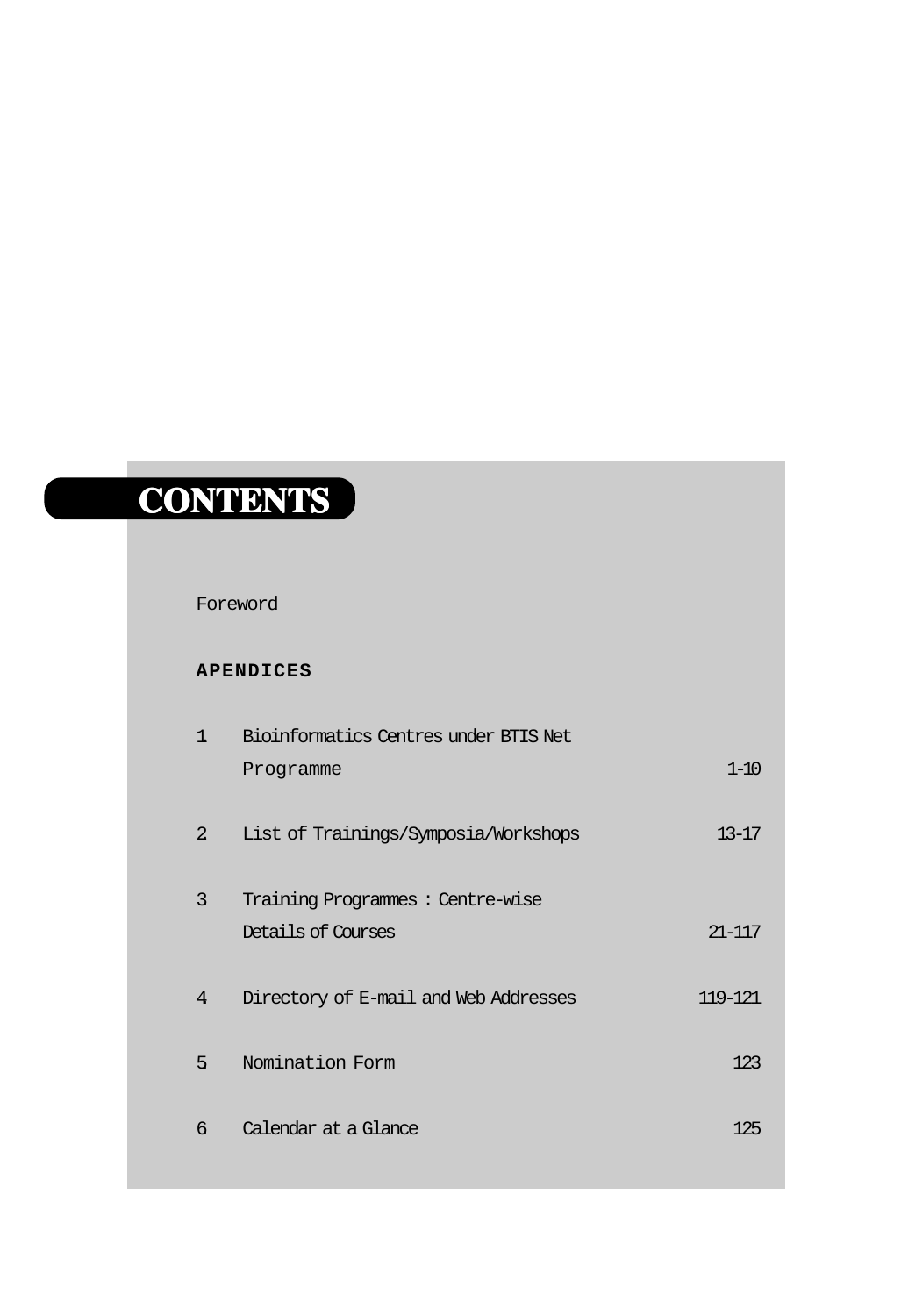# **FOREWORD**

Modern biology has attained explosive growth within a short period. Thanks to the efforts of information experts, computer technologists and biologists in shaping the new discipline 'Bioinformatics', has played a significant role in rapid advancement in modern biotechnology. Today Bioinformatics has become an indispensable component for augmenting research and developments in all areas of biological sciences. This provides computational tools and algorithms for the management and finger tip access besides evaluation of biological information and theoretical solutions to solve complex problems in biological sciences.

Department of Biotechnology, Govt. of India had foreseen the importance of Bioinformatics since it's beginning and started a Biotechnology Information System Network (BTISnet) in 1987. The main goal of BTISnet is to harness the scientific knowledge for rapid advancement in biotechnology and sustainable utilization of the biological resources. Since Bioinformatics is an emerging area its usage has become inevitable to the researchers especially who are involved in molecular biology and biotechnology. In order to make the researchers and students familiar with innovative developments in Bioinformatics, the BTISnet Centres organize various short-term training courses.

It is well acknowledged that lack of quality manpower is the main problem in Bioinformatics. To facilitate creation of high quality manpower in this area, DBT has been conducting Advanced Diploma course in Bioinformatics in five Universities. Two more institutions are also conducting M.Tech courses in Bioinformatics. This year the Bioinformatics centre at JNU is going to start research oriented training programmes for Advanced Diploma holders and Post-doctoral training programmes in computational biology and Bioinformatics.

For last six years DBT has been receiving the inputs on training details from the BTISnet centres and publishing it in the form of a calendar for wide spread benefit of this endeavor. This year seventy eight training programmes are going to be organized and I am very much delighted to note that this year the centers have elevated the quality of training and I am sure that will help in novel research programmes in Bioinformatics.

> **Dr. M. K. Bhan** Secretary Department of Biotechnology, Govt. of India